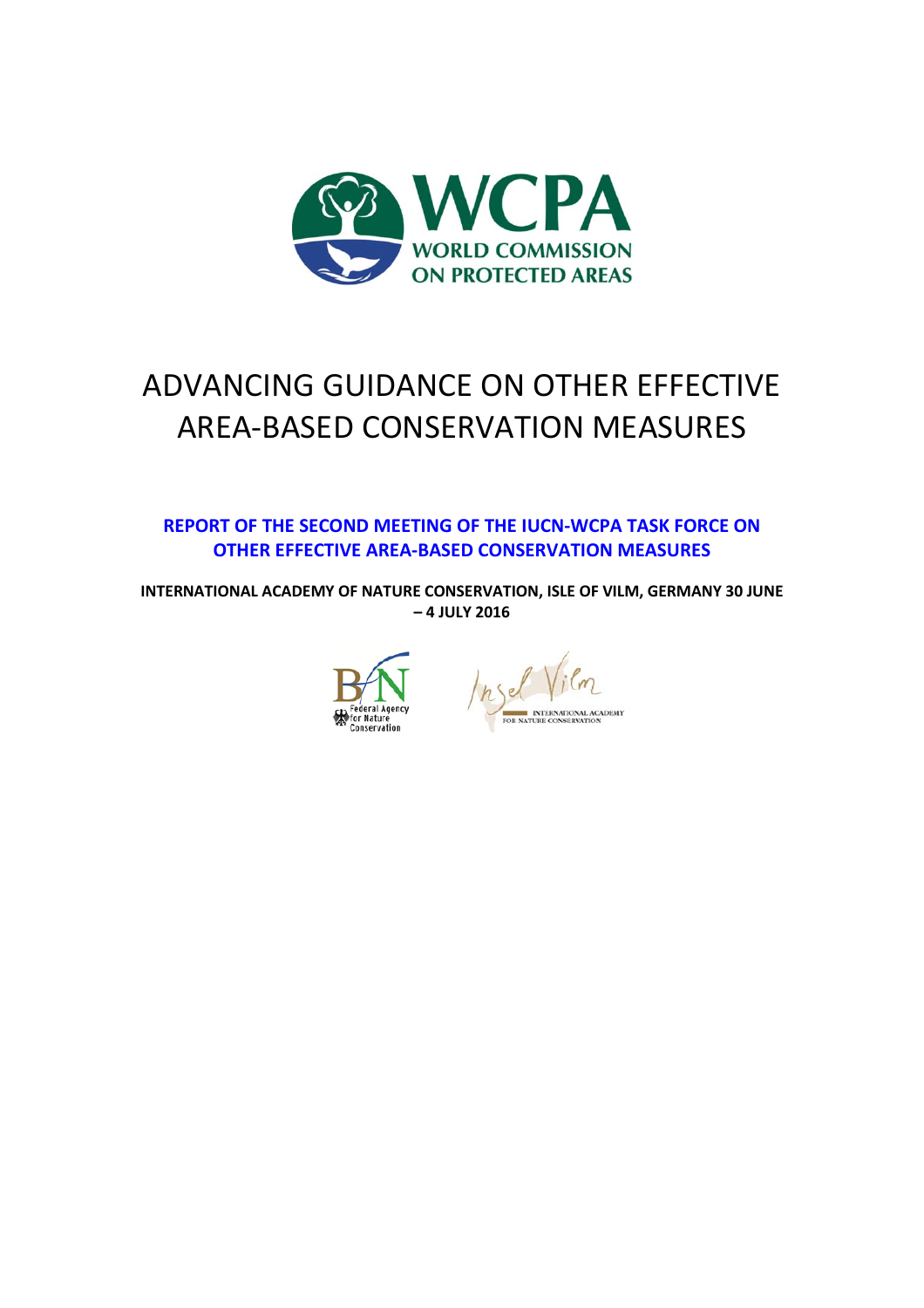**ADVANCING GUIDANCE ON OTHER EFFECTIVE AREA-BASED CONSERVATION MEASURES**: REPORT OF THE SECOND MEETING OF THE IUCN-WCPA TASK FORCE ON OTHER EFFECTIVE AREA-BASED CONSERVATION MEASURES

**Citation**: Jonas H. and K. MacKinnon (Editors) 2016. *Advancing Guidance on Other Effective Area-based Conservation Measures: Report of the Second Meeting of the IUCN-WCPA Task Force on Other Effective Area-based Conservation Measures*. Bundesamt für Naturschutz: Bonn

**Acknowledgements**: The Co-Chairs thank: the German Federal Agency for Nature Conservation (BfN) and the Swiss Federal Department of the Environment for their financial contributions to the work of the Task Force; Gisela Stolpe and Bettina Ohnesorge (BfN) for their logistical support in organising and supporting the meeting; and all the meeting participants for their active participation, many of whom acted as rapporteurs, with special mention of Dan Laffoley for his work on the screening tool and guidance outline.

**Contacts**: [harry@naturaljustice.org](mailto:harry@naturaljustice.org) and [kathy.mackinnon@iucn.org](mailto:kathy.mackinnon@iucn.org)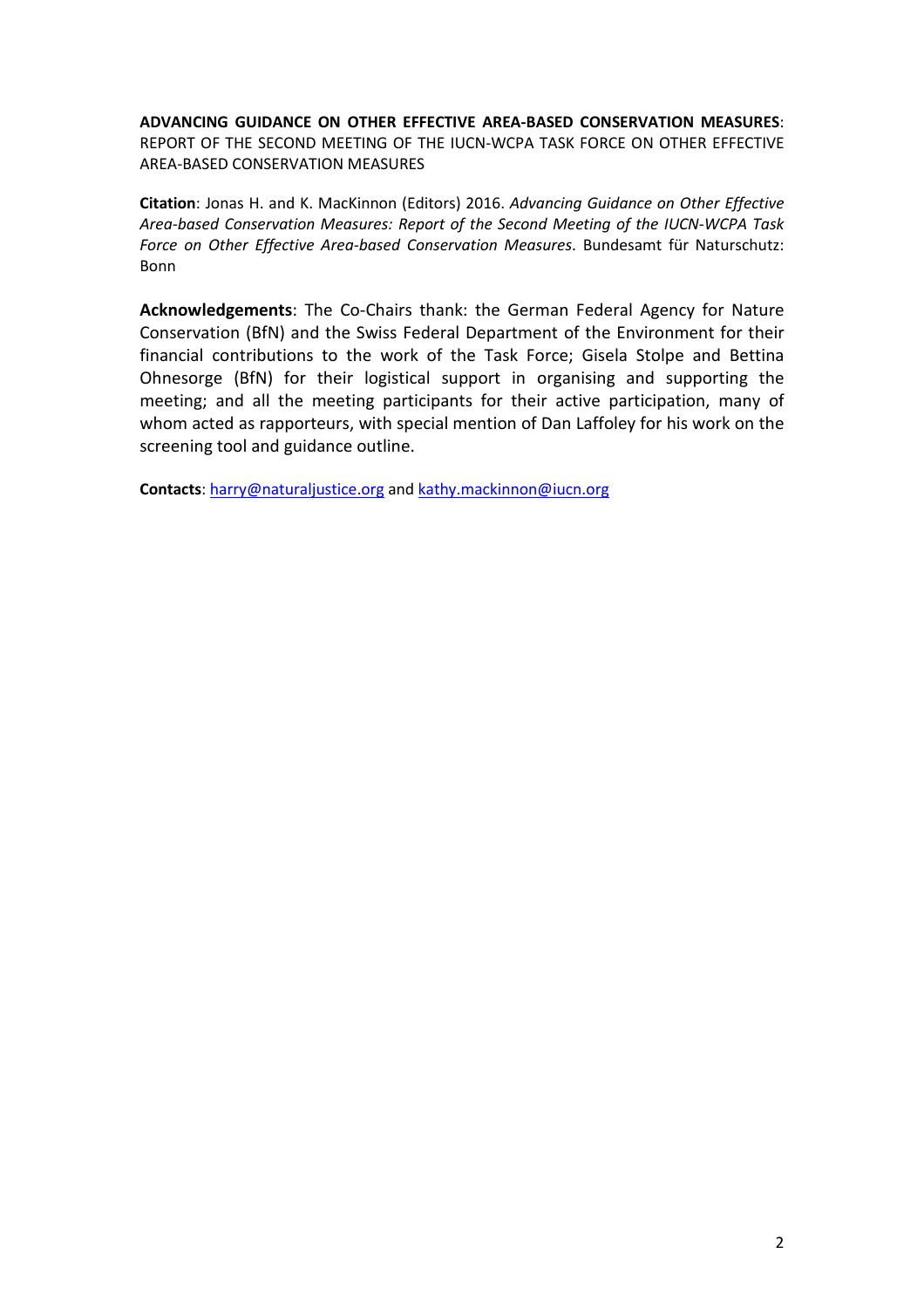## **CONTENTS**

| 1.  |                                                                 |  |
|-----|-----------------------------------------------------------------|--|
| 2.  |                                                                 |  |
| З.  |                                                                 |  |
| 4.  |                                                                 |  |
| 5.  |                                                                 |  |
| 6.  | Working Group on Similarities and Differences Between Protected |  |
|     |                                                                 |  |
| 7.  |                                                                 |  |
| 8.  |                                                                 |  |
| 9.  | Working Group on Assessment, Monitoring and Reporting  19       |  |
| 10. |                                                                 |  |
| 11. |                                                                 |  |
| 12. |                                                                 |  |

**Annex I**: Workshop Agenda

**Annex II**: Participants List

**Annex III**: Consideration of OECMs at SBSTTA-20

**Annex IV**: Canadian Council on Ecological Areas Guidance on OECMs

**Annex V**: Case Studies

**Annex VI**: Aichi Targets Most Relevant to OECM Debate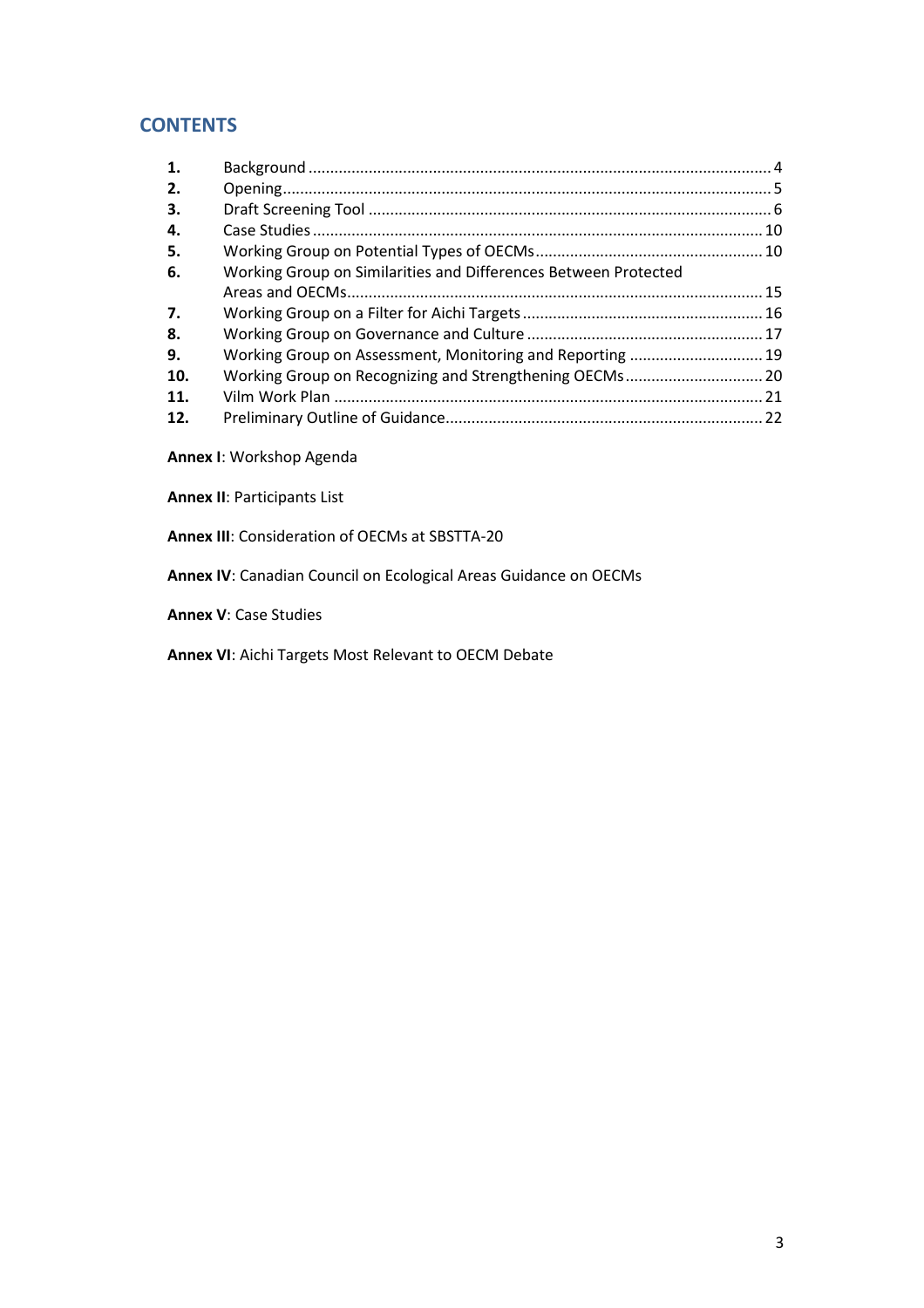## **1. BACKGROUND**

Aichi Target 11 of the CBD Strategic Plan on Biodiversity (2010) states that:

*By 2020 at least 17 % of terrestrial and inland water, and 10 % of coastal and marine areas, especially areas of particular importance for biodiversity and ecosystem services, are conserved through effectively and equitably managed, ecologically representative and well-connected systems of protected areas, and other effective area-based conservation measures, and integrated into the wider landscape and seascape.*

While substantial progress has been made on expanding national and global protected area systems over the past six years, it has not been matched in terms of better defining what would 'count' as other effective area-based conservation measures (OECMs). In response, the IUCN World Commission on Protected Areas (WCPA) set up a Task Force in September 2015 to provide guidance on this issue and a first international meeting was held in January 2016 in Cambridge, UK. Subsequently at the twentieth meeting of the Subsidiary Body on Scientific, Technical and Technological Advice of the Convention on Biological Diversity (SBSTTA-20, April 2016, Montreal), Parties discussed progress on priorities in the Strategic Plan on Biodiversity - including the need for greater progress on defining and reporting on OECMs and called on the Executive Secretary of the CBD to support further work on OECMs - such as through the collection of relevant case studies. The work of the WCPA Task Force on OECMs in this regard was formally acknowledged and encouraged.

At the Cambridge meeting, a range of criteria relevant to defining OECMs were discussed, namely:

- Purpose and conservation objectives of the area,
- Duration and permanence of conservation management regime,
- Relative importance of conservation objectives to other management objectives (whether primary objective or one of main objectives),
- Conservation outcomes, and
- Strength of conservation measures e.g., legal or other instruments that recognize the area.

The conclusion from discussion of these criteria was that examples of potential OECMs occur in two main situations and fall between four categories:

- 1. Area meets all elements of the IUCN definition of a protected area, except for official recognition because:
	- a. The relevant government agency does not recognize it as a protected area,
	- b. The governance authority does not want the area to be recognized/listed/designated as a protected area by the relevant national government.
- 2. Area does not meet one or more other elements of the IUCN definition of a protected area, but does conserve nature/biodiversity through:
	- a. Secondary voluntary conservation, i.e. conservation outcomes are achieved even though it is not the primary management objective.
	- b. Ancillary conservation, i.e. areas that deliver conservation outcomes as a byproduct of management activities with no conservation intent or through a lack of any management activities (Borrini-Feyerabend and Hill, 2015).

The Vilm meeting provided a useful opportunity to build on the Cambridge discussions, collate case studies from around the world and review those potential OECM case studies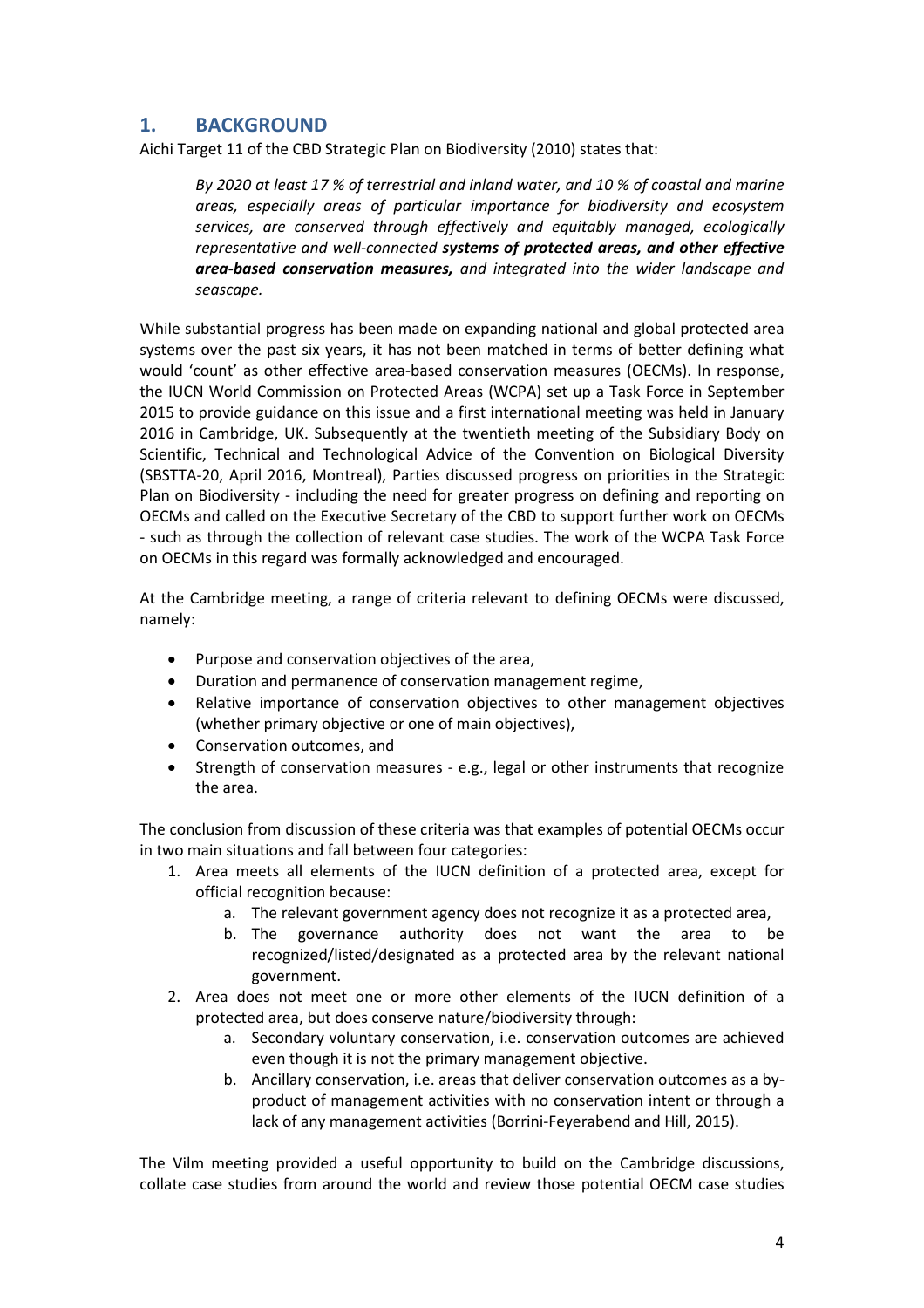against criteria and categories. Participants at the meeting were drawn from diverse geographical and institutional backgrounds, reflecting the breadth of conservation efforts in the wider land- and seascapes.

## **2. OPENING**

Kathy MacKinnon (Chair, World Commission on Protected Areas and Task Force Co-Chair) introduced the workshop's aims, provided an overview of the agenda (**Annex I**) and thanked the Bundesamt für Naturschutz (German Federal Agency for Nature Conservation) for their financial contribution, and in particular Gisela Stolpe and Bettina Ohnesorge for their logistical support. She also thanked the Swiss government for their continued financial backing of the Task Force's work.

After a round of introductions from participants (**Annex II**), Harry Jonas (Task Force Co-Chair) presented the Task Force's mandate, set out the ideas that emerged from the Cambridge meeting (Jonas and Mackinnon, 2016), provided an overview of the outcomes of Parties deliberations on OECMs at SBSTTA-20 (set out in **Annex III**) and proposed core areas on which the meeting's participants should focus.

David MacKinnon, Canadian Council on Ecological Areas (CCEA), noted that several national initiatives are already underway to better define appropriate criteria for OECMs and presented on the CCEA's work on OECMs in the Canadian context. He provided an overview of a national-level screening tool which can be used to identify protected areas and OECMs as well as to identify gaps areas may have in conservation effectiveness that, if addressed, could qualify areas as protected areas or OECMs. The CCEA guidance identifies key traits and thresholds of effectiveness required of conservation areas and mechanisms to achieve the *in-situ* conservation of biodiversity; defined as "the conservation of ecosystems and natural habitats and the maintenance and recovery of viable populations of species in their natural surroundings". The guidance primarily addresses potential effectiveness of tools, based on their traits, rather than realized effectiveness 'on the ground' (MacKinnon et al. 2015 – **See Box A** and **Annex IV** for more detail).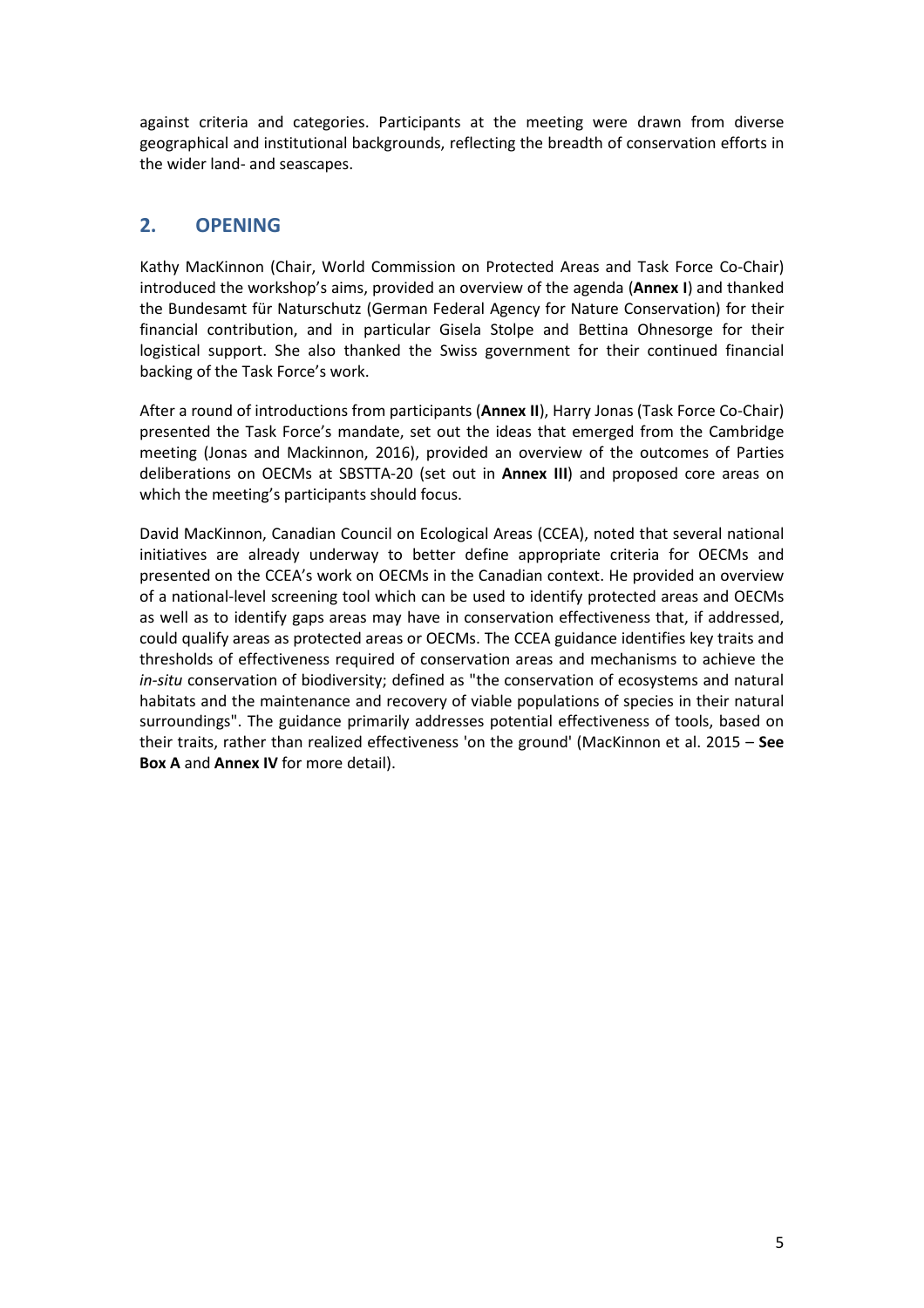**Box A:** CCEA guidance on identifying OECMs ('OEABCMs' in the Canadian context)

The guidance address five main areas:

• **Purpose**: Areas included under Target 11 as OECMs must have an expressed purpose to conserve nature (biodiversity). We understand that this purpose might be achieved as a cobenefit of other management purposes or activities.

• **Duration**: Areas included under Target 11 as OECMs must be managed for the long-term to be effective. We accept a working definition of long-term to mean there is an expectation that conservation will continue indefinitely.

• **Conservation objective primacy**: In areas included under Target 11 as OECMs, in cases of conflict with other objectives, nature conservation objectives shall not be compromised.

• **Nature conservation outcomes**: OECMs should result in effective and significant nature (biodiversity) conservation outcomes. When there are existing measures/areas that are to be considered as OECMs, evidence of conservation outcomes should be used as part of the screening process.

• **Strength of conservation measures reported as OECMs**: Areas included under Target 11 as OECMs should have a management regime that, through one or more measures that are effective alone or in combination, can reasonably be expected to be strong enough to ensure effective conservation, and if there are gaps, these will be addressed over time.

## **3. DRAFT SCREENING TOOL**

**Dan Laffoley** (WCPA) underscored that while the deliberations relating to the specific elements of OECMs is a technical task, the final guidance should be easily accessible. In that context, he set out an illustrative approach for a simple, globally relevant five-point screening tool. This was subsequently refined as it was tested against the case studies presented during the meeting. The refining focused on the precision of language and expression, and the mode of application (e.g. insertion of two pre-conditions) - the final version of the illustrative screening tool developed at Vilm is presented in **Box B** below.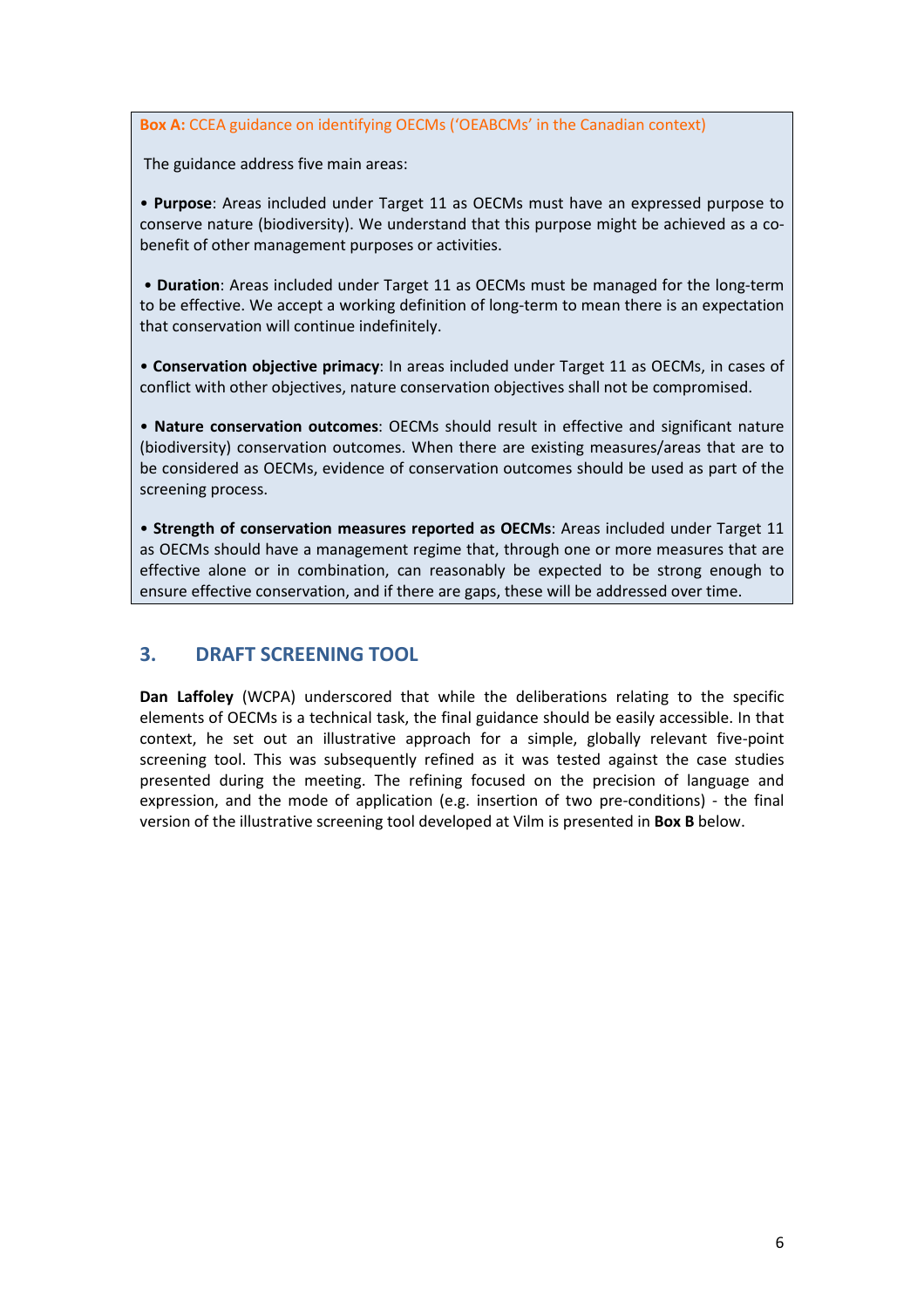#### **Box B:** Illustrative Screening Tool

Must pass two preconditions and all five tests to be considered as an OECM. Must first pass simultaneously ALL four on 'essential character', and then the fifth one on 'degree of control'.

#### **Preconditions**:

The area is not already recognised as, or within, a (M)PA, and Target 11 is the **most relevant** Aichi target.

**Tests**:

- 1. The fact that **nature conservation** (meaning ecosystems, natural habitats and the maintenance and recovery of viable populations of species in their natural surroundings (ref. CBD) **lies at the heart of the area's outcome** –implicit or explicit.
- 2. **The fact that it is a discrete geographical area** wider measures for species and/or environment are different and not explicitly 'area-based' in the context, writing and spirit of Aichi 11 and so fail this test.
- 3. The fact that the area is **recognised and respected** for particular biodiversity values, and that the resultant biodiversity benefit is demonstrable over time.
- 4. The fact that **commitment to and/or the delivery of conservation** through whatever route is **long-term** – expected or intended in perpetuity.
- 5. '**Degree of control**' the **probability** of the conservation **outcome** being sustained under normal circumstances, AND the **fundamental ability** to uphold the whole conservation outcome (directly or indirectly) when challenged.

The screening tool accepts that areas, having passed these tests, would be identified as OECMs, and measures may vary from delivering strict protection to certain forms of sustainable management, subject to specific guidance.

- **Accessibility**: The tool recognizes that the starting point for OECMs is different from 'conventional' protected areas and is geared to be simple and accessible, whilst safeguarding that the outcome (if two preconditions and all five tests are passed) equates to an equivalent final conservation outcome.
- **Preconditions**: It became immediately evident that it is necessary to meet two preconditions before applying the tool. The first of these is to check that the location in question was not already a (marine/terrestrial) protected area or included within one. This is to avoid double-counting. Some of the case studies considered at the meeting were already recognized as protected areas. The second pre-condition is to ensure the consideration of relevance to other Aichi targets before applying the tool. Again, it became clear in testing the tool that some measures being considered as potential OECMs could be better mapped against other Aichi targets – e.g. sustainable fisheries measures under Target 6 rather than Target 11.
- **Simultaneous application of all four 'essential character' tests (tests 1-4)**: The word 'simultaneous' is important to ensure that all aspects of essential character are met at the time the location is being considered as an OECM. This is to avoid 'applicants' ignoring one or more of the tests or assuming that one or other is more important.
- **Degree of control and 'normal' conditions**: This is to be applied only after all four essential characters have been met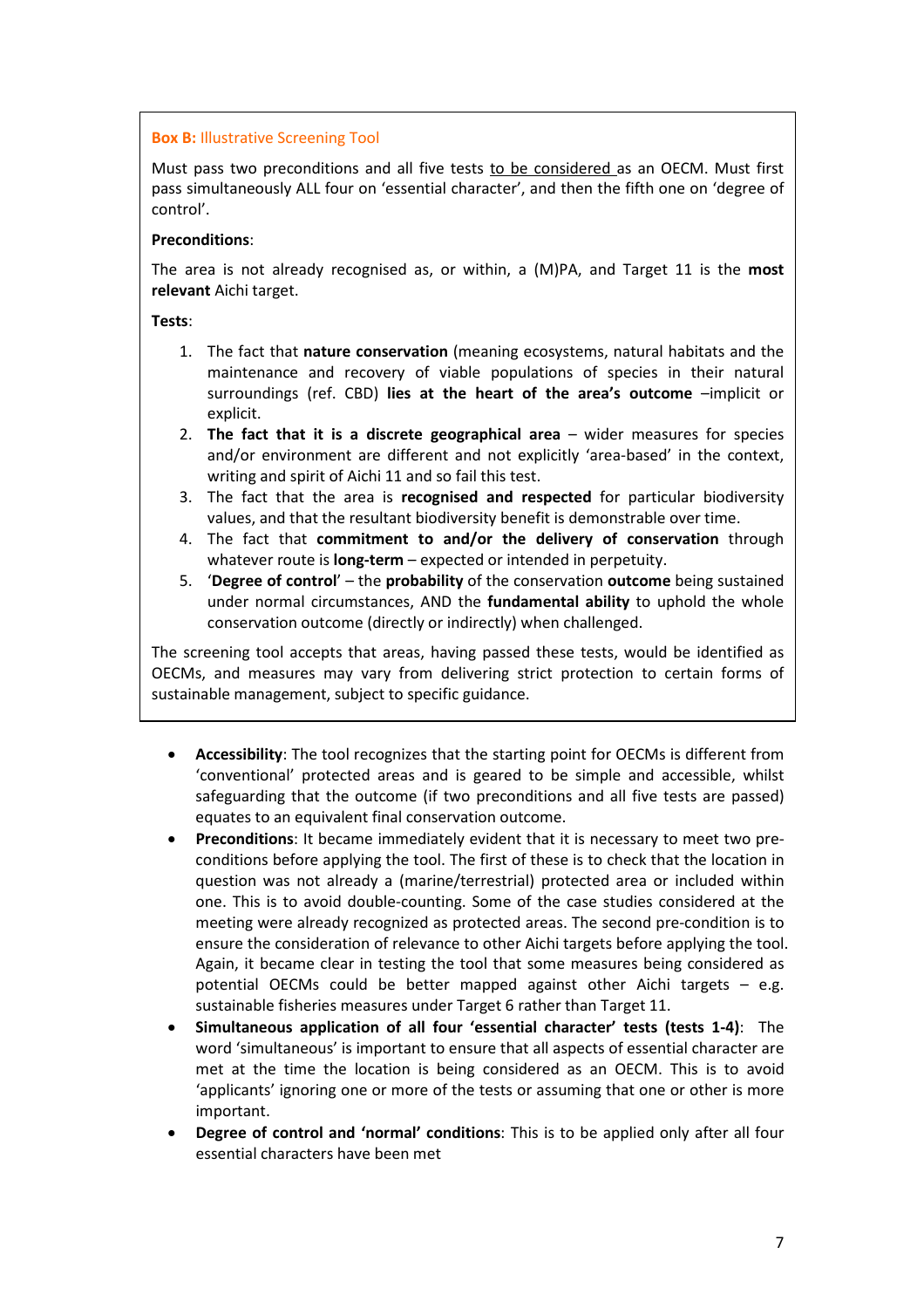## CASE STUDIES

In advance of the meeting, participants were requested to develop case studies of potential OECMs. **Annex V** provides the full set of case studies that were submitted. Participants used the draft screening tool to assess each of the case studies presented.

**Dan Laffoley** (WCPA) presented two marine-related case studies, namely: Clarion Clipperton Zone in the Pacific, located in the international seabed Area of the Eastern Central Pacific between Mexico and Hawaii) and Scapa Flow off the coast of Scotland. Scapa Flow is a good example of an area that has no *a priori* conservation objective but because of its protection and management provides ancillary conservation.

**Hesti Widodo** (Coral Triangle Centre, Indonesia) presented on Ay and Rhun Islands, located in Eastern Indonesia. She explained that the Coral Triangle Centre has been supporting the local communities to revitalize *Sasi* (traditional wisdom) to protect the islands. She suggested that the area was currently a potential OECM but is in the process of being recognized as a formal protected area (post issuance of Law No. 23/2014 on Local Government).

**Alkaly Doumbouya** (National Fisheries Research Centre of Boussoura, Guinea) presented on Corail Island, which is located in coastal waters off Guinea near the Loos Islands Wildlife Sanctuary and involves community conservation efforts by a range of ethnic groups. Although this area meets many of the qualifications of an OECM, it is already included within a designated protected area.

**Clara Lucia Matallana Tobón** (Humboldt Institute, Colombia) presented two case studies. The first explored collective territory of Afro-Colombian communities, in the north west of the Risaralda department, which is part of the Choco Biogeographic Region. The area is not a protected area but is considered to be a 'special management area' and therefore perhaps an OECM. The second focused on the Bita River in the Colombian Orinoco Basin, which has recently been designated a 'Protected River', through a conservation agreement, as part of an Ecological Integrity Approach to preserve the continuity of the entire riverine system.

**Onkemetse Nteta** (WWF – World Wildlife Fund, South Africa) presented on the Mgundeni Community Property, owned by the Mgundeni Community Trust, which was identified in 2006 as a pilot site within the KwaZulu-Natal Biodiversity Stewardship Programme. Following a detailed biodiversity assessment on the property, an area was identified as qualifying as a nature reserve. However, due to the landowners' desire to continue with commercial livestock grazing, it was agreed to pursue a Biodiversity Agreement for a portion of the property, and this latter area could be a potential OECM. This example highlights how OECMs may be helpful in promoting connectivity across landscapes.

**Brent Mitchell** (QLF Atlantic Centre for the Environment, USA) presented on two private conservation-related schemes, the American Conservation Reserve Program - which pays farmers to retire land from agriculture to support conservation, and conservation easements that are now the fastest growing national conservation tool in the USA. Some, but not all, areas under each scheme may be OECMs but would have to be assessed on an individual basis.

**Agus Budi Utomo** (Burung Indonesia) presented on Hutan Harapan, which is 90,000 hectares of land held under an Ecosystem Restoration Concession (ERC). At least 75% of an ERC must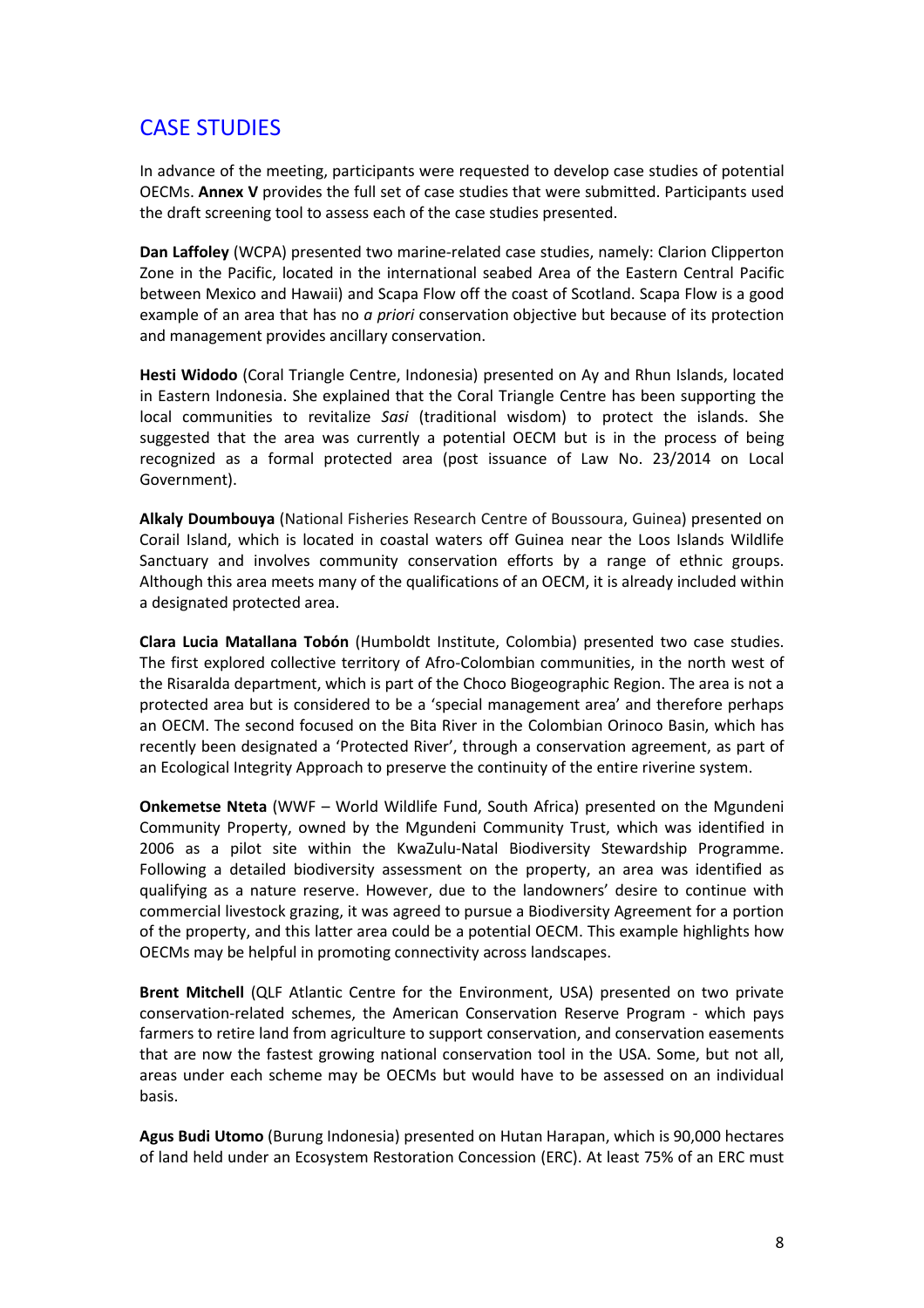be dedicated to conservation and there are now 14 ERCs in Indonesia, many of which may justify nomination as OECMs.

**Andrew Rhodes** (National Commission on Natural Protected Areas, Mexico) presented on certified forests (with sustainable use of forest resources) and fishing refuge areas which are defined areas under federal jurisdiction. The latter have the primary purpose of conserving and contributing to the development of fishery resources and protecting the surrounding environment. These areas of sustainable use may include areas considered to be OECMs.

**Ny Aina Andrianarivelo** (Blue Ventures, Madagascar) presented on the experience of locally managed marine areas (LMMAs) in Madagascar and increasingly in East Africa. Some LMMAs are already recognized or would qualify as protected areas, or could be recognised as OECMs (under Target 11) while a number of other single species measures may more appropriately contribute to other Aichi targets, e.g. Aichi Target 6 (see **Annex VI**).

**Sabine Jessen** (Canadian Parks and Wilderness Society) presented two case studies from Canada. She described the Strait of Georgia Glass Sponge Reef Fishing Closures, British Columbia (Canada), where full, legal, bottom-contact fishing closures were put in place to protect nine glass sponge reefs. The fishing closures prohibit all bottom contact fishing activities, including bottom trawling, bottom long line, and trap fisheries (prawn and crab), within 150m off the reefs. However, activities other than fishing (such as anchoring) are not addressed through the fishing closures, leaving the glass sponge reefs at risk. The second case study, related to 164 Rockfish Conservation Areas (RCAs) established along the British Columbia coast to protect a number of species of rockfish that are in decline. However, based on studies to date, the effectiveness of RCAs to even protect the species they are established for is questionable, and their broader effectiveness in the conservation of biodiversity is unlikely. Both examples describe fishery closure areas. Neither example currently would be considered an OECM, although the glass sponge reef closures might qualify with additional restrictions.

## **4. WORKING GROUP ON POTENTIAL TYPES OF OECMs**

The group focused on the four different types of potential OECMs, namely:

- A. Area meets all elements of the IUCN definition of a protected area, except for official recognition because:
	- 1. The relevant government agency does not recognize it as a protected area,
	- 2. The governance authority does not want the area to be recognized/listed/designated as a protected area by the relevant national government.
- B. Area does not meet one or more other elements of the IUCN definition of a protected area, but does conserve nature/biodiversity through:
	- 1. Secondary voluntary conservation, i.e. conservation outcomes are achieved even though it is not the primary management objective.
	- 2. Ancillary conservation, i.e. areas that deliver conservation outcomes as a byproduct of management activities with no conservation intent or through a lack of any management activities (Borrini Feyerabend and Hill, 2015).

The group's discussion touched on a range of issues, including:

• Target 11 is about *in situ* conservation whereas several other Aichi targets focus on sustainable use-related activities (**Annex VI**).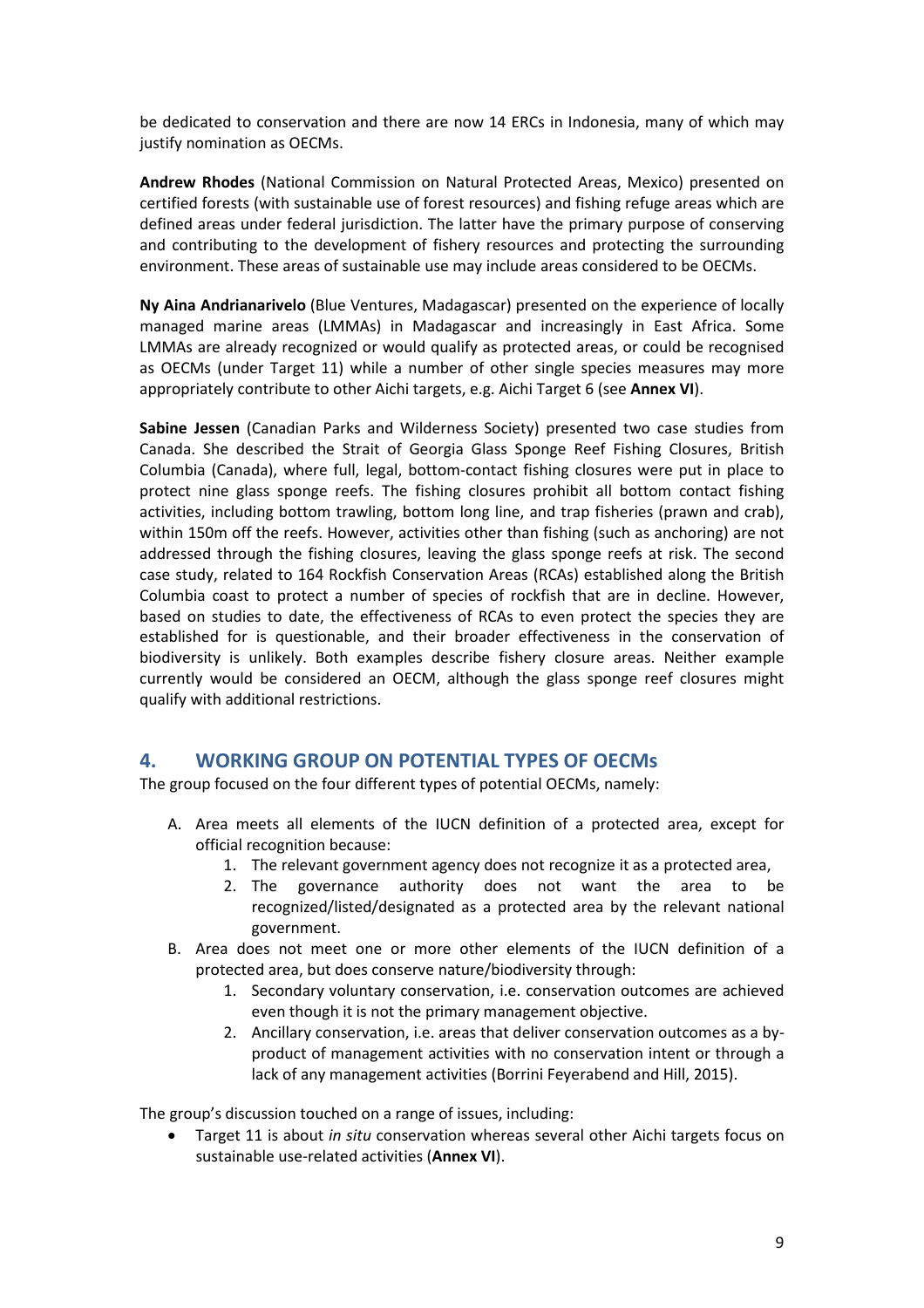- OECMs are not 'a measure' but a category that can include a number of different types of measures.
- OECMs should be seen as an incentive for governments and stakeholders to recognize, protect and maintain areas using innovative approaches that deliver conservation outcomes.
- Recognizing and reporting OECMs will provide a useful indicator of ecosystem health and promote conservation planning to ensure greater ecological representation.
- OECMs are a pragmatic approach to extend conservation beyond protected areas.

A range of potential examples of OECMs were raised by the group, including: areas of high biodiversity value in Indonesia (such as Important Bird Areas) under active governance; some kinds of LMMAs in Madagascar that are not protected areas; sacred sites or taboo areas in Papua New Guinea; and forests conserved primarily to secure the integrity of a watershed.

## **5. WORKING GROUP ON SIMILARITIES AND DIFFERENCES BETWEEN PROTECTED AREAS AND OECMs**

IUCN defines a protected area as: *A clearly defined geographical space, recognised, dedicated and managed, through legal or other effective means, to achieve the long-term conservation of nature with associated ecosystem services and cultural values.* IUCN provides guidance on interpreting the definition's constituent elements in *Guidelines for Applying Protected Area Management Categories* (Dudley, 2008). Participants were asked to review the elements of IUCN's guidance on protected areas against the following questions, namely:

- What are the similarities and differences between protected areas and OECMs?
- Could the same PA guidance also apply to OECMs?
- If the same general advice applies, should the wording be modified?
- If same general guidance does not apply, what alternative guidance is needed?

A small group first discussed the general parameters of the issues, after which three groups focused on a number of the specific issues addressed below. Following a discussion of the groups' work, the rapporteurs and a number of other participants worked further on the table to render the following results.

It should be noted that this exercise was intended to highlight the similarities and differences between protected areas and OECMs and not to equate OECMs and protected areas.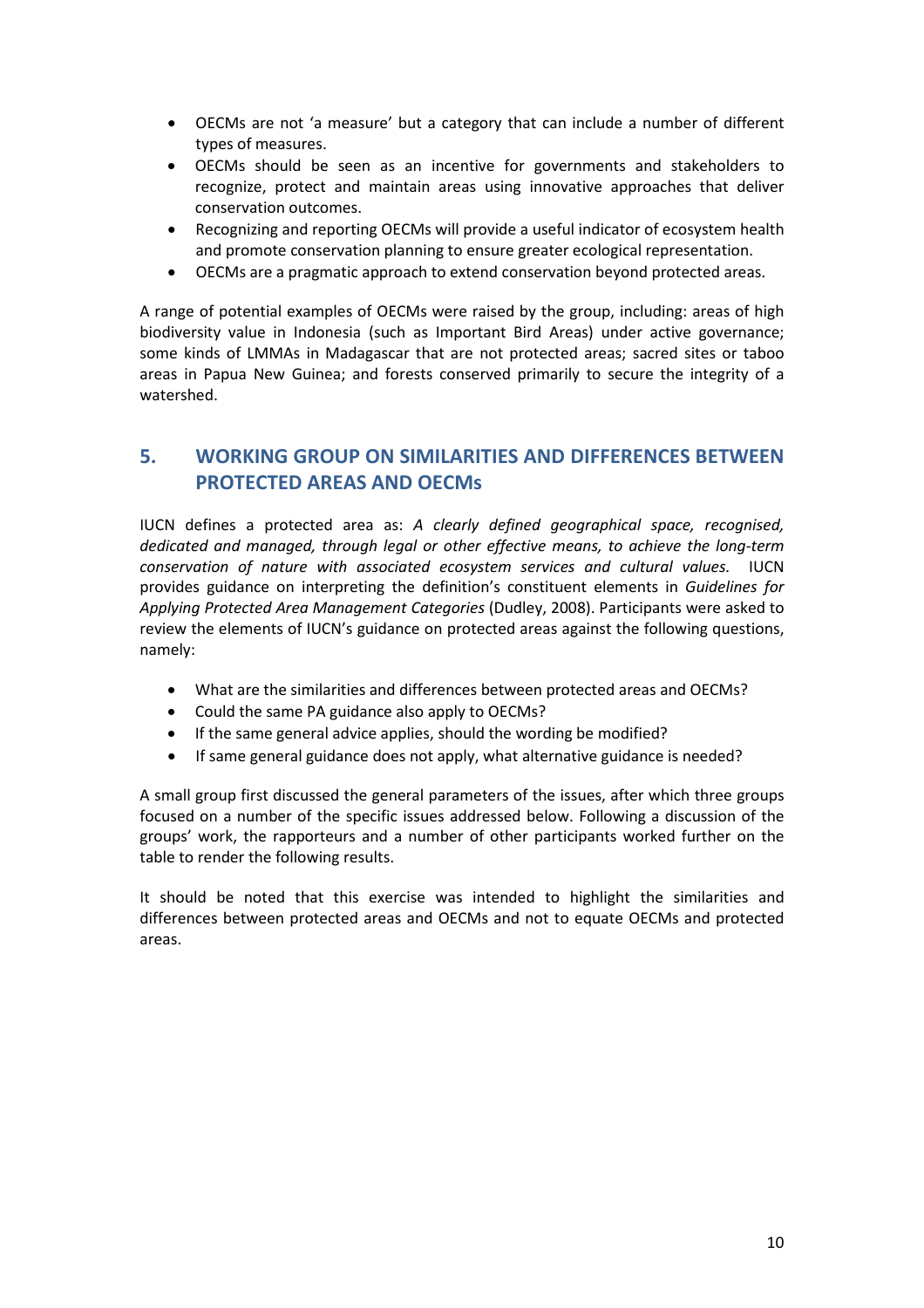|                      | <b>PA Guidance</b>                                                                                                                                                                                                                                                                                                                                                                            | <b>Draft OECM Guidance</b>                                                                                                                                                                                                                                                                                                                                                                                                                                                                                                                                                                        |
|----------------------|-----------------------------------------------------------------------------------------------------------------------------------------------------------------------------------------------------------------------------------------------------------------------------------------------------------------------------------------------------------------------------------------------|---------------------------------------------------------------------------------------------------------------------------------------------------------------------------------------------------------------------------------------------------------------------------------------------------------------------------------------------------------------------------------------------------------------------------------------------------------------------------------------------------------------------------------------------------------------------------------------------------|
| <b>Objectives</b>    | For IUCN, only those areas<br>where the main objective is<br>conserving<br>nature<br>can<br>be<br>considered protected areas; this<br>can include many areas with<br>other goals as well, at the same<br>level, but in the case of conflict,<br>nature conservation will be the<br>priority.                                                                                                  | <b>Considerations:</b><br># Consideration of OECMs shifts the focus<br>from achieving management objectives to<br>acknowledging/recognizing conservation<br>outcomes.<br># The protected areas guidance assumes<br>that at least one of the objectives will be<br>conservation, whereas for OECMs there<br>in<br>situ<br>be<br>conservation<br>must<br>οf<br>biodiversity, regardless of objective.<br># If an activity impacts significantly the<br>conservation outcomes of an OECM, it<br>may cease to be an OECM, regardless of<br>the area's stated objectives.<br><b>Suggested element:</b> |
|                      |                                                                                                                                                                                                                                                                                                                                                                                               | " regardless of objectives'                                                                                                                                                                                                                                                                                                                                                                                                                                                                                                                                                                       |
| <b>Effectiveness</b> | Implies<br>level<br>of<br>some<br>effectiveness.<br>[conservation]<br>Although the PA category will<br>still be determined by the<br>objectives,<br>management<br>effectiveness will progressively<br>be recorded on the World<br>Database on Protected Areas<br>and over time will become an<br>important contributory criterion<br>in identification and recognition<br>of protected areas. | <b>Considerations:</b><br>must deliver<br>effective<br># The<br>area<br>conservation outcomes, with clear links<br>to the definition of conservation and the<br>practical steps of assessment, monitoring<br>and reporting.<br><b>Suggested element:</b><br>$\mathcal{L}_{\text{max}}$<br>achieves in situ conservation of<br>biodiversity '                                                                                                                                                                                                                                                      |
| Recognized           | Implies that protection<br>can<br>include a range of governance<br>types, including declaration by<br>the state or other parties as well<br>as under traditional ownership<br>or private conservation, but that<br>such sites should be recognised<br>some way (in<br>particular<br>in.<br>through reporting to the World<br>Database on Protected Areas -<br>WDPA).                          | <b>Considerations:</b><br># A legitimate governance authority<br>should recognize the area's conservation<br>values, even if the area is not managed<br>for conservation objectives.<br># Should this be part of the core criteria<br>or related to broader guidance about<br>OECMS?<br><b>Suggested element:</b><br>recognized/acknowledged<br>by<br>a<br>legitimate governance authority ' or<br>simply ' governed '                                                                                                                                                                            |
| <b>Dedicated</b>     | specific<br>Implies<br>binding<br>commitment to conservation in<br>the long-term, through e.g.:<br>• International conventions and<br>agreements<br>• National, provincial and local<br>law<br>• Customary law<br>• Covenants of NGOs<br>• Private trusts and company<br>policies<br>• Certification schemes.                                                                                 | <b>Considerations:</b><br># Linked to 'legal or effective means', it<br>was felt that there should be a binding<br>commitment to objectives that deliver<br>effective conservation outcomes in the<br>long-term, regardless of whether the<br>objective is explicitly for conservation -<br>including by the instruments set out for<br>protected areas.<br># The fact that an area is ecologically<br>intact does not automatically make it an<br>OECM. This means that areas that are<br>'ecologically important ('intact')',<br>but                                                            |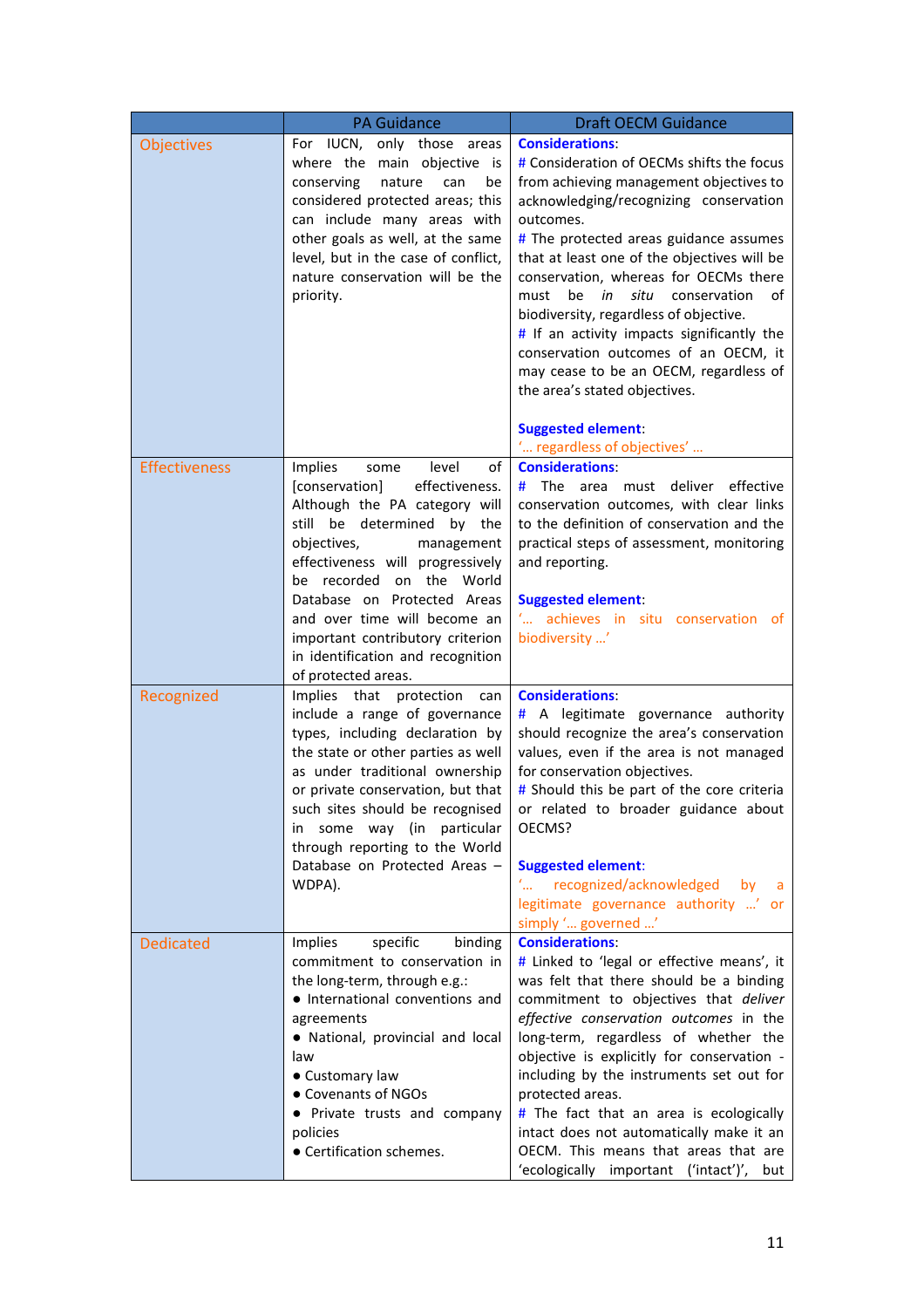|                                    | <b>PA Guidance</b>                                                                                                                                                                                                                                                                                                                                                                                                                                 | <b>Draft OECM Guidance</b>                                                                                                                                                                                                                                                                                                                                                                                                                                                                                                                                                                                                                                                  |
|------------------------------------|----------------------------------------------------------------------------------------------------------------------------------------------------------------------------------------------------------------------------------------------------------------------------------------------------------------------------------------------------------------------------------------------------------------------------------------------------|-----------------------------------------------------------------------------------------------------------------------------------------------------------------------------------------------------------------------------------------------------------------------------------------------------------------------------------------------------------------------------------------------------------------------------------------------------------------------------------------------------------------------------------------------------------------------------------------------------------------------------------------------------------------------------|
|                                    |                                                                                                                                                                                                                                                                                                                                                                                                                                                    | where governance exhibits no effective<br>degree of control, should<br>not be<br>considered OECMs.<br># No agreement among working group<br>participants on whether dedication<br>should be a core requirement or<br>secondary guidance.<br><b>Suggested element:</b>                                                                                                                                                                                                                                                                                                                                                                                                       |
| Managed                            | Assumes some active steps to<br>the<br>natural<br>(and<br>conserve<br>possibly other) values for which<br>protected<br>the<br>area<br>was<br>established;<br>note<br>that<br>"managed" can<br>include<br>a<br>decision to leave the<br>area<br>untouched if this is the best<br>conservation strategy.                                                                                                                                             | $^{\prime}$ committed $^{\prime}$<br><b>Considerations:</b><br># Because the focus on OECMs is on<br>conservation outcomes as opposed to<br>management objectives, this element is<br>less important.<br>$#$ The protected areas guidance is<br>useful/relevant, but this should not be<br>part of OECMs' defining criteria.<br><b>Suggested element:</b><br>" regardless of management objectives                                                                                                                                                                                                                                                                          |
| Legal or Effective<br><b>Means</b> | Means that protected areas<br>must either be gazetted (that is,<br>recognised under statutory civil<br>law), recognized through<br>an<br>international convention<br>or<br>agreement, or else managed<br>through other effective but non-<br>gazetted means, such as through<br>traditional<br>recognized<br>rules<br>which<br>under<br>community<br>conserved areas operate or the<br>policies of established non-<br>governmental organizations. | <b>Considerations:</b><br># Linked to 'dedicated', the area does not<br>have to be dedicated to conservation, but<br>must be governed according to an<br>effective<br>delivers<br>that<br>means<br>conservation outcomes, regardless of<br>objective.<br># It was suggested that the means should<br>be at least as difficult to reverse as to<br>establish.<br># As above, this is<br>relevant<br>a<br>consideration but may not be required to<br>be a core element of the definition, and<br>may be better placed in the overall<br>guidance.<br># Maybe 'legal' is redundant as 'effective'<br>is a catch-all term.<br><b>Suggested element:</b><br>" effective means " |
| Long-term<br>and<br>permanence     | Protected<br>should<br>areas<br>be<br>managed in perpetuity and not<br>as a short-term or temporary<br>management<br>strategy.<br>Temporary measures, such as<br>short-term<br>grant-funded<br>agricultural set-asides, rotations<br>commercial<br>forest<br>in<br>management<br>or<br>temporary<br>fishing protection zones are not<br>protected areas as recognized by<br>IUCN.                                                                  | <b>Considerations:</b><br># The group suggested that 'long-term'<br>was an important criterion, but did not<br>agree a formulation for the definition of<br>long-term, but 'over 25 years' or 'in<br>perpetuity' or 'durable' were discussed.<br># It was argued that some seasonal<br>arrangements (e.g. sites for migratory<br>bird species) might be acceptable if the<br>habitat-based<br>overall<br>conservation<br>management framework was 'long-term'<br>and the area generated measurable<br>conservation<br>outcomes,<br>but<br>no                                                                                                                                |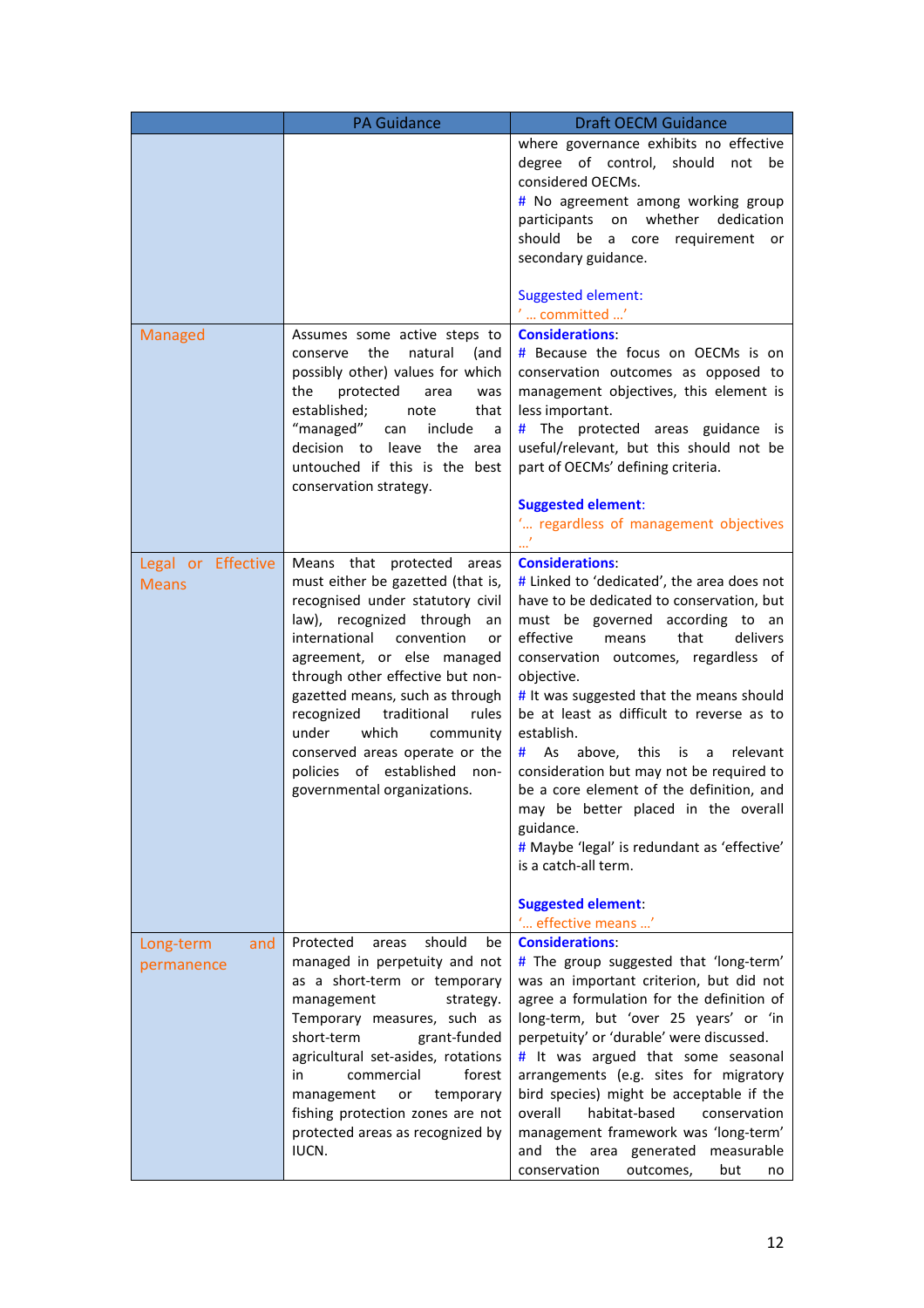|                                  | <b>PA Guidance</b>                                                                                                                                                                                                                                                                                                                                                                                                                                                                                                                                                                                                                                                                           | <b>Draft OECM Guidance</b>                                                                                                                                                                                                                                                                      |
|----------------------------------|----------------------------------------------------------------------------------------------------------------------------------------------------------------------------------------------------------------------------------------------------------------------------------------------------------------------------------------------------------------------------------------------------------------------------------------------------------------------------------------------------------------------------------------------------------------------------------------------------------------------------------------------------------------------------------------------|-------------------------------------------------------------------------------------------------------------------------------------------------------------------------------------------------------------------------------------------------------------------------------------------------|
|                                  |                                                                                                                                                                                                                                                                                                                                                                                                                                                                                                                                                                                                                                                                                              | agreement was reached.<br># It would be useful, as per the protected<br>areas guidelines, to set out kinds of areas<br>that would likely not meet the definition<br>of an OECM.                                                                                                                 |
|                                  |                                                                                                                                                                                                                                                                                                                                                                                                                                                                                                                                                                                                                                                                                              | <b>Suggested element:</b><br>$\mathcal{L}_{\text{max}}$<br>long-term<br>permanent<br>and<br>conservation outcomes '                                                                                                                                                                             |
| Conservation                     | In the context of this definition<br>conservation refers to the in-situ<br>maintenance of ecosystems and<br>natural<br>semi-natural<br>and<br>οf<br>habitats<br>viable<br>and<br>populations of species in their<br>natural surroundings and, in the<br>οf<br>domesticated<br>case<br>or<br>cultivated species (see definition<br>agrobiodiversity<br>the<br>of<br>in<br>Appendix), in the surroundings<br>where they have developed their<br>distinctive properties.<br>Protected<br>NB:<br>areas<br>should<br>the<br>status<br>οf<br>improve<br>biodiversity<br>by<br>safeguarding<br>ecosystems, species and genetic<br>diversity" (Goal C, Strategic Plan<br>for Biodiversity 2011-2020) | <b>Considerations:</b><br># The group agreed to use the CBD (1992)<br>definition of 'conservation', as OECMs are<br>defined in Target 11 of the Strategic Plan.<br><b>Suggested element:</b><br>' <i>in situ</i> conservation '                                                                 |
| <b>Nature</b>                    | In this context nature always<br>refers to biodiversity, at genetic,<br>species and ecosystem level, and<br>often also refers to geodiversity,<br>landform and broader natural<br>values.                                                                                                                                                                                                                                                                                                                                                                                                                                                                                                    | <b>Considerations:</b><br>$#$ It makes sense to retain the same<br>definition of 'nature'.<br># This includes its 'structure, function and<br>naturalness.'<br># It should be noted that OECMs are not<br>single species measures.<br><b>Suggested element:</b><br>$\ldots$ of nature $\ldots'$ |
| Associated<br>ecosystem services | Means here ecosystem services<br>that are related to but do not<br>interfere with the aim of nature<br>conservation. These can include<br>provisioning services such as<br>food<br>and water;<br>regulating<br>services such as regulation of<br>drought,<br>floods,<br>land<br>degradation,<br>and<br>disease;<br>supporting services such as soil<br>formation and nutrient cycling;<br>and cultural services such as<br>recreational, spiritual, religious<br>and other non-material benefits.                                                                                                                                                                                            | <b>Considerations:</b><br># Perhaps 'services' could be changed to<br>'functions'.<br><b>Suggested element:</b><br>' and associated ecosystem functions '                                                                                                                                       |
| <b>Cultural values</b>           | Includes those that do not<br>interfere with the conservation<br>outcome (all cultural values in a                                                                                                                                                                                                                                                                                                                                                                                                                                                                                                                                                                                           | <b>Considerations:</b><br>$#$ This should be retained.                                                                                                                                                                                                                                          |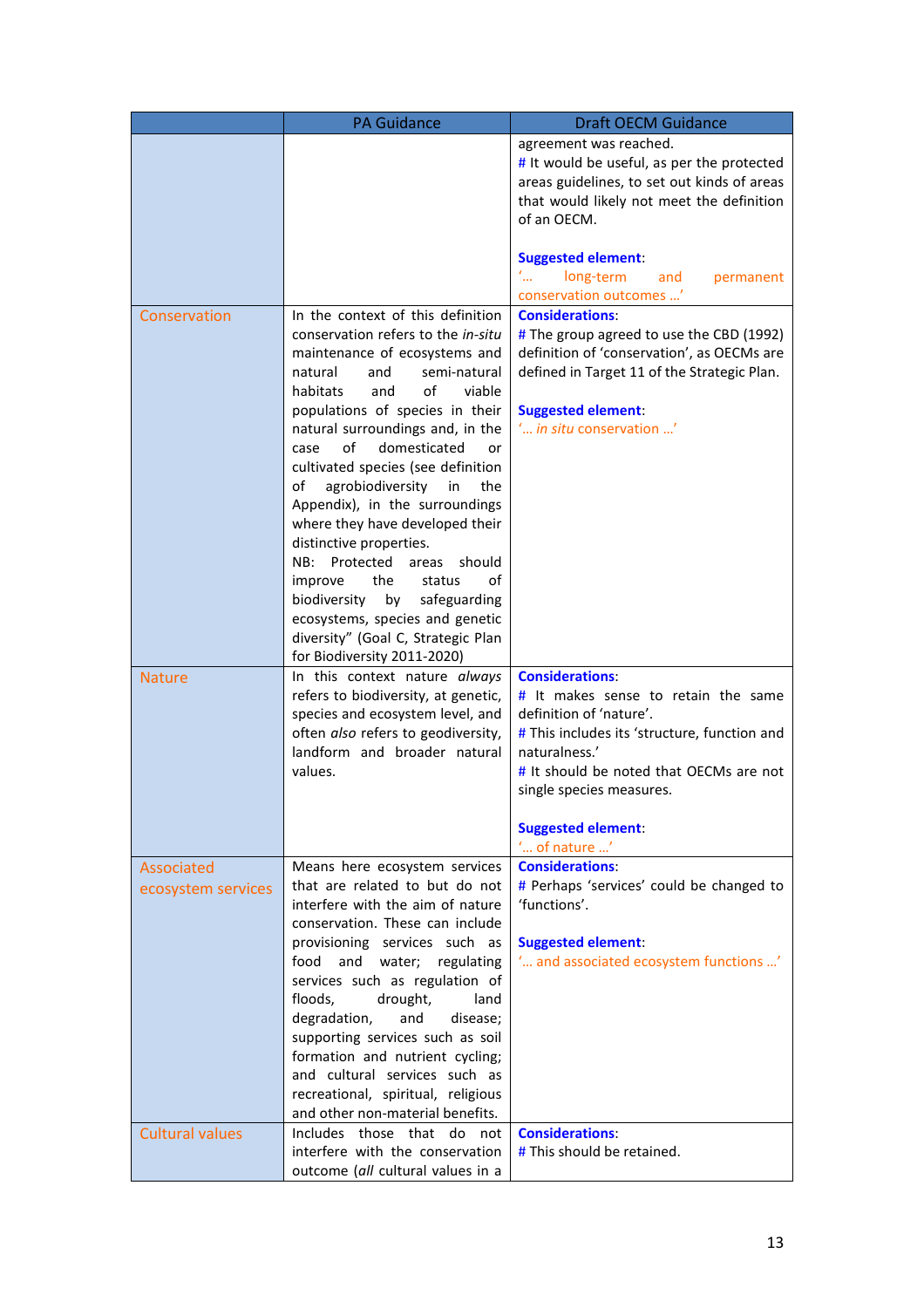|                            | <b>PA Guidance</b>                                                                                                                                                                                                                                                                               | <b>Draft OECM Guidance</b>                                                                                                                                                                                                                                                                                                                                                                                                                                                         |
|----------------------------|--------------------------------------------------------------------------------------------------------------------------------------------------------------------------------------------------------------------------------------------------------------------------------------------------|------------------------------------------------------------------------------------------------------------------------------------------------------------------------------------------------------------------------------------------------------------------------------------------------------------------------------------------------------------------------------------------------------------------------------------------------------------------------------------|
|                            | protected area should meet this<br>criterion), including in particular:<br>those that contribute to<br>conservation<br>outcomes<br>e.g.)<br>traditional<br>management<br>practices on which key species<br>have become reliant);<br>- cultural practices that may<br>themselves be under threat. | <b>Suggested element:</b><br>' and cultural values '                                                                                                                                                                                                                                                                                                                                                                                                                               |
| <b>ADDITIONAL CRITERIA</b> |                                                                                                                                                                                                                                                                                                  |                                                                                                                                                                                                                                                                                                                                                                                                                                                                                    |
| Not a PA                   |                                                                                                                                                                                                                                                                                                  | <b>Considerations:</b><br># The guidance should clearly state that<br>protected<br>areas<br>and<br><b>OECMs</b><br>are<br>necessarily<br>mutually<br>exclusive<br>designations, i.e. OECMs<br>are<br>not<br>protected areas, and vice versa. It would<br>be possible for an OECM to become a PA<br>when all the requirements are met.<br># Both PAs and OECMs have value for<br>biodiversity conservation and<br>some<br>OECMs may eventually be recognized as<br>protected areas. |
|                            |                                                                                                                                                                                                                                                                                                  | <b>Suggested element:</b><br>" an area cannot be considered a<br>protected<br><b>OECM</b><br>area<br>and<br>an<br>simultaneously '                                                                                                                                                                                                                                                                                                                                                 |
| Degree of control          |                                                                                                                                                                                                                                                                                                  | <b>Considerations:</b><br># The CCEA's screening tool includes<br>reference to the degree of control of the<br>measure, including:<br>- Power of the measure to exclude<br>harmful activities;<br>- Mechanism compels the authority to<br>act.                                                                                                                                                                                                                                     |
| Site specific              |                                                                                                                                                                                                                                                                                                  | <b>Considerations:</b><br>$#$ It was suggested that many potential<br>OECMs would need to be assessed on a<br>site-by-site basis.<br># For example some ICCAs and LMMAs<br>may qualify as protected areas, some as<br>OECMs and others more appropriately<br>reported under other targets, such as<br>Target 6 or 7.                                                                                                                                                               |
| <b>Single species</b>      |                                                                                                                                                                                                                                                                                                  | <b>Considerations:</b><br>Single-species measures that are not<br>achieved through<br>conservation<br>οf<br>biodiversity as a whole should not be<br>considered to be OECMs.                                                                                                                                                                                                                                                                                                       |
| <b>Size</b>                |                                                                                                                                                                                                                                                                                                  | <b>Considerations:</b><br># Should size of area be a factor i.e. larger<br>areas are generally more likely to<br>maintain biodiversity values?<br># Can we assume that size is adequate if                                                                                                                                                                                                                                                                                         |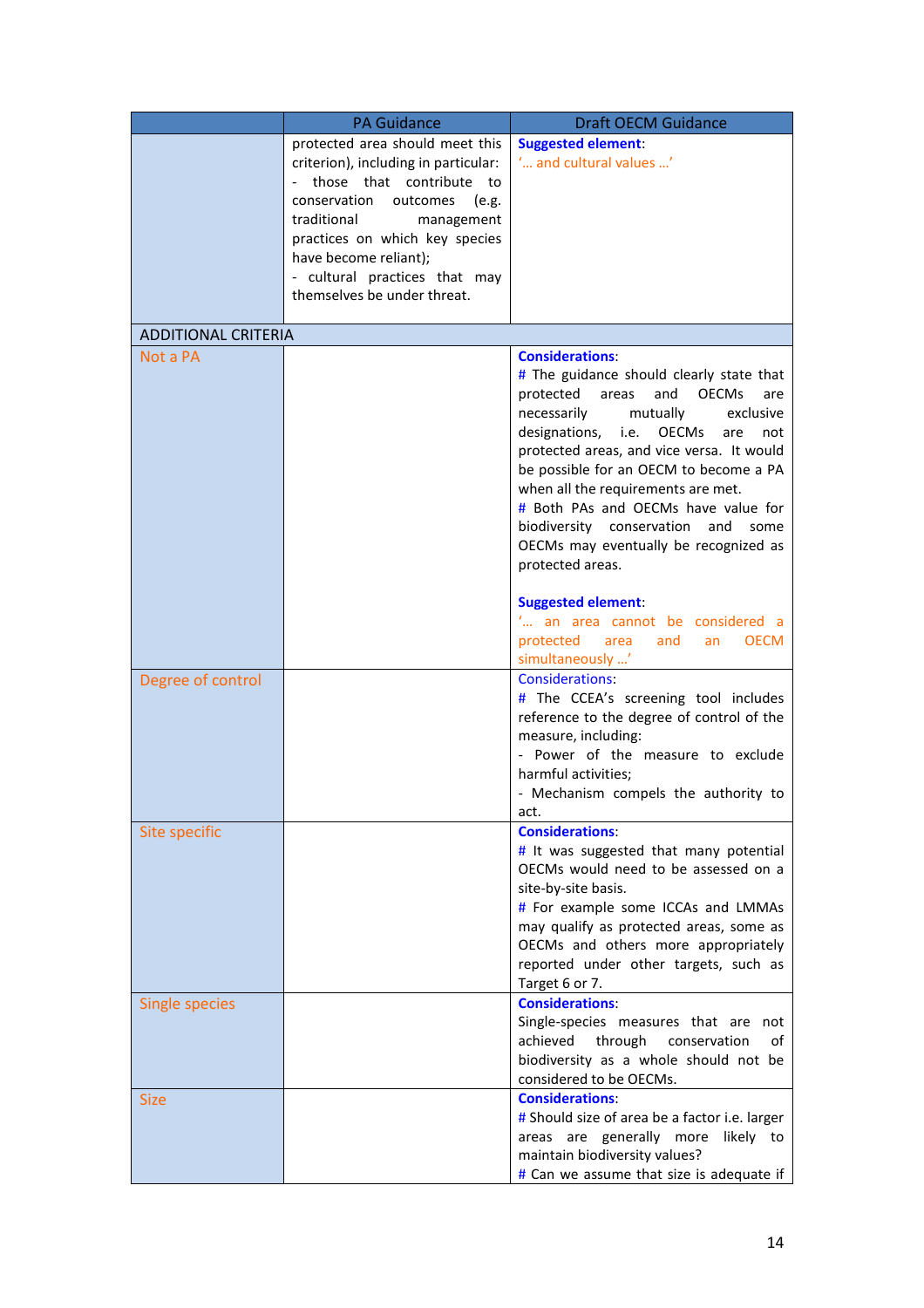|         | <b>PA Guidance</b> | <b>Draft OECM Guidance</b>                                                                                                                                                                                                                                                                                                                                                   |
|---------|--------------------|------------------------------------------------------------------------------------------------------------------------------------------------------------------------------------------------------------------------------------------------------------------------------------------------------------------------------------------------------------------------------|
|         |                    | there<br>measurable<br>conservation<br>are<br>outcomes?                                                                                                                                                                                                                                                                                                                      |
| Quality |                    | <b>Considerations:</b><br># Should the 'quality' of the biodiversity<br>be a consideration (i.e. rarer rather than<br>widespread species and habitats), and if<br>so what guidance should be provided?<br># What guidance is provided regarding<br>protected areas in this regard?<br># The KBA Standards, among others,<br>could be used to identify biodiversity<br>value? |

A range of broader points were made, including:

- Will OECMs cause problems in countries already struggling with their protected areas network, undermining their terrestrial and marine systems, or will it enhance them?
- Clear guidance is needed on how to interpret and implement the OECM guidelines, which should be as simple as possible, including "date-stamped" examples, in case their conservation outcome changes over time.
- It would be useful to identify countries that are interested in OECMs and begin to work with them more closely.
- IUCN should facilitate cross-learning between countries who are doing innovative work on identifying OECMs.
- What happens after 2020 on OECMs? How do OECMs relate to future targets post-2020?
- It is assumed that OECMs have the same governance types and management categories as protected areas.

## **6. WORKING GROUP ON A FILTER FOR AICHI TARGETS**

Meeting participants identified a need in the guidance to clarify which kinds of conservation measures are best counted under Aichi Target 11 and which would be better mapped against the Aichi Targets (**Annex VI**). The participants recognized that much attention is being paid to the numerical aspect of Target 11; it is becoming a 'headline' target, in part because percentage targets are easier to measure. Participants felt the guidance would benefit from a discussion of the differences between and relationships among the Aichi Targets, particularly those related to Target 11, and should include a tool to assist in the determination of which Aichi Target a particular measure, or area was best reported against.

The working group reviewed all Aichi Targets and identified many with relationships to Target 11. In some cases, measures called for under another target were identified as a means to achieving Aichi Target 11; conversely meeting Target 11 will also contribute to achievements of other targets (see Woodley et al., 2012). An example would be the establishment of financial incentives to secure the long-term conservation of land, which would be a Target 3 measure that can also produce a Target 11 outcome. Target 11 measures to protect critical habitats will be critical contributions to conservation of threatened species (Target 12). Permanent no-harvest set-asides embedded within sustainable use plans for wider landscapes and seascapes contribute Targets 6 and 7 but may also contribute to permanent conservation outcomes under Target 11.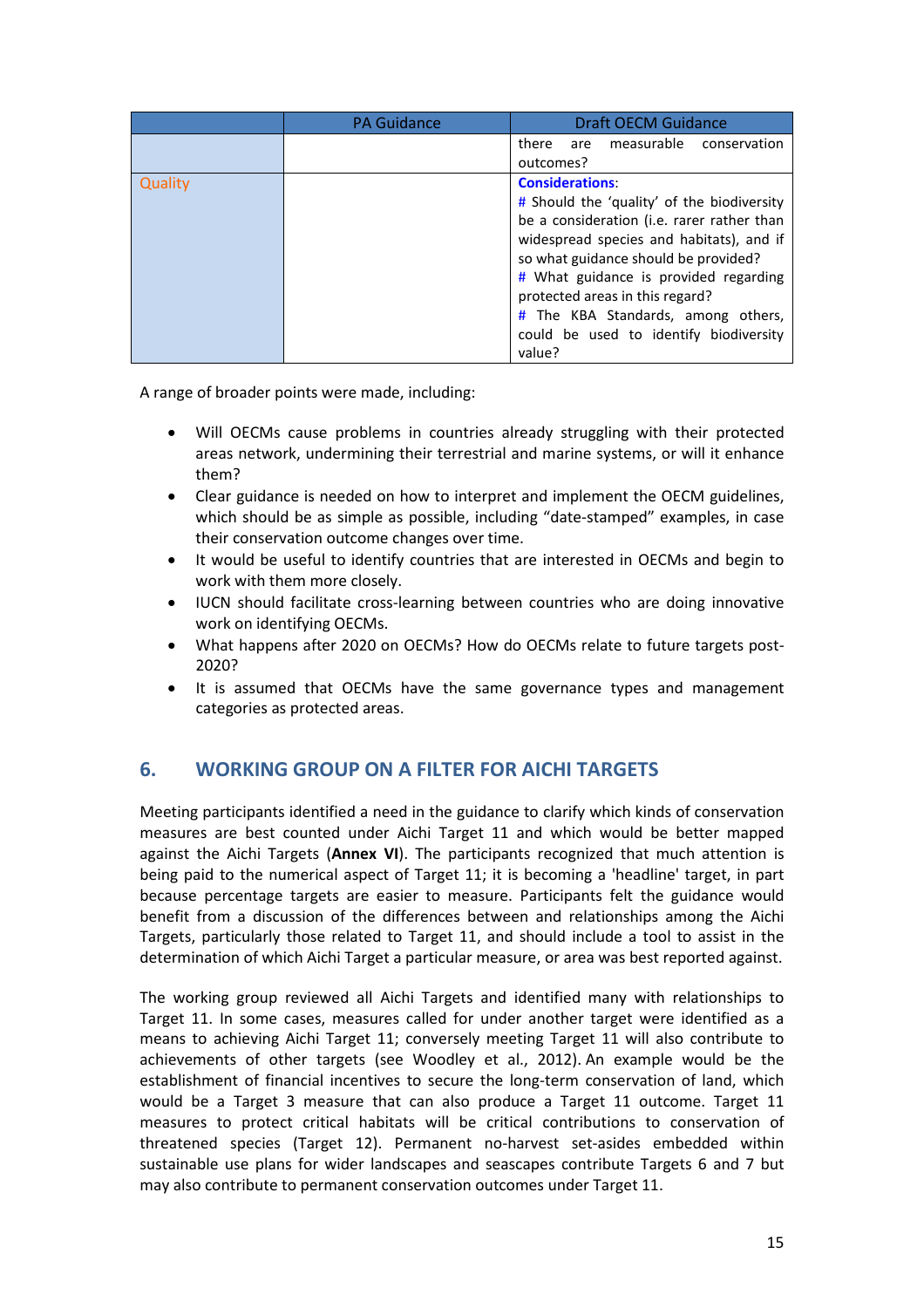The group also identified some specific measures suggested as potential OECMs, but which may map better to other targets, primarily because they do not achieve the long-term *in-situ*  conservation of biodiversity as a whole. Such measures could include forests and agricultural areas certified for sustainable management (Target 7), fishery management areas with measures in place to conserve or rebuild stocks (e.g. temporary, seasonal, or partial fishing closures) or measures designed to prevent habitat destruction (e.g. area-based restrictions on certain fishing practices or gear types) (Target 6), and certain areas designated to provide ecosystem services primarily through active ecosystem management (e.g. some water supply areas) (Target 14).

Further work is needed to prepare a table showing the relationship of other Aichi Targets to Target 11, and showing how Target 11 measures can contribute to achievement of other Targets. This could identify examples of area-based measures which do not result in the long-term *in-situ* conservation of biodiversity (Target 11) but which contribute to achievement of other Aichi Targets.

## **7. WORKING GROUP ON GOVERNANCE AND CULTURE**

The group began by asking the following questions:

- Are OECMs only about biodiversity, or are they also about culture? Since they may be the result of social/cultural practices, perhaps both are relevant. How does this compare with guidance on protected areas?
- As with protected areas, will the cultural/social dimensions of OECMs be fully understood by the oftentimes scientific/western methods and worldviews that inform conservation policy and practice?
- OECMs are not created or established but rather identified, recognized and ideally - supported appropriately.

Participants then made the following points, with particular focus on OECMs that are governed and/or managed by indigenous peoples and local communities:

- There exists a diverse cultural understanding of 'biodiversity'.
- Protected areas governance principles (Borrini-Feyerabend et al., 2014) should apply to OECMs.
- External engagement and recognition of OECMs should take into account and reinforce customary tenure systems.
- OECMs and adjacent protected areas can contribute to more resilient governance of a (larger) overall area.
- OECMs are often demarcated by natural features, not signage or technology. The use of participatory mapping by community or landholders can be a locally appropriate approach to defining boundaries.
- In recognizing OECMs, external actors should accommodate culturally appropriate roles for local and traditional authorities at all stages of process.
- Strong local community governance structures provide effective enforcement, protect biodiversity and build internal resilience, including in relation to powerful interests, such as infrastructure projects and extractive industries.
- In 'recognizing' OECMs, it is important to ensure that customary or existing governance structures are not replaced by other arrangements, but are instead strengthened and reinforced.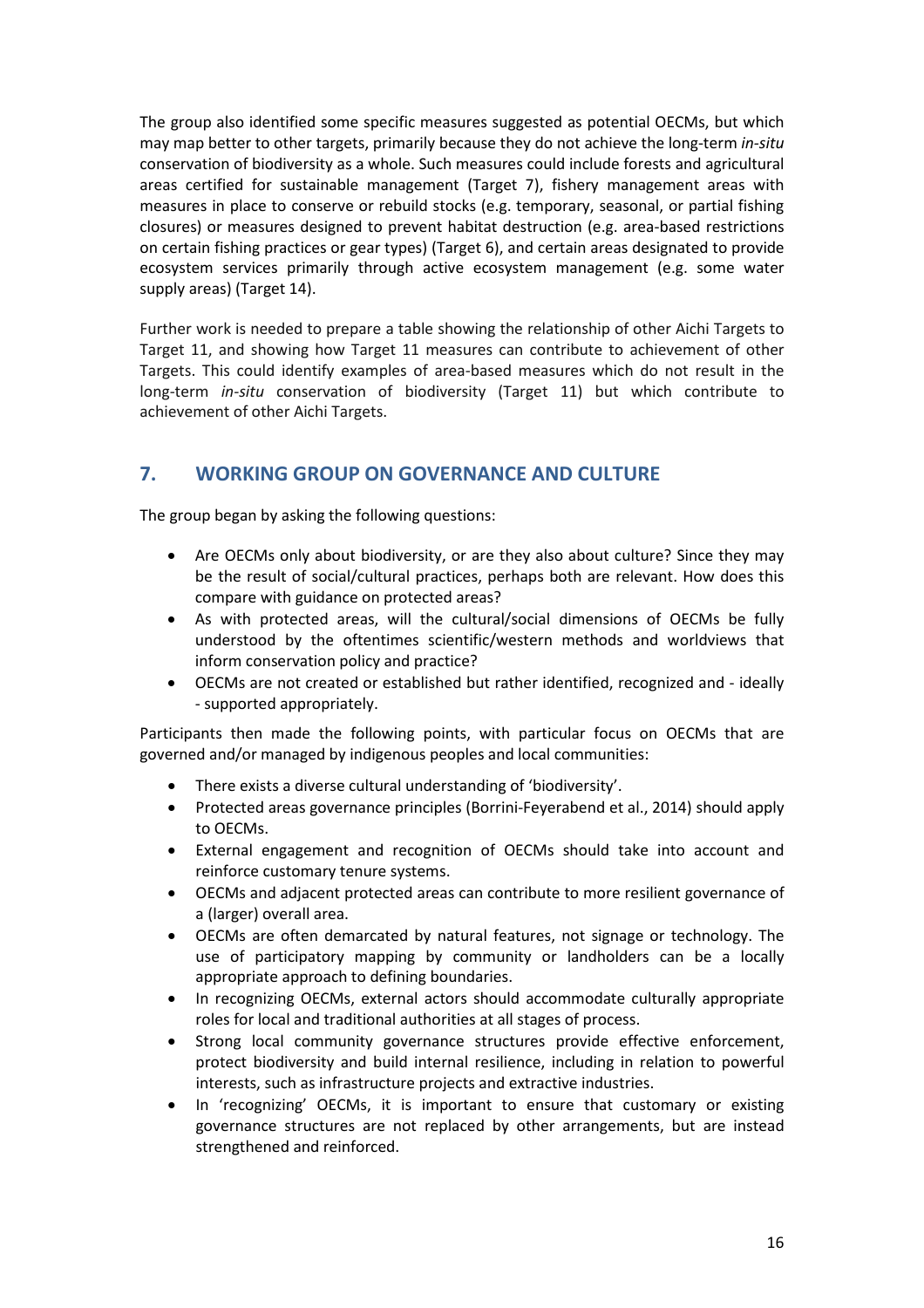- OECMs should not be viewed as a path to the area becoming a protected area, but as complementary means of delivering conservation outcomes.
- Some OECMs would benefit from greater legal status. New forms of status may be beneficial, but this should always follow genuine consultation.
- Nature may co-exist and indeed depend on cultural values. Therefore, recognition and support of OECMs must include the cultural dimensions of biodiversity and nature conservation.
- *De jure, de facto, 'de emotere'* conservation were raised to highlight the fact that it is important to recognize the motivating factors for stewardship and to maintain and cultivate these motivations.
- Places 'protected' for sacred values may have ancillary conservation outcomes.
- Traditional knowledge, ritual, foodways, mental maps, spiritual practices may contribute to conservation outcomes.
- OECMs will likely provide greater biodiversity benefits if linked through "well connected systems of protected areas and OECMs", as per the wording of Target 11.

## **8. WORKING GROUP ON ASSESSMENT, MONITORING AND REPORTING**

The group made a number of points regarding availability of evidence of conservation outcomes and reporting:

- By definition, OECMs must be effective in achieving the *in-situ* conservation of nature in order to be reportable against Aichi Target 11.
- However, in many instances, there may be no direct evidence to support a decision one way or the other. Where direct evidence is available, it should be considered in the process to screen a potential OECM.
- Where direct evidence is not available, the mechanism(s) by their characteristics - should have high 'potential effectiveness', i.e. a high likelihood (based on allowed and prohibited activities and other traits, and on "comps" - comparative OECMs with demonstrable effectiveness) to achieve the *in-situ* conservation of biodiversity over the long term.
- Areas submitted as OECMs on the basis of potential effectiveness should be subject to evidence-based confirmation of effective biodiversity conservation outcomes over time.
- There are many approaches to documenting conservation outcomes. Some management effectiveness evaluation tools include evaluation of conservat[i](#page-93-0)on outcomes, including the Green List process.<sup>i</sup> Guidance can also be found in the Biodiversity Outcomes work of the IUCN WCPA/SSC Joint Task Force on Biodiversity and Protected Areas."

On monitoring, the group suggested the following:

• Biodiversity outcomes monitoring can include simple remote-based monitoring of forest cover, species population monitoring, and monitoring of well-thought-out and efficient indicators of ecological integrity, and can incorporate different kinds of approaches to 'knowing', including scientific methods and traditional ecological knowledge.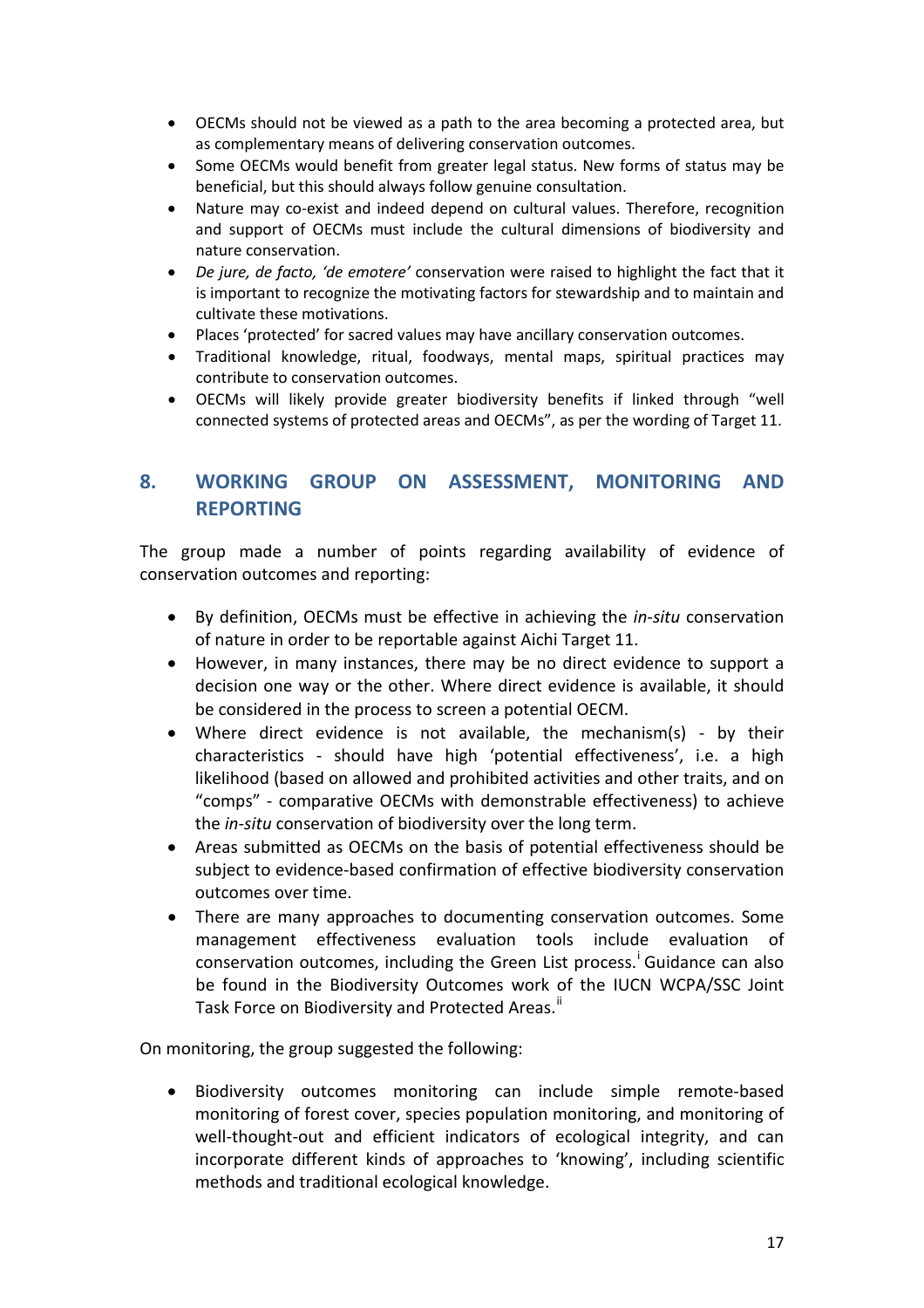• It may sometimes be possible to collaborate with or piggyback on other kinds of ecological monitoring programs occurring in the region in which an OECM occurs.

The group made a number of points on reporting, including:

- OECMs should be reported as separate polygons, by zone if appropriate.
- There should be no overlap between protected areas and OECM polygons; each polygon should be only one or the other.
- Confusion between designations or labels that recognize conservation value (such as Important Bird Areas (IBAs), Key Biodiversity Areas (KBAs), Ramsar sites, and Biosphere Reserves should be resolved.
- Some KBAs, IBAs, Indigenous Peoples' and community conserved territories and areas (ICCAs), Locally Managed Marine Areas (LMMAs), and many other types of 'recognized' or 'managed' areas may be protected areas, OECMs, or may be more appropriately reported under another Aichi Target.
- There will be some information management issues to work through, for example, to ensure that overlaps between protected areas and OECMs are not double-counted and that the measures that give effect to OECMs are recorded. There is some risk of double-counting, for example, of ICCAs which are within protected areas or OECMs.
- For the purpose of reporting on Aichi Target 11, data should be stored in such a way that ICCAs, LMMAs, KBAs, and other areas having some form of recognition of conservation value, and which are also protected areas or OECMs, should be separable from those which are not.

## **9. WORKING GROUP ON RECOGNIZING AND STRENGTHENING OECMs**

The group suggested that a number of keywords were immediately relevant, including: *securing, nurturing, recognizing, strengthening, supporting, promoting, inspiring, and emulating*. Under the following headings, they made a number of points:

### **1. Recognize**

- Do no harm.
- Work towards biodiversity and other outcomes (social, cultural) by adopting a holistic approach.
- Encourage bottom-up approaches.
- The 'recognizing entity' will most likely be (initially at least) but may not necessarily always be - a government body. Therefore, it is important to allow for selfrecognition, acknowledged by third parties, including by government, peers, leaders or others.
- Finding ways to communicate the benefits of OECM recognition to the respective governance authority is a practical challenge that must be addressed.
- Just as some governance authorities do not want places recognized as protected areas, they similarly may not want areas recognized as OECMs.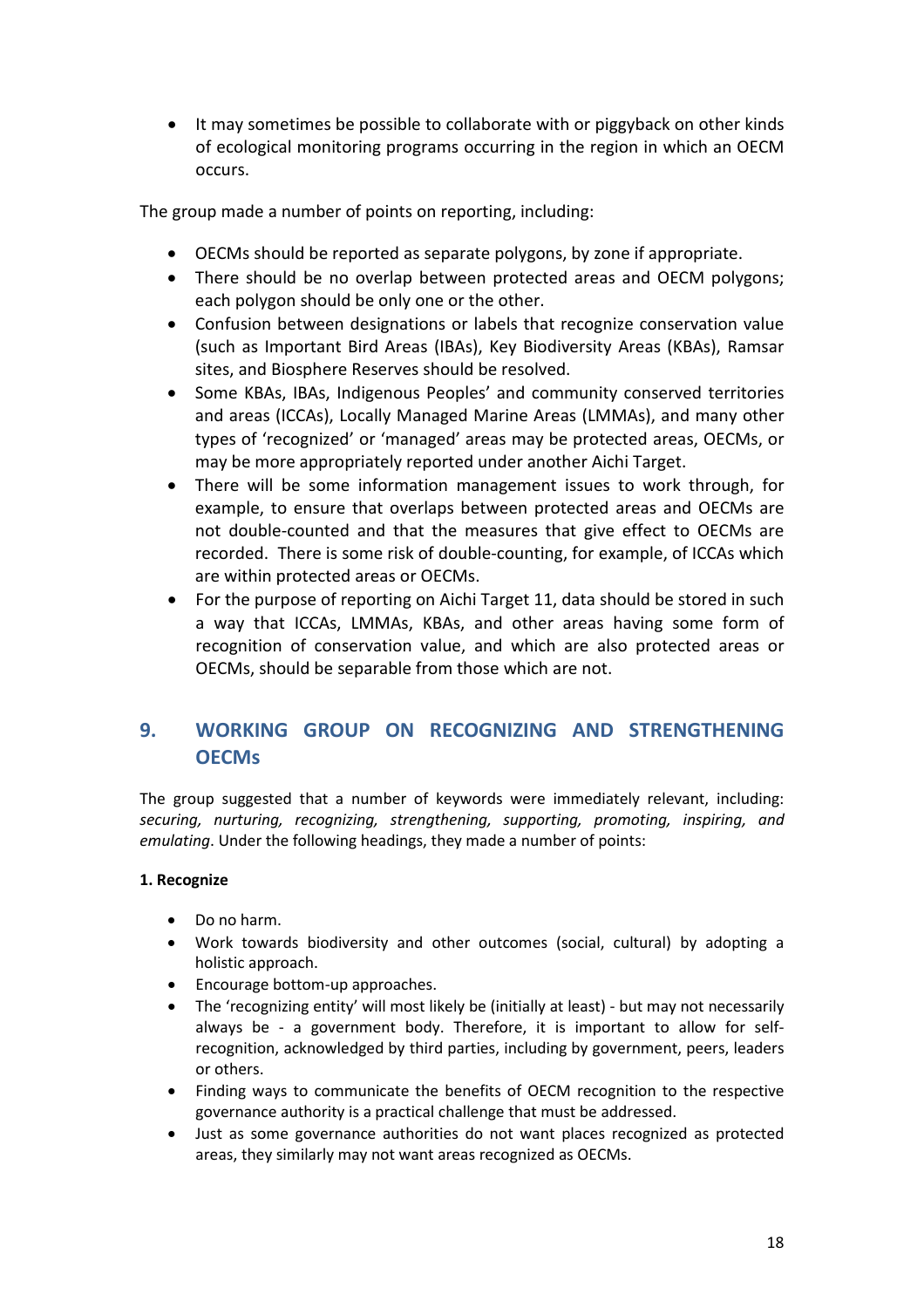### **2. Secure**

- External actors should respect and support the governance authority's own rules and means of enforcement and respect alternative governance structures that may be unfamiliar.
- Threats may also be internal, e.g., erosion of social foundations of customary governance structures.
- 'Security' includes the physical safety of individuals, such as activist OECM stewards.
- Importantly, requirements of recognition should not become an onerous burden on the governance authority.

## **3. Strengthen**

- Build on what has led to demonstrated conservation outcomes.
- Appropriately increase the governance authority's know-how in the face of environmental or other changes.
- Support governance authorities' access to tools and advice.
- Avoid distorting local approaches, including by providing guidance to and building awareness among donors to avoid unintended consequences;

#### **4. Promote, Inspire, Emulate**

- Move beyond existing forms of recognition through promoting OECM-related success stories.
- Promote networking and exchanges between the governance authorities of OECMs.
- OECMs can be spaces/means by which to revitalize cultural connections, including by recovering lost knowledge and attachments.
- OECMs can be sites of learning on sustainability.
- One size does not fit all, therefore, it is important to uphold and celebrate the diversity of methods leading to conservation outcomes.

There was consensus that 'other effective area based conservation measures', 'OEABCMs' and 'OECMs' are all problematic terms when trying to communicate what these areas are and particularly their local/global importance. Notwithstanding this point, the Co-Chairs advised that, in line with the Task Force's mandate, the deliberations would continue to use the full phrase or 'OECMs' as an abbreviation, for the time being.

## **10. VILM WORKPLAN**

Based on progress, the participants adopted the 'Vilm workplan' as follow up to the meeting:

#### **2016**

- **September**: Present progress at the World Conservation Congress, Hawaiʻi at an event on 5 September in the Protected Planet Pavilion.
- **October**: Submit an update to the CBD of the Task Force's progress as part of the IUCN's formal submission to the thirteenth Conference of the Parties (COP13, December, Mexico).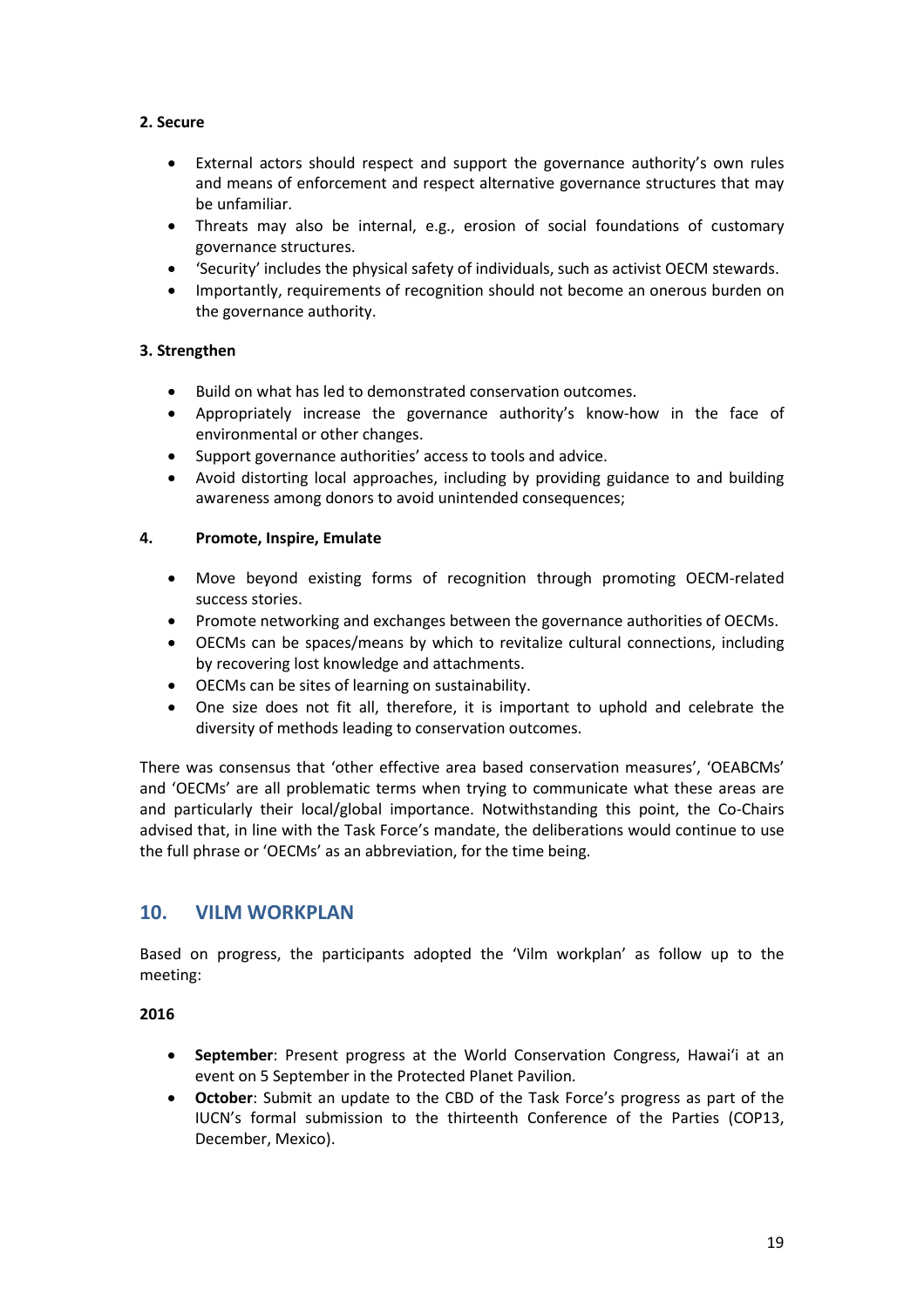- **October-November**: Further develop the draft guidance and submit a working draft to the CBD to be circulated to parties as an information ('INF') document for consultation prior to CBD COP-13.
- **December**: Present the Task Force's progress and draft guidance at a side event at the CBD COP-13 in Mexico.

**2017**

- **February**: Task Force meeting in British Columbia, Canada, to further collate and test case studies and refine the draft guidance.
- **Over the year**: Refine and test the draft guidance, including consultations with national parties through the CBD process. Engaging with the BIOPAMA and governance assessment-related initiatives, and conduct outreach and communications.
- Finalize guidance.

#### **2018**

• Host technical clinics with the Secretariat of the CBD, funding permitting.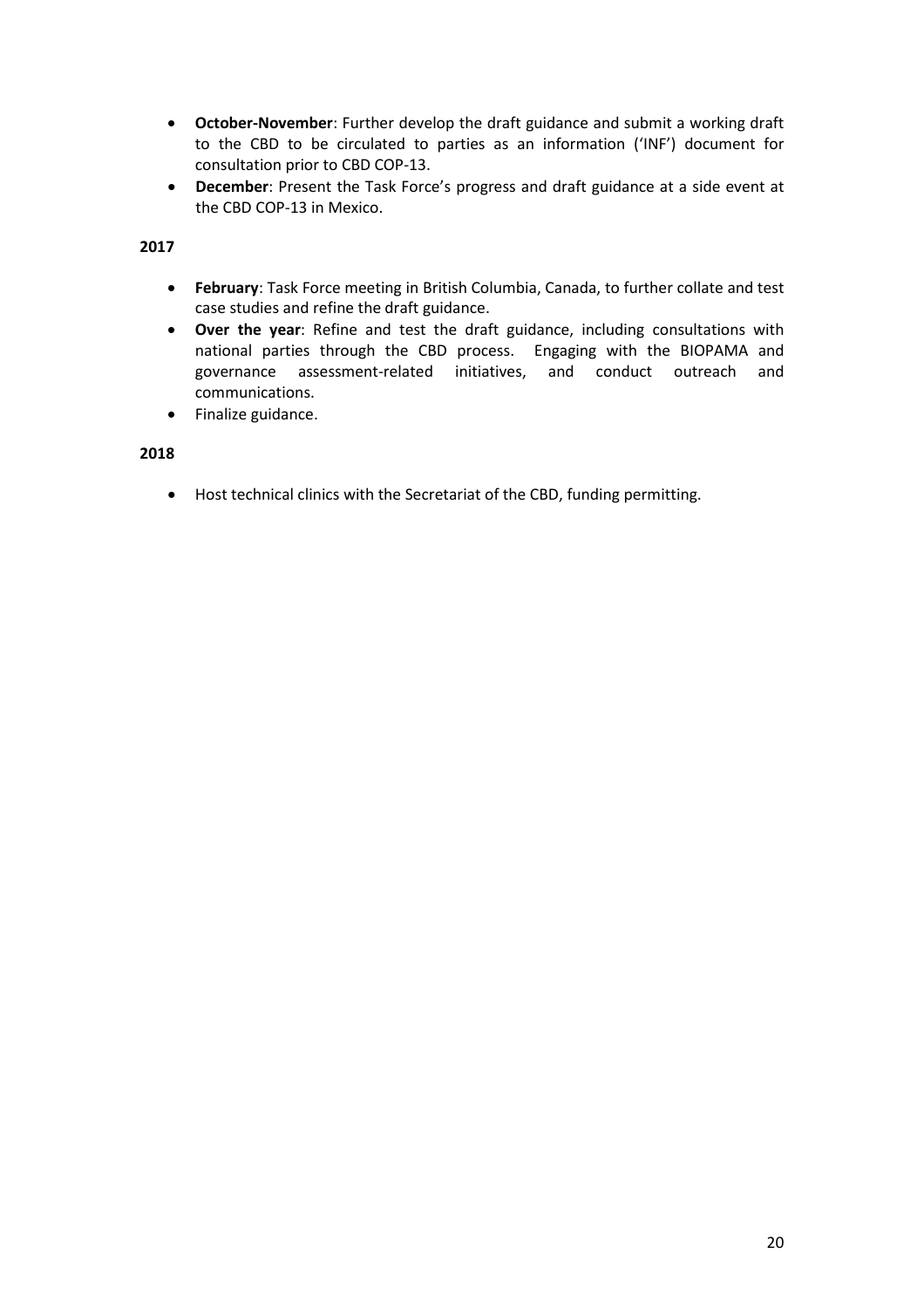## **11. PRELIMINARY OUTLINE OF GUIDANCE**

Participants agreed a preliminary draft outline for the guidance as set out in **Box 3**.

## **Box C: Draft Outline of Guidance on OECMs**

Title Preface Index Acronyms (Glossary of terms)

#### **1. Introduction**

1.1 Introduction 1.2. Background and application

#### **2. Definition, description of key elements and screening tool**

2.1. Definition, terminology and approach

- 2.2 Screening for OECMs
- 2.3 'Conventional' (M)PAs and OECMs
- **3. OECMs and Aichi Targets**

3.1 OECMs and Aichi targets

3.2 Detailed considerations

#### **4. Practical considerations**

4.1 Recognizing OECMs

4.2 Assessing, monitoring and reporting considerations

#### **5. Case Studies**

**6. Conclusions**

References

Appendices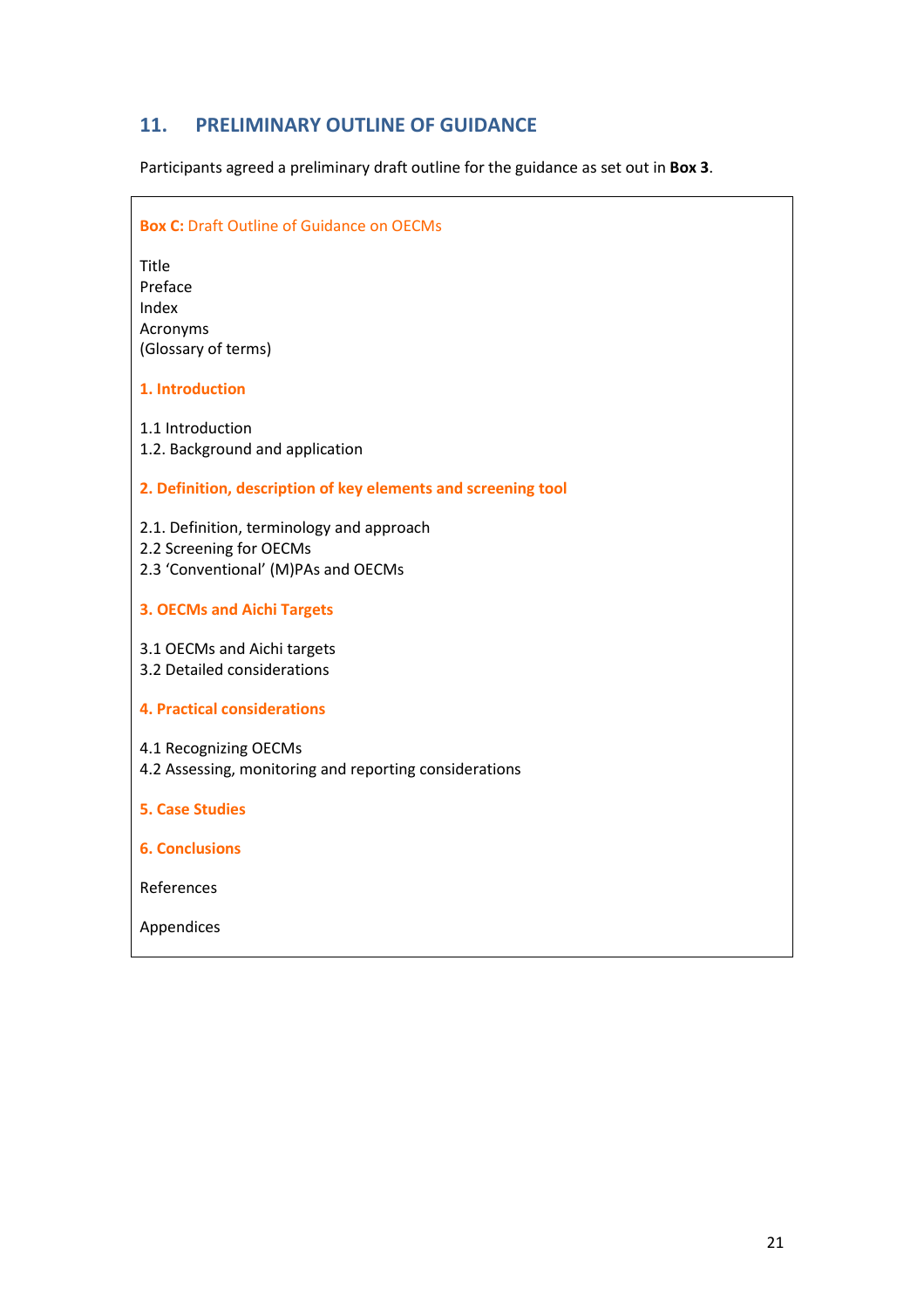## **12. REFERENCES**

Auster, P. (2015). Can Fishery Closed Areas Be Considered OECMs (Other Effective Conservations Measures) for Conservation of Biological Diversity: A Case Study From the Western Gulf of Maine (NW Atlantic). Working Paper.

Borrini-Feyerabend, G., and R. Hill (2015). 'Governance for the Conservation of Nature', in G.L. Worboys, M. Lockwood, A. Kothari, S. Feary and I. Pulsford (eds.) *Protected Area Governance and Management,* pp.169-206, ANU Press, Canberra.

Butchart, S., M. Clarke, R. Smith, R. Sykes, J. Scharlemann, M. Harfoot, G. Buchanan, A. Angulo, A. Balmford, B. Bertzky, T. Brooks, K. Carpenter, M. Comeros-Raynal, J. Cornell, G. Ficetola, L. Fishpool, R. Fuller, J. Geldmann, H. Harwell, C. Hilton-Taylor, M. Hoffmann, A. Joolia, L. Joppa, N. Kingston, I. May1, A. Milam, B. Polidoro, G. Ralph, N. Richman, C. Rondinini, D. Segan, B. Skolnik, M. Spalding, S. Stuart, A. Symes, J. Taylor, P. Visconti, J. Watson, L. Wood, & N. Burgess (2015). Shortfalls and Solutions for Meeting National and Global Conservation Area Targets. Conservation Letters, September/October 2015, 8(5), 329–337

Canadian Council on Ecological Areas (2013). *Interpreting Aichi Biodiversity Target 11 in the Canadian Context: Towards Consensus on "Other Effective Area-based Conservation Measures*". Summary and Results CCEA.

Dudley, N. (ed.) (2008). *Guidelines for Applying Protected Area Management Categories*. Gland, Switzerland: IUCN.

Jonas, H. and Lucas, S. (2013). *Legal Aspects of the Aichi Biodiversity Target 11: A Scoping Paper*. International Development Law Organization: Rome.

Jonas H.D., V. Barbuto, H.C. Jonas, A. Kothari, F. Nelson (2014). "New Steps of Change: Looking Beyond Protected Areas to Consider Other Effective Area-based Conservation Measures." *PARKS 20.2*. IUCN: Gland.

Jonas H. and K. MacKinnon (2015). Framing the Issues: Discussion Paper 1 of the Task Force on Other Effective Area-based Conservation Measures. IUCN: Gland.

Jonas H. and K. MacKinnon (2016). *Co-Chairs' Report of the First Meeting of International Experts: Task Force on Other Effective Area-based Conservation Measures*. IUCN/WCPA: Gland.

Laffoley, D., and D. MacKinnon, 2015. A Brief Examination of 'Other Effective Area-based Conservation Measures' and what they mean for Protected Areas'. MPA News Volume 16 Number 5.

Lopoukhine, N., and de Souza Dias, B. F. (2012). ʻEditorial: What does Target 11 really mean?' *PARKS* 18(1) 5.

MacKinnon, D. C. J. Lemieux, K. Beazley, S. Woodley, R. Helie, J. Perron, J. Elliott, C. Haas, J. Langlois, H. Lazaruk, T. Beechey, and P. Gray (2015). Canada and Aichi Biodiversity Target 11: understanding 'other effective area-based conservation measures' in the context of the broader target. Biodiversity Conservation, DOI 10.1007/s10531-015-1018-1.

Watson J., E. Darling, O. Venter, M. Maron, J. Walston, H. Possingham, N. Dudley, M. Hockings, M. Barnes and T. Brooks (2015). Bolder Science Needed Now for Protected Areas. Conservation Biology, doi: 10.1111/cobi.12645.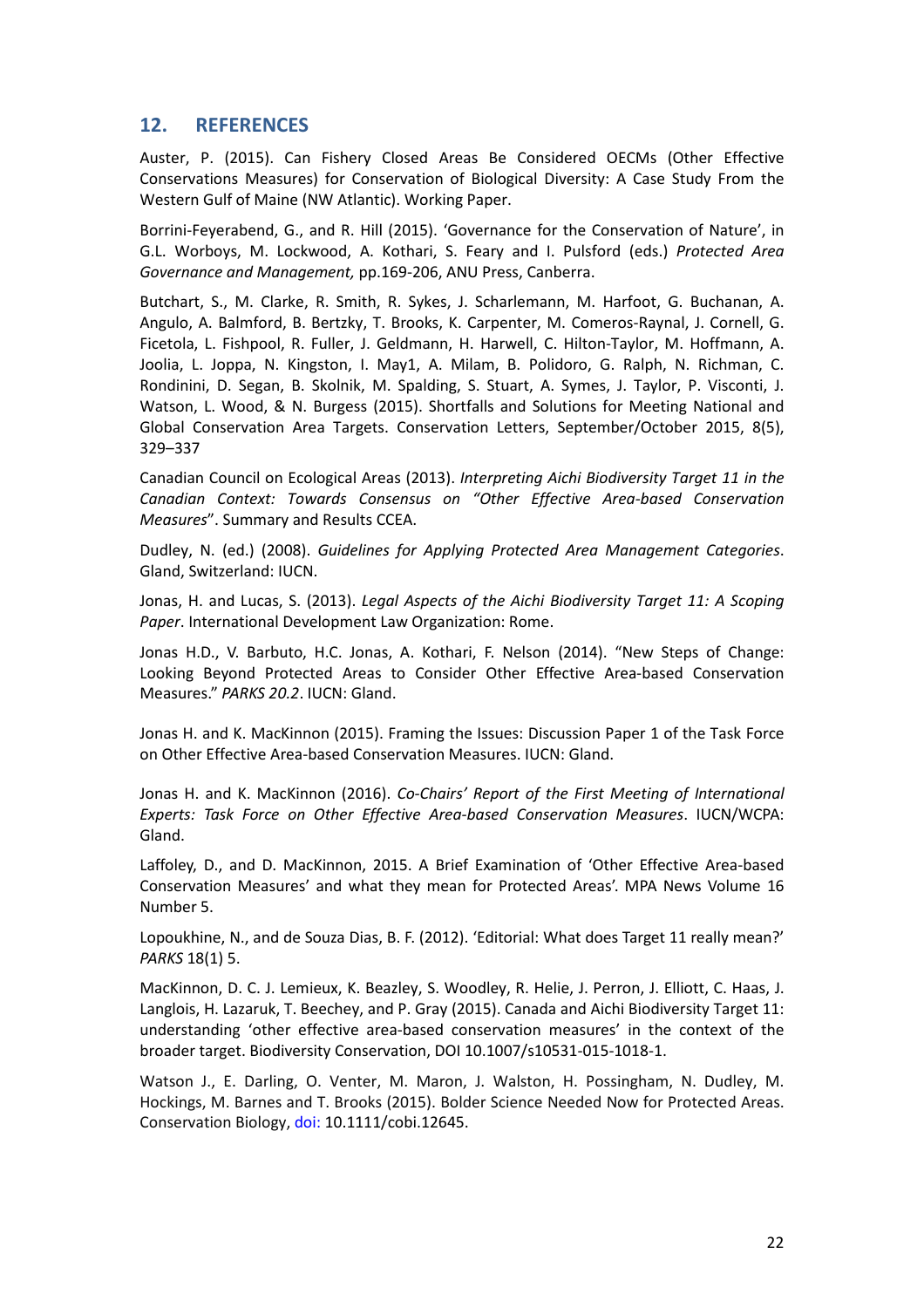Woodley, S., Bertzky, B., Crawhall, N., Dudley, N., Londono, J.M., MacKinnon, K., Redford K., and Sandwith, T. (2012).'Meeting Aichi 11: What Does Success Look Like For Protected Area Systems?' *PARKS* 18(1) 23.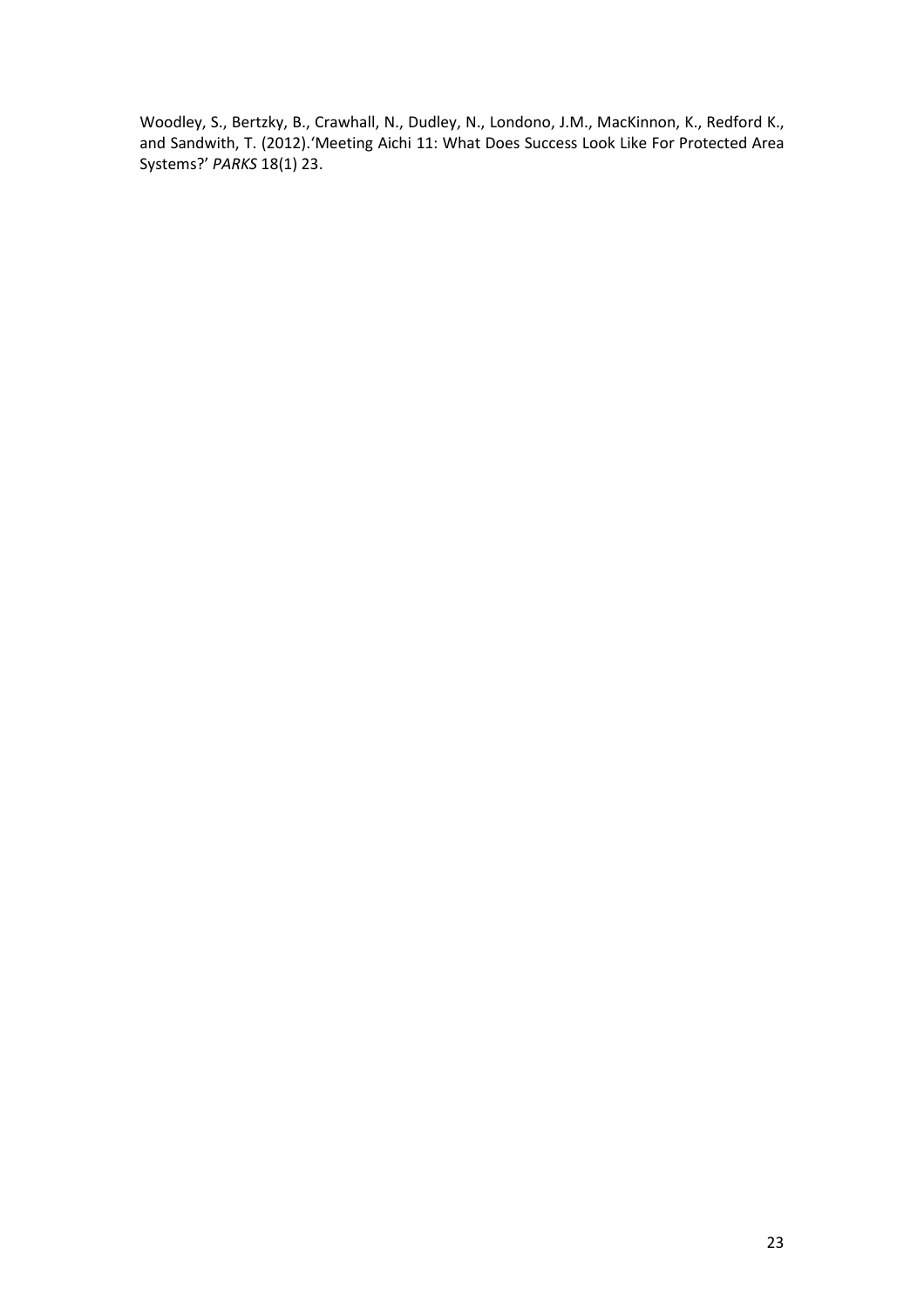## ANNEX I: WORKSHOP AGENDA

| <b>DAY 1 - 30 JUNE</b> |  |  |  |  |
|------------------------|--|--|--|--|
|------------------------|--|--|--|--|

| 12,00 noon<br>18:30<br>After dinner  | <b>INTRODUCTIONS &amp; OVERVIEW</b><br>Meet at Hauptbahnhof, (main station) Berlin to travel to Vilm<br><b>Dinner</b><br>Introductory session, including an overview of Vilm Island<br>Icebreaker session |  |  |
|--------------------------------------|-----------------------------------------------------------------------------------------------------------------------------------------------------------------------------------------------------------|--|--|
|                                      | DAY 2 - 1 JULY                                                                                                                                                                                            |  |  |
| 7.30-9:00<br>9:00-9:30<br>9:30-10:30 | <b>Breakfast</b><br>Opening and Introductions (Kathy MacKinnon)<br>Presentation by Harry Jonas and discussion on the framework<br>paper, outcomes of the Cambridge meeting and SBSTTA                     |  |  |
| 10:30-11:00<br>11:00-11:30           | Presentation by David MacKinnon<br><b>Break</b>                                                                                                                                                           |  |  |
| 11:30-12:30                          | Discussion on challenging areas, areas meeting protected area<br>definition and including secondary and ancillary conservation                                                                            |  |  |
| 12:30-14:00                          | Lunch                                                                                                                                                                                                     |  |  |
| 14:00-15:30<br>15:30-16:00           | Presentation of case studies (3-4 at 10 minutes each)<br><b>Break</b>                                                                                                                                     |  |  |
| 16:00-17:30                          | Plenary discussion on case study examples, issues arising                                                                                                                                                 |  |  |
| 17:30-18:30                          | Timeout - island walk                                                                                                                                                                                     |  |  |
| 18:30                                | <b>Dinner</b>                                                                                                                                                                                             |  |  |
| DAY 3 - 2 JULY                       |                                                                                                                                                                                                           |  |  |
| 7.30-9:00                            | <b>Breakfast</b>                                                                                                                                                                                          |  |  |
| 9:00-10:30                           | Presentation of 3-4 case studies (10 minutes each)                                                                                                                                                        |  |  |
| 10:30-11:00                          | <b>Break</b>                                                                                                                                                                                              |  |  |
| 11:30-12:30                          | Discussion on case studies, issues                                                                                                                                                                        |  |  |
| 12:30-14:00                          | Lunch                                                                                                                                                                                                     |  |  |
| 14:00-15:30<br>15:30-16:00           | Group work<br><b>Break</b>                                                                                                                                                                                |  |  |
| 16:00-17:30                          | Feedback from groups and discussion                                                                                                                                                                       |  |  |
| 17:30-18:30                          | Timeout - walk around island                                                                                                                                                                              |  |  |
| 18:30                                | Dinner                                                                                                                                                                                                    |  |  |
| 19:30                                | Marine-focused evening                                                                                                                                                                                    |  |  |
| DAY 4 - 3 JULY                       |                                                                                                                                                                                                           |  |  |
| 7:30-9:00                            | <b>Breakfast</b>                                                                                                                                                                                          |  |  |
| 9:00-9:30                            | Check in on progress and links to the follow-on Cultural and<br>Spiritual workshop                                                                                                                        |  |  |
| 9:30-11:00                           | Group work                                                                                                                                                                                                |  |  |
| 11:00-11:30                          | <b>Break</b>                                                                                                                                                                                              |  |  |
| 11:30-12:30                          | Further discussion and/or drafting in groups                                                                                                                                                              |  |  |
| 12:30-14:00                          | Lunch                                                                                                                                                                                                     |  |  |
| 14:30-15:30                          | Group work                                                                                                                                                                                                |  |  |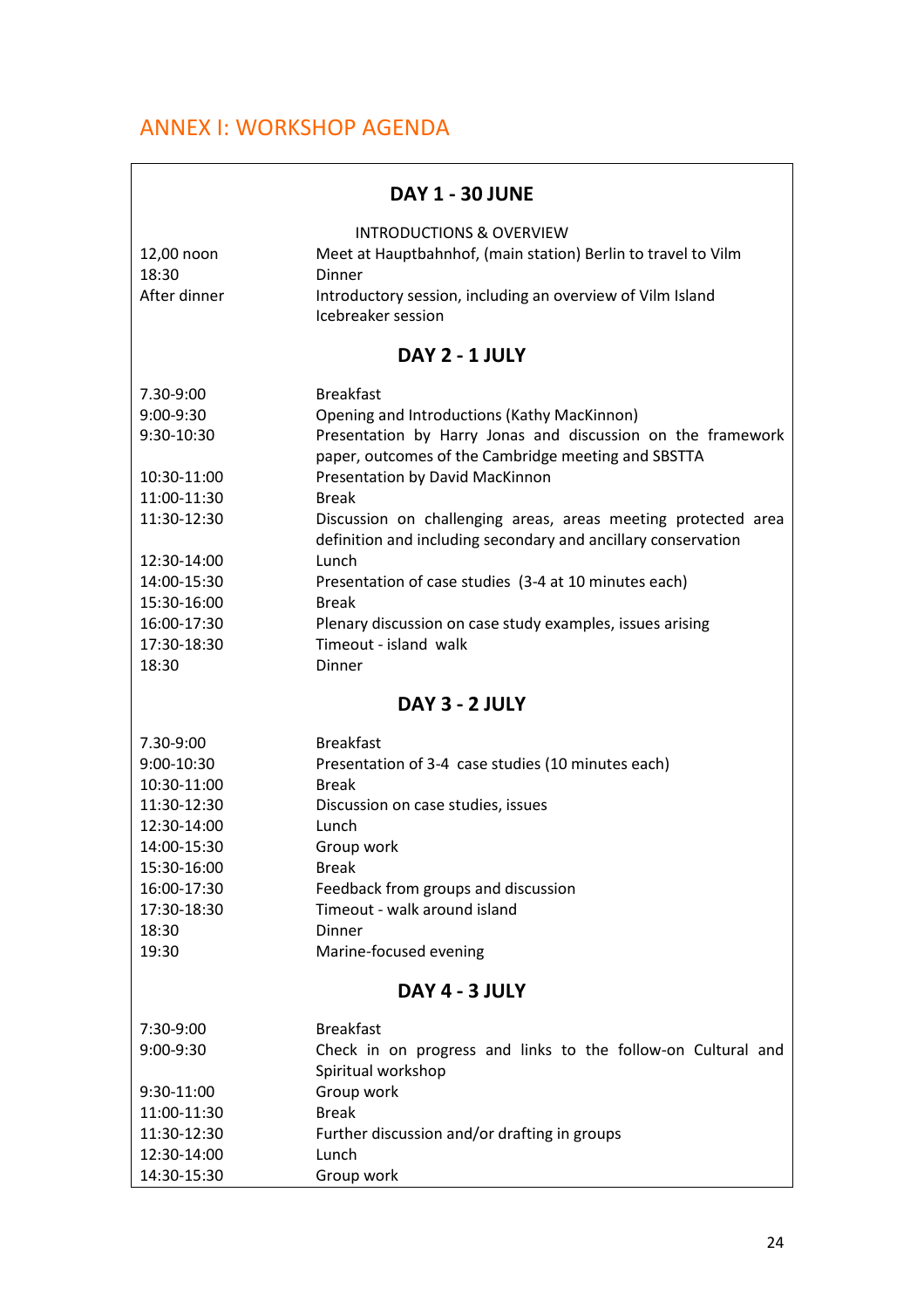| 15:30-16:00  | <b>Break</b>                                |
|--------------|---------------------------------------------|
| 16:00-17:00  | Feedback from each group and discussion     |
| 17:30-18:00  | Wrap up                                     |
| 18:30        | Dinner                                      |
| After Dinner | Socializing time                            |
|              | DAY 5: 4 JULY                               |
| 7.30-9.00    | <b>Breakfast</b>                            |
| 9:20         | Departure by boat and train after breakfast |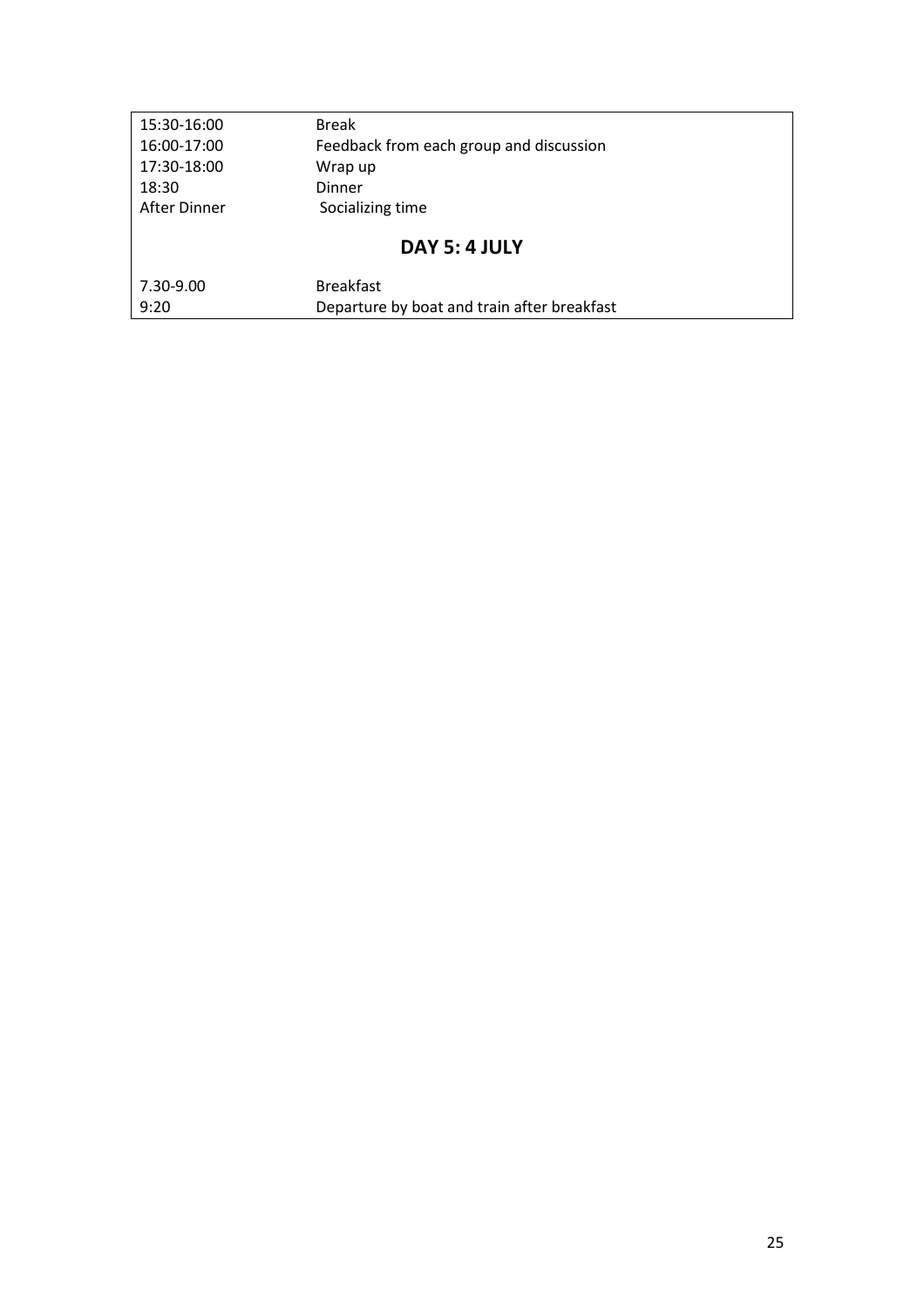## ANNEX II: PARTICIPANTS LIST

- 1. Thora Amend (**Germany, Peru**), GIZ
- 2. Ny Aina Andrianarivelo (**Madagascar**), Blue Ventures
- 3. Heather Bingham (**U.K.**), UNEP-WCMC
- 4. Grazia Borrini-Feyerabend (**Switzerland**), ICCA Consortium
- 5. Jessica Brown (**USA**), WCPA Protected Landscapes Specialist Group
- 6. Marc Costello (**New Zealand**), University of Auckland
- 7. Alkaly Doumbouya (**Guinea**), National Fisheries Research Center of Boussoura
- 8. Nigel Dudley (**UK**), WCPA
- 9. Sabine Jessen (**Canada**), Canadian Parks and Wilderness Society
- 10. Harry Jonas (**UK, Malaysia**), Natural Justice
- 11. Dan Laffoley (**UK**), WCPA
- 12. David MacKinnon (**Canada**), Canadian Council on Ecological Areas
- 13. Kathy MacKinnon (**U.K**), WCPA
- 14. Clara Lucia Matallana Tobón (**Colombia**), Humboldt Institute
- 15. Brent Mitchell (**USA**), WCPA Privately Protected Areas Specialist Group
- 16. Onkemetse Nteta (**South Africa**), WWF
- 17. Jacques Perron (**Canada**), Canadian Council on Ecological Areas
- 18. Andrew Rhodes (**Mexico**), National Commission of Natural Protected Areas
- 19. Trevor Sandwith (**South Africa, Switzerland**), IUCN
- 20. Agus Budi Utomo (**Indonesia**), Burung Indonesia
- 21. Hesti Widodo (**Indonesia**), Coral Triangle Centre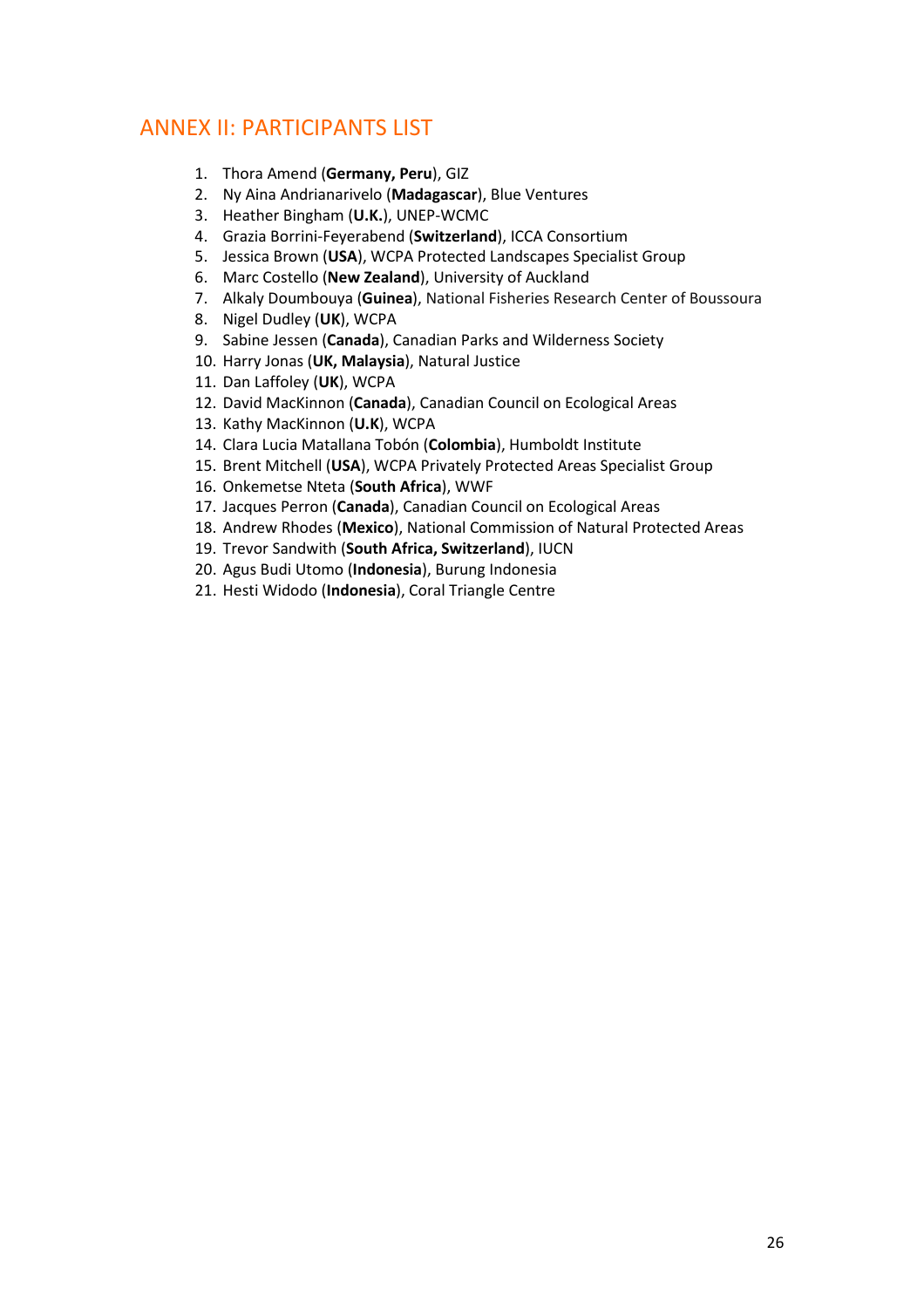## ANNEX III: CONSIDERATION OF OECMs AT SBSTTA-20

The Subsidiary Body on Scientific, Technical and Technological Advice (SBSTTA) held its twentieth meeting from 25-30 April 2016 in Montreal, Canada . In discussions on progress towards achieving Target 11, Parties at SBSTTA 20 provided additional recommendations on 'other effective area-based conservation measures' (OECMs) for consideration at COP13 – see below.

## **1. NEGOTIATIONS**

#### **Pre-session documents**

OECMs appeared in the document 'Protected Areas and Ecosystem Restoration' [\(UNEP/CBD/SBSTTA/20/12\)](https://www.cbd.int/doc/meetings/sbstta/sbstta-20/official/sbstta-20-12-en.pdf) only once, in paragraph 23, which states:

*In decision XI/24, the Conference of the Parties welcomed the organization of the Sixth World Parks Congress (WPC). The Congress was held in Sydney, Australia, in November 2014 by the International Union for Conservation of Nature (IUCN). An information document provided by IUCN on the outcomes of the Congress is available to SBSTTA (UNEP/CBD/SBSTTA/20/INF/40), including a progress report on the work of the IUCN World Commission on Protected Areas to develop guidance on criteria for other effective conservation measures.* 

OECMs also appeared in a number of places in the document 'Update Assessment of Progress on Selected Aichi Targets' [\(UNEP/CBD/SBSTTA/20/2\)](https://www.cbd.int/doc/meetings/sbstta/sbstta-20/official/sbstta-20-02-en.pdf).

Paragraph 21:

*A total of 21 countries in mainland Asia, Latin America and the Caribbean identified priority actions addressing what they stipulated are OECMs. For example, Lebanon has identified natural parks, natural sites and monuments, Himas (community-based natural resources management systems), and sites recognized by international organizations and conventions as other effective area-based conservation measures. Lebanon has already established 11 terrestrial Himas and 3 Himas protecting inland water resources. Within the next five years, Lebanon aims to increase the number of community conserved areas by establishing new Himas as part of its priority actions.* 

Paragraph 22:

*To improve the information on the status of protected areas, understanding on OECMs and improve progress towards achievement of the targets, countries can:* 

*(a) Revise their actions to take into account the projected outcomes of GEF 5 and 6 protected area projects and other bilaterally funded projects;* 

*(b) Regularly update their national information in the World Database on Protected Areas, managed by the International Union for Conservation of Nature (IUCN) and the United Nations Environment Programme's World Conservation Monitoring Centre (UNEP-WCMC), to avoid discrepancies and improve the quality of global information for reporting and planning;* 

*(c) Undertake concerted efforts to implement their identified road maps and report on*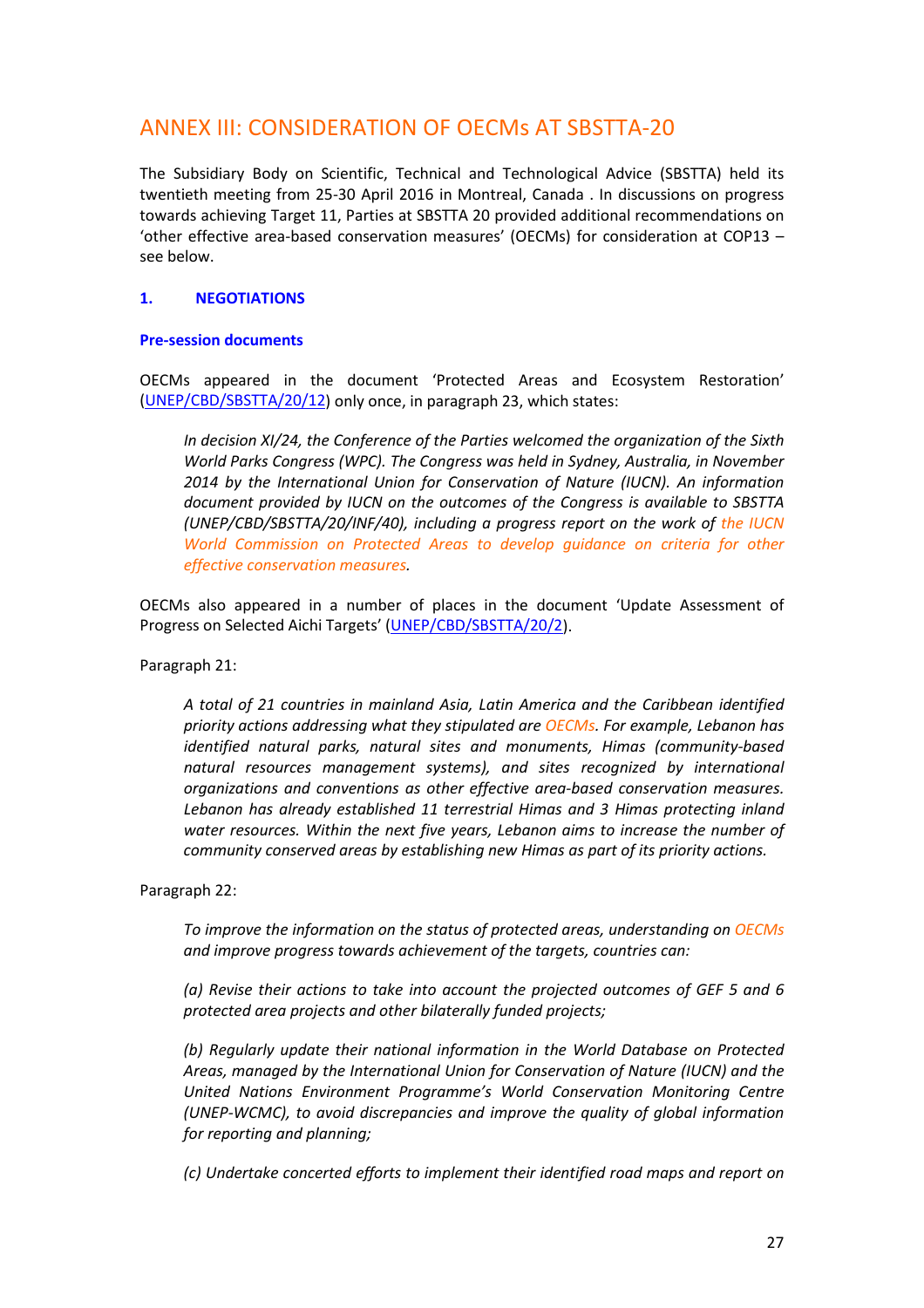*their implementation prior to COP 14 and COP 15, as part of their commitments to report on the implementation of the Strategic Plan for Biodiversity 2011-2020;* 

*(d) Upon clear guidance on what constitutes OECMs, can map them with other elements of Target 11 (ecological representation, areas important for biodiversity and ecosystems services, connectivity and conservation corridors, and equity) and include such areas in their official reports.* 

Paragraph 38(c):

*Countries and partners can explore the possibility of developing global and/or regional projects to demark connectivity corridors, including through ICCAs and other effective area-based conservation measures as stepping stones, and through ecosystem restoration, and create their management plans;* 

#### Paragraph 48:

*In sum, countries from mainland Asia, Latin America and the Caribbean have identified a number of priority actions addressing: the expansion of terrestrial and inland water (21) as well as coastal and marine (24) protected areas; other effective area-based conservation measures (21); areas important for biodiversity (22) and ecosystem services (11); ecological representation (25); well connected systems of protected areas (21); integration into wider land- and seascapes (11); effectively managed (32); and equitably managed (22). Further, they have committed to increasing terrestrial and inland water protected areas by 0.8 per cent and coastal and marine protected areas by 6.2 per cent.* 

Paragraph 52:

*It can be noted that the elements of the target are closely linked; working towards one will influence the implementation of others. For example, an action to improve the coverage of terrestrial and marine protected areas will invariably contribute to improving ecological representation and, potentially, coverage of areas important for biodiversity and ecosystem services. However, for the target to be achieved, all elements need to be considered. Therefore, countries should aim to implement the elements together in a cohesive manner, keeping in mind they are parts of a whole. For example, an action to map a particular type of other effective area-based conservation measure will also impact the coverage of protected areas, connectivity, representativeness, biodiversity and ecosystems services, its management, and integration into the wider land- or seascape. Thus, interlinkages between the elements, as well as to other Aichi Biodiversity Targets, should be explicit in order to facilitate implementation and reporting in a comprehensive manner.* 

#### **Consideration by Parties**

Plenary considered the documents on Monday 25 April. A range of countries referenced OECMs, including a number of calls by Parties to be included in the development of the guidance on OECMs.

The Secretariat then issued 'Protected Areas: Progress Towards the Achievement of Aichi Biodiversity Targets 11 and 12' [\(UNEP/CBD/SBSTTA/20/CRP.2\)](https://www.cbd.int/doc/meetings/sbstta/sbstta-20/insession/sbstta-20-crp-02-en.pdf). That document had the following references to OECMs, which made three references to OECMs.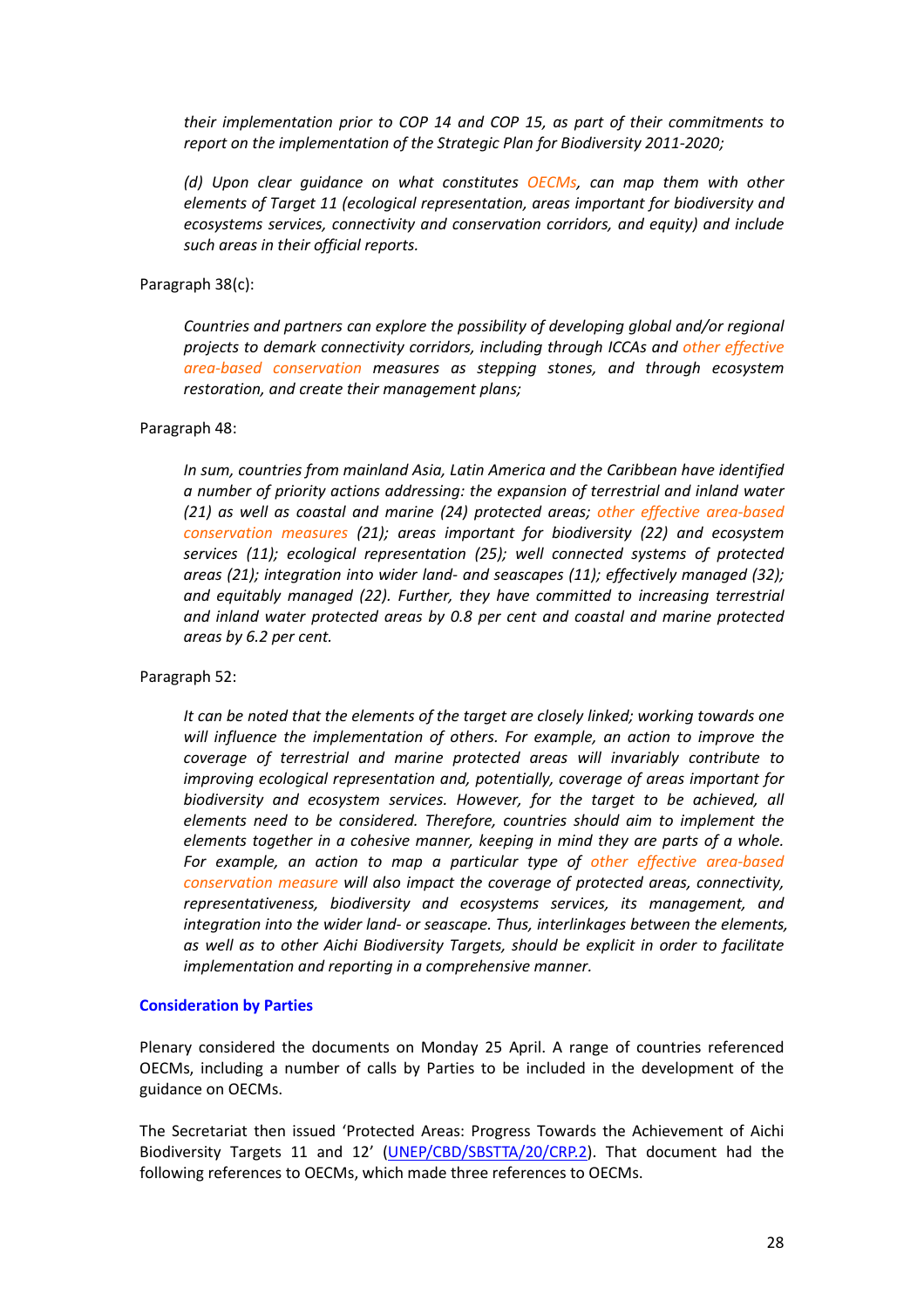The IUCN team focusing on protected areas and OECMs discussed the issues with a number of delegations, and Canada agreed to make a number of proposed amendments to the text. The next reading of the document took place on Thursday 28 April.

During the reading a number of countries spoke to OECMs. Comments included:

- Ensuring that OECMs was written out in full throughout the document, not in part;
- Adding reference to OECMs after a number of references to Protected areas,
- Included reference to the IUCN's work on OECM; and
- A request to the Executive Secretary to organize a technical expert workshop on OECMs.

The comments were captured in document Progress Towards the Achievement of Aichi Biodiversity Targets 11 and 12 (UNEP/CBD/SBSTTA/20/L.3), and references to OECMs now include:

Paragraph 4:

*(b) … in establishing new and/or expanding existing protected areas, or other effective area-based conservation measures, to give due consideration to areas that: (i) improve ecological representativeness; (ii) increase connectivity; (iii) promote the integration of protected areas into the wider landscape and seascape; (iv) protect the habitats of species, in particular threatened, endemic and migratory species, including through such mechanisms as important bird and marine mammal areas; (v) promote the integration of areas managed under collective action by indigenous peoples and local communities into the wider landscapes and seascapes, as appropriate; (vi) expand the coverage of areas important for biodiversity and ecosystem services; (vii) are identified as centres of origin or centres of genetic diversity; and (viii) have involved the full and effective participation and have received the prior informed consent of indigenous peoples and local communities whose territories, areas and resources overlap wholly or partially with the proposed areas, in accordance with national legislation.* 

*(c): To endeavour to undertake more systematic assessments of management effectiveness and biodiversity outcomes of protected areas, including, where possible, other effective area-based conservation measures, to improve the management effectiveness by addressing the gaps, and to provide, on a voluntary basis, information on the results to the Global Database on Protected Areas Management Effectiveness, maintained by the United Nations Environment Programme's World Conservation Monitoring Centre, as appropriate.* 

#### **Paragraph 6**:

*Invites Parties, other Governments, relevant partners, regional agencies, bilateral and multilateral funding agencies, in conjunction with the Secretariat of the Convention on Biological Diversity, taking into account information provided by, and in consultation with Parties and other Governments, and subject to the availability of resources:* 

*(a) To undertake a review of experiences on:* 

*(i) Protected areas and other effective area-based conservation measures, taking into account the work of the International Union for Conservation of Nature and other appropriate expert bodies;*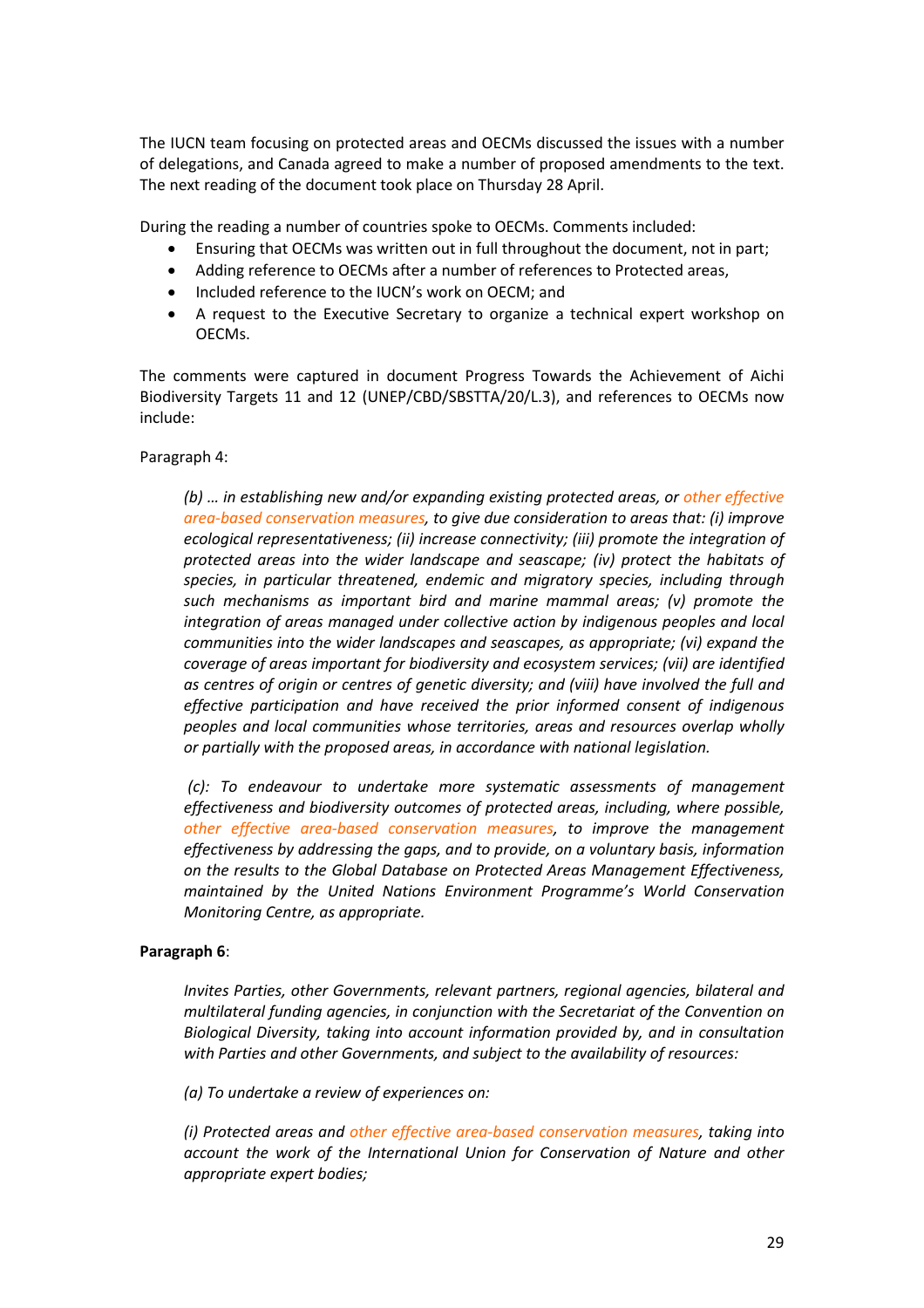*(ii) Additional measures to enhance integration of protected areas and other effective area-based conservation measures into the wider land- and seascapes,* 

*(iii) Mainstreaming of protected areas and other effective area-based conservation measures across sectors;* 

#### **Paragraph 7:**

*Requests the Executive Secretary:* 

*(a) To develop voluntary guidance on the elements listed in paragraph 6(a) above [i.e. including on OECMs];* 

*(b) To organize, subject to the availability of resources, a technical expert workshop to provide scientific and technical advice on definition, management approaches and identification of other effective area-based conservation measures and their role in achieving Aichi Biodiversity Target 11;* 

#### **Paragraph 8:**

*Invites the Global Environment Facility and its implementing agencies to facilitate the alignment of the development and implementation of protected area and other effective area-based conservation projects in its sixth and seventh replenishment cycles with the national actions identified in national biodiversity strategies and action plans and, as appropriate, through the regional workshops for the achievement of Targets 11 and 12, with a view to facilitating the systematic monitoring and reporting of the results of those projects as they contribute to the implementation of the National Action Plans for the achievement of Aichi Biodiversity Targets 11 and 12 and other related targets.*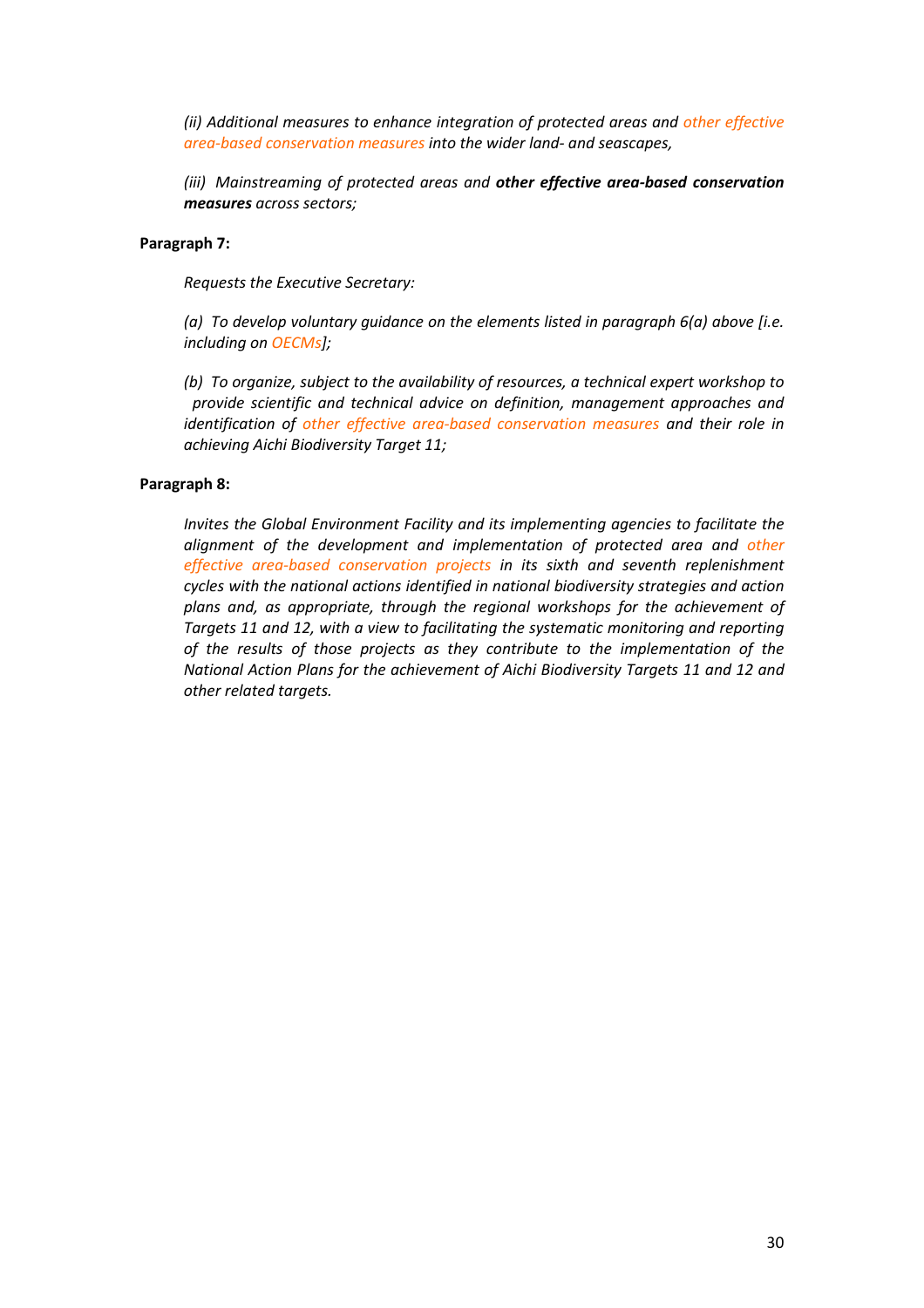## ANNEX IV: CANADIAN COUNCIL ON ECOLOGICAL AREAS GUIDANCE ON OECMs

This Annex provides an overview of a presentation by Dave MacKinnon (Canadian Council on Ecological Areas) on the Development of Science-based Guidance for Reporting Protected Areas and "Other Effective Area-based Conservation Measures" in the Canadian Context.

Through a series of national workshops of conservation practitioners and other experts, the Canadian Council on Ecological Areas [\(CCEA\)](http://www.ccea.org/) has developed [science-based guidance](http://link.springer.com/article/10.1007/s10531-015-1018-1/fulltext.html) for reporting protected areas and "other effective area-based conservation measures" (OEABCMs). This guidance is intended for use by Canadian federal, provincial, and territorial agencies when reporting protected areas and OEABCMs to the Canadian Conservation Areas Reporting and Tracking System [\(CARTS\)](http://www.ccea.org/carts/), which is the primary source of information for national reporting to the [World Database on Protected Areas](http://www.protectedplanet.net/) and on Canada's protected area-related commitments under the Convention on Biological Diversity [\(CBD\)](https://www.cbd.int/convention/text/default.shtml). The CCEA guidance identifies key traits and thresholds of effectiveness that conservation areas and mechanisms should have, in the Canadian context, to achieve the in-situ conservation of biodiversity, defined as "the conservation of ecosystems and natural habitats and the maintenance and recovery of viable populations of species in their natural surroundings". The guidance primarily addresses potential effectiveness of tools, based on their traits, rather than realized effectiveness 'on the ground'.

The guidance gives recognition to tools and approaches that can effectively conserve biodiversity, regardless of governance type. It does not discount the value of other kinds of conservation measures, recognizing that all have their place, but does assist those making decisions on whether to report particular areas as part of Canada's contribution to the achievement of [Aichi Target 11](https://www.cbd.int/sp/targets/rationale/target-11/) and [Canada's 2020 Biodiversity Target 1.](http://www.biodivcanada.ca/default.asp?lang=En&n=9B5793F6-1&offset=1%23target_1) The guidance includes a set of consensus-based statements on the traits o[f Aichi Target 11](https://www.cbd.int/sp/targets/rationale/target-11/) OEABCMs (see [MacKinnon et al., 2015,](http://link.springer.com/article/10.1007/s10531-015-1018-1/fulltext.html) table 3 and Outcome 3), a screening tool and guidance on its interpretation (see [MacKinnon et al., 2015,](http://link.springer.com/article/10.1007/s10531-015-1018-1/fulltext.html) Figure 2), and a supplementary screening tool specifically addressing the issue of subsurface resource rights (link). The consensus statements address purpose, duration, conservation-objective primacy, nature conservation outcomes, and strength of conservation measures reported as OEABCMs, and provide guidance on the interpretation of "sustainable use" and "minimum standards of effectiveness" in the context of [Aichi Target 11](https://www.cbd.int/sp/targets/rationale/target-11/) and Goal C of the Strategic Plan for [Biodiversity 2011-2020.](https://www.cbd.int/doc/strategic-plan/2011-2020/Aichi-Targets-EN.pdf)

CCEA has also tested the application of its Aichi Target 11 screening tool to real-world examples of Canadian area-based conservation measures through a practitioner-led, peerreviewed process. Outcomes of this screening exercise for four areas are shown in Appendix Table 1-1. Of the four areas for which peer-reviewed screening has been completed, none were identified as OEABCMs, two were identified as protected areas that had been previously been reported as such, one was identified as a hitherto-unreported protected area, and one was identified as neither a protected area nor OEABCM. It is expected that further test application of the screening tool will identify Canadian examples of potential OEABCMs.

Reference: D. MacKinnon, C. J. Lemieux , K. Beazley, S. Woodley, R. Helie, J. Perron, J. Elliott, C. Haas, J. Langlois, H. Lazaruk, T. Beechey, and P. Gray (2015) Canada and Aichi Biodiversity Target 11: understanding 'other effective area-based conservation measures' in the context of the broader target. Biodiversity and Conservation 24(14): 3559-3581.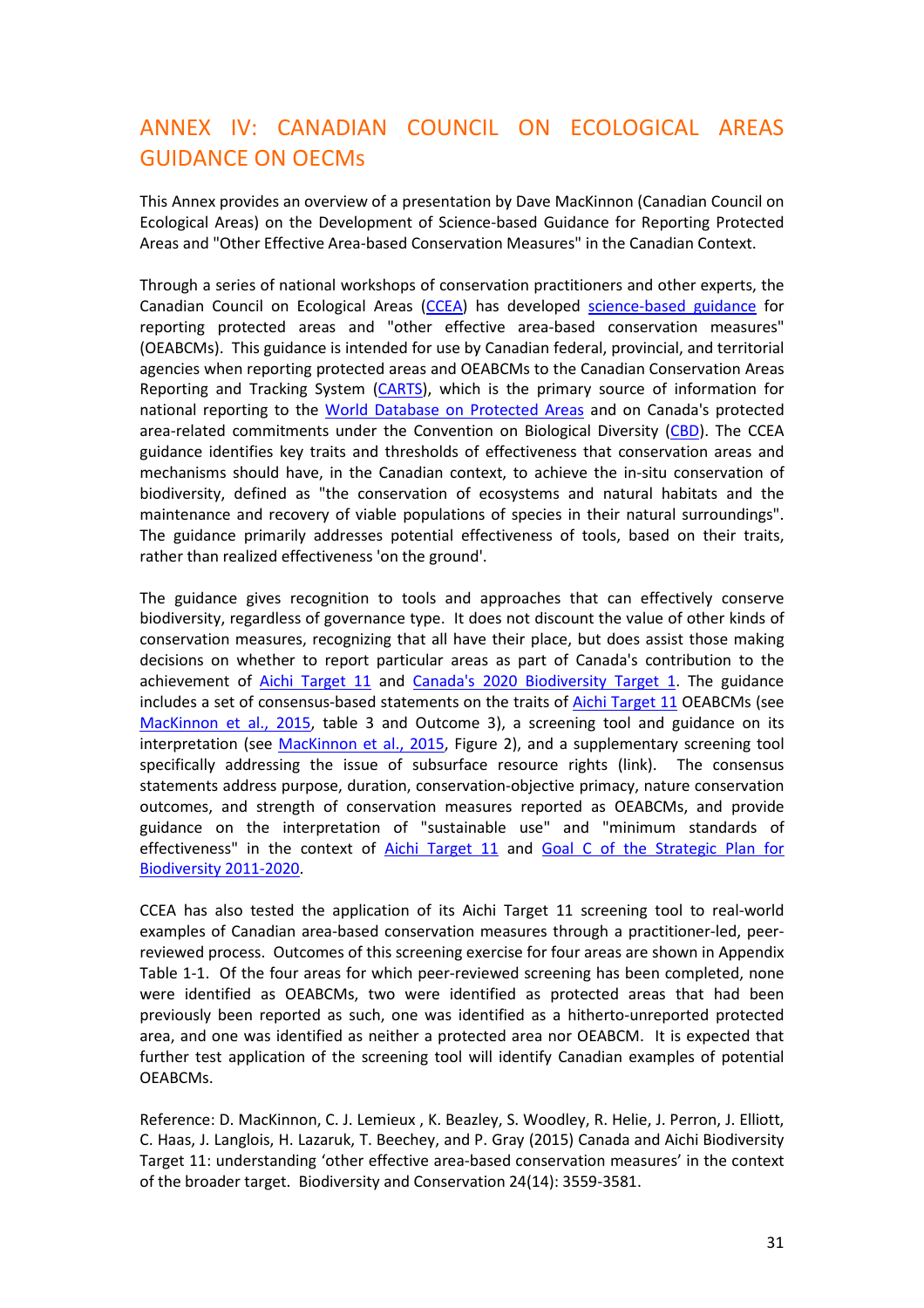## ANNEX V: CASE STUDIES

This annex contains the following case studies, as submitted by participants:

- 1. Hutan Harapan, Sumatera (Indonesia)
- 2. Areas Voluntarily Destined for Conservation (Mexico)
- 3. Fishing Refuge Areas: Akumal, Quintana Roo (Mexico)
- 4. Forest Management (Mexico)
- 5. Program of Payment for Environmental Services (Mexico)
- 6. Units for the Conservation, Management and Sustainable Use of Wildlife (Mexico)
- 7. Cable Zone, Hauraki Gulf, south west Pacific Ocean (New Zealand)
- 8. Network of Areas of Particular Environmental Interest in the Clarion Clipperton Zone in the Pacific, in the international seabed Area of the Eastern Central Pacific between Mexico and Hawaii (USA)
- 9. Northwest Atlantic Fisheries Organization Vulnerable Marine Ecosystem, Northwest Atlantic, NAFO Regulatory Area (outside 200 mile limit)
- 10. Scapa Flow, Scotland
- 11. Strait of Georgia Glass Sponge Reef Fishing Closures, British Columbia (Canada)
- 12. Checleset Bay Ecological Reserve, BC (Canada)
- 13. Rockfish Conservation Areas, British Columbia (Canada)
- 14. Bita, Protected River, Colombian Orinoco Basin (Colombia)
- 15. Special Management Area of Afro Colombian Communities of the upstream of the Amurrupa River, Risaralda (Colombia)
- 16. Yélisoubé, Loos Islands, Conakry (Guinea)
- 17. Part of Hope Quarry, Peak District National Park, Derbyshire (UK)
- 18. Mount Candalaga Dumut ICCA (Philippines)
- 19. Community-based MPA: Ay and Rhun Island, Maluku (Indonesia)
- 20. Mabaso community stewardship project, KZN Province (South Africa)
- 21. Locally managed marine areas in Antongil Bay (Madagascar)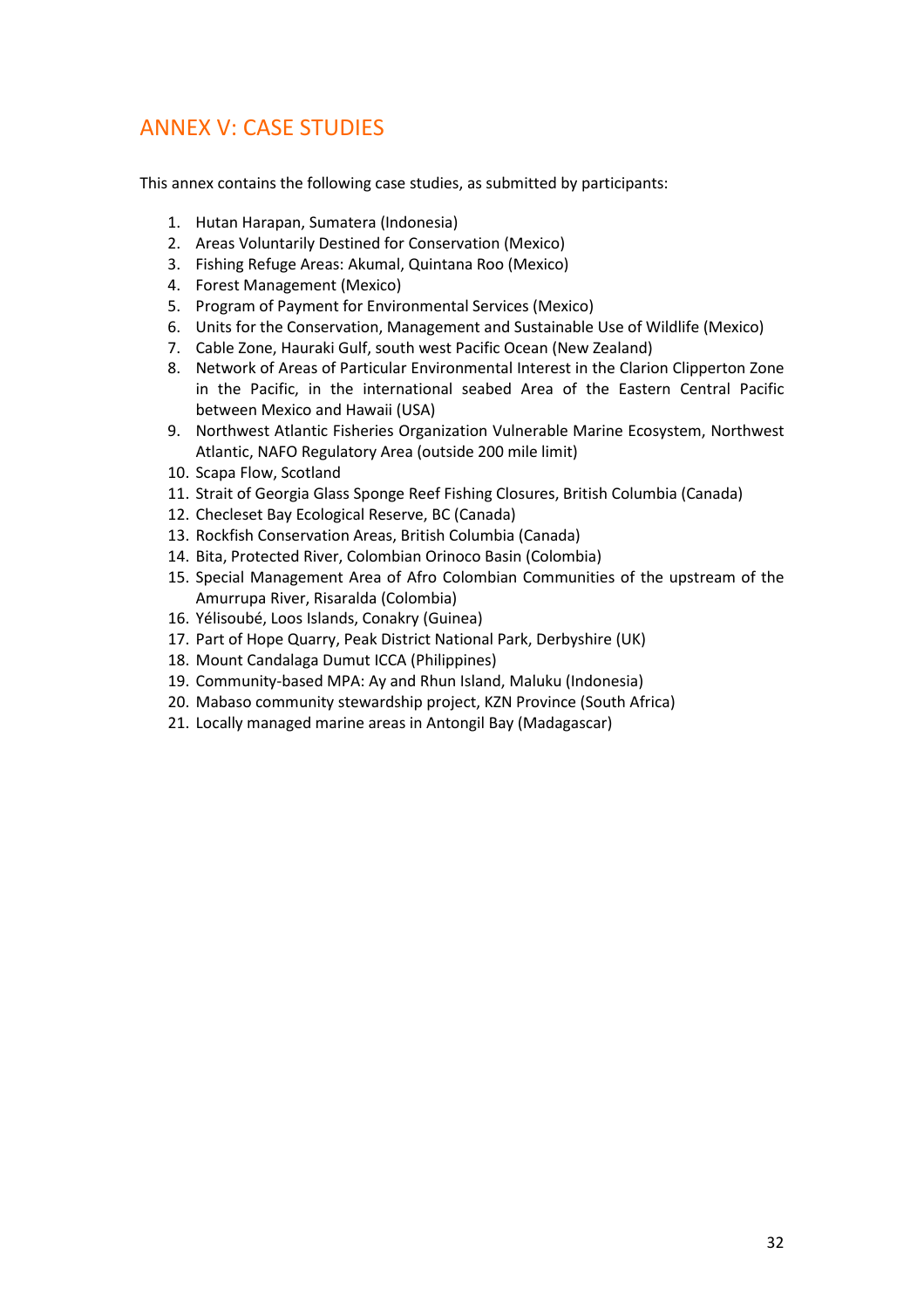## **1. Hutan Harapan, Sumatra (Indonesia)**

## **Overview**

## **Brief description, including natural, cultural and social values, and reasons for considering the area as an OECM**

Hutan Harapan or the Rainforest of Hope is formerly commercially logged lowland tropical forest in central-south Sumatra, Indonesia. Despite past intensive logging activity, Hutan Harapan is still rich in biodiversity and is an important habitat for over 1,350 different species; 133 of which are globally threatened. This includes several endangered species such as the Sumatran tiger and Sumatran elephant. Hutan Harapan represents more than 20% of this particular forest type - a forest "island" surrounded by plantations.

- 307 bird species, representing 49% of Sumatran bird species or 72% of lowland bird species in Sumatra.
- 64 species of mammals, including Sumatran tiger (*Panthera tigris sumatrae)*, Sumatran elephant (*Elephas maximus)*, Malay tapir *(Tapirus indicus)*, and Sun bear (*Helarctus malayanus).*
- 55 species of amphibians, including 8 categorized as globally threatened species.
- 71 species of reptiles, including 5 categorized as globally threatened species
- 123 species of fresh water fishes representing 20% all fresh water fishes in Sumatra, including 4 categorized as globally threatened species.
- 728 plant species representing 89% of known plant species in Sumatra.

Hutan Harapan's global significance is recognized internationally: the area forms part of Sundaland biodiversity hotspot (one of only 34 global Biodiversity Hotspots) as well as being part of BirdLife International's global network of Endemic Bird Areas (EBAs) and Important Bird and Biodiversity Areas (IBAs)[iii.](#page-93-2) Hutan Harapan consists of 2 IBAs.

Hutan Harapan is also home to 132 families of traditional Batin Sembilan people whose live depend on forest resources.

## **Boundaries & Geographical Space**

#### **What size is the area?**

Hutan Harapan is 98,000 ha situated in the southern part of Sumatra. The northern area is in Jambi Province and the southern area is in South Sumatra Province.

#### **How are the area and its boundaries defined?**

Hutan Harapan is an Ecosystem Restoration Concession (ERC) which is a new category of forestry concession in Indonesia. License for ERC is granted by Minister of Environment and Forestry to manage production forest areas for restoration purposes instead of logging. Each of the ERC licenses is granted to a specific forest area to be managed by a specific business entity. Therefore the area is defined legally under a licensing procedure based on proposal submitted by the business entity to the ministry. Once the license is granted, the boundaries on the ground will be defined according to the area approved in the license.

Business entity may submit application to obtain EREC license for specific areas within production forests that are allocated or ERC development.

### **Governance Type**

#### **Description of the area's governance arrangements e.g. private, indigenous etc.**

As a forestry concession (ERC) and as required by law, Hutan Harapan is managed by a private company. Therefore, the company is legally responsible in managing the ERC. The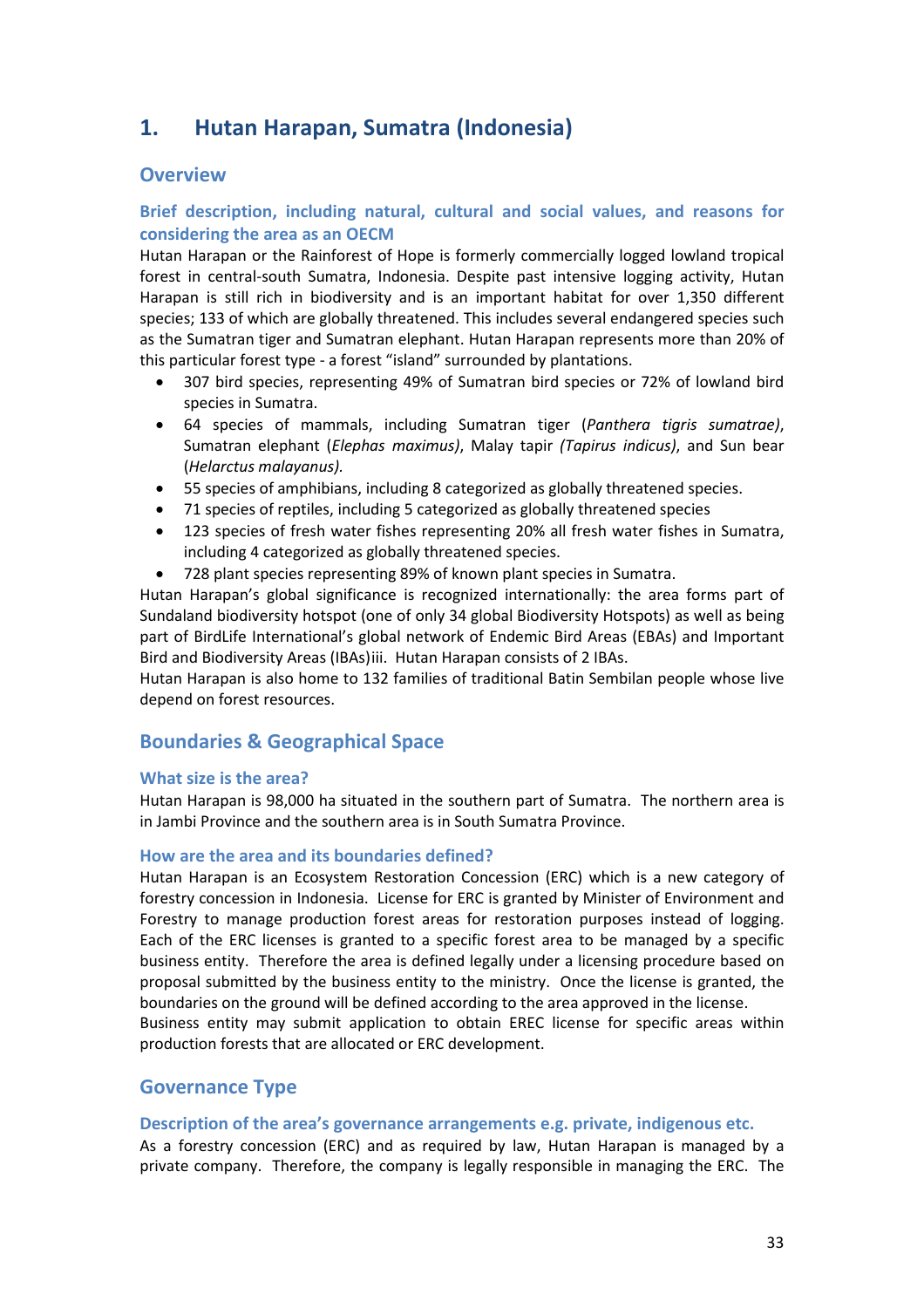forest area under which the license is issued, however, is categorized under state forest land. To manage the concession, a land-use plan has been developed consisting of 3 main zones: protection, production, and infrastructure. Within the production zone, collaboration and livelihood zones have also been designated to work with communities living inside the concession. Therefore in these zones, the management of the area is based on agreements established with the communities.

## **Do the groups with rights, responsibilities or authority for the area recognize and support its status as an area-based conservation measure?**

By granting ERC license to specific forest areas, the government (Ministry of Environment and Forestry) recognizes the need to maintain the remaining natural forests, to restore the ecosystem functions, as well as improving the forest productivity. Although the ERC license is not granted for conservation, it is also not a license to extract timbers. Hence the purpose of the license is not to manage the designated areas for logging, but for restoration purposes. Local communities such as Batin Sembilan people are supportive given their dependency to forest resources. Local governments support the establishment of Hutan Harapan which is the first ERC in Indonesia. Recommendations from District as well as Provincial Government were part of the requirement to secure ERC license for Hutan Harapan.

#### **Permanence**

### **Is there a legal or other instrument/decision that sets out the area's governance and conservation management arrangements, as well as other factors (below)**

The licensing policy under which ERC is defined is part of government regulation approved by the national parliament. Each of the ERC license granted is legally binding. For Hutan Harapan, 2 ministerial decrees were issued and associated with the management license.

#### **How easily can the instrument/decision be overturned?**

ERC license, as it is also the case for other type of forestry concession licenses in Indonesia, can only be revoked by government if the concession holder failed to comply with the obligation and or considered perform poorly based on periodical assessment. Other possibility that the management over the area come to an end is if the concession holder returned the license back to the government before the end of license period.

#### **Over what time-frame is the measure in place: long-/medium-/short-term**

The ERC license to manage the southern part of Hutan Harapan is for 100 years, starting in 2008. The second license to manage the northern part is for 60 years starting 2017. Other ERCs in Indonesia have the duration of their license for 60 years which can be extended for another 35 years.

### **Is the measure in place year round or only part of the year? If the latter, which management practices are applied when the measure is not in effect?**

Conservation measures in protection zone can be as long as the duration of the license (100 or 60 years) and even so during the restoration period.

### **Management Objectives**

#### **What are the area's management objectives?**

Hutan Harapan management has multiple-objectives recognizing the legal status as production forest as well as the importance of the ecosystem contained. The management is aimed at improving the forest resource productivity, protecting/conserving the remaining lowland rainforest, sustaining livelihood of the communities that depend on Hutan Harapan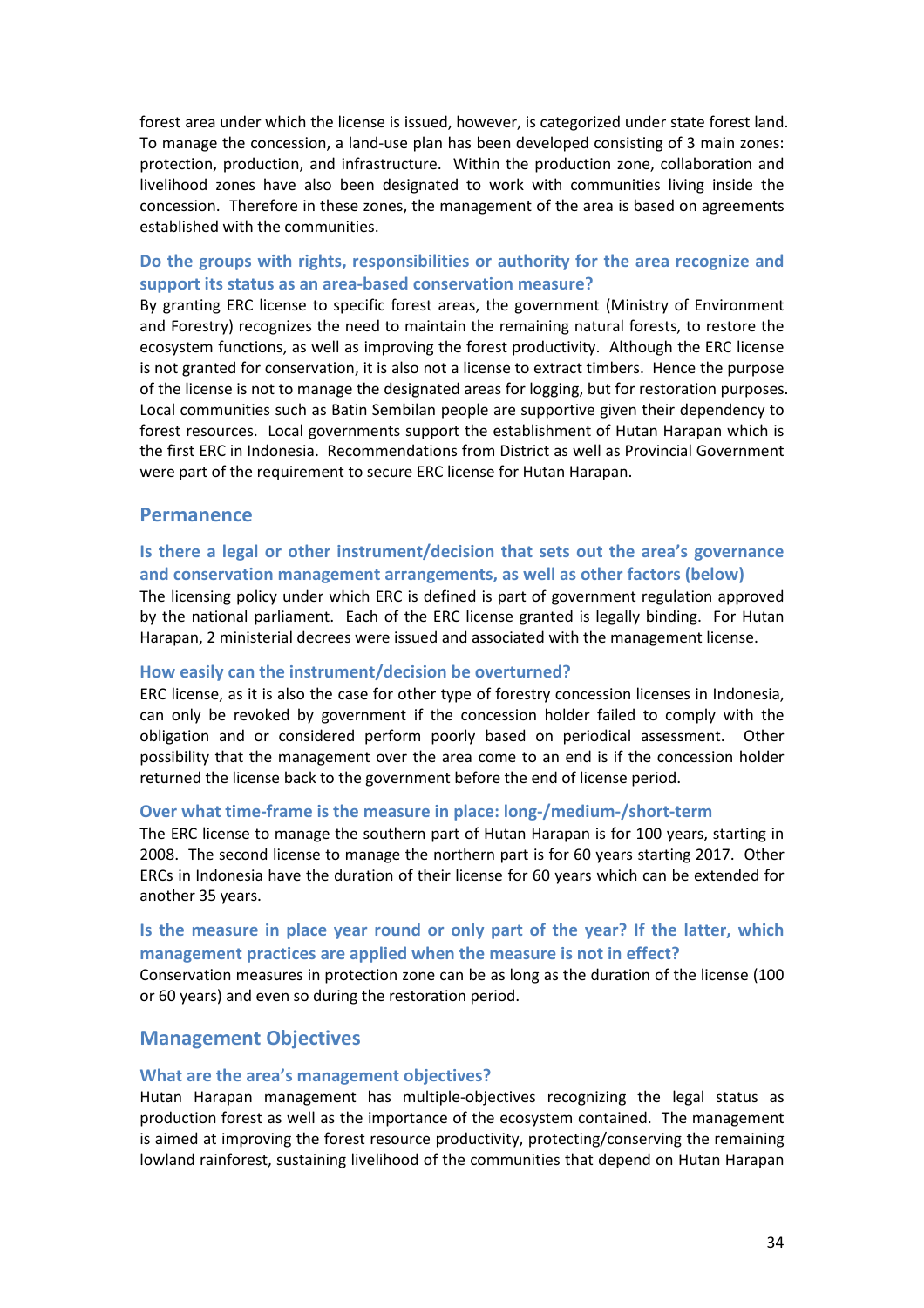forest resources, developing innovative methods for rehabilitating degraded lands and secondary forests as well as restoring the ecosystem functions.

**Is biodiversity conservation an explicit or implicit management objective?**  Implicit objective

### **If there is an explicit/implicit biodiversity conservation objective, does it take primacy over other objectives in case of conflict?**

According to the zonation, biodiversity conservation is being addressed in each of the zone. In the protection zone, biodiversity conservation takes a higher priority whereas in production zone, the primary objective is on forest productivity and livelihood development. Nevertheless, as the management paradigm being put in place is an ecosystem based approach, the zonation is not meant to be strictly applied.

### **Does the measure cover all or most elements of biodiversity in the area or only certain species?**

Establishing Hutan Harapan as an ERC is considered as a conservation measure. Without such a measure, a significant portion of the areas might have been converted into monoculture plantation. The measure has been benefiting the species, habitat, and the people that depend on the ecosystem services provided.

In terms of its management, Hutan Harapan has selected key species of multiple-taxa to monitor progress of forest restoration. At the same time, management interventions also targeting habitat restoration as part of forest restoration strategies. Further, by establishing a specific zone for the protection of the remaining natural forests allows Hutan Harapan to take measures benefiting most elements of biodiversity contained.

#### **Is management effectiveness measured? If so, how and what are the results?**

Framework to measure the management effectiveness of ERCs is not yet available. ERCs in Indonesia are a major shift of forest management paradigm moving away from timber (commodity) based toward ecosystem based. Practical implementation of the approach remains a challenge and need to be supported with knowledge and learning as well as strong regulatory support which should be away from commodity based focused.

Regulatory on management plans of ERCs are being improved to allow ERC holders to implement their management objectives as well as deal to with socio, economic and physical conditions on the ground.

#### **Conservation Effectiveness**

#### **Is the area effectively conserving biodiversity and how is conservation effectiveness measured?**

ERCs open possibility for biodiversity conservation in Indonesia's production forest areas in a long run. If the areas are of important biodiversity areas (for example Hutan Harapan), ERCs can support species as well as habitat conservation. The de facto logging moratorium applied in ERCs provides opportunity for long term biodiversity conservation. Establishment of ERCs in important biodiversity areas such as Hutan Harapan is a conservation measure as otherwise the degraded forests within it would have been gone due to conversion for other uses.

ERCs can also support connectivity conservation is well-placed in the landscape. It can provide connectivity to formal protected areas.

Hence, the conservation effectiveness of ERCs can be measured at species, site, habitat, and landscape levels. Available tools might be used or further developed to measure the effectiveness at the different levels.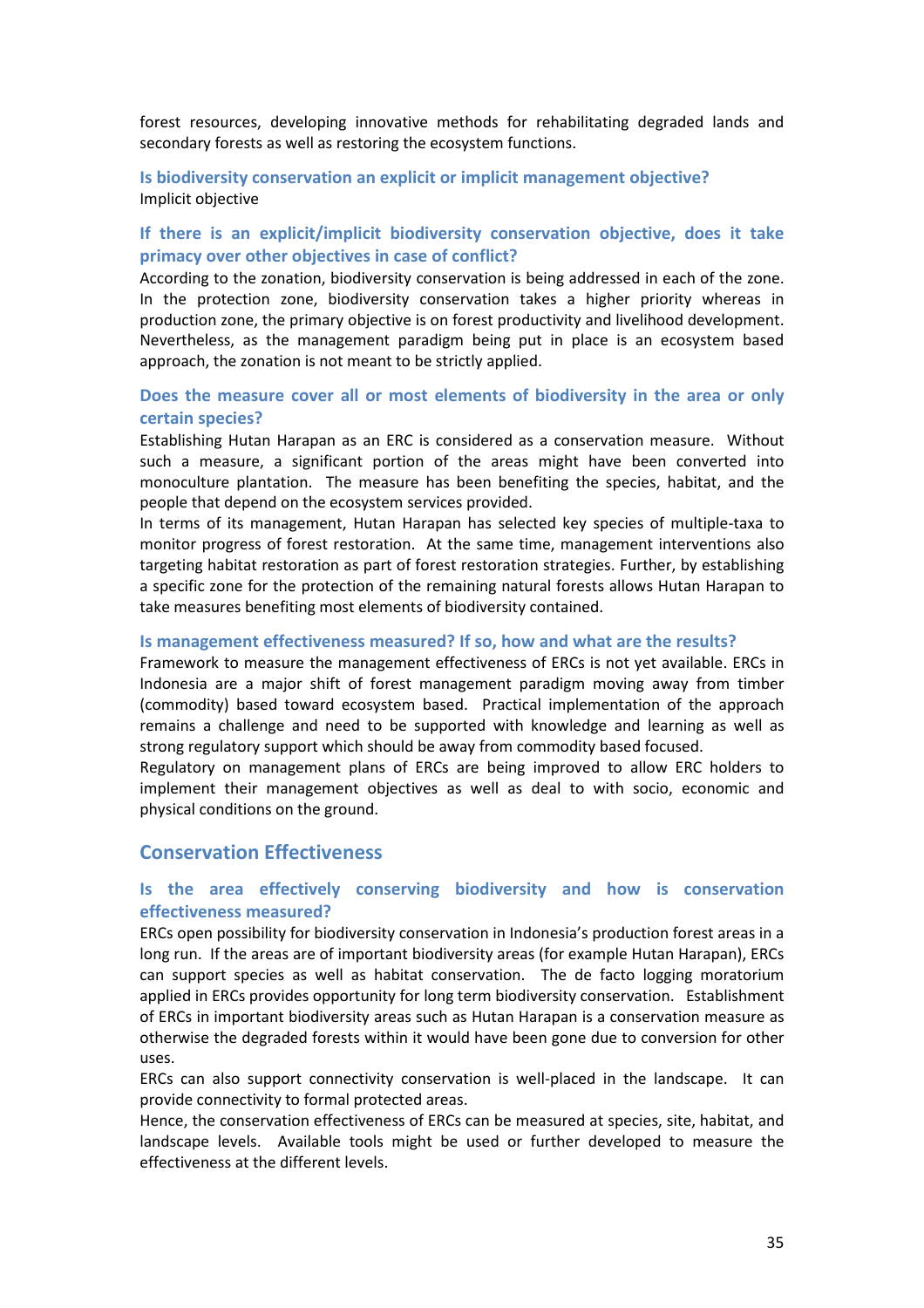## **How encompassing is measure is, and is the current effectiveness due to the measure, or just the fact that damaging activities haven't been targeted there yet**

As noted above, by establishing Hutan Harapan as an ERC, the remaining lowland rainforests in Sumatra can be maintained or otherwise would have been used or converted into monoculture. This measure encompasses the duration of the license (60 or 100 years). The de facto logging moratorium in Hutan Harapan ERC is taking place which means degradation and/or deforestation can be reduced.

There is still un-known, however, what would happen once the licenses (for ERC management) are expired. It will depend on the future policy on ERCs in Indonesia.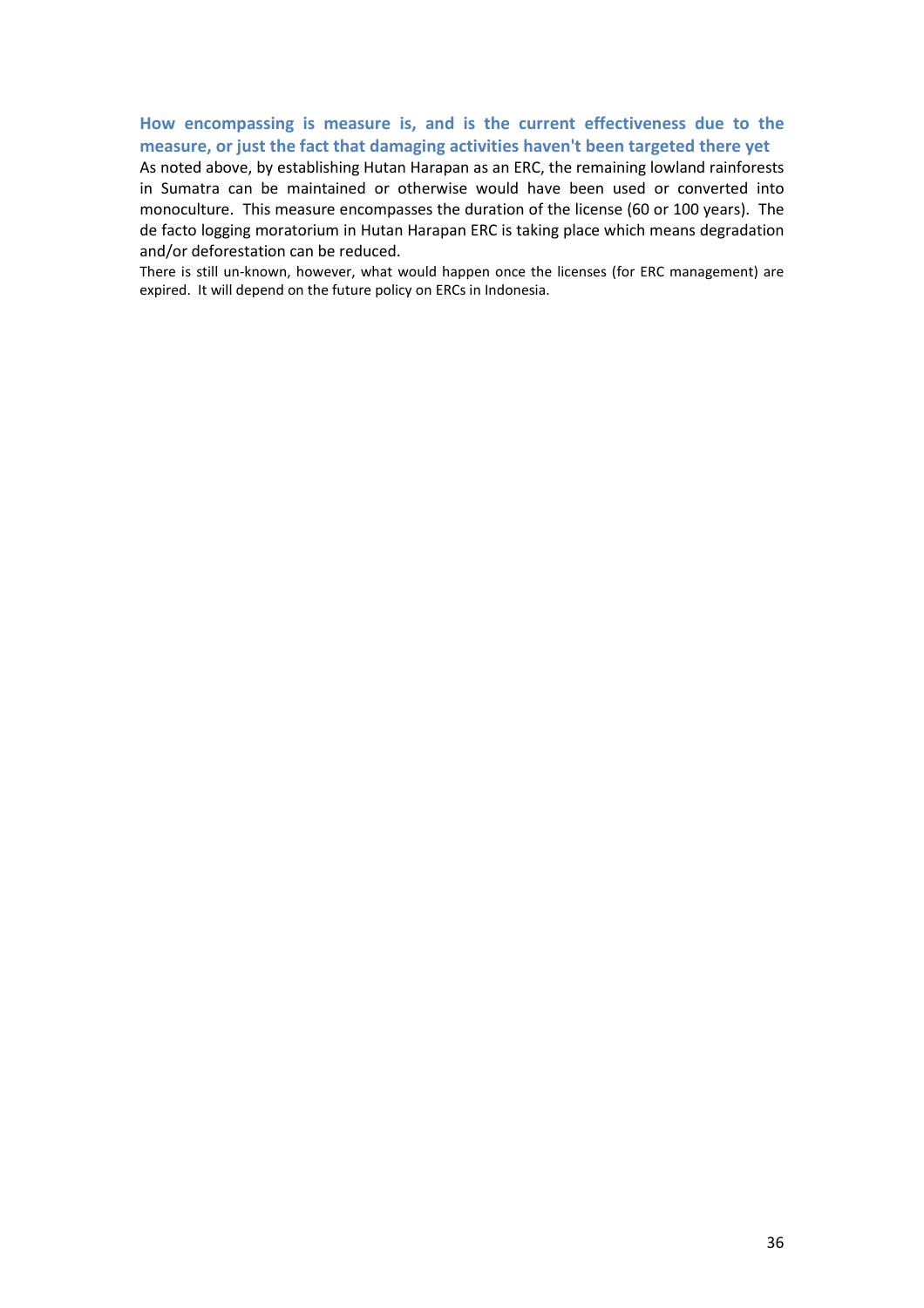# **2. Areas Voluntarily Destined for Conservation (Mexico)**

# **Overview**

# **Brief description, including natural, cultural and social values, and reasons for considering the area as an OECM**

Certification is a tool that helps owners to the establishment, administration and management of their private protected natural areas. It is a unilateral process by the applicant, CONANP participates as a notary of the will to preserve their land and policies, criteria and actions that the applicant intends to make to achieve their ends. This process is ideal for society in the conservation of forests, jungles, swamps, deserts and the wildlife that inhabits them.

# **Boundaries & Geographical Space**

#### **What size is the area?**

By 2016 there is total of 404,238.46 ha in AVDCs

### **How are the area and its boundaries defined?**

Depends on the scope of environmental services, and the preservation of representative natural environments of different geographical regions and ecological and most fragile ecosystems. Nowadays, there are 370 AVDC in 20 states.

# **Governance Type**

#### **Description of the area's governance arrangements e.g. private, indigenous etc.**

These properties are considered as productive areas dedicated to a public interest function, but there are several categories: Public, Private, Public-Centralized, Public-Parastatal, and Social-Communal land.

**Do the groups with rights, responsibilities or authority for the area recognize and support its status as an area-based conservation measure?** 

Yes. Ca. 78,675 people participate in the ecosystems restoration, including indigenous and local communities.

# **Permanence**

**Is there a legal or other instrument/decision that sets out the area's governance and conservation management arrangements, as well as other factors (below) General Law of Ecological Balance and Environmental Protection** [\(http://www.diputados.gob.mx/LeyesBiblio/pdf/148\\_130516.pdf\)](http://www.diputados.gob.mx/LeyesBiblio/pdf/148_130516.pdf)

**How easily can the instrument/decision be overturned?**  Non easy due to the several regulations that are related to the agreement.

**Over what time-frame is the measure in place: long-/medium-/short-term Long-term**.

**Is the measure in place year round or only part of the year? If the latter, which management practices are applied when the measure is not in effect? Year round.**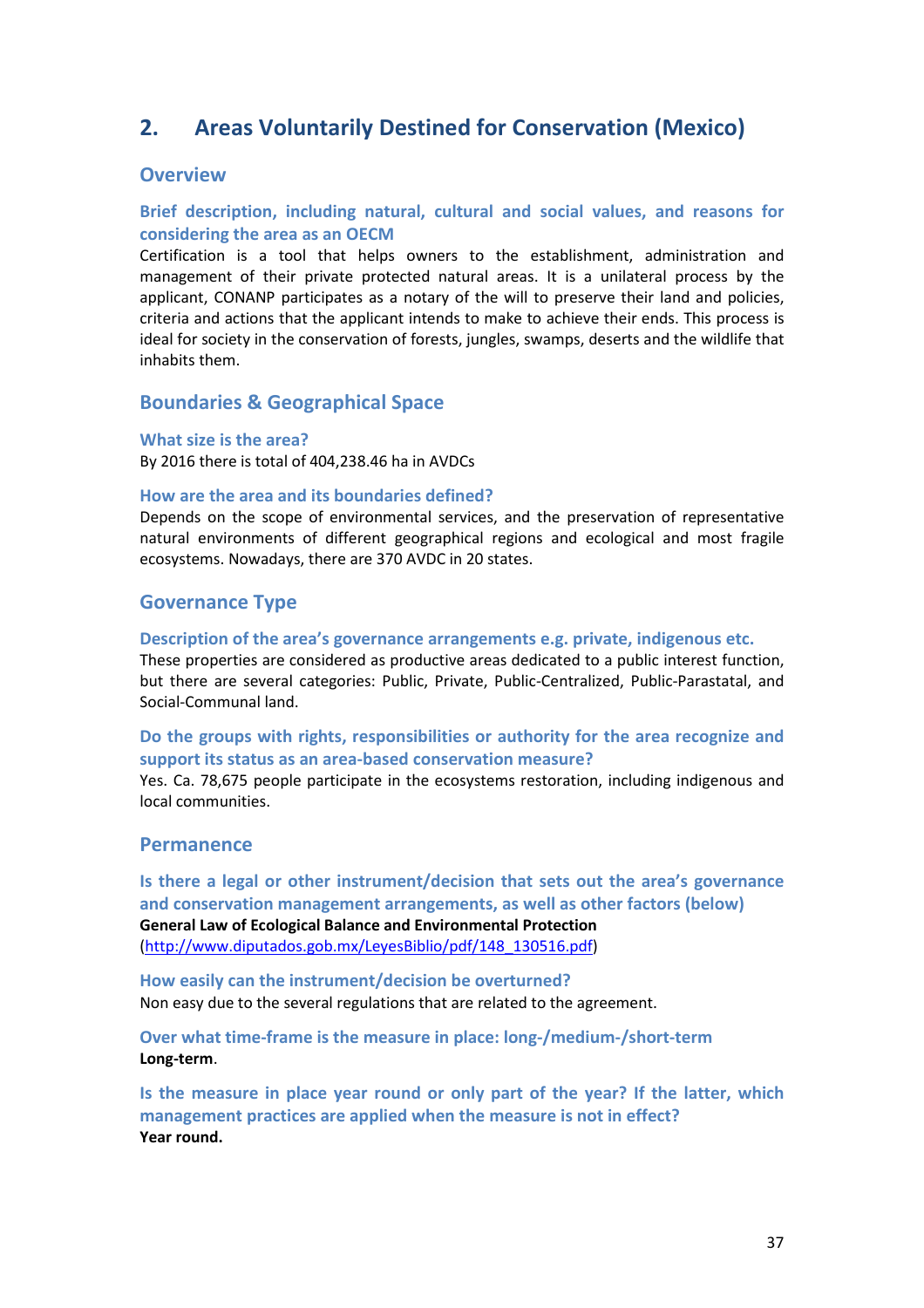# **Management Objectives**

### **What are the area's management objectives?**

- Preserve representative natural environments.
- Safeguard the genetic diversity of wild species.
- Ensure the preservation and sustainable use of ecosystems.
- Provide an enabling environment for scientific research field.
- Generate, rescue and disseminate knowledge, practices and technologies, traditional or new.
- Protect villages, roads, industrial facilities and agricultural exploitations.
- Protect natural environment areas, monuments and archaeological, historical remains and artistic and tourist areas

**Is biodiversity conservation an explicit or implicit management objective?**  Explicit

**If there is an explicit/implicit biodiversity conservation objective, does it take primacy over other objectives in case of conflict?**  Yes

**Does the measure cover all or most elements of biodiversity in the area or only certain species?**

Yes

#### **Is management effectiveness measured? If so, how and what are the results?**

Yes, the National Council of Protected Areas is an organization of consultation and support of the Ministry of Environment and Natural Resources and the National Commission for Protected Areas in the **formulation, implementation, monitoring and evaluation of public policy for the establishment, management and monitoring federal Protected Natural Areas** (PNA).

# **Conservation Effectiveness**

# **Is the area effectively conserving biodiversity and how is conservation effectiveness measured?**

Yes. Each AVDC works within a framework or management plan which guides the actions and assessments focused on biodiversity conservation.

**How encompassing is measure is, and is the current effectiveness due to the measure, or just the fact that damaging activities haven't been targeted there yet**  Not available.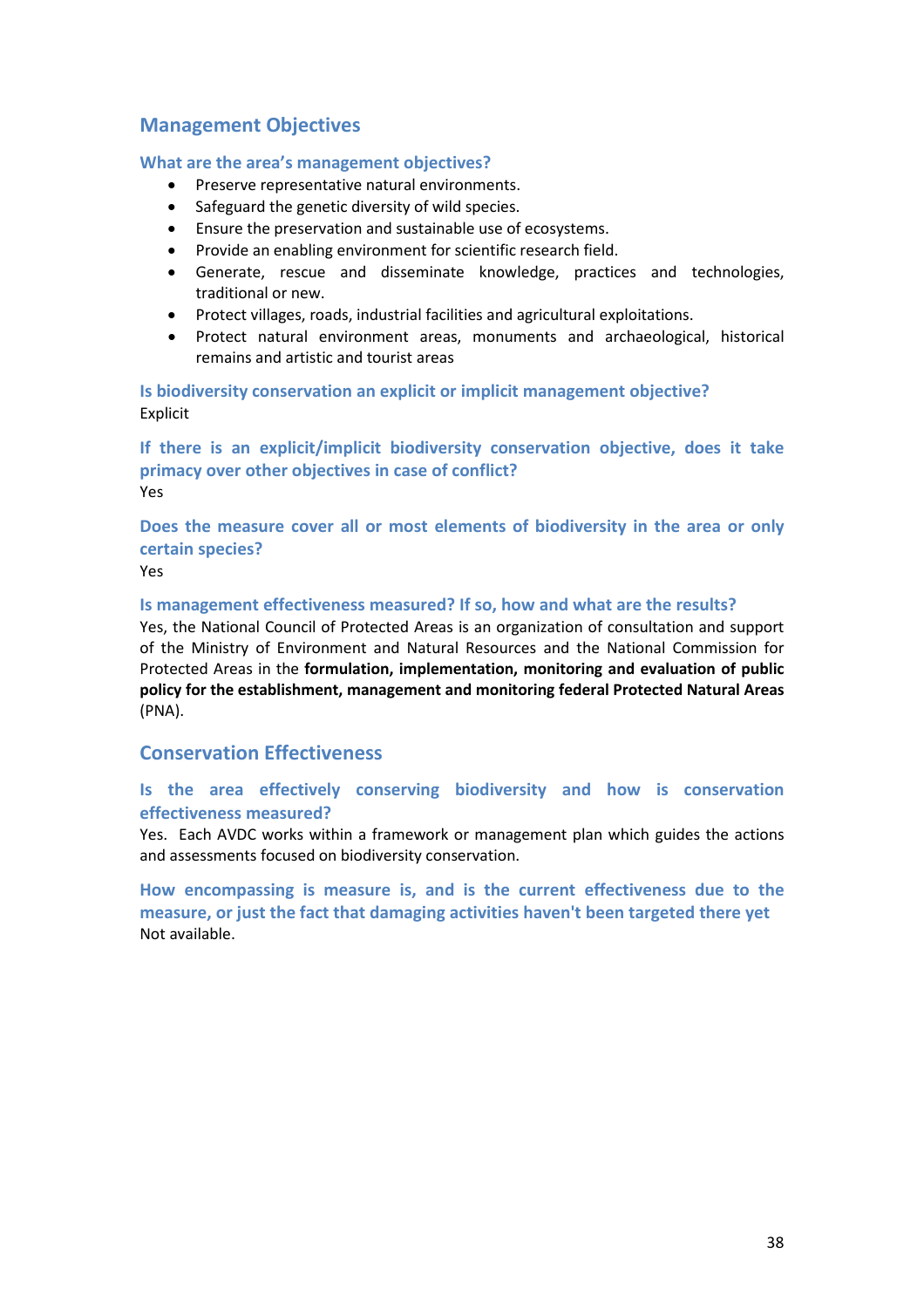# **3. Fishing Refuge Areas: Akumal, Quintana Roo (Mexico)**

# **Overview**

# **Brief description, including natural, cultural and social values, and reasons for considering the area as an OECM**

In 2015 an agreement establishing a fishing refuge area in marine waters under federal jurisdiction was issued for the conservation of several species.

Fishing Refuge: Defined areas in waters under federal jurisdiction, with the primary purpose of conserving and contribute, naturally or artificially, to the development of fisheries resources on the occasion of reproduction, growth or recruitment, and to preserve and protect the surrounding environment.

# **Boundaries & Geographical Space**

### **What size is the area?**

Could extend to more than 9.88  $km^2$ 

### **How are the area and its boundaries defined?**

Along the coast of the Riviera Maya, in the municipality of Tulum in the state of Quintana Roo, it is located Akumal, which comprises the Akumal Bay South, Akumal Bay North, Jade Bay and Caracoles Bay, with depths less than 5 meters that constitute reef lagoons, since they are lined with barrier reefs and seagrass beds.

### **Governance Type**

Description of the area's governance arrangements e.g. private, indigenous etc. National Fisheries Commission (CONAPESCA, by its acronym in Spanish) and the National Fisheries Institute (INAPESCA, by its acronym in Spanish).

**Do the groups with rights, responsibilities or authority for the area recognize and support its status as an area-based conservation measure?**  Yes

### **Permanence**

**Is there a legal or other instrument/decision that sets out the area's governance and conservation management arrangements, as well as other factors (below)** Agreement establishing a fishing refuge area in marine waters under federal jurisdiction, located in the area of Akumal in Quintana (2015) [\(http://www.dof.gob.mx/nota\\_detalle.php?codigo=5388585&fecha=13/04/2015\)](http://www.dof.gob.mx/nota_detalle.php?codigo=5388585&fecha=13/04/2015)

**How easily can the instrument/decision be overturned?**  Non easy due to the several regulations that are related to the agreement.

#### **Over what time-frame is the measure in place: long-/medium-/short-term**

**Long-term**: It has been considered a period of **six years** as the minimum time to be able to assess the growth of fish stocks and other resources that inhabit the areas established.

# **Is the measure in place year round or only part of the year? If the latter, which management practices are applied when the measure is not in effect?**

**Temporary partial fishing refuge**: It can only be carried out sports and recreational activities, as well as commercial fishing or domestic consumption of one or more species of aquatic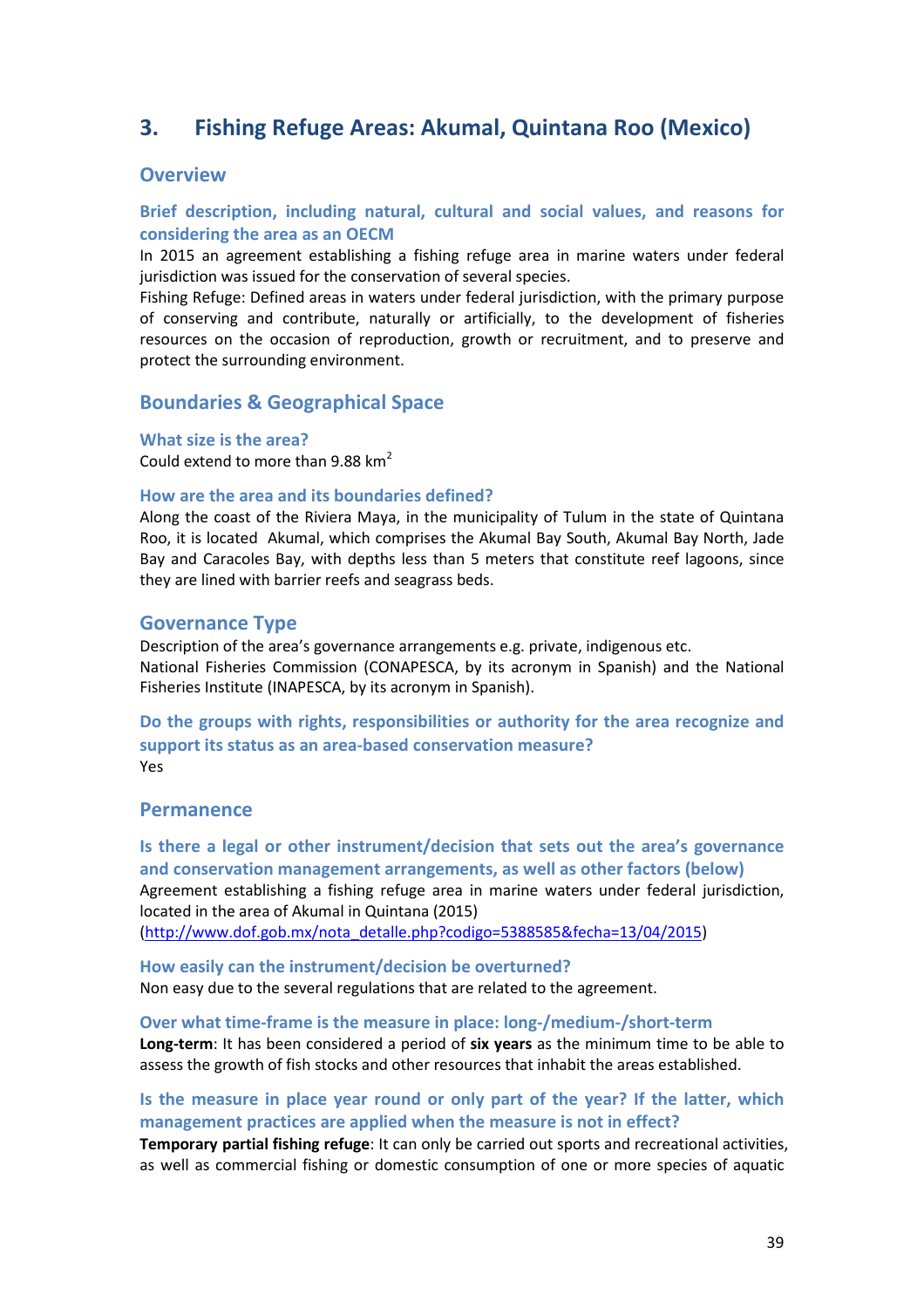flora and fauna, for a defined period of time and only by using highly selective specific fishing methods.

# **Management Objectives**

#### **What are the area's management objectives?**

The recovery of biomass levels of commercial exploitation species regulated by the General Law on Sustainable Fisheries and Aquaculture

**Is biodiversity conservation an explicit or implicit management objective?**  Explicit

**If there is an explicit/implicit biodiversity conservation objective, does it take primacy over other objectives in case of conflict?**  Yes

**Does the measure cover all or most elements of biodiversity in the area or only certain species?**

Yes, natural resources that constitute the flora and fauna whose total, partial or temporary life is water.

Exceptions: Commercial fishing and domestic consumption of *Pterois volitans* is allowed.

**Is management effectiveness measured? If so, how and what are the results?**  Yes. To date, there is no information available of results.

# **Conservation Effectiveness**

Not available

**Is the area effectively conserving biodiversity and how is conservation effectiveness measured?** Not available

**How encompassing is measure is, and is the current effectiveness due to the measure, or just the fact that damaging activities haven't been targeted there yet**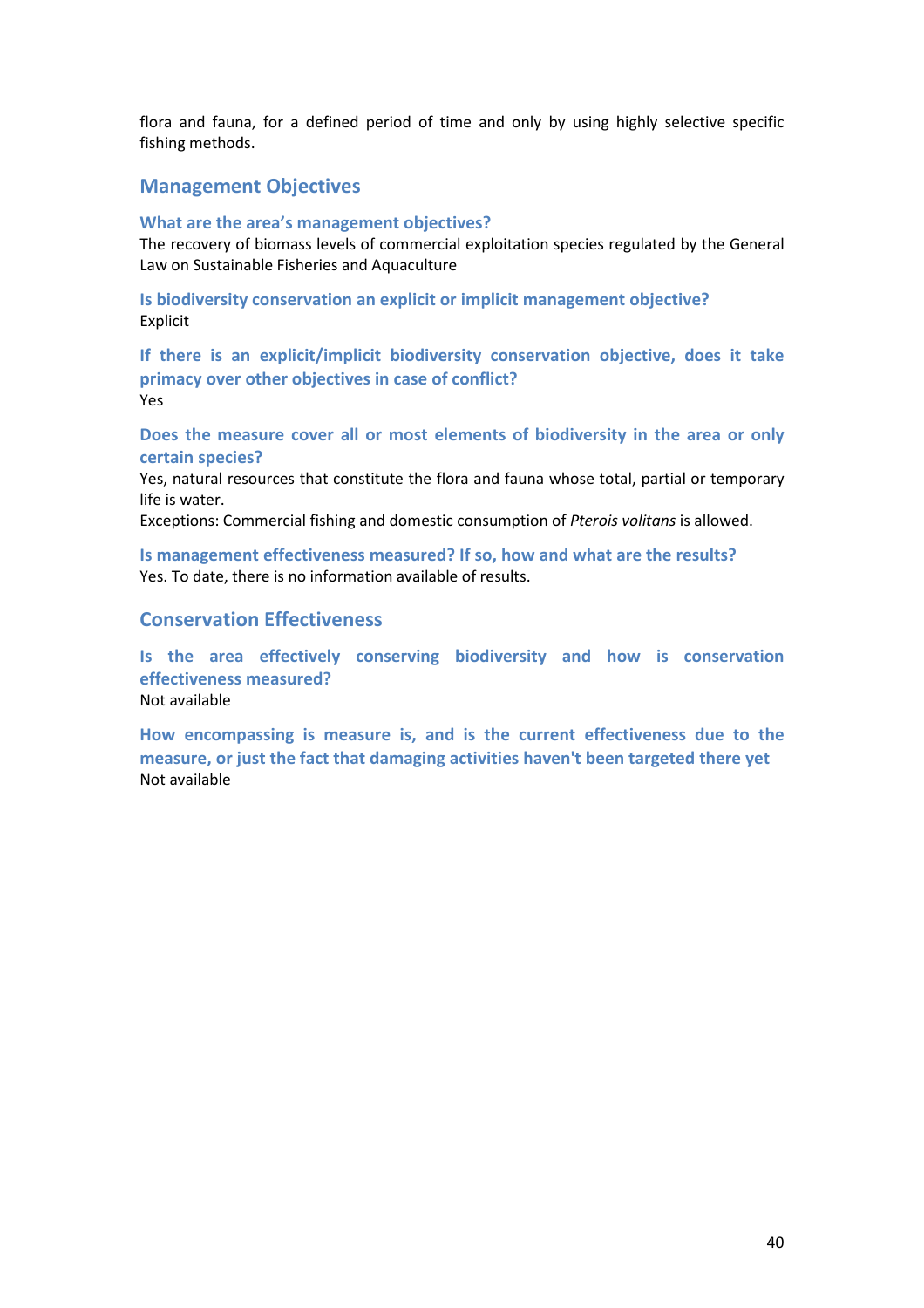# **4. Forest Management (Mexico)**

### **Overview**

## **Brief description, including natural, cultural and social values, and reasons for considering the area as an OECM**

Consists on the sustainable use of resources of forests, jungles and arid vegetation, providing financial support to forest owners to hire the necessary technical assistance to develop studies that allow them to obtain authorizations for use of timber and non-timber resources

# **Boundaries & Geographical Space**

# **What size is the area?**

1,708,000 ha

#### **How are the area and its boundaries defined?**

It is important to incorporate new forest producers to low planned, legal and sustainable management.

#### **Governance Type**

Description of the area's governance arrangements e.g. private, indigenous etc. The Ministry of Environment and Natural Resources.

**Do the groups with rights, responsibilities or authority for the area recognize and support its status as an area-based conservation measure?**  Yes.

# **Permanence**

**Is there a legal or other instrument/decision that sets out the area's governance and conservation management arrangements, as well as other factors (below)**

**National Strategy for Sustainable Forest Management for Increasing Production and Productivity 2013-2018**: Aims to meet the goals of increased timber production established in the National Development Program, and the number of jobs in the sector, access to credit, the number of hectares under management planned and the number of hectares with some sort of certification.

**How easily can the instrument/decision be overturned?**  Non easy due to the several regulations that are related.

**Over what time-frame is the measure in place: long-/medium-/short-term Long-term**.

**Is the measure in place year round or only part of the year? If the latter, which management practices are applied when the measure is not in effect? Year round.** 

# **Management Objectives**

#### **What are the area's management objectives?**

Economic resources are granted to people performing harvesting (timber, non-timber and wildlife) to carry out practices that allow the establishment of natural regeneration and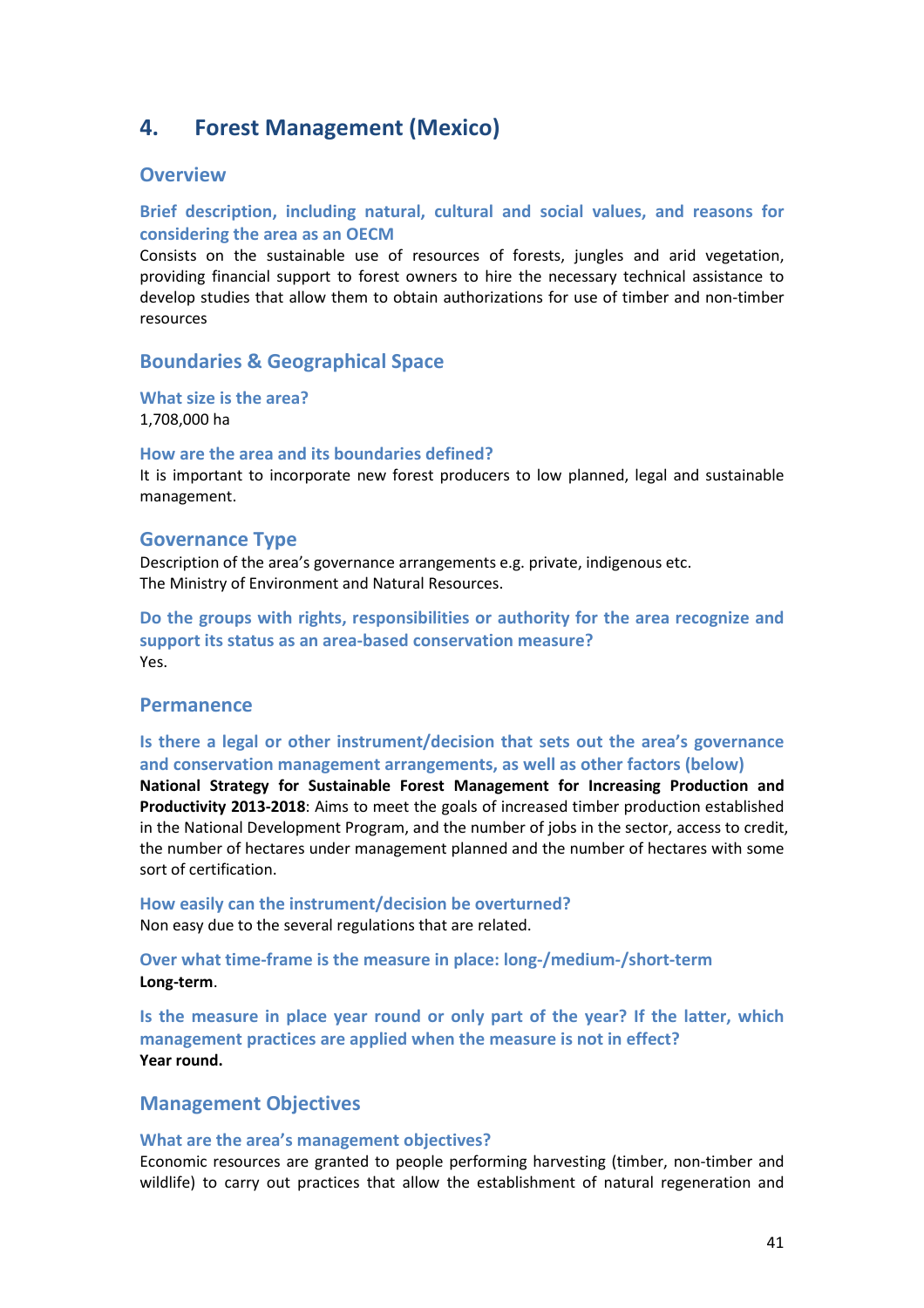recovery of the populations in those areas subject to use and also to improve road infrastructure and modernize equipment used in the process of obtaining raw materials.

**Is biodiversity conservation an explicit or implicit management objective?**  Explicit

**If there is an explicit/implicit biodiversity conservation objective, does it take primacy over other objectives in case of conflict?**  Yes

**Does the measure cover all or most elements of biodiversity in the area or only certain species?**

Covers forest elements of the area.

**Is management effectiveness measured? If so, how and what are the results?**  Yes.

# **Conservation Effectiveness**

**Is the area effectively conserving biodiversity and how is conservation effectiveness measured?**

Yes, based on the assessment of the implementation of the National Strategy for Sustainable Forest Management.

**How encompassing is measure is, and is the current effectiveness due to the measure, or just the fact that damaging activities haven't been targeted there yet**  Information not available.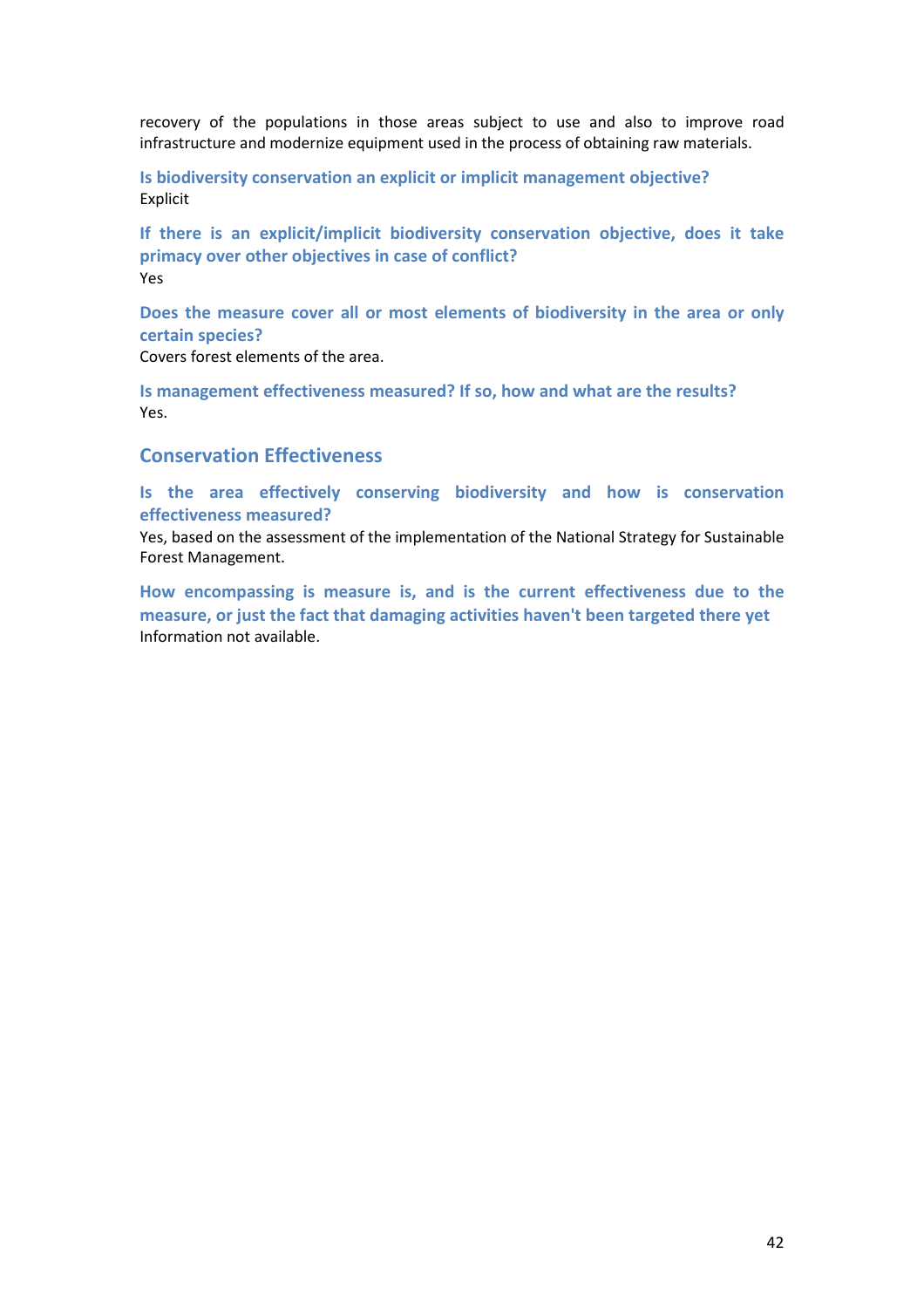# **5. Program of Payment for Environmental Services (Mexico)**

# **Overview**

# **Brief description, including natural, cultural and social values, and reasons for considering the area as an OECM**

The Payment for Environmental Services was designed to provide economic incentives to forest land owners (communities and small owners) to support conservation practices and avoid use change (deforestation) of forests. It aims to build capacity to develop markets for environmental services in Mexico.

# **Boundaries & Geographical Space**

**What size is the area?** More than 2 million ha

### **How are the area and its boundaries defined?**

Defined by properties that maintain forest cover in good condition, including those with a legally authorized forest management and use.

# **Governance Type**

### **Description of the area's governance arrangements e.g. private, indigenous etc.**

In the country, the National Forestry Commission (CONAFOR, by its acronym in Spanish) is the responsible for the operation and forest policy, as well for the productive activities, conservation and restoration of forests, jungles and vegetation in arid and semi-arid regions.

**Do the groups with rights, responsibilities or authority for the area recognize and support its status as an area-based conservation measure?**  Yes. It has benefited 4,893 communities.

# **Permanence**

**Is there a legal or other instrument/decision that sets out the area's governance and conservation management arrangements, as well as other factors (below)**

- **National Forestry Program**: aims to improve the quality of life of owners and owners of forest land, and contribute to the conservation of ecosystems. (file:///D:/Downloads/Reglas%20de%20Operaci%C3%B3n%20PRONAFOR%202015% 20(1).pdf)
- **Biodiversity Endowment Fund**: Instrument for financing **long-term** conservation of forest ecosystems whose biodiversity is considered of global importance, through payment schemes for environmental services.
- **Concurrent Fund Scheme**: Promote the concurrence of funds for the expansion of the program "Payment for Environmental Services".

### **How easily can the instrument/decision be overturned?**

Non easy due to the several regulations that are related to the Program.

**Over what time-frame is the measure in place: long-/medium-/short-term Long-term**.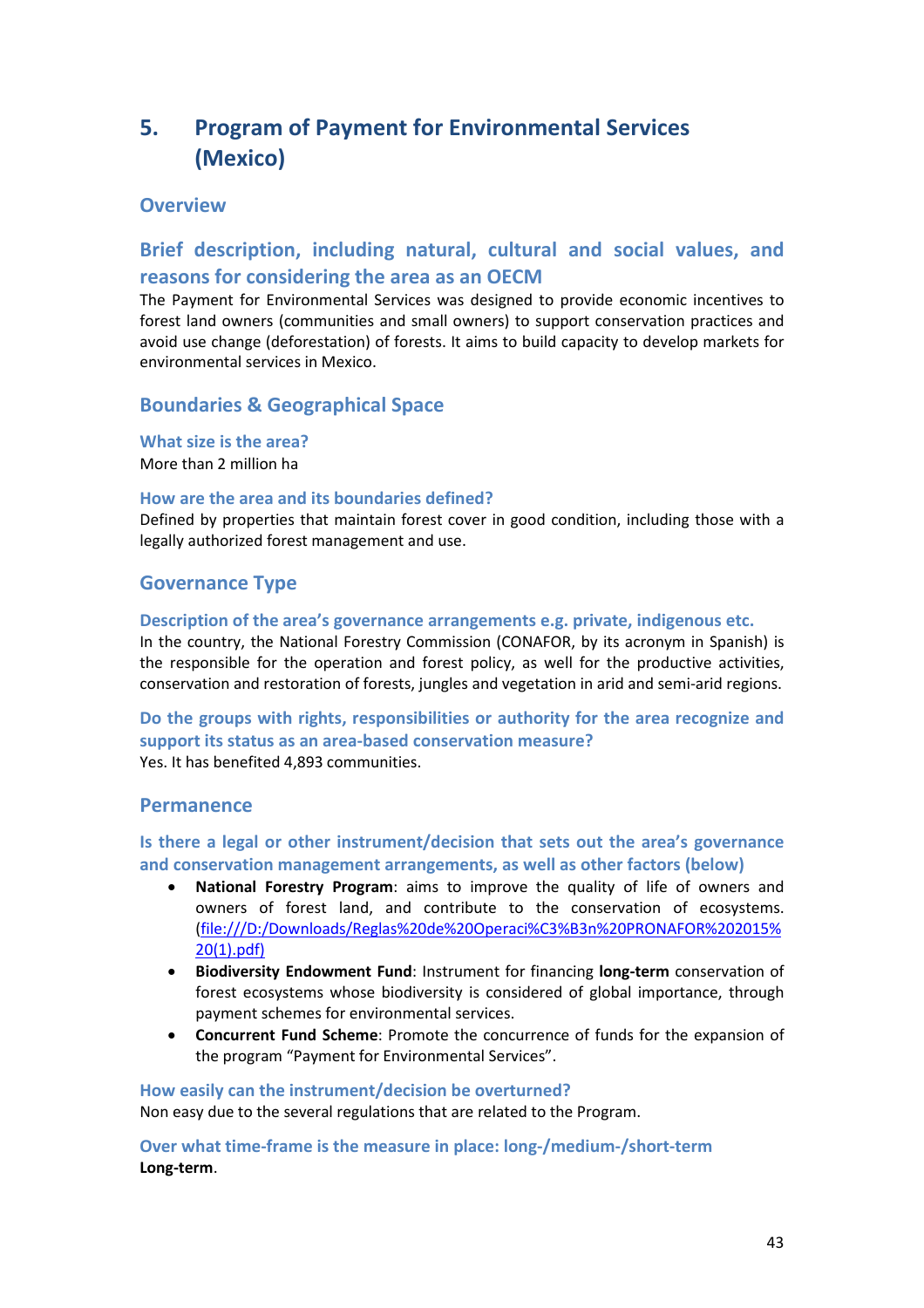**Is the measure in place year round or only part of the year? If the latter, which management practices are applied when the measure is not in effect? Year round.** 

#### **Management Objectives**

#### **What are the area's management objectives?**

Increase and preserve biodiversity, and protect forest ecosystems and globally significant mountains, through improved targeting current programs, and the establishment of an Endowment Fund to provide long-term financing for the payment of environmental services.

**Is biodiversity conservation an explicit or implicit management objective?**  Explicit

**If there is an explicit/implicit biodiversity conservation objective, does it take primacy over other objectives in case of conflict?**  Yes

**Does the measure cover all or most elements of biodiversity in the area or only certain species?**

Yes

#### **Is management effectiveness measured? If so, how and what are the results?**

Yes. Some of Opportunities are: There are areas of land with agro-ecological conditions suitable for the development of highly productive Commercial Forest Plantations; The program is part of a comprehensive forestry development policy with clear and achievable objectives, and with a continuous assessment which translates into greater efficiency in their business processes.

### **Conservation Effectiveness**

## **Is the area effectively conserving biodiversity and how is conservation effectiveness measured?**

Yes, the actions have allowed the permanence of 98.8% of the forest area of the country within five years (2005-2010). Several assessments have been made in joint work between the Ministry of Environment and Natural Resources, the National Forestry Commission and the National Council of Policy Development Assessment.

# **How encompassing is measure is, and is the current effectiveness due to the measure, or just the fact that damaging activities haven't been targeted there yet**

CONAFOR is currently carrying out the work needed to measure the forest area of Mexico by 2015, so that 99% of permanence of the country's forest area is estimated. Also, the 1.37% of the susceptible forest area restoration supported by actions of conservation and restoration of soil and/or reforestation representing a compliance rate of 86.7% compared to the annual target set and a stay of 98.3% of registered surface supported by PES for the period 2009-2012 with a fulfilment of 99.3% compared to the target.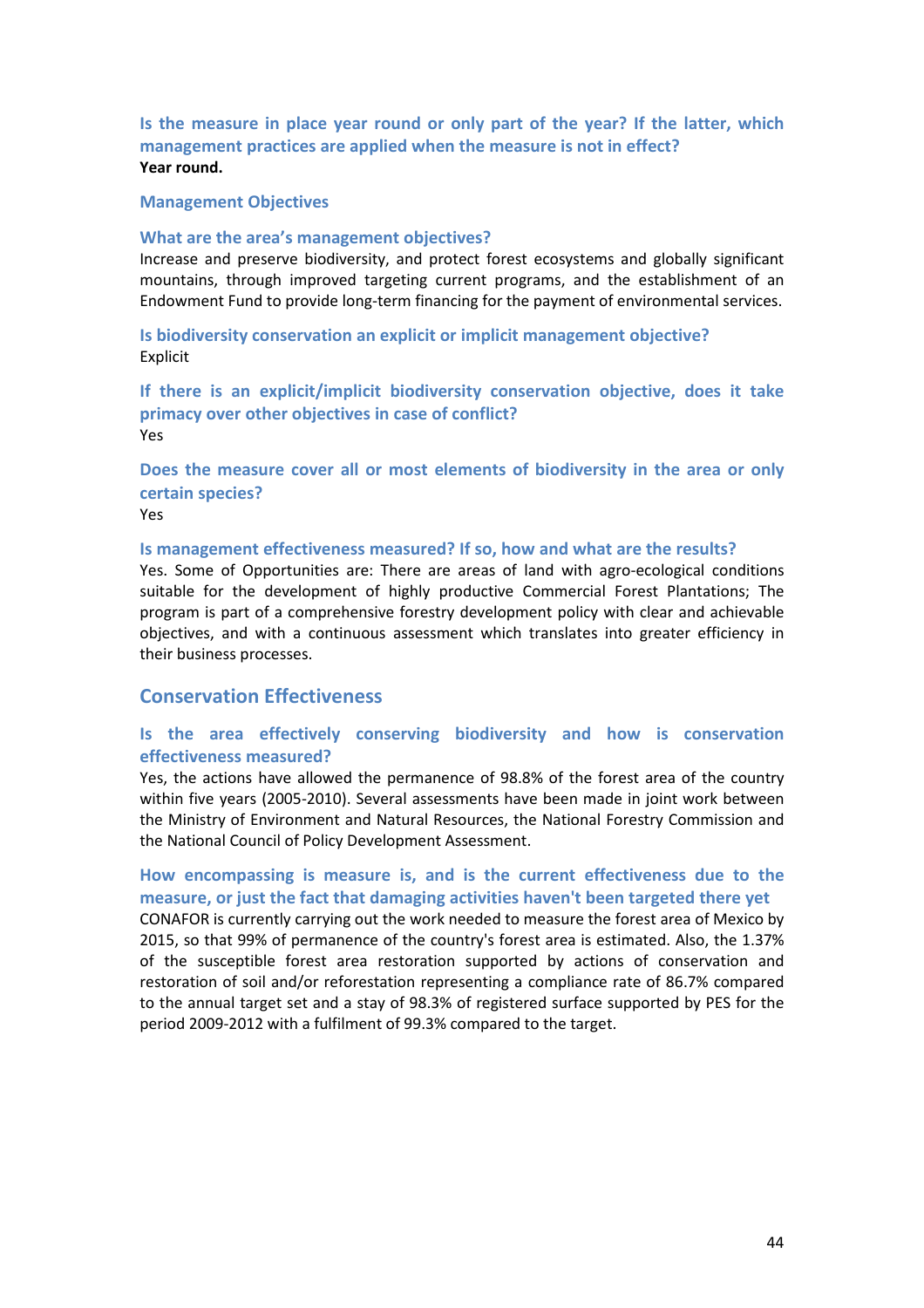# **6. Units for the Conservation, Management and Sustainable Use of Wildlife**

# **Overview**

**Brief description, including natural, cultural and social values, and reasons for considering the area as an OECM** 

**The Units for the Conservation, Management and Sustainable Use of Wildlife** aim to promote spaces compatible with the conservation of wildlife alternative production schemes, and are integrated into a National System.

# **Boundaries & Geographical Space**

**What size is the area?**

Information not available

### **How are the area and its boundaries defined?**

Conduct activities of conservation and sustainable use of specimens of wildlife developed under natural conditions without imposing restrictions on their movements, or conditions of captivity or confinement.

# **Governance Type**

Description of the area's governance arrangements e.g. private, indigenous etc. The Ministry of Environment and Natural Resources.

**Do the groups with rights, responsibilities or authority for the area recognize and support its status as an area-based conservation measure?**  Yes.

# **Permanence**

**Is there a legal or other instrument/decision that sets out the area's governance and conservation management arrangements, as well as other factors (below)**

- **Regulation to the General Law of Ecological Balance and Environmental Protection**
- **Management Plan:** They describe and program management activities.

**How easily can the instrument/decision be overturned?**  Non easy due to the several regulations that are related.

**Over what time-frame is the measure in place: long-/medium-/short-term Long-term**.

**Is the measure in place year round or only part of the year? If the latter, which management practices are applied when the measure is not in effect? Year round.** 

# **Management Objectives**

### **What are the area's management objectives?**

Promote alternative production schemes compatible with care for the environment through rational use, orderly and planned use of natural resources, renewable content in them, and slow or reverse environmental degradation processes.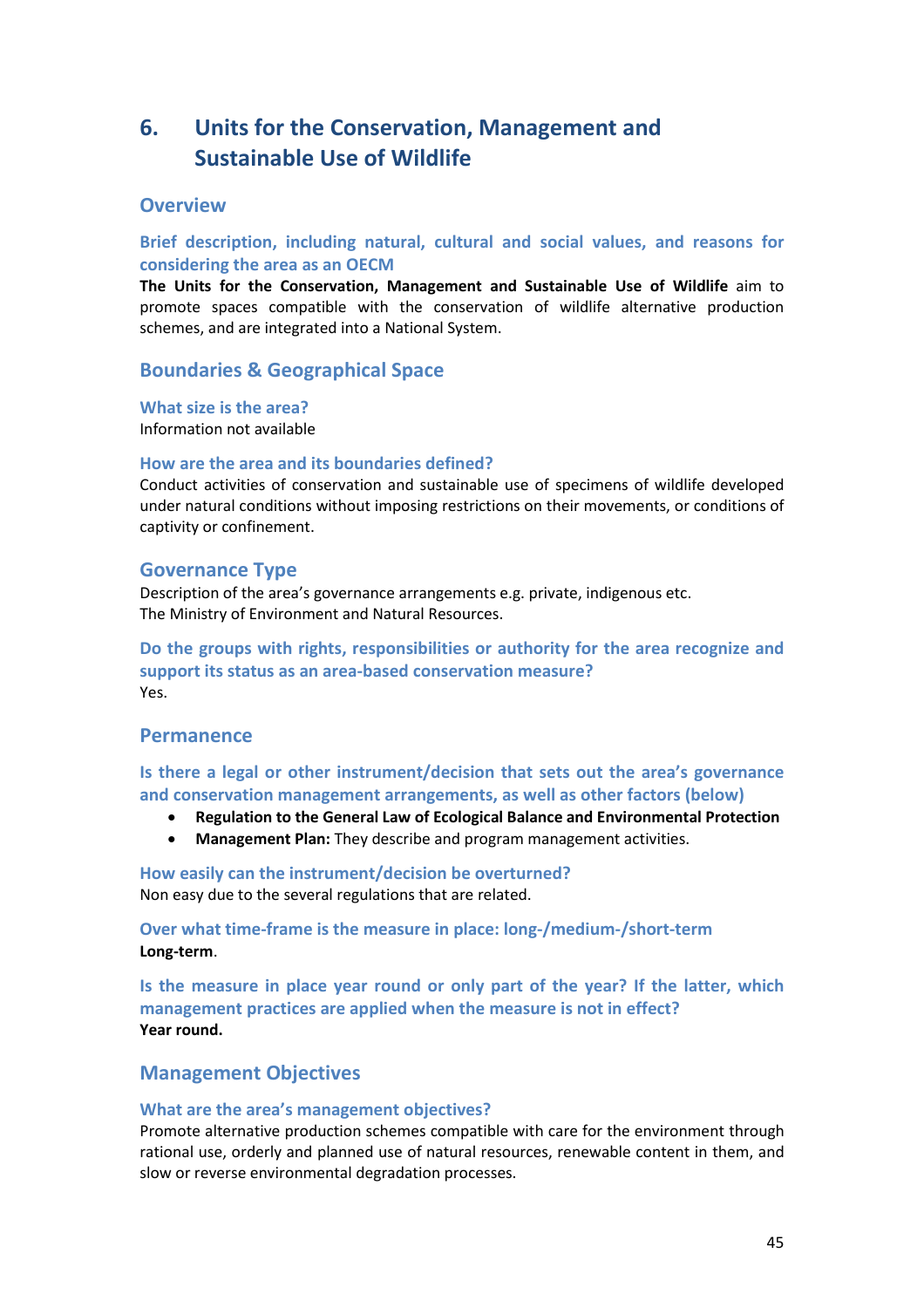**Is biodiversity conservation an explicit or implicit management objective?**  Explicit

**If there is an explicit/implicit biodiversity conservation objective, does it take primacy over other objectives in case of conflict?**  Yes

**Does the measure cover all or most elements of biodiversity in the area or only certain species?**

Yes

**Is management effectiveness measured? If so, how and what are the results?** 

Yes, through Assessments Projects. Some of the assessments concluded that there is a need for consistent Management Plans; the need for more biological monitoring; management focused on a few species and essentially based on economic incentives.

# **Conservation Effectiveness**

**Is the area effectively conserving biodiversity and how is conservation effectiveness measured?**

Yes. Through the Assessments of Management Plans.

**How encompassing is measure is, and is the current effectiveness due to the measure, or just the fact that damaging activities haven't been targeted there yet**  Information not available.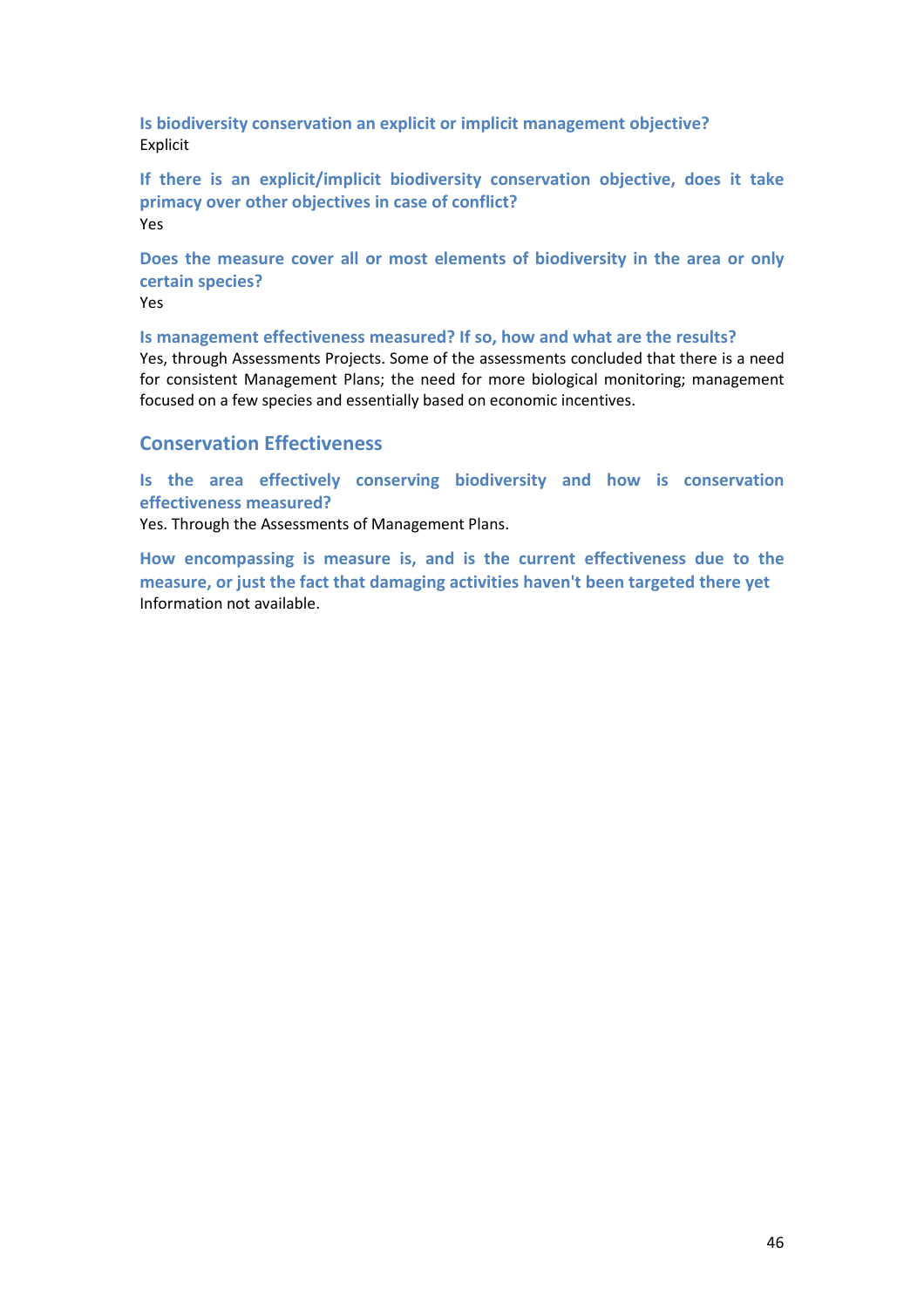# **7. Cable Zone, Hauraki Gulf, south west Pacific Ocean (New Zealand)**

# **Overview**

**Brief description, including natural, cultural and social values, and reasons for considering the area as an OECM** 

Fishing and anchoring is prohibited in the area because a major telecommunications cable runs through it.

### **Boundaries & Geographical Space**

**What size is the area?** Over 100 km long and 10 km wide

**How are the area and its boundaries defined?**  About 5 Km each side of the cable.

### **Governance Type**

**Description of the area's governance arrangements e.g. private, indigenous etc.** National protection.

**Do the groups with rights, responsibilities or authority for the area recognize and support its status as an area-based conservation measure?**  No. Its aim is to prevent cable damage. Conservation benefits are coincidental.

### **Permanence**

**Is there a legal or other instrument/decision that sets out the area's governance and conservation management arrangements, as well as other factors (below)** Yes.

**How easily can the instrument/decision be overturned?**  Very difficult.

**Over what time-frame is the measure in place: long-/medium-/short-term** Permanent.

**Is the measure in place year round or only part of the year? If the latter, which management practices are applied when the measure is not in effect?** No. In effect all year around.

### **Management Objectives**

**What are the area's management objectives?**  Prevent cable damage from trawling and anchoring.

**Is biodiversity conservation an explicit or implicit management objective?**  No.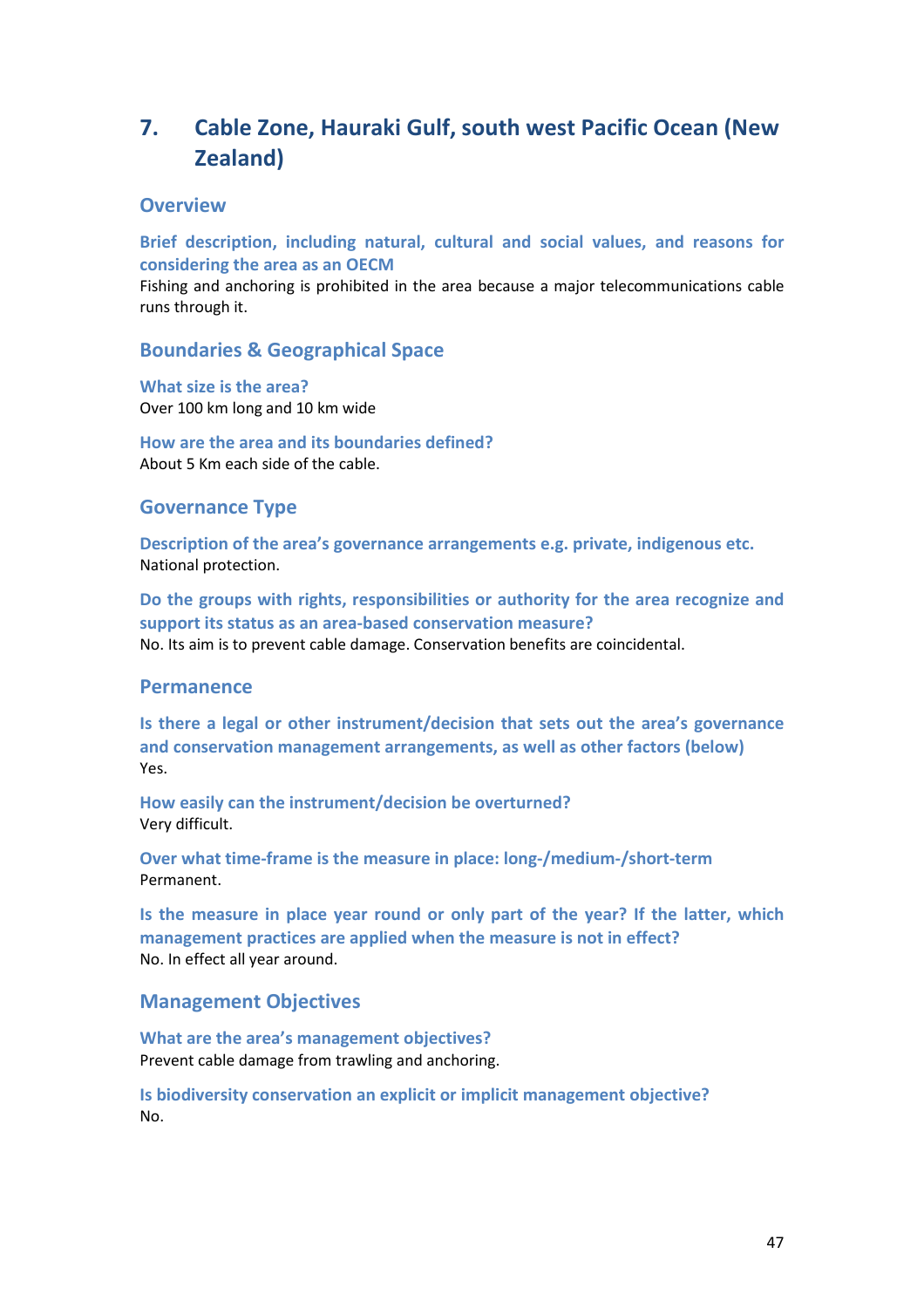**If there is an explicit/implicit biodiversity conservation objective, does it take primacy over other objectives in case of conflict?**  n/a

**Does the measure cover all or most elements of biodiversity in the area or only certain species?**

No. Mostly sub tidal sediment habitat. But likely to cover representatives of species preferring this habitat.

**Is management effectiveness measured? If so, how and what are the results?**  No.

# **Conservation Effectiveness**

**Is the area effectively conserving biodiversity and how is conservation effectiveness measured?**

Preliminary surveys indicate some protection to fish populations due to reduced fishing. However, considerable fishing at edges.

**How encompassing is measure is, and is the current effectiveness due to the measure, or just the fact that damaging activities haven't been targeted there yet**  It is effective and could be more so if officially designated a Marine Reserve with appropriate boundary markers.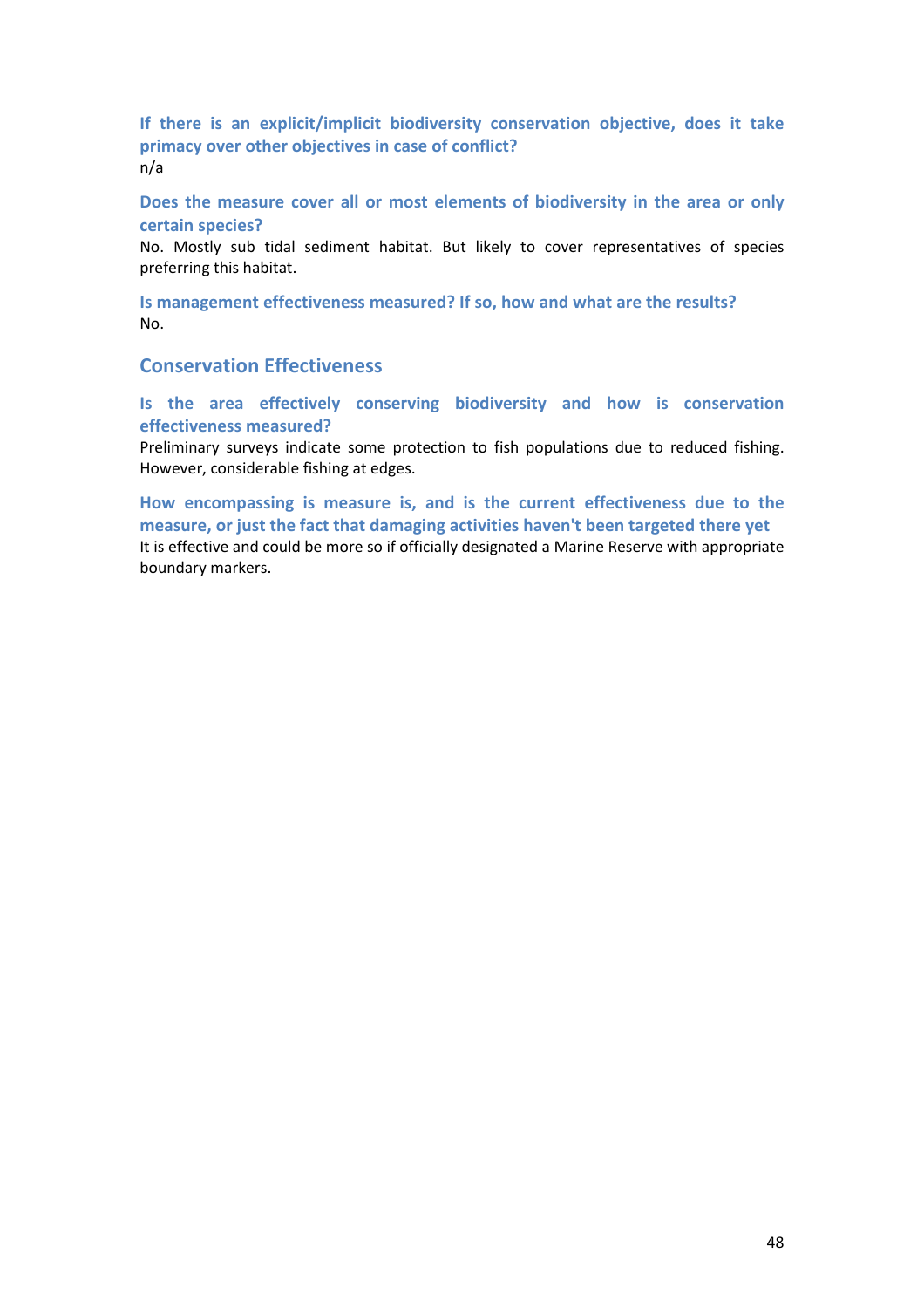# **8. Network of Areas of Particular Environmental Interest in the Clarion Clipperton Zone in the Pacific, in the international seabed Area of the Eastern Central Pacific between Mexico and Hawaii (USA)**

# **Overview**

**Brief description, including natural, cultural and social values, and reasons for considering the area as an OECM** 

**Nine so-called "Areas of Particular Environmental Interest"** were adopted on a provisional basis in June 2012 by the International Seabed Authority (ISA) as part of an environmental management plan (EMP) for the Clarion Clipperton Zone (ISBA/18/C/22). The primary conservation objective is to maintain regional biodiversity, ecosystem structure and ecosystem

function across a poorly studied but richly biodiverse, fragile and slow-to recover deep seabed in the face of future mineral mining;

The plan is to be implemented over an initial three-year period. The details of the size, location and number of required areas of particular environmental interest are subject to being redefined based on improved scientific, technical, environmental baseline and resources assessment data. The primary conservation measure is that no application for contract of work for exploration or exploitation is to be granted for a period of five years or until further review by the International Seabed Authority.

# **Boundaries & Geographical Space**

### **What size is the area?**

Each of the 9 sites is 400 km x 400 km, including a buffer zone of 100km2 extending in each direction. Thus each site is approximately 160,000 km2 in size.

The total area of the CCZ nodule province is approximately 6000,000 km2.

The nine APEIs cover1440,000 km2, or approximately 25% of the management area.

The CCZ is broadly comparable to the size of Europe, with each APEI being about the size of England.

#### **How are the area and its boundaries defined?**

The areas are located so as to include a wide range of the different habitat types present in the CCZ that are far enough and large enough to be relatively immune to the impacts of mining in the larger region.

The areas are defined by geographic Coordinates listed in an Annex to the Council Decision.

# **Governance Type**

**Description of the area's governance arrangements e.g. private, indigenous etc.**

By an international organization consisting of UNCLOS member States --the International Seabed Authority.

# **Do the groups with rights, responsibilities or authority for the area recognize and support its status as an area-based conservation measure?**

Yes, the 9 APEIs are contained in an Environmental Management Plan for the Clarion Clipperton Zone adopted by the ISA Council in 2012 that applies to existing as well as potential future contractors.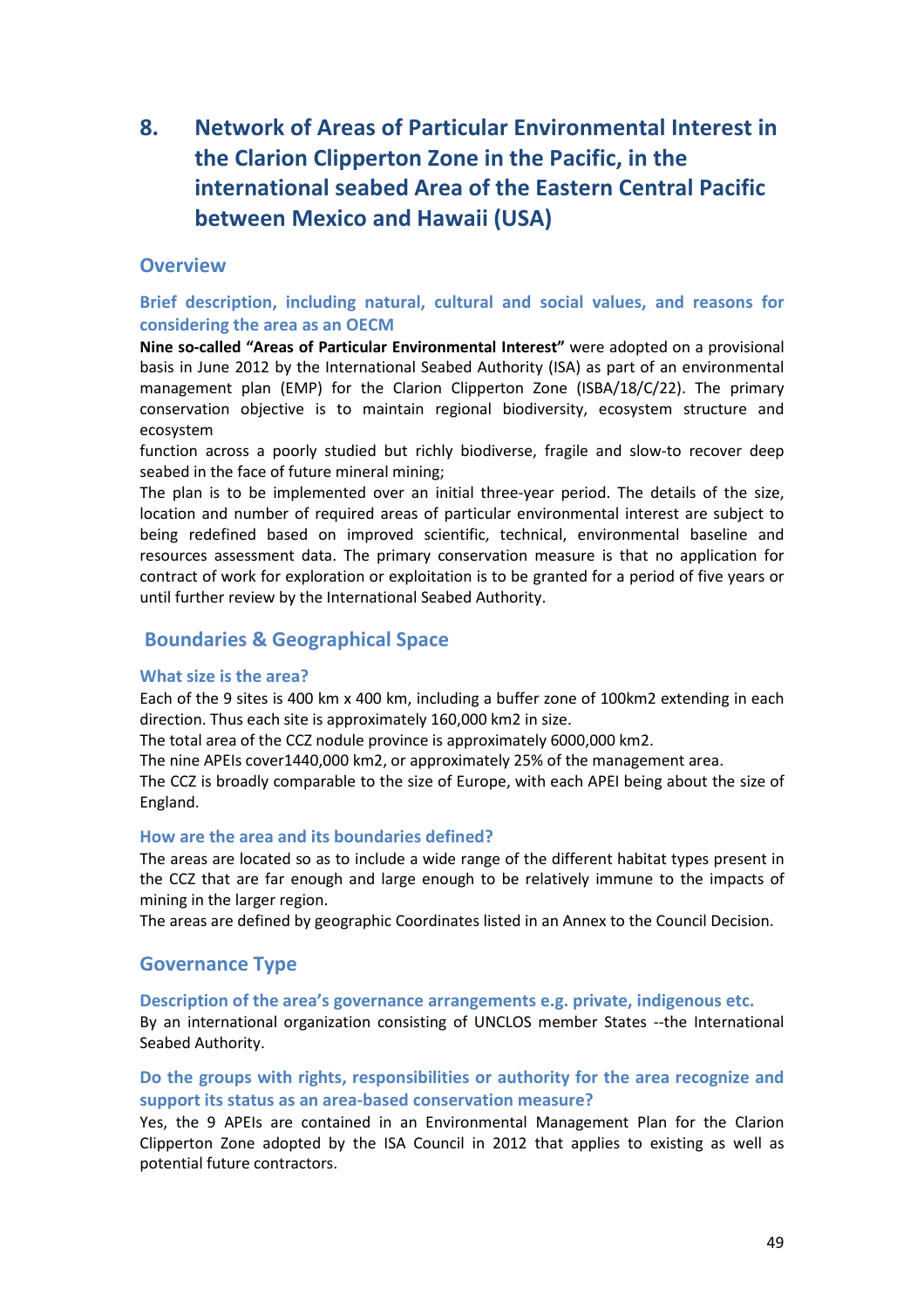### **Permanence**

### **Is there a legal or other instrument/decision that sets out the area's governance and conservation management arrangements, as well as other factors (below)**

There is a legal instrument that approves the Environmental Management Plan and its arrangements: Decision of the Council relating to an environmental management plan for the Clarion-Clipperton Zone, ISBA/18/C/22. The actual plan is set out in ISBA/17/LTC/7.

#### **How easily can the instrument/decision be overturned?**

Unclear. The EMP was adopted for an initial three year period, which included the designation, "on a provisional basis, of a network of APEIs. The APEIs are subject to further adjustment based on the results of workshops that have yet to be convened, but are planned for either this year or next.

The plan itself is subject to periodic review, every two to five years, and is intended to be updated.

#### **Over what time-frame is the measure in place: long-/medium-/short-term**

Unclear, the Decision says they are in place for five years or until further review.

The LTC is to keep the APEIs under review and determine their suitability or need for amendment. The Decision does envisage that any decision to amend the areas should be based on the outcomes of expert workshops and new data and information from the contractors, and taking into account the views of recognized experts.

**Is the measure in place year round or only part of the year? If the latter, which management practices are applied when the measure is not in effect?** Year round

# **Management Objectives**

#### **What are the area's management objectives?**

In order to protect the full range of habitats and biodiversity across the

Zone, destructive seafloor activities must be excluded in particular areas distributed across those gradients.

The goals of the present Environmental Management Plan include:

(a) Facilitate exploitation of seabed mineral resources in an environmentally responsible manner, consistent with the legal framework and environmental guidelines of the International Seabed Authority for managing deep-sea nodule mining and protecting the deep-sea environment;

(b) Contribute to the achievement of the management goals and targets set forth in the Plan of Implementation of the World Summit on Sustainable Development, including: halting the loss of biodiversity; establishing ecosystem approaches to management; and developing marine protected areas, in accordance with international law and based on the best scientific information available, including representative networks by 2012;

(c) Maintain regional biodiversity, ecosystem structure and ecosystem

function across the Clarion-Clipperton Zone;

(d) Manage the Clarion-Clipperton Zone consistent with the principles of integrated ecosystem-based management;

(e) Enable the preservation of representative and unique marine ecosystems;

…(j) Avoid overlap between the contractor areas, reserved areas and any areas of particular environmental interest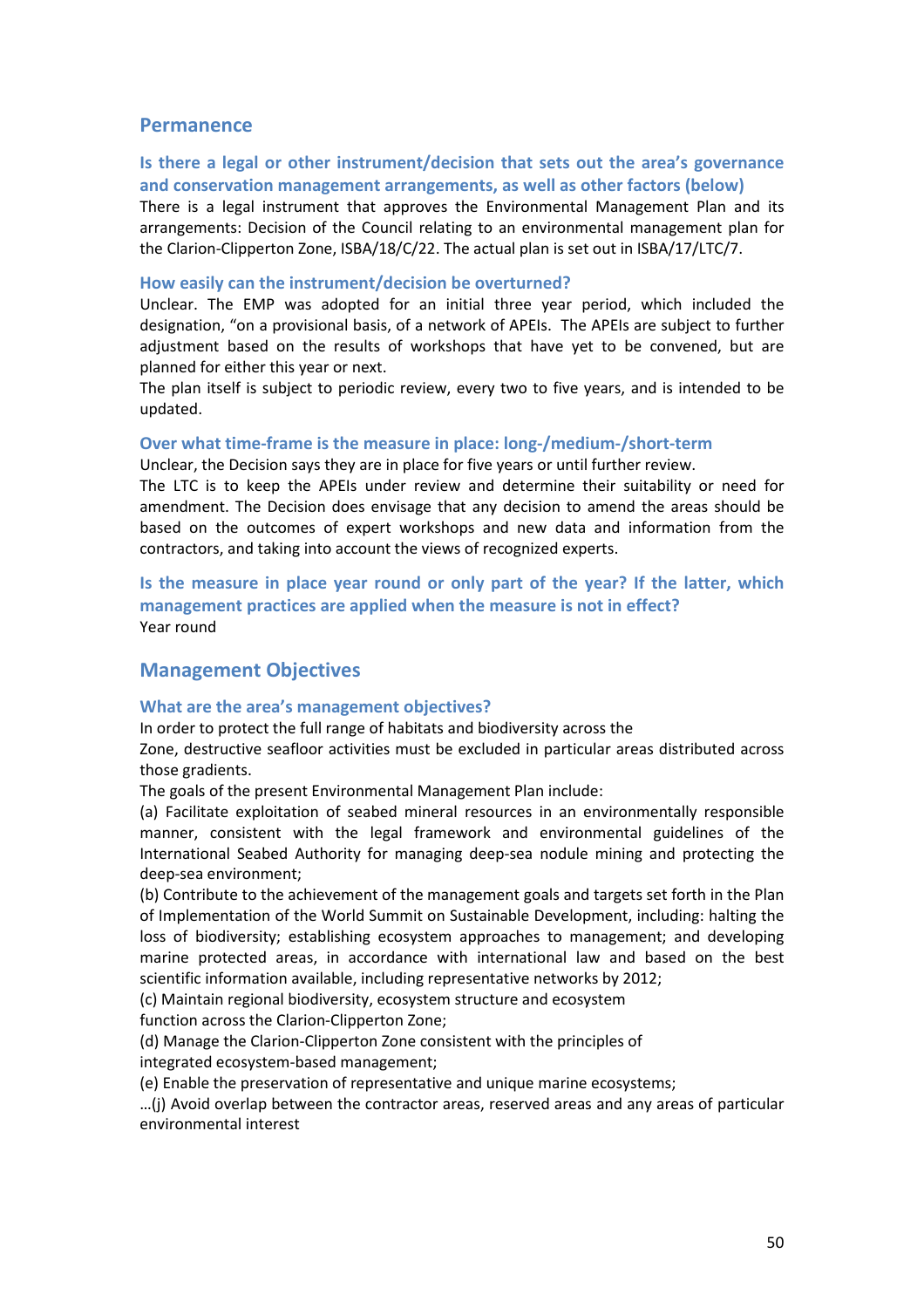#### **Is biodiversity conservation an explicit or implicit management objective?**

**An explicit management objective:** Maintain regional biodiversity, ecosystem structure and ecosystem function across the Clarion-Clipperton Zone;

If there is an explicit/implicit biodiversity conservation objective, does it take primacy over other objectives in case of conflict?

**Yes, but only on a provisional basis**. The Council decision also specifically retains "flexibility" i.e. that "Any design of areas of particular environmental interest allows for the ability to modify the location and size of such areas, based on improved information about the location of mining activity, measurement of actual impacts from mining operations, and more biological data", with an explicit reference to the need to apply the precautionary principle.

**In case of a potential conflict, individual APEIs may be moved under specific conditions:** "Any proposal to alter the location or nature of an area of particular environmental interest will require information on any suggested alternative to ensure that the strategic and operational objectives are maintained."

# **Does the measure cover all or most elements of biodiversity in the area or only certain species?**

**No. It does not cover areas of ecological or biological significance (EBSAs)** "Areas of special significance for their uniqueness, biological diversity or productivity, as well as areas of special importance to the life histories of non-fish species referred to in the criteria of the Convention on Biological Diversity have not been incorporated in the scientific design. The network design principles are based on areas representative of the full range of ecosystems, habitats, communities and species of different biogeographic regions; and having areas of sufficient size to protect and ensure the ecological viability and integrity of the features for which they were selected. **This was due to lack of knowledge at the time.**

**The network does not cover biodiversity in the water column.** It is explicitly aimed at conservation of the seafloor. The buffer zone around each site is however intended to put the APEIs away from any potential impacts from sediment plumes raised during mining operations and hence will provide incidental protection to the water column.

**It only addresses a single activity**: seabed mining, and does not address other potentially harmful activities or impacts from e.g. fishing, shipping, ocean dumping.

**No**. The areas were designed to explicitly avoid overlap with the current distribution of claimant and reserve areas and hence scientific design principles for representative networks could not be fully applied, but needed to adjust to avoid existing claims.

#### **Is management effectiveness measured? If so, how and what are the results?**

Yes, the LTC has conducted a preliminary review of the status of the implementation of the Plan, based on an independent assessment. The recommendations were primarily focused on improving research and data availability and data management. Among the recommendations were a further scientific workshop in 2016, and it is unclear if it will take place.

# **Conservation Effectiveness**

## **Is the area effectively conserving biodiversity and how is conservation effectiveness measured?**

Conservation effectiveness will be difficult to measure until mining begins. In the interim, the Authority, States Parties and contractors are encouraged to support and conduct marine scientific research in these areas to enhance knowledge and understanding of the ecosystem structures and functions.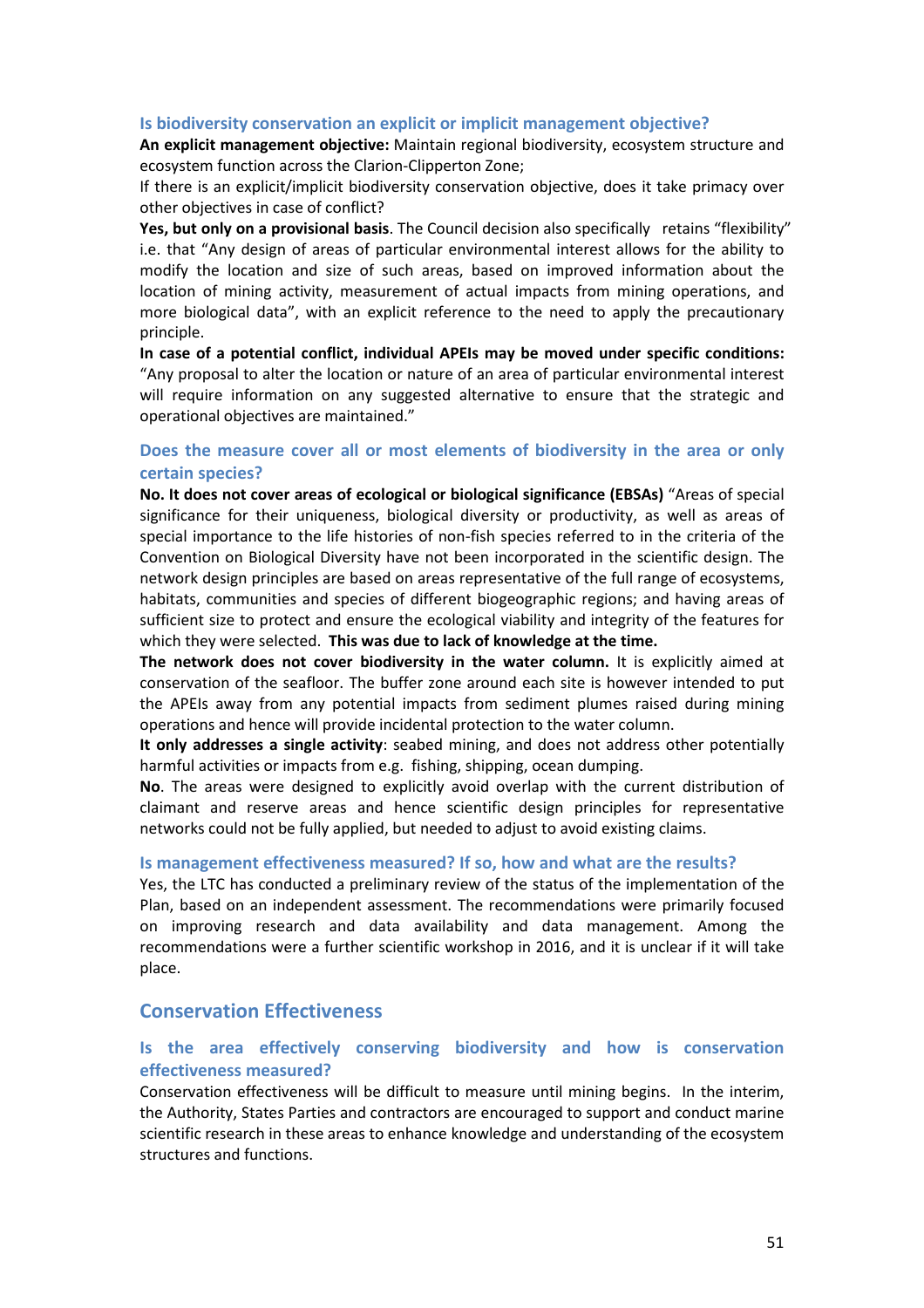The LTC is encouraged to develop suitable mechanisms for monitoring the achievement of the conservation objectives for the area but it appears this has not been done.

**How encompassing is the measure, and is the current effectiveness due to the measure, or just the fact that damaging activities haven't been targeted there yet**  The measure does not envisage active site management, but does encourage scientific research, the supply of available data, and regular reports on the implementation of the plan.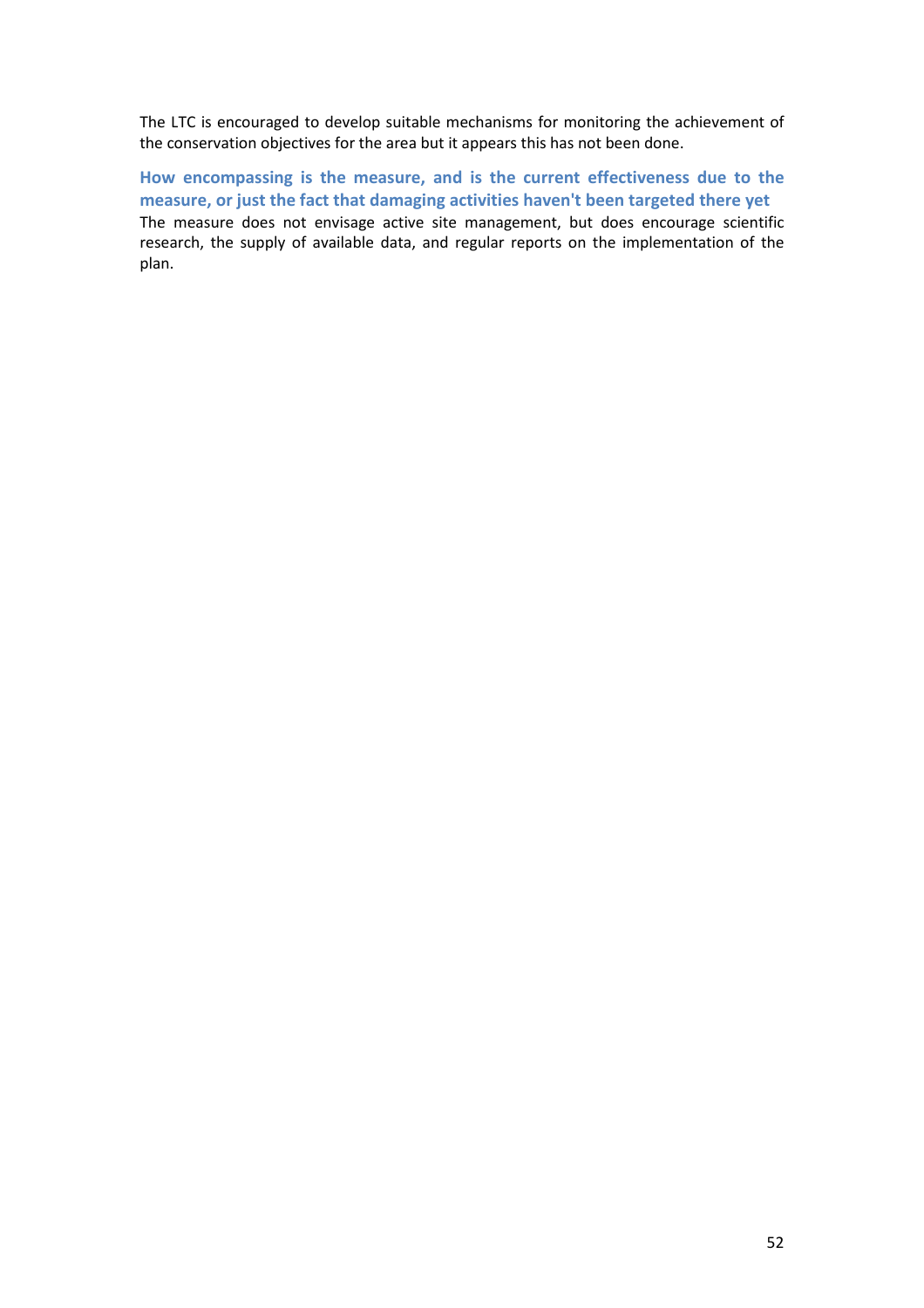# **9. Northwest Atlantic Fisheries Organization Vulnerable Marine Ecosystem, Northwest Atlantic, NAFO Regulatory Area (outside 200 mile limit)**

# **Overview**

# **Brief description, including natural, cultural and social values, and reasons for considering the area as an OECM**

NAFO has closed 20 areas to bottom fishing over the past 12 years, with a particular focus on corals, sponges and sea pen concentrations identified following the UNGA Resolution 61/105. While initially "closed" to fishing in 2004, seamount areas were fully closed to all bottom fishing in 2015. Closures are all for vulnerable marine ecosystem elements or indicator species and are only closed to bottom fishing and not to any other activity.

# **Boundaries & Geographical Space**

#### **What size is the area?**

**(NAFO to confirm total area) VME areas ~ 25,000 km2 , need km2 for seamounts)**

#### **How are the area and its boundaries defined?**

See map included below. Areas are defined in two ways – VME closures and seamount closures and included in the NAFO Conservation and Enforcement Measures with specific coordinates as well as a defined map.

# **Governance Type**

#### **Description of the area's governance arrangements e.g. private, indigenous etc.**

NAFO is the governance body for straddling stock fisheries and all bottom fishing activities are restricted within the closed areas, however the most significant impact on closed areas remains ongoing scientific trawl surveys that continue within the closed areas, despite calls for a review of the impact of these surveys and evidence that significant catches of VMEs occur on an annual basis within the closed areas. The area also overlaps with the International Convention for the Conservation of Atlantic Tunas (ICCAT), as well as Canada's extended continental shelf where governance of oil and gas resources is by the Canada-Newfoundland Offshore Petroleum Board (CNOPB), International Maritime Organization governs shipping activity and shipping lanes in the area and there are no restrictions within the closed areas.

# **Do the groups with rights, responsibilities or authority for the area recognize and support its status as an area-based conservation measure?**

Currently, there is no mechanism to ensure that the closures are protected from other human impacts, except for bottom fishing under NAFO's jurisdiction. This is problematic, as there is exploration, seismic testing and drilling for oil and gas within at least one closed area as of 2016. ICCAT does not restrict fisheries for highly migratory species within the closed areas.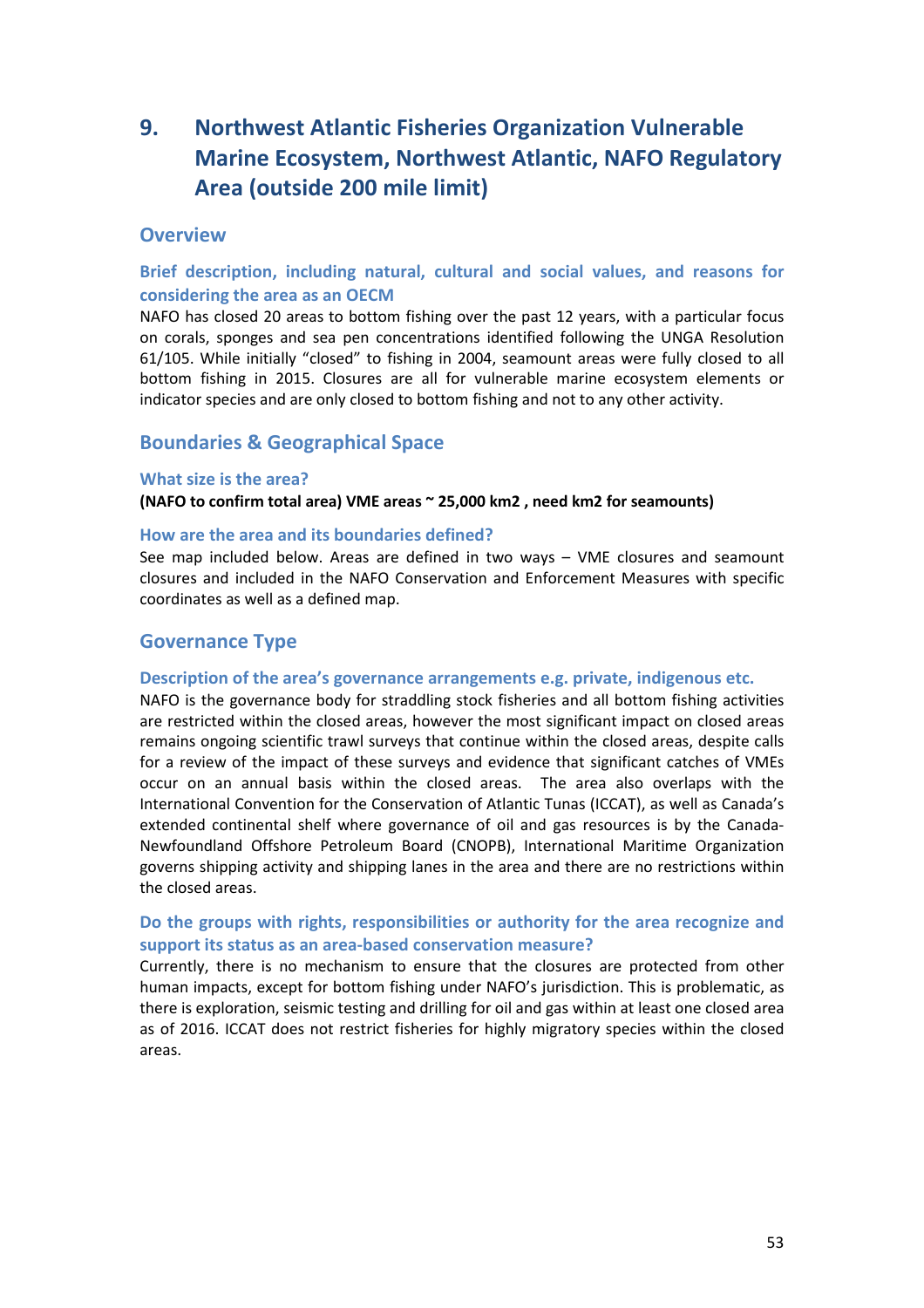### **Permanence**

## **Is there a legal or other instrument/decision that sets out the area's governance and conservation management arrangements, as well as other factors (below)**

UNGA 61/105 Sustainable Fisheries Resolution, non-binding soft law triggered the closure decisions, NAFO's Conservation and Enforcement Measures include the closures as part of NAFO's fisheries regulation.

#### **How easily can the instrument/decision be overturned?**

Closures could be opened with the agreement of 2/3rds of NAFO's Contracting Parties. Over what time-frame is the measure in place: long-/medium-/short-term Generally, the closures are viewed as long term however there are some Contracting Parties who refused to agree to new closures and do not consider the closures necessarily permanent.

**Is the measure in place year round or only part of the year? If the latter, which management practices are applied when the measure is not in effect?** Year round.

## **Management Objectives**

#### **What are the area's management objectives?**

NAFO manages straddling stocks, however under UNGA 61/105 para 83 they are required to avoid impacts of bottom trawling on VMEs.

**Is biodiversity conservation an explicit or implicit management objective?**  Implicit in VME indicators and elements as identified.

**If there is an explicit/implicit biodiversity conservation objective, does it take primacy over other objectives in case of conflict?**  VME protection

# **Does the measure cover all or most elements of biodiversity in the area or only certain species?**

Only benthic VME species. Closures are specific to corals, sponges and seapens and seamount species, however these areas likely benefit demersal fish species as well.

#### **Is management effectiveness measured? If so, how and what are the results?**

Incursions and fishing vessel traffic within the closed areas is monitored via VMS and reported upon via annual compliance reports. To date, there has been little evidence of fishing within the VMEs closed areas, with the exception of one seamount area where midwater trawling continues for alphonsino.

# **Conservation Effectiveness**

# **Is the area effectively conserving biodiversity and how is conservation effectiveness measured?**

The VME closures provide considerable protection for some VME species (corals, sponges, seapens) and associated benthic fauna as well as associated demersal marine fish species. Effectiveness is measured through the Annual NAFO Compliance Review where fishing vessel activity is monitored via VMS. Tracks through the closed areas are assessed for vessel speed to determine if fishing activity might be taking place.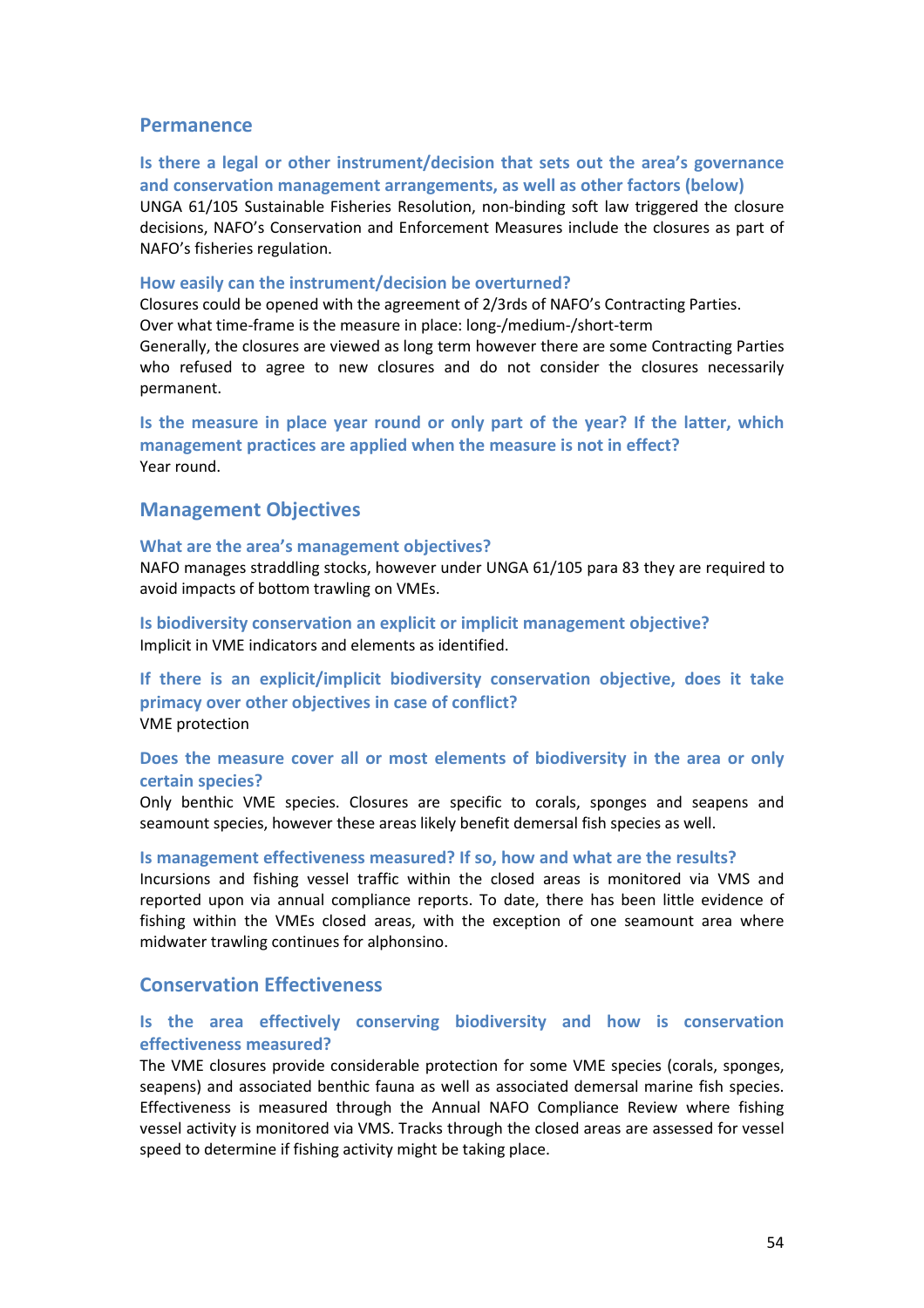# **How encompassing is measure is, and is the current effectiveness due to the measure, or just the fact that damaging activities haven't been targeted there yet**

The measure only restricts bottom activities, current effectiveness is due to agreement by Contracting Parties that their flagged vessels abide by NAFOs' CEM. The areas used to be open to fishing activity and are now closed. There are no restrictions on other activities and oil and gas activity is occurring nearby and within some VME areas. Non-bottom fishing is allowed. There is no mechanism to close these areas to oil and gas drilling or exploration within NAFO and no governance mechanism to engage with the Canada-Newfoundland Offshore Petroleum Board on shared protections.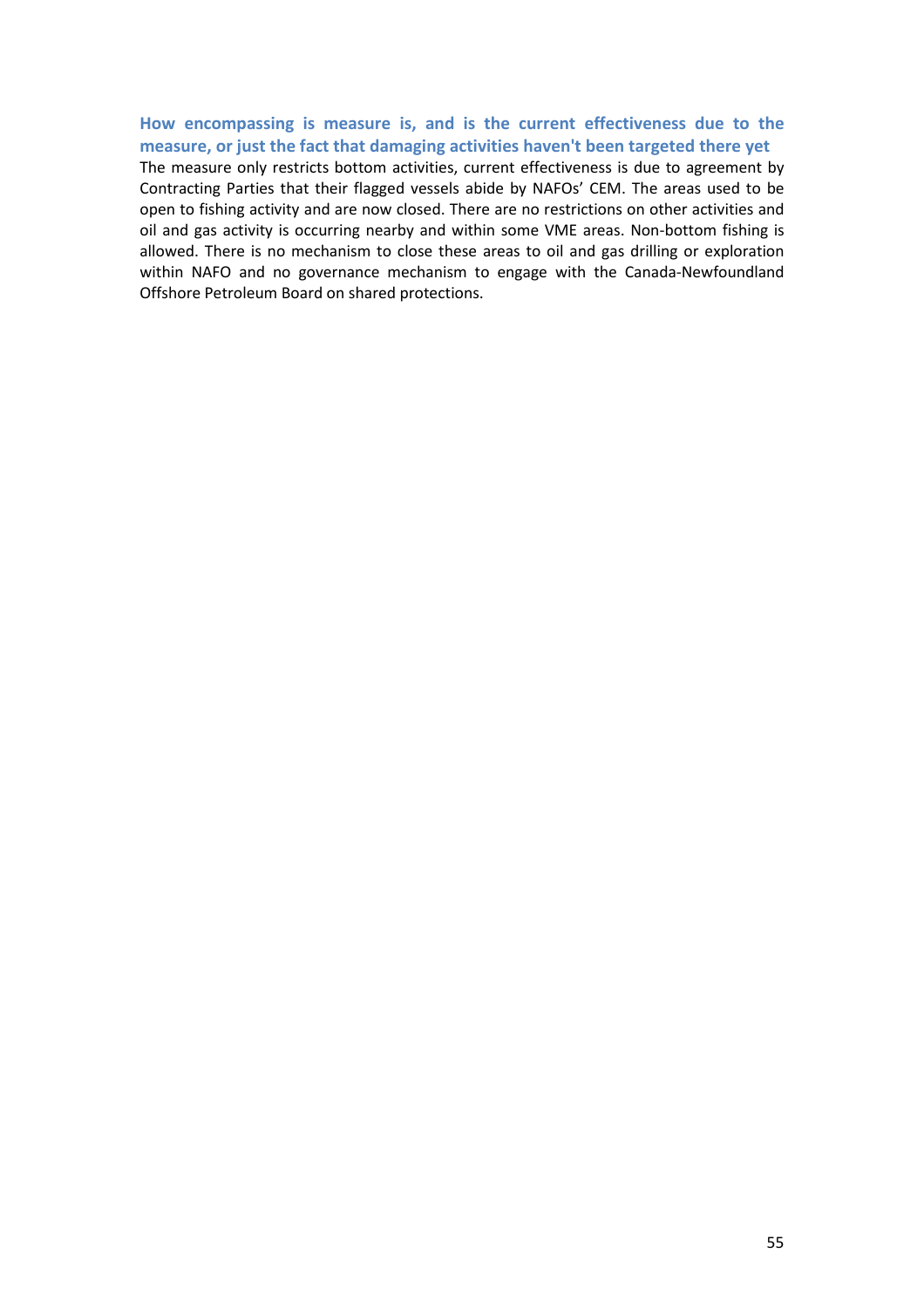# **10. Scapa Flow, Scotland**

### **Overview**

# **Brief description, including natural, cultural and social values, and reasons for considering the area as an OECM**

Scapa Flow has a long history as a safe harbour in the North of Scotland with easy access to both the North Sea and the Atlantic Ocean. It has been the base for the allied North Atlantic Fleet in two World Wars. It is also an important commercial harbour to this day with an oil terminal on Flotta one of the islands in Scapa Flow. It is also an important fishing area especially for crabs and lobsters used by local inshore fishermen. Perhaps its most recent claim to fame is as an important scuba dive location for those who wish to explore the wrecks of the First World War German fleet that was captured and held in Scapa Flow before they were all scuttled by their crews. This has provided local fishermen with additional income and helped them diversify into providing diving trips. At the same time these wrecks and other historical wrecks such as the Royal Oak the flag ship of the North Atlantic Fleet which was sunk by a German submarine and is now a war grave provides protection from mobile gear and as such enhance the natural benthic biodiversity.

# **Boundaries & Geographical Space**

#### **What size is the area?**

Scapa Flow covers an area of 324.5 sq. km and contains in the order of 1 billion cubic metres of water

### **How are the area and its boundaries defined?**

Scapa flow is a natural harbour with an entrance on the west between the islands on Mainland Orkney and Hoy and in the south-east Hoxa Sound, that lies between the islands of South Ronaldsay and Hoy. There were up until 1943 four other narrow entrances into Scapa Flow on its eastern boundary but these were blocked with the building of the Churchill Barriers that were designed to prevent further U-boat attacks. These barriers remain.

# **Governance Type**

**Description of the area's governance arrangements e.g. private, indigenous etc.** The area is under the jurisdiction of the Orkney Islands Harbour Authority.

# **Do the groups with rights, responsibilities or authority for the area recognize and support its status as an area-based conservation measure?**

The importance of the protection of the natural and historical heritage of Scapa Flow is recognized by OIHA and there are various measures in place to enhance its protection and good management such as a local monitoring programme, an annual monitoring programme of selected sites, good practice guidelines to manage the diving tourism industry, etc.

### **Permanence**

# **Is there a legal or other instrument/decision that sets out the area's governance and conservation management arrangements, as well as other factors (below)**

Orkney Islands Council Harbour Authority is the statutory body who oversee the operations in Scapa Flow and there are various directions and byelaws in place to manage the various activities. E.g.

• [The Orkney Pilotage Direction \(](http://www.orkneyharbours.com/pdfs/Orkney%20Pilotage%20Direction%202010.pdf)2.6Mb)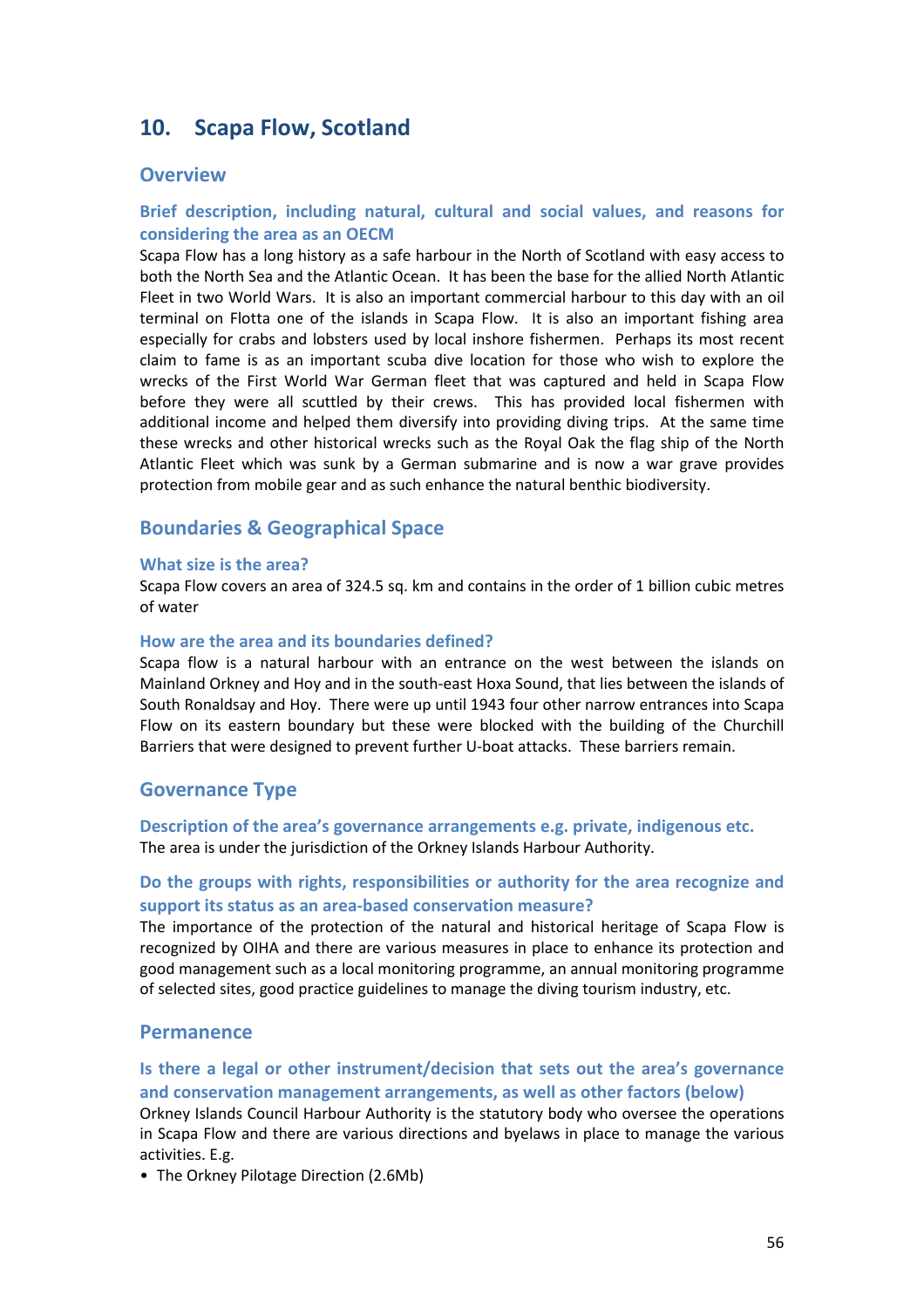- [General Byelaws \(](http://www.orkneyharbours.com/pdfs/General%20ByeLaws%201977.pdf)160k)
- [Orkney Harbour Areas \(Vehicles\) Byelaws](http://www.orkneyharbours.com/pdfs/ByeLaws-VEH.pdf) (134k)
- [The Orkney Harbours \[Petroleum\] Byelaws](http://www.orkneyharbours.com/pdfs/Bye%20Laws%20Petroleum.pdf) (157k)

[The Orkney Harbours \[Liquefied Gases\] Byelaws](http://www.orkneyharbours.com/pdfs/ByeLaws-LPG.pdf) (251k)

**How easily can the instrument/decision be overturned?**  These are statutory measures that cannot be easily overturned.

**Over what time-frame is the measure in place: long-/medium-/short-term** Long-term

**Is the measure in place year round or only part of the year? If the latter, which management practices are applied when the measure is not in effect?** Year-round

# **Management Objectives**

#### **What are the area's management objectives?**

The main objectives are the safe management of the harbour area whilst at the same time conserving the natural and cultural heritage

**Is biodiversity conservation an explicit or implicit management objective?**  It is implicit.

# **If there is an explicit/implicit biodiversity conservation objective, does it take primacy over other objectives in case of conflict?**

Areas of Scapa Flow and the surrounding land are designated for the natural and cultural heritage, e.g. historic wreck sites, Special areas of Conservation and Special protection Areas as well as adjacent local and national nature reserves on land

### **Does the measure cover all or most elements of biodiversity in the area or only certain species?**

The different designations cover a range of different species.

#### **Is management effectiveness measured? If so, how and what are the results?**

The quality of the natural environment and issues such as introduction of non-native species from ballast and ship hull fouling are monitored on a regular basis through various monitoring schemes that are undertaken at regular intervals. There is also monitoring for toxic algal blooms to inform the shellfish fishery with the powers in place to close such fisheries if toxic blooms occur.

# **Conservation Effectiveness**

# **Is the area effectively conserving biodiversity and how is conservation effectiveness measured?**

With the areas around the various historic wrecks effectively closed to all types of mobile gear there has by default been a high degree of protection afforded to parts of the benthic ecosystem within Scapa Flow and there is evidence in these areas of thriving maerl beds, flame shell beds, horse mussel reefs and even fan shells which are very rare elsewhere in Scotland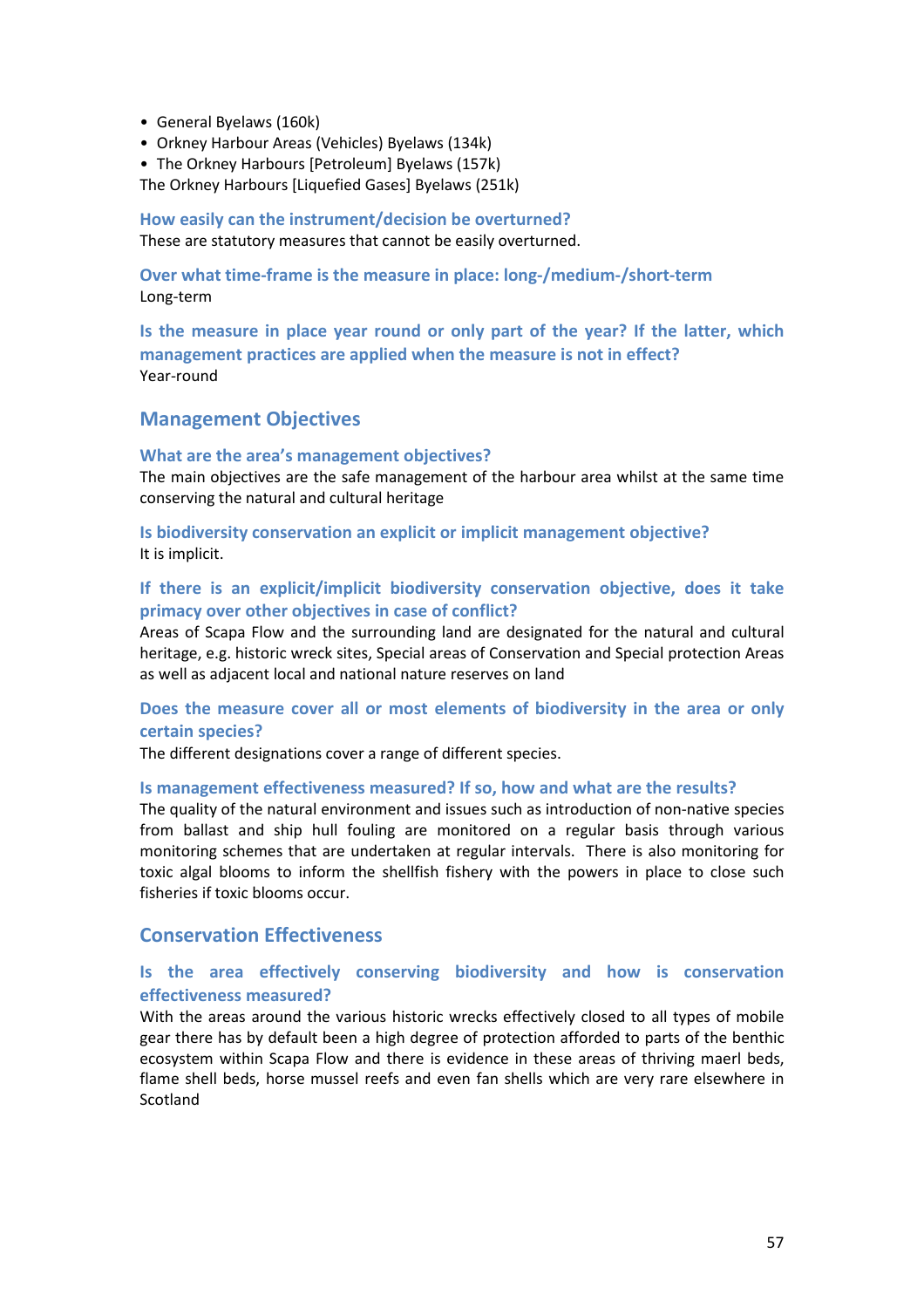**How encompassing is measure is, and is the current effectiveness due to the measure, or just the fact that damaging activities haven't been targeted there yet**  The situation and the condition of the sea bed habitat are entirely due to the fact that the designations that are in place have provided the necessary protection for around the last 100 years.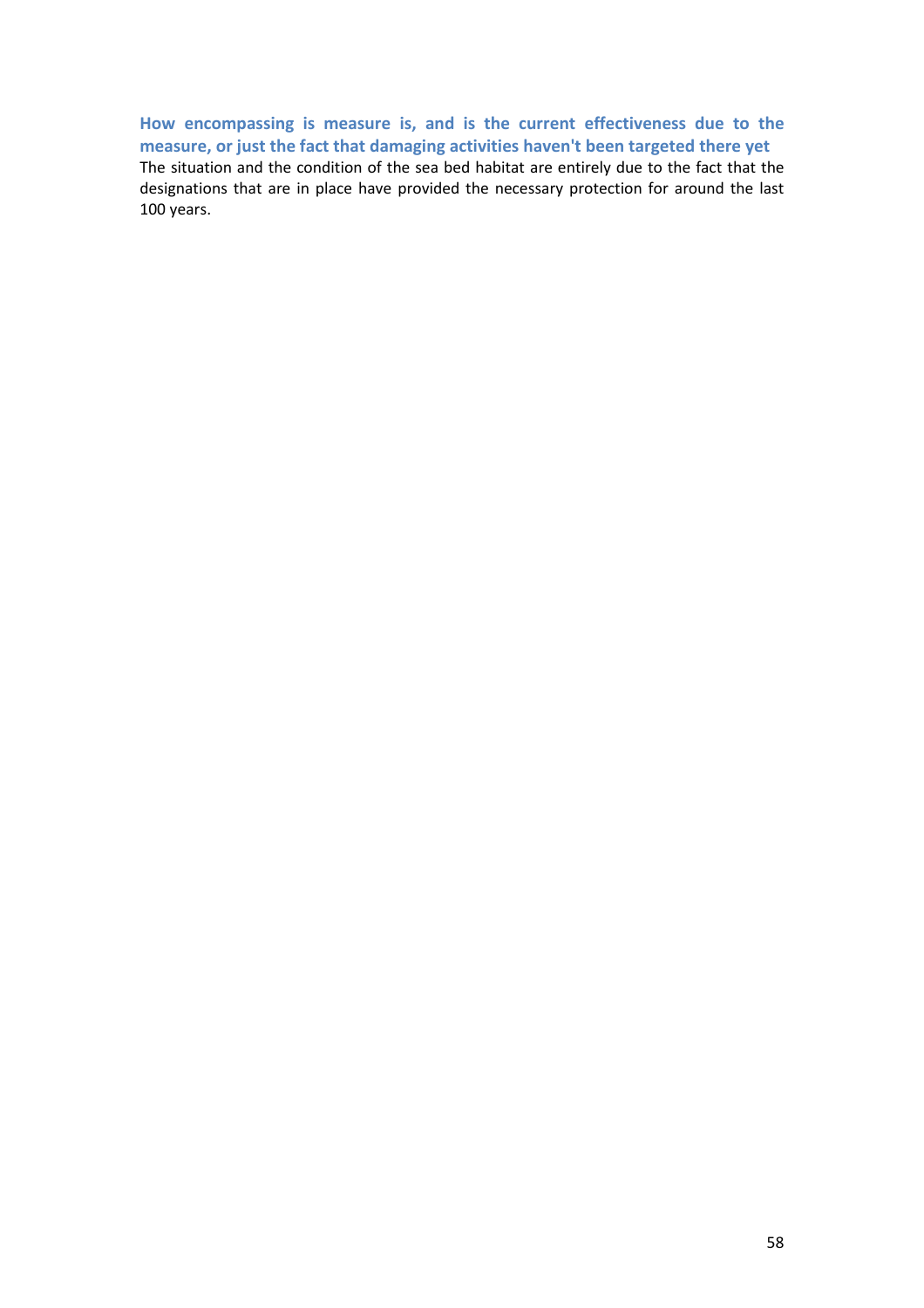# **11. Strait of Georgia Glass Sponge Reef Fishing Closures, British Columbia (Canada)**

# **Overview**

# **Brief description, including natural, cultural and social values, and reasons for considering the area as an OECM**

Full, legal, bottom-contact fishing closures were put in place to protect nine glass sponge reefs in the Strait of Georgia, off the southern coast of British Columbia. The fishing closures prohibit all bottom contact fishing activities, including bottom trawling, bottom long line, and trap fisheries (prawn and crab), within 150m off the reefs. The closures cover all fishing activities: commercial, recreational and aboriginal (food, social, ceremonial). The buffer zone was determined following consultation with the commercial and recreational fishing sectors, conservation groups and First Nations. Initially a 200m buffer was proposed in keeping with the proposed "adaptive management zone" around the Hecate Strait and Queen Charlotte Sound MPA. It is worth noting that the original recommendation by government scientists was for a 5-8km buffer zone for the MPA.

Thought to have gone extinct around 40 million years ago living glass sponge reefs (bioherms) were first discovered in British Columbia in 1987. Just a handful of living glass sponge reefs have been found in British Columbia and only a single small reef in Alaska. The reefs are a very important biogenic habitat, creating refugia and nursery habitat for commercially important and threatened species, including rockfish, spot prawns, halibut and herring. In addition to this ongoing scientific studies of the reefs are revealing the significant role the reefs play in nutrient cycling and filtering bacteria from water when they feed. Glass sponges are very fragile and easily crushed by fishing gear. As filter feeders the reefs are also vulnerable to sedimentation, which can smother and choke the sponges, reducing their ability to filter feed and effectively starving the sponges.

# **Boundaries & Geographical Space**

# **What size is the area?**

Gabriola Island

There are closures around fourteen glass sponge reef bioherms totalling 51km2 (breakdown for individual reefs below) **Bioherm Name/ Location** Foreslope Hills **Size (km2)** 0.89 Outer Gulf Islands 2.85 Outer Gulf Islands 1.62 Halibut Bank 7.35 Sechelt 7.82 East of Hornby Island 3.08 Howe Sound-Queen Charlotte Ch. 5.85 Howe Sound-Queen Charlotte Ch. 0.70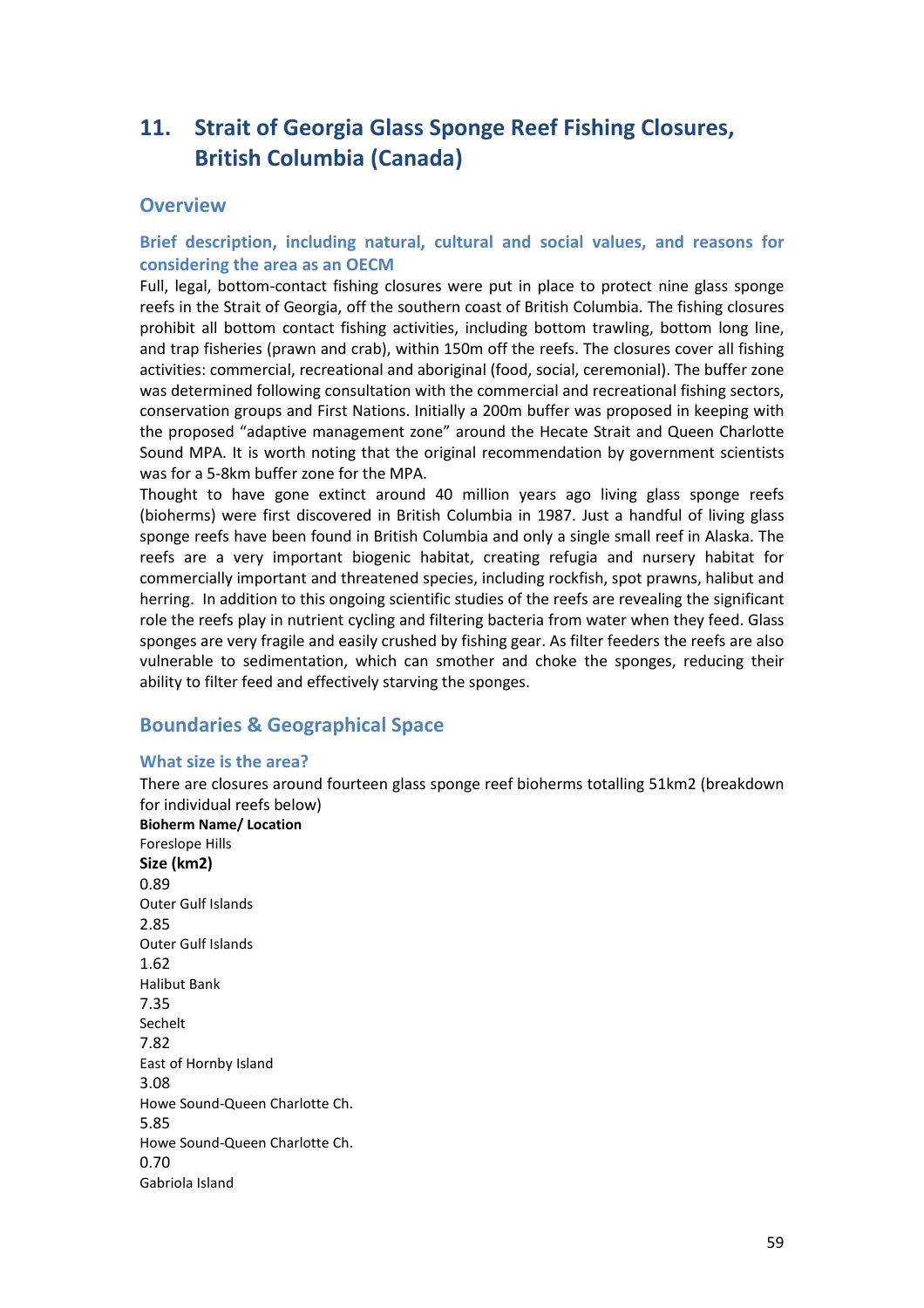0.72 Outer Gulf Islands 1.33 Howe Sound - Defence Islands 0.96 Parksville 2.71 Howe Sound-Queen Charlotte Ch (alt.) 7.71 Sechelt - alternative 8.23

#### **How are the area and its boundaries defined?**

The fishing closures are defined by polygons, which encompass the entirety of each reef with a 150 m buffer. The polygons were designed with minimal corners and simplistic shapes for optimal coverage and enforcement. The coordinates for the closures were made publicly available and included in the ground fish integrated fisheries management plans (IFMPs) for each area.

# **Governance Type**

#### **Description of the area's governance arrangements e.g. private, indigenous etc.**

The closures were designated federally by the Fisheries, Oceans and Canadian Coastguard who have jurisdiction over marine fishing activities and the water column. The closures were designated through a "Fishery Notice" and included in the Integrated Fisheries Management Plans (IFMPs) which are produced for each fishery. First Nations have constitutionally protected rights to access resources. DFO policy states that "after conservation needs are met First Nations' FSC rights and treaty obligations to First Nations have first priority in allocation decisions". As all bottom contact fishing activities will have detrimental impacts on the reefs, no bottom-contact fishing activity is deemed to be consistent with the conservation objectives of the fishing closure and so all First Nations bottom-contact fisheries, including Food, Social and Ceremonial (FSC) are prohibited. Restrictions on First Nations fishing activities came into effect on 1 April 2016. At least one First Nation voiced strong support for the closures.

# **Do the groups with rights, responsibilities or authority for the area recognize and support its status as an area-based conservation measure?**

To the best of our knowledge. First Nations consultations were bilateral so we do not know the discussions and outcome for each Nation.

# **Permanence**

# **Is there a legal or other instrument/decision that sets out the area's governance and conservation management arrangements, as well as other factors (below)**

The Fishery Notice and IFMP sets out the area's governance and conservation management arrangements.

#### **How easily can the instrument/decision be overturned?**

The Fishery Notice states that the closure will be in place "Until further notice". DFO staff has indicated the intention for the closures to be permanent however as it is implemented as a fisheries closure it lacks the firmness of legislated protections and could be overturned at any time. IFMPs for crab and groundfish are renewed annually and prawn and shrimp trap and trawl fisheries are renewed every two years. The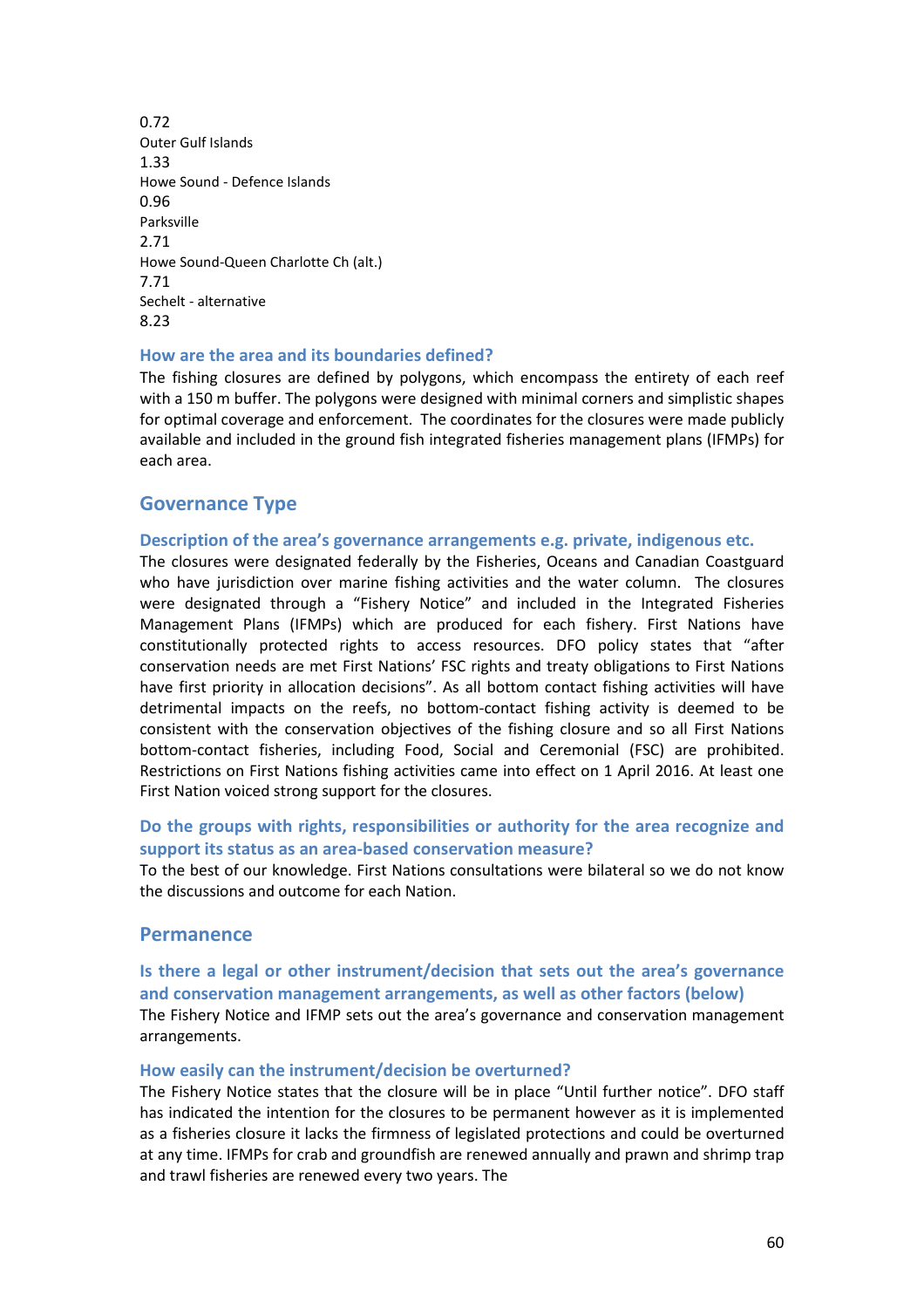**Over what time-frame is the measure in place: long-/medium-/short-term** Long term

**Is the measure in place year round or only part of the year? If the latter, which management practices are applied when the measure is not in effect?** Year-round

# **Management Objectives**

#### **What are the area's management objectives?**

The management objective is the protection and conservation of the glass sponge reefs.

#### **Is biodiversity conservation an explicit or implicit management objective?**

Implicit. The closures are intended to protect the reefs, which comprise a few species, however the reefs support a great many more species and so protection of the reefs would benefit the biodiversity conservation of a number of species.

### **If there is an explicit/implicit biodiversity conservation objective, does it take primacy over other objectives in case of conflict?**

Protection of the glass sponge reefs is the primary objective and it supersedes all other considerations. As per DFO policy, First Nations FSC fisheries, although constitutionally protected rights are not consistent with the conservation objective and therefore not permitted.

### **Does the measure cover all or most elements of biodiversity in the area or only certain species?**

The closures are intended to protect the reefs, which comprise a few species, however the reefs support a great many more species and so protection of the reefs would benefit the biodiversity conservation of a number of species.

#### **Is management effectiveness measured? If so, how and what are the results?**

Management effectiveness in terms of adherence to the regulations, is measured through regular patrols of the areas by DFO enforcement. Reef surveys will also be conducted to monitor reef health and biodiversity (see below).

## **Conservation Effectiveness**

# **Is the area effectively conserving biodiversity and how is conservation effectiveness measured?**

The reefs are to be surveyed over the summer, this will be used to provide a baseline for future monitoring of reef health. There are obvious issues in using current survey data as a baseline for reef health and we hope that DFO will take into account "shifting baselines".

# **How encompassing is measure is, and is the current effectiveness due to the measure, or just the fact that damaging activities haven't been targeted there yet**

The fishing closures only address bottom contact fishing activities and do not dictate any other marine or coastal activities that occur near the reefs. Bottom contact fishing activities were deemed to be the most significant threat to the reefs. The closures were intended to protect the reefs from damage from direct impact and also from indirect impacts like sediment plumes.

The reefs are still at risk from other activities, in particular anchoring (of recreational, commercial and/or industrial vessels) and the laying of underwater cables, which are pressing threats. These activities can cause direct harm if they contact the reefs and can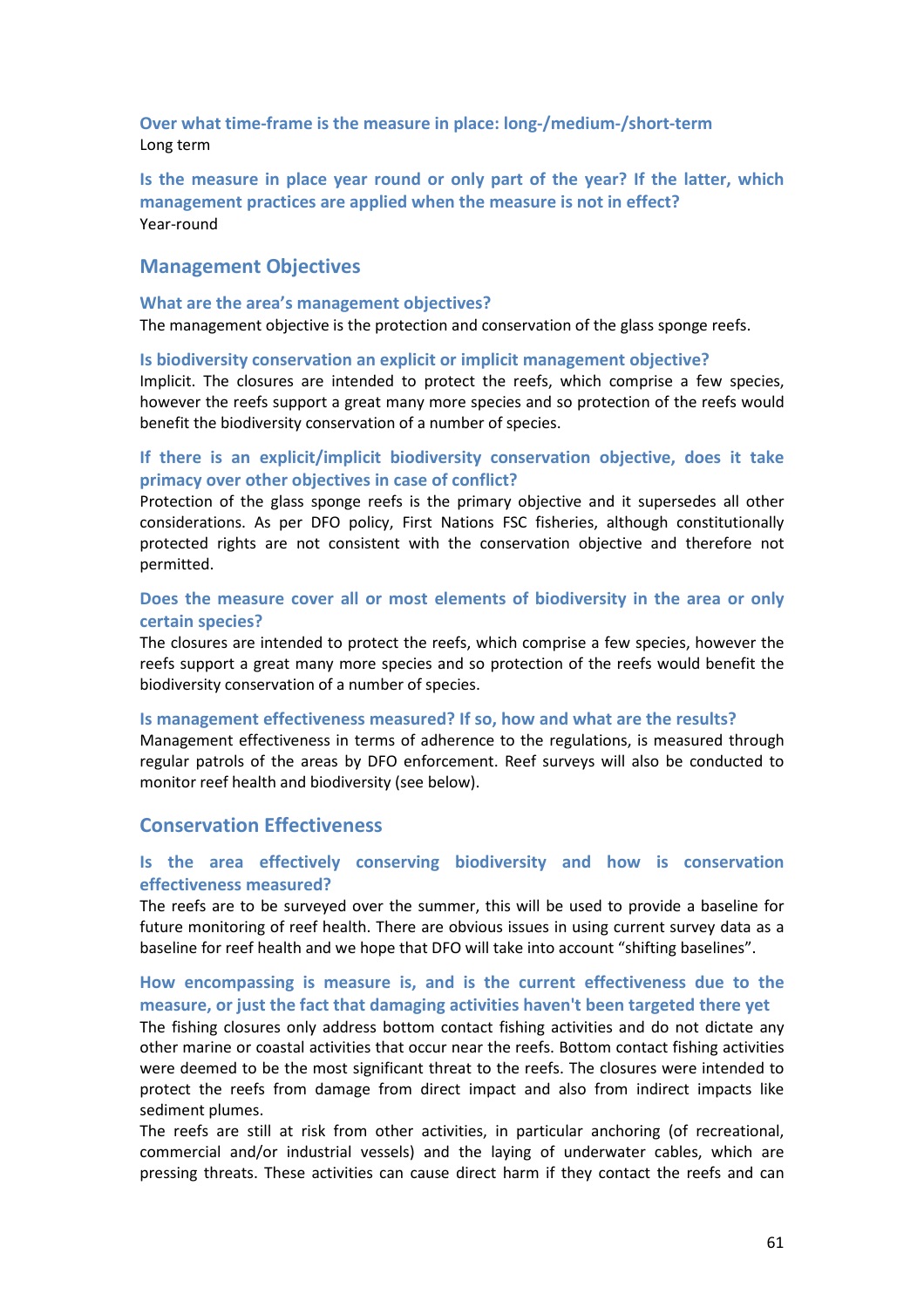impact the reefs indirectly by scouring sediments. Some reefs are at greater risk than others in terms of these activities due to their proximity to recreational areas and population centres.

Since 1972 there has been a federal moratorium in place regarding offshore oil and gas exploration and production in British Columbia, however the moratorium is not legislated and therefore could be easily overturned. It is not known how seismic testing and drilling would affect the sponges but in the least, sedimentation issues are likely.

Other fishing activities still occur in the water column above and around the reefs. Midwater trawling data shows that groundfish are occasionally caught, which shows that the gear must periodically (unintentionally) touch the seafloor (Boutillier reference). Therefore there remains a significant risk of damage. Even where pelagic and surface fishing activities do not directly affect the sponge reefs there may be ecological effects through removal of biological matter and the resultant consequences on nutrient flow and cycling to deepwater ecosystems. These connections are poorly understood but present a great enough concern that the IUCN guidelines for applying protected area management categories to MPAs strongly advises against vertical zoning (Day et al). Their position also reflects the challenges with managing and enforcing vertical zoning.

The fishing closures also do not prohibit other activities such as dumping, dredging or coastal developments or nearshore activities (such as outflows and point source pollution, dock construction, etc.) that would also potentially affect the reefs.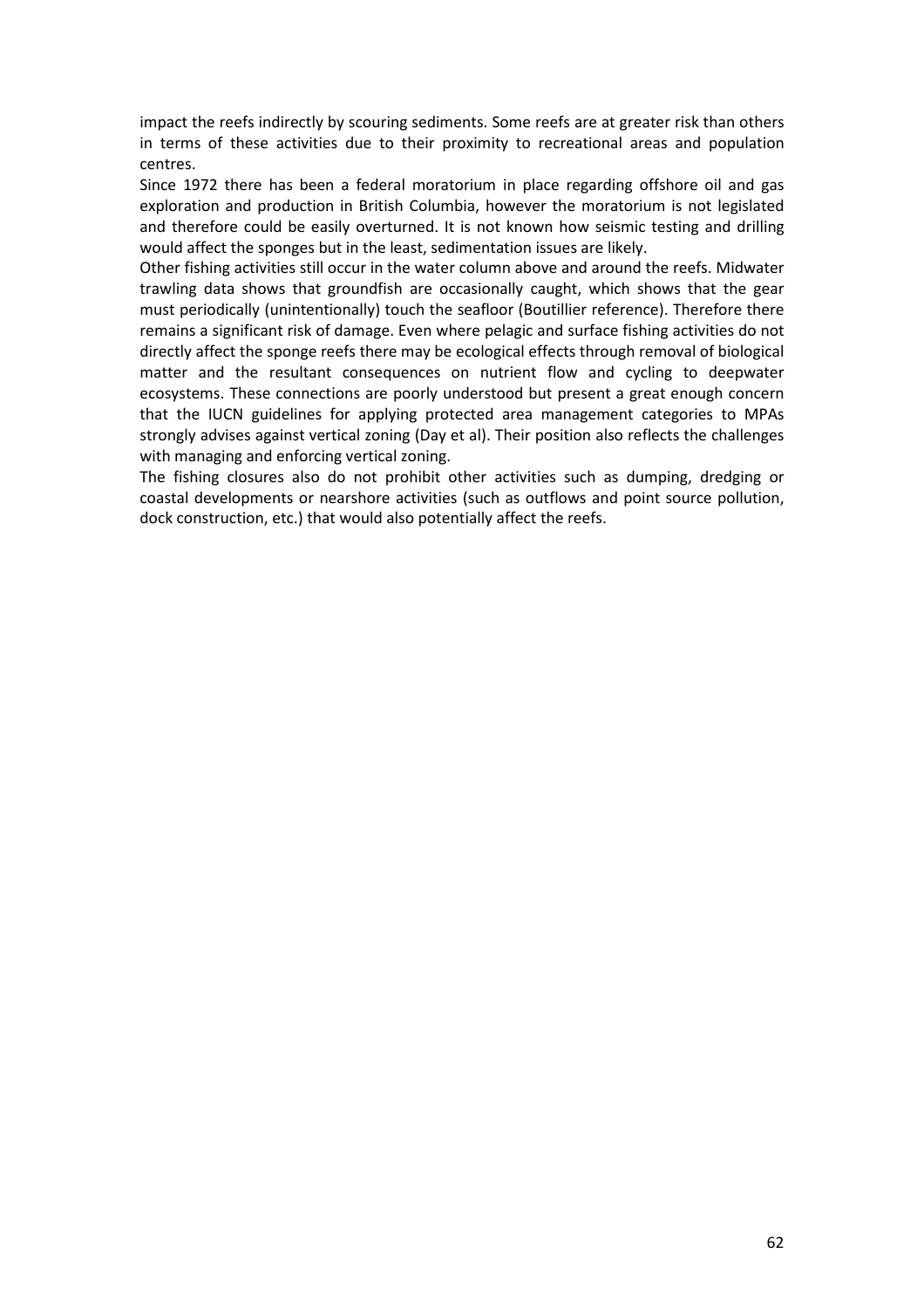# **12. Checleset Bay Ecological Reserve, BC (Canada)**

# **Overview**

# **Brief description, including natural, cultural and social values, and reasons for considering the area as an OECM**

Provincial Marine Parks and Ecological Reserves are already included in Canada's official protected area statistics as MPAs. However, the provincial government does not have jurisdiction over maritime activities like fishing, shipping, and oil and gas development. Therefore the ability of a provincial protected area to effectively protect biodiversity is questionable, without federal engagement. For this reason, CPAWS does not consider them to be fully implemented MPAs.

Ecological reserved are established to "preserve representative and special natural ecosystems, plant and animal species, features and phenomena"<sup>[iv](#page-93-0)</sup> and the principal uses are for research and education. Ecological reserves can be terrestrial, marine or a combination thereof. There are over 20 ecological reserves in BC with a marine component. Ecological reserves are not created for recreation but many are open to low impact, non-extractive activities.

Checleset Bay Ecological Reserve (CBER) is almost entirely marine and has the largest marine component of all ecological reserves in BC at 331km2. The original purpose of CBER was to provide high quality habitat for the reintroduction of sea otters.

The primary role of the CBER is to protect a representative marine ecosystem on the west coast of Vancouver Island.

The secondary role is to protect a high diversity of marine habitats that in turn support a high diversity of species from algae to sea otters and northern sea lions, whales, porpoises, pinnipeds, seabirds, finfish and shellfish. There are also a number of terrestrial mammals that use the islands.

The tertiary role of CBER is to protect and preserve cultural heritage features including archaeological sites, tied to a rich heritage for First Nations and settlers.

The quaternary role is to support opportunities for scientific research on sea otters.

The north-east portion of CBER is included in a Rockfish Conservation Area (RCA)(see other case study).

# **Boundaries & Geographical Space**

### **What size is the area?**

The marine component of CBER is 331.50km2 in total, (an additional 15km2 is terrestrial, comprising 40 small islands)

#### **How are the area and its boundaries defined?**

The map showing the park boundary and coordinates are available on the BC Ministry of Environment website

[http://www.env.gov.bc.ca/bcparks/eco\\_reserve/checleset\\_er/checleset\\_bay\\_map.pdf?v=14](http://www.env.gov.bc.ca/bcparks/eco_reserve/checleset_er/checleset_bay_map.pdf?v=1466697569277) [66697569277](http://www.env.gov.bc.ca/bcparks/eco_reserve/checleset_er/checleset_bay_map.pdf?v=1466697569277) 

# **Governance Type**

### **Description of the area's governance arrangements e.g. private, indigenous etc.**

Ecological reserves are implemented by the BC provincial government under the Ecological Reserves Act. The provincial government does not have jurisdiction over activities that occur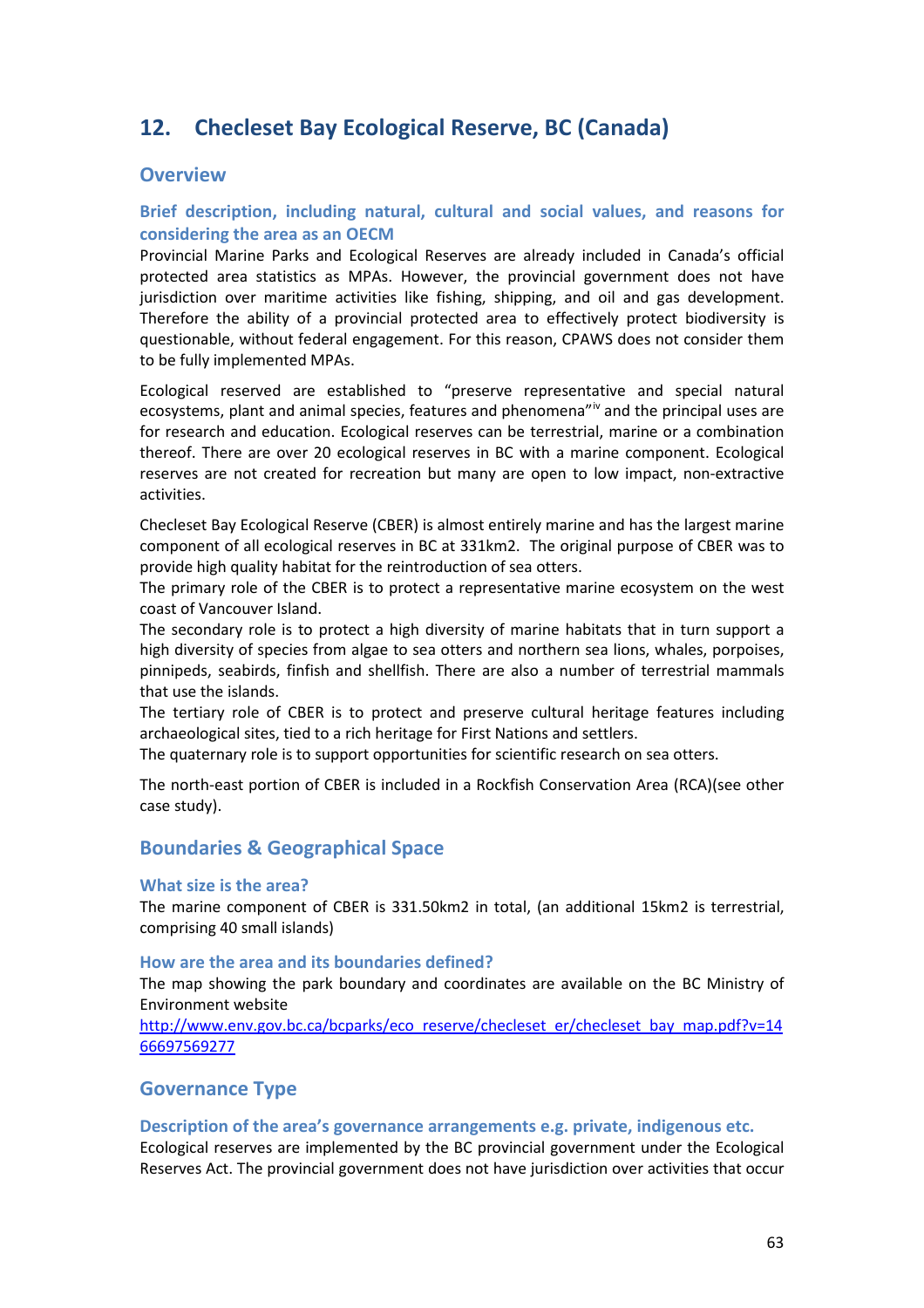in the water column, which includes fishing, marine transportation or oil and gas activities. DFO has established a Rockfish Conservation Area that overlaps the northern portion of the ecological reser[v](#page-93-1)e and prohibits the following activities according to Haggerty (2014).<sup> $v$ </sup> The *recreational fishing activities* prohibited are:

- groundfish by hook and line
- salmon trolling, jigging or mooching
- spearfishing
- *Commercial fishing activities* prohibited are:
- groundfish bottom trawl
- groundfish hook and line for halibut, inside rockfish, outside rockfish, lingcod, dogfish
- sablefish by trap
- salmon trolling

Outside the RCA, there are no restrictions on fishing activities in the rest of the ecological reserve.

First Nations have constitutionally protected right of access.

The purpose statement for CBER states the Provincial government intends to work with Fisheries and Oceans Canada to seek cooperation regarding the management of fisheries and with First Nations to "reach a mutual understanding of ecological reserve management interests."

## **Do the groups with rights, responsibilities or authority for the area recognize and support its status as an area-based conservation measure?**

The purpose statement for CBER states the Provincial government's intention to work with DFO to seek cooperation regarding the management of fisheries and with First Nations to "reach a mutual understanding of ecological reserve management interests.

# **Permanence**

# **Is there a legal or other instrument/decision that sets out the area's governance and conservation management arrangements, as well as other factors (below)**

The Purpose Statement for the CBER outlines management issues and conservation objectives. The Ecological Reserves Act outlines the legal framework and jurisdiction for ecological reserves including restrictions on disposition, permit requirements, conservation objectives and power to make regulations.

#### **How easily can the instrument/decision be overturned?**

An ecological reserve established under the Ecological Reserves Act is legislated and not easily overturned.

Fishing restrictions in place through the Rockfish Conservation Area are established through fishing closures and may be overturned at any time.

# **Over what time-frame is the measure in place: long-/medium-/short-term** Long term

**Is the measure in place year round or only part of the year? If the latter, which management practices are applied when the measure is not in effect?** Year-round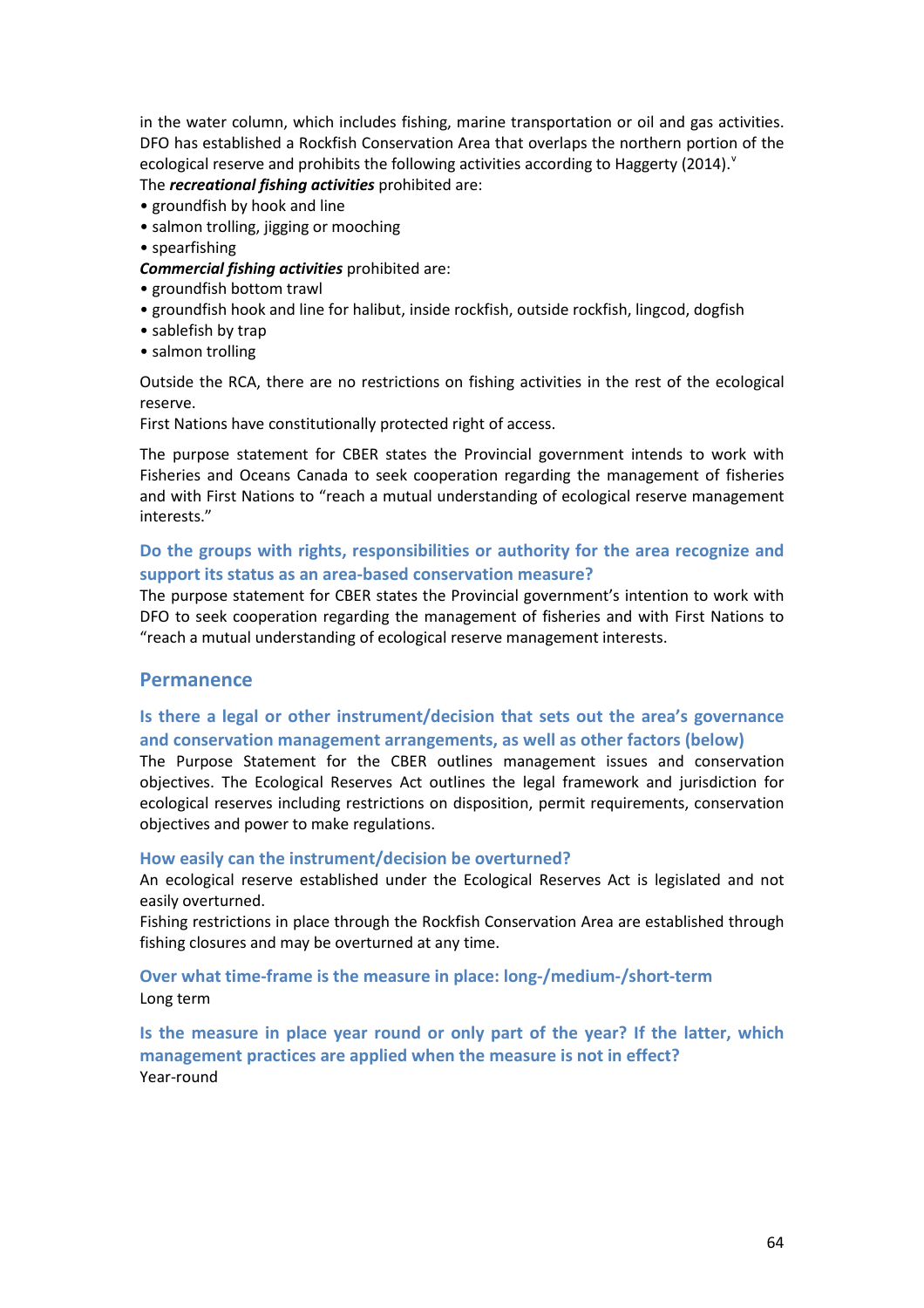# **Management Objectives**

#### **What are the area's management objectives?**

The primary role of the CBER is to protect a representative marine ecosystem on the west coast of Vancouver Island.

The secondary role is to protect a high diversity of marine habitats that in turn support a high diversity of species from algae to sea otters and northern sea lions, whales, porpoises, pinnipeds, seabirds, finfish and shellfish. There are also a number of terrestrial mammals that use the islands.

The tertiary role of CBER is to protect and preserve cultural heritage features including archaeological sites, tied to a rich heritage for First Nations and settlers.

The quaternary role is to support opportunities for scientific research on sea otters.

**Is biodiversity conservation an explicit or implicit management objective?**  Biodiversity conservation is an explicit objective.

# **If there is an explicit/implicit biodiversity conservation objective, does it take primacy over other objectives in case of conflict?**

The CBER does not have jurisdiction to address conflicts regarding fishing activities, including shellfish harvesting. According to the purpose statements the CBER does have "cooperative management arrangements for commercial fishery closures specific to the reserve: Harvesting is prohibited for anchovy, surf perch, pile perch, sea cucumber, geoduck, horseclam, octopus, scallop, red and green urchins." However no supplementary information is available pertaining to the nature and permanence of these fisheries closures. According to a 2011 analysis of fishing activities permitted within MPAs the following fisheries are permitted within at least part of CBER: Bottom Trawl, Clam, Crab, Halibut, Herring SU, Midwater Trawl, Opal Squid, Prawn Trap, Rockfish H&L, Sablefish, Sardine, Schedule 2, Shrimp Trawl, Surfperch, and Tuna. [vi](#page-93-2) For the portion of the CBER that falls within a Rockfish Conservation Area (RCA), only certain fisheries are restricted and restrictions do not apply to First Nations. There are concerns about enforcement of rockfish conservation areas, especially in more remote locations like Checleset Bay. The CBER can address impacts from tourism and recreation: vessel landing along the shoreline of CBER is restricted and permits are required. The Purpose Statement also includes an objective to work with the Ministry of Forests to ensure upland activities do not impact the ecological reserve and mitigate risks.

### **Does the measure cover all or most elements of biodiversity in the area or only certain species?**

As CBER does not have jurisdiction over fishing activities and vessel traffic it is not able to adequately protect species from disturbance and trophic impacts. It offers some species, some protections.

#### **Is management effectiveness measured? If so, how and what are the results?**

BC Parks wardens enforce regulations, however as is the case for DFO enforcement of Rockfish Conservation Areas and fisheries closures, limited funding and logistical capacity restrict management effectiveness. The Purpose Statement includes an objective "In the long term, review the designation to ensure that objectives can be met". There is no monitoring plan outlined. BC Parks has very, very limited staffing to ensure adherence to regulations.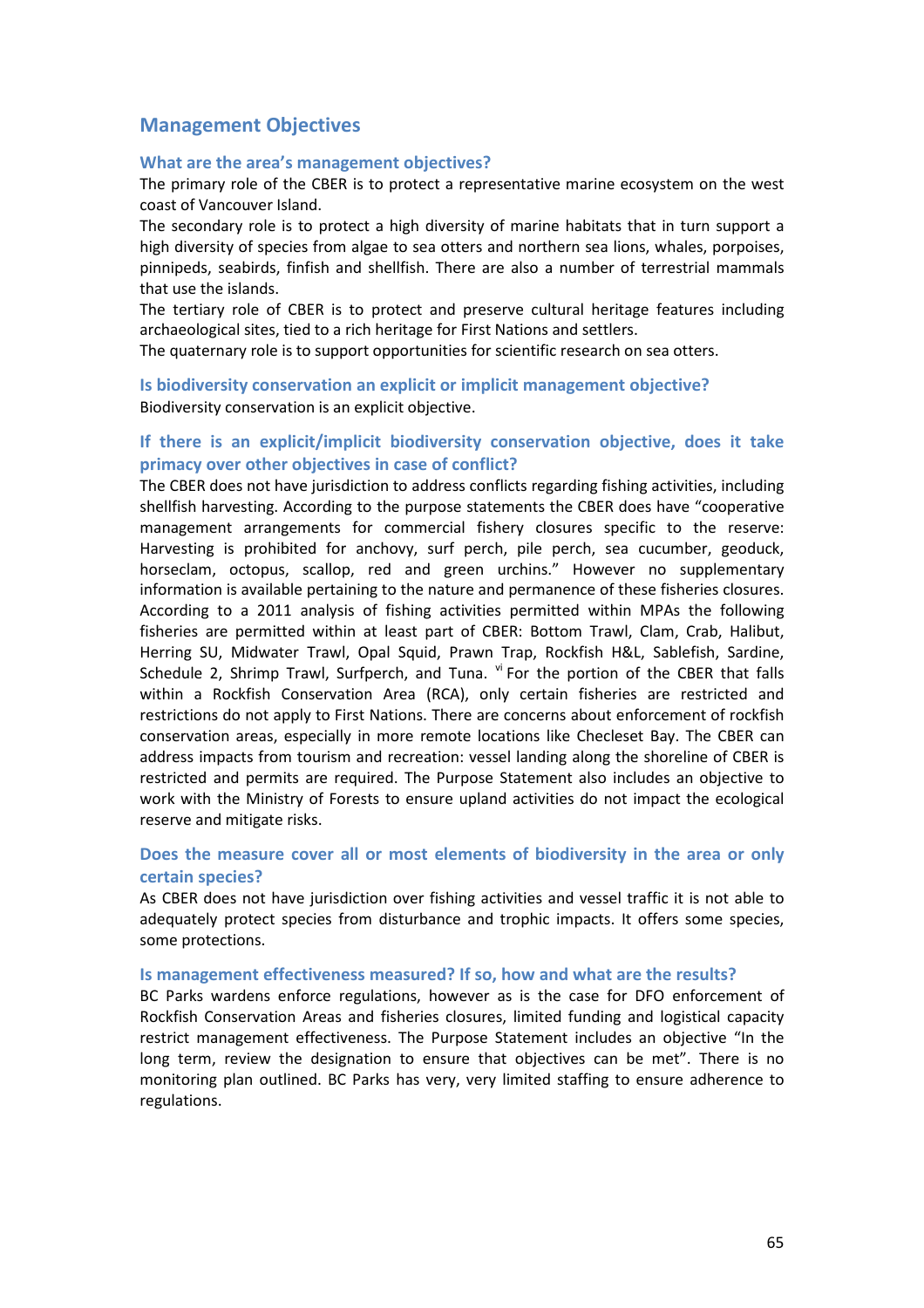# **Conservation Effectiveness**

# **Is the area effectively conserving biodiversity and how is conservation effectiveness measured?**

All though the CBER has strong conservation objectives and is built on good intentions, it does not have the jurisdiction to prohibit extractive or disruptive activities like fishing and vessel traffic, and therefore it does not effectively conserve biodiversity. It is not clear from the available information whether or how conservation effectiveness is measured.

**How encompassing is measure is, and is the current effectiveness due to the measure, or just the fact that damaging activities haven't been targeted there yet**  CBER – like other ecological reserves in BC – fails to address key activities like fishing and transportation that are known to have multiple and significant impacts on marine ecosystems. Since the ecosystem in question has been affected by activities and continues to be, the ecological reserve designation is not effective or encompassing. Fisheries closures are in place to address some issues but there is a lack of clarity around the nature and permanence of the closures which prevents effective integrated management and impedes proper assessment of the effectiveness of the conservation measure.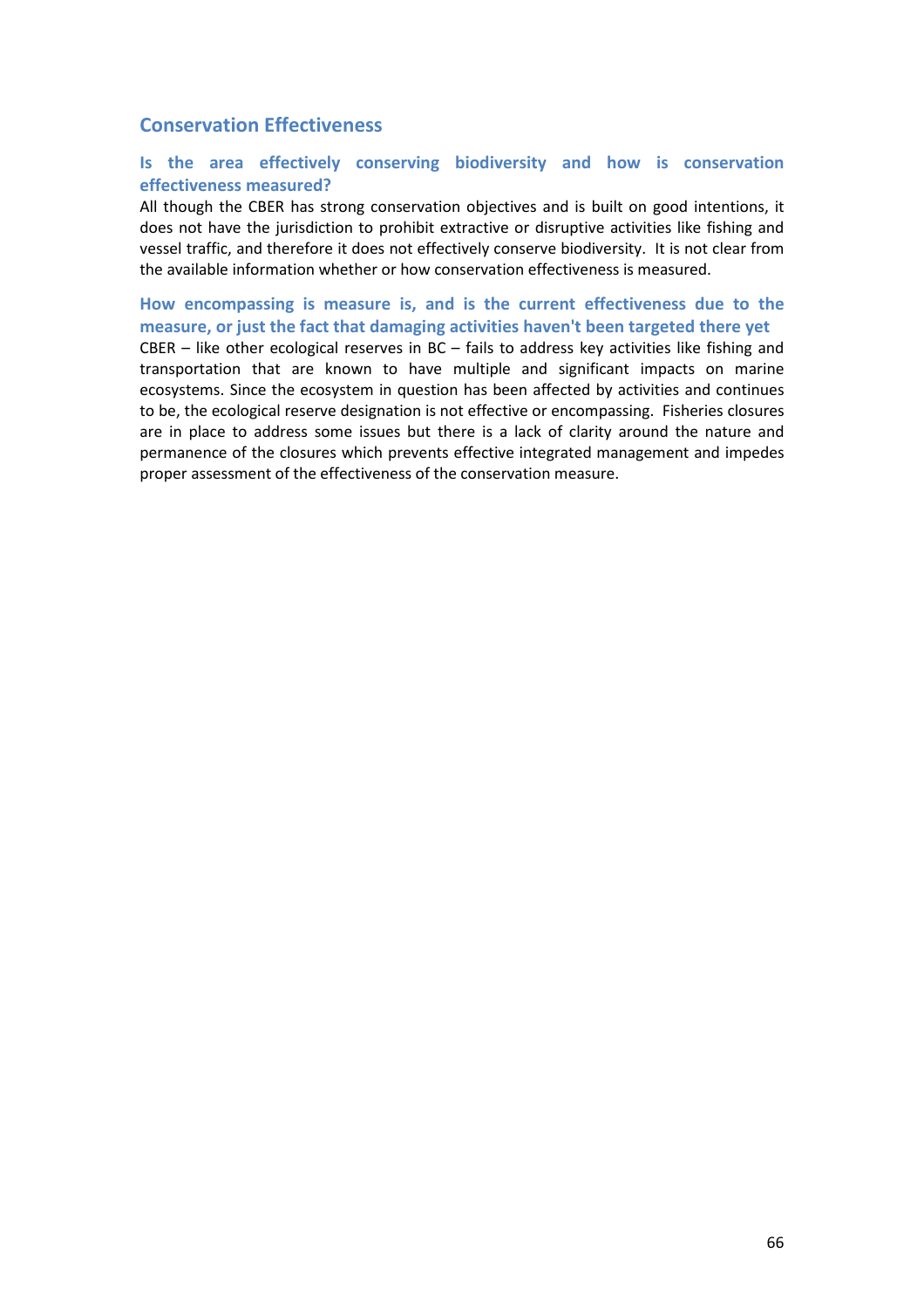# **13. Rockfish Conservation Areas, British Columbia (Canada)**

# **Overview**

# **Brief description, including natural, cultural and social values, and reasons for considering the area as an OECM**

Between 2004 and 2007 164 Rockfish Conservation Areas (RCAs) were established throughout the BC coast. According to the Fisheries and Oceans Canada's (DFO) rockfish conservation strategy, 37 species of rockfish caught in fisheries off the BC coast and inshore rockfish (yelloweye, quillback, copper, china, tiger, black, brown, and blue rockfish) are at "low levels of abundance". RCAs were established specifically to protect inshore rockfish. $\mathrm{v}^{\mathrm{u}}$ 

RCAs are intended to protect rockfish within their boundaries from accidental or targeted catch by recreational and commercial fisheries. RCAs are largely located in inshore rocky reef areas, and have been established both in remote areas and close to human communities/populations.

DFO lists the following recreational and commercial fishing activities as permitted within RCAs, they do not provide a list of prohibited activities.

### The *recreational fishing activities* allowed are:

- invertebrates by hand picking or dive
- crab by trap
- shrimp/prawn by trap
- smelt by gillnet

#### *Commercial fishing activities* allowed are:

- invertebrates by hand picking or dive
- crab by trap
- prawn by trap
- scallops by trawl
- salmon by seine or gillnet
- herring by gillnet, seine and spawn-on-kelp
- sardine by gillnet, seine, and trap
- smelt by gillnet
- euphausiid (krill) by mid-water trawl
- opal squid by seine
- groundfish by mid-water trawl

The following activities are prohibited in RCAs according to Haggerty (2014). Vili The *recreational fishing activities* prohibited are:

- groundfish by hook and line
- salmon trolling, jigging or mooching
- spearfishing

#### *Commercial fishing activities* prohibited are:

- groundfish bottom trawl
- groundfish hook and line for halibut, inside rockfish, outside rockfish, lingcod, dogfish
- sablefish by trap
- salmon trolling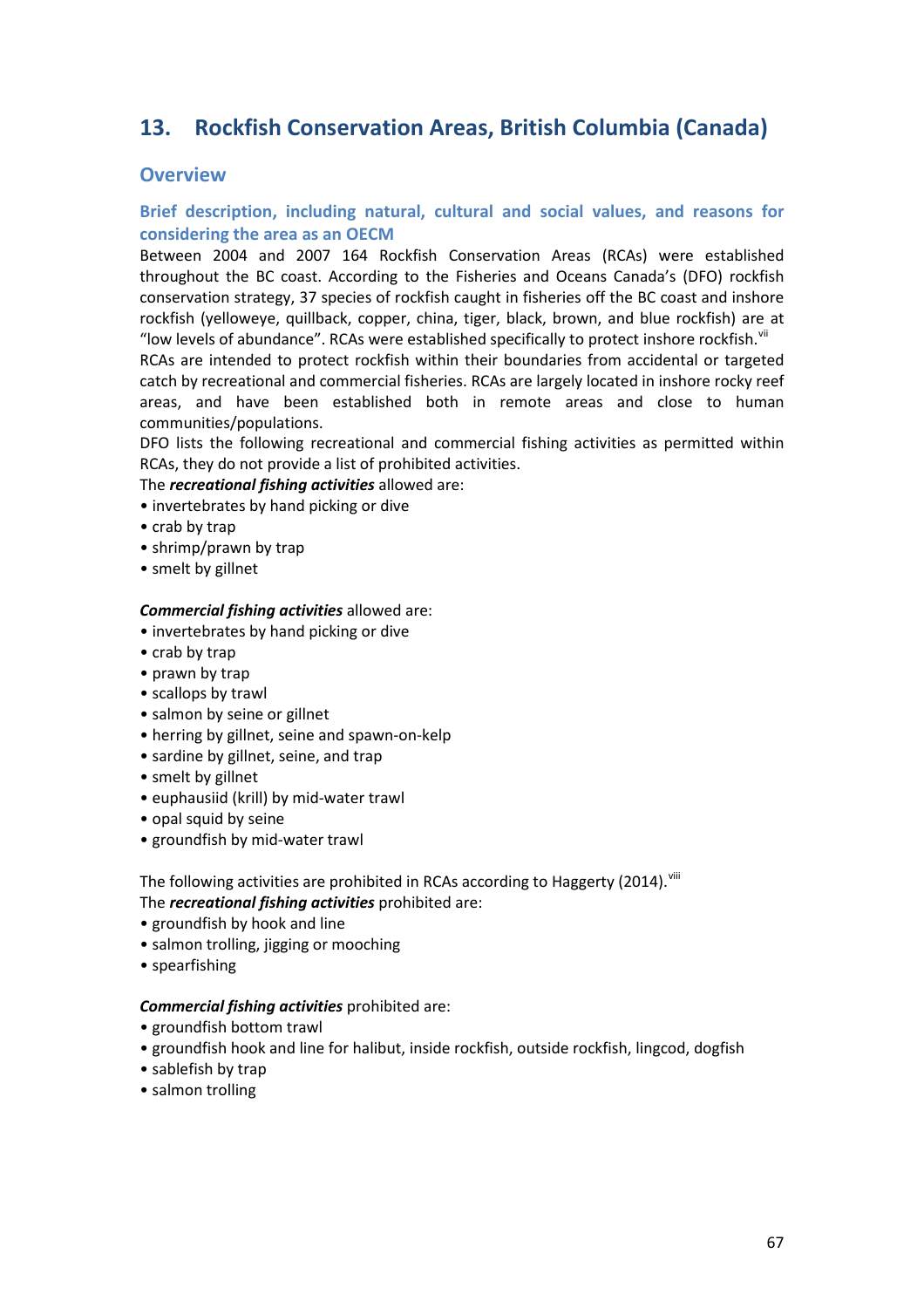# **Boundaries & Geographical Space**

#### **What size is the area?**

164 RCAs cover a total area of 4847.2km2. They range in size from 0.1km<sup>2</sup> to 493 km<sup>2</sup>.

#### **How are the area and its boundaries defined?**

Each RCA has legally defined boundaries and GPS coordinates are available online and in printed materials aimed at commercial and recreational fishers. RCA boundaries are designed with minimal corners/sides to aid navigation and enforcement and are bound by shorelines to some extent. The location and coordinates for RCAs are published on the DFO website, in a booklet, and are also listed in Integrated Fisheries Management Plans (IFMPs) for commercial fisheries. Commercial groundfish fishers have onboard observers and VMS, and comply with the boundaries, but compliance by recreational fishers is poor (see below).<sup>[ix](#page-93-5)</sup>

### **Governance Type**

**Description of the area's governance arrangements e.g. private, indigenous etc.** RCAs are federally designated fisheries closures established by the federal fisheries agency, DFO.

# **Do the groups with rights, responsibilities or authority for the area recognize and support its status as an area-based conservation measure?**

RCAs theoretically have the power to exclude activities harmful to rockfish. However, DFO has not had the capacity to enforce those exclusions, especially for recreational fishers.

While there was an extensive outreach and consultation process surrounding the establishment of the RCAs, they remain a contentious issue for some user groups. The fisheries closures do not apply to First Nations constitutionally protected rights to fish for Food, Social or Ceremonial fisheries (FSC). DFO does not have the jurisdiction to grant or exercise subsurface rights.

# **Permanence**

# **Is there a legal or other instrument/decision that sets out the area's governance and conservation management arrangements, as well as other factors (below)**

RCAs are established under the federal Fisheries Act. The areas and regulations are listed on the DFO website, in a booklet, and in the IFMPs for commercial fisheries and the Sport fishing Guide for recreational fishers, which are all publicly available from DFO.

#### **How easily can the instrument/decision be overturned?**

According to DFO, RCAs are intended to be long-term closures (and many have been in place for ten years). However, fishing closures are implemented through regulation, and can be overturned or changed by the Minister at any time.

### **Over what time-frame is the measure in place: long-/medium-/short-term** Long term

**Is the measure in place year round or only part of the year? If the latter, which management practices are applied when the measure is not in effect?** Year-round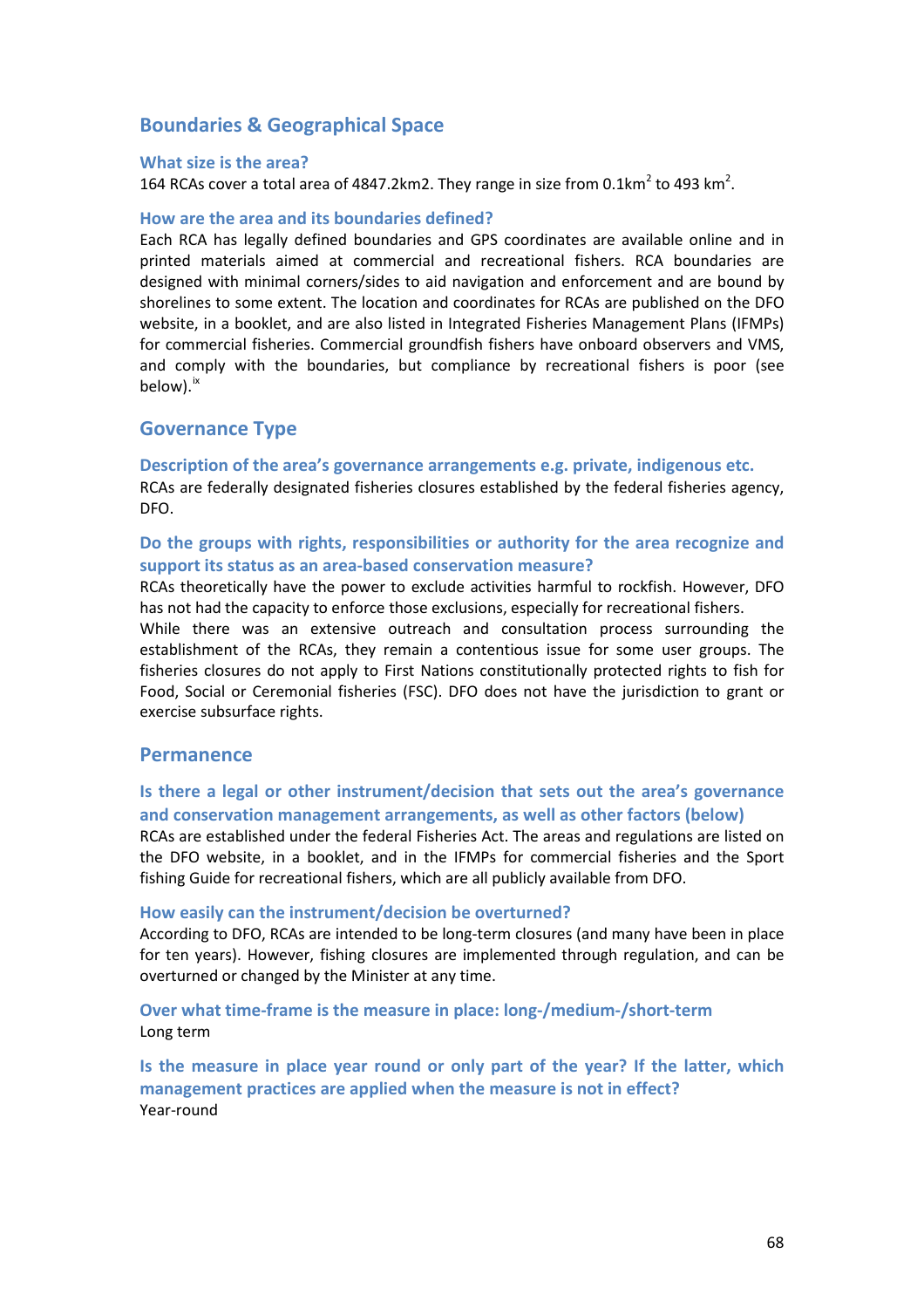# **Management Objectives**

#### **What are the area's management objectives?**

The management objective is the protection and conservation of specific inshore rockfish species.

#### **Is biodiversity conservation an explicit or implicit management objective?**

Biodiversity is not specifically mentioned. Rather, RCAs are intended to protect rockfish, but may have the added benefit of protecting other species found in the same kind of habitat and subject to the same fishing methods.

# **If there is an explicit/implicit biodiversity conservation objective, does it take primacy over other objectives in case of conflict?**

First Nations food, social and ceremonial fisheries (FSC) are permitted within RCAs. RCAs allow some kinds of fishing that may catch rockfish as bycatch (e.g., commercial prawn by trap, scallop trawl, groundfish mid-water trawl are allowed within RCAs).

## **Does the measure cover all or most elements of biodiversity in the area or only certain species?**

The closures only provide protection from fisheries mortality to rockfish and similar species.

### **Is management effectiveness measured? If so, how and what are the results?**

Monitoring and enforcement of RCAs is generally poor, particularly for recreational fishers. A study in the southern Strait of Georgia found that the majority of recreational fishers either are not aware of the existence of RCAs (26%), or do not know where the boundaries are (60%), resulting in low compliance with RCAs by this sector. Other studies have found that, on average, recreational fishing occurrence did not change after RCA implementation,  $x$ and that 79% of RCAs in the southern Strait of Georgia had confirmed or suspected noncompliance.

# **Conservation Effectiveness**

# **Is the area effectively conserving biodiversity and how is conservation effectiveness measured?**

There is little information available to assess the effectiveness of RCAs. Baseline studies were not conducted prior to the implementation of the RCAs. While some surveys have since been conducted, it is difficult to determine whether there has been an effect on rockfish populations due to the RCAs. Some studies have shown some RCAs to be effective, while most have shown no difference." Furthermore these studies have only looked at the effects of RCAs on rockfish numbers, not wider biodiversity within the RCA. Further studies are planned to determine effectiveness however the lack of baseline data and new data will limit the validity and reliability of these assessments.

# **How encompassing is measure is, and is the current effectiveness due to the measure, or just the fact that damaging activities haven't been targeted there yet**

RCAs theoretically have the power to exclude some activities harmful to rockfish. However, they only restrict/prevent fisheries mortality to rockfish and similar species. The mechanism used for RCAs, fishing closures, does not compel DFO to prohibit activities incompatible with conservation. The fishing closures only apply to a subset of fisheries that can occur within RCAs so there is still potential bycatch of rockfish in other fisheries, and the regulations do not protect habitat or consider trophic relationships. For example, a number of RCAs overlap glass sponge reefs which act as important refugia for rockfish, however some bottom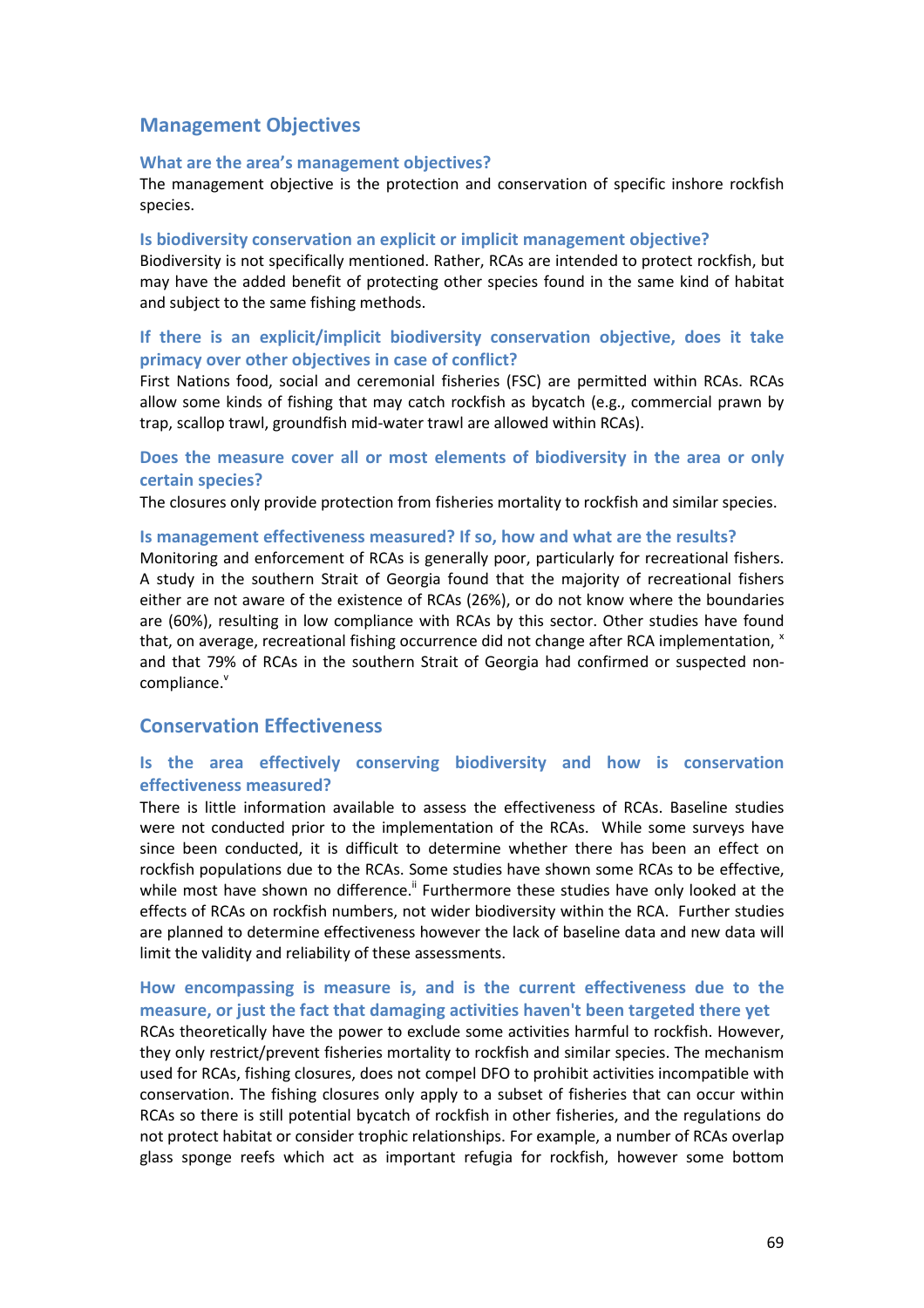contact fishing (although not groundfish bottom trawling) is still permitted within the RCA which is a major threat to the reefs.

Furthermore it is not clear how effective RCAs currently are as a conservation measure. A lack of baseline data and lack of monitoring continues to hamper attempts to evaluate their effectiveness. DFO has not had the capacity to enforce exclusions, especially for recreational fishers. Studies have found that, on average, recreational fishing occurrence did not change after RCA implementation, and that 79% of RCAs in the southern Strait of Georgia had confirmed or suspected non-compliance.<sup>[xi](#page-93-7)</sup>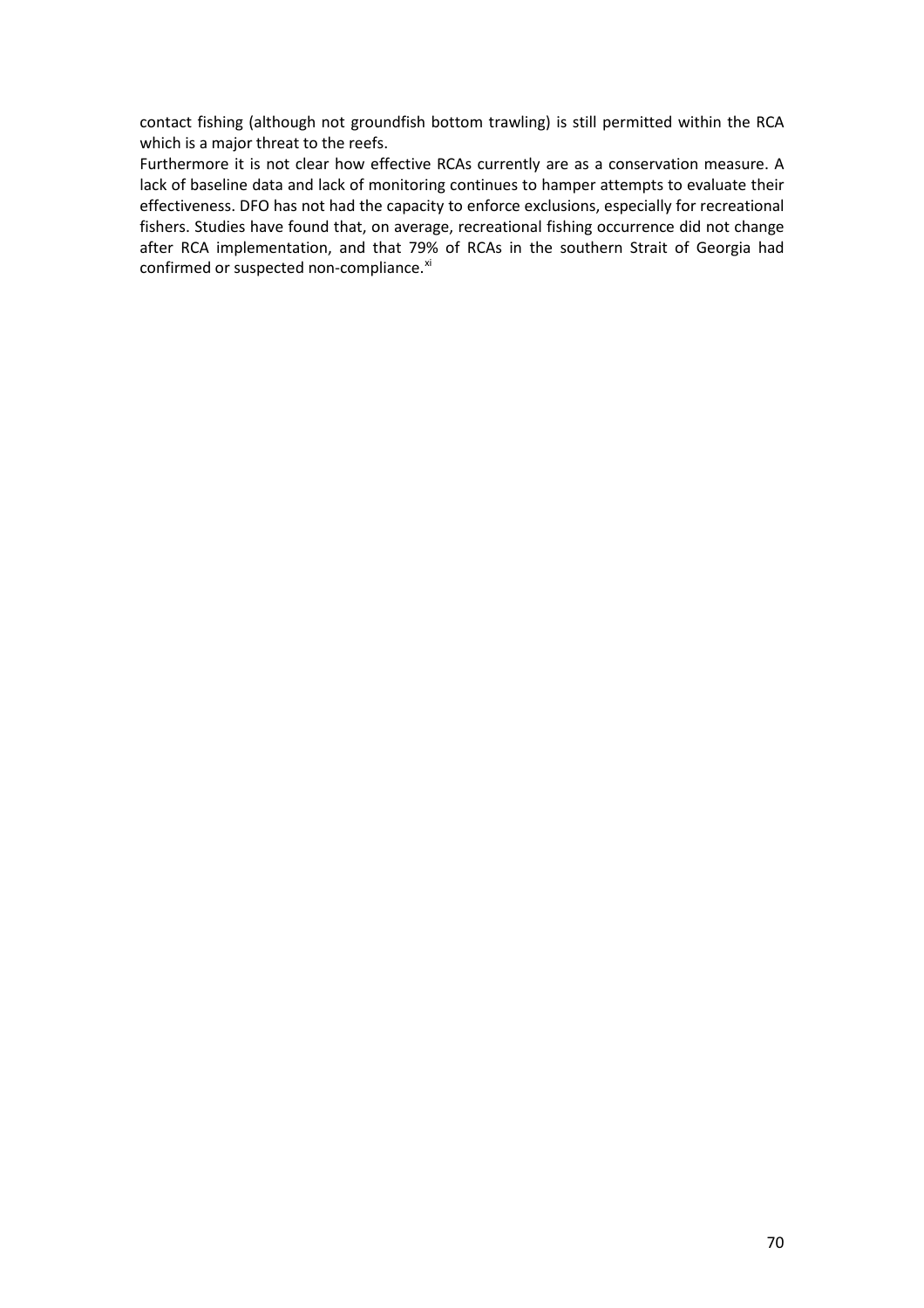# **14. Bita, Protected River, Colombian Orinoco Basin (Colombia)**

# **Overview**

# **Brief description, including natural, cultural and social values, and reasons for considering the area as an OECM**

The Bita river belongs to the Colombian portion of the Orinoco Basin and has a total length of 500km. Without hydrological connection with the Andean region, it is a black water river, rich in hydro biological resources but highly sensitive to changes to water conditions. Sparsely inhabited and isolated from the rest of the country, the region remains in a good general conservation condition. Main features of the basin are tropical savannas, grasslands, temporary wetlands and riparian forests, result of the extreme seasonal climatic regime and river pulse. Species present in the region include Botos or Orinoco River Dolphins (*Inia geoffrensis humboldtiana*), Giant Otters (*Pteronoura brasiliensis*) West Indian Manatee (*Trichechus manatus*), Capybara (*Hydrochaeris hydrochaeris*), Tapir (*Tapirus terrestris*) and Jaguar (*Panthera onca*).Fish: Brycon (*Brycon melanopterus*), bocachico (*Prochilodus mariae*), piranha (*Serrasalmus manueli*), Black arowana (*Osteoglossum bicirrhosum*) and Black Spot piranha (*Pigocentrus cariba*). Reptiles: Orinoco Crocodile *(Crocodylus intermedius),*  Spectacled Caiman *(Caiman crocodilus),* Cuvier's Dwarf Caiman and Smooth-fronted Caiman *(Paleosuchus palpebrosus and Paleosuchus trigonatus),* Arrau River Turtle *(Podocnemis expansa) and* Yellow-spotted Amazon River Turtle *(Podocnemis unifilis)* while it boasts almost 200 species of plants belonging to 114 genera and 41 families. The region, originally inhabited by indigenous peoples (mainly sikuani, amorúa, Piaroa and piapoco) was destination for immigration waves from the countries' inland during the XIX and XX centuries, main economic activities included cattle ranching , farming and fisheries (including ornamental). Nevertheless, during the last 10 to 15 years, the region has been scenario of a fast transformation process, driven mainly by the development of large scale forestry and agribusiness projects, accompanied land acquisition processes. This transformation, even if an opportunity in terms of economic development, poses a risk to biodiversity, hydrological cycles and the socio cultural tissue. In this setting, the proposed management strategy, Protected River; based in the Ecological Integrity approach, aims to preserve the continuity of the riverine system as a whole and focuses in the maintenance of the ecological flow, from an initial observed state or benchmark.

# **Boundaries & Geographical Space**

**What size is the area?** Around 8500 sq km.

#### **How are the area and its boundaries defined?**

The boundaries have been defined exclusively after hydrological aspects, including only the watershed area, after the National Geographic Service. Nevertheless, it can be reviewed as a result of the assessment of biotic and socio economic connections and dynamics.

# **Governance Type**

#### **Description of the area's governance arrangements e.g. private, indigenous etc.**

There are not yet any specific official or unofficial governance arrangements on place, one of the main weaknesses ant threats of an area facing a rapid transformation process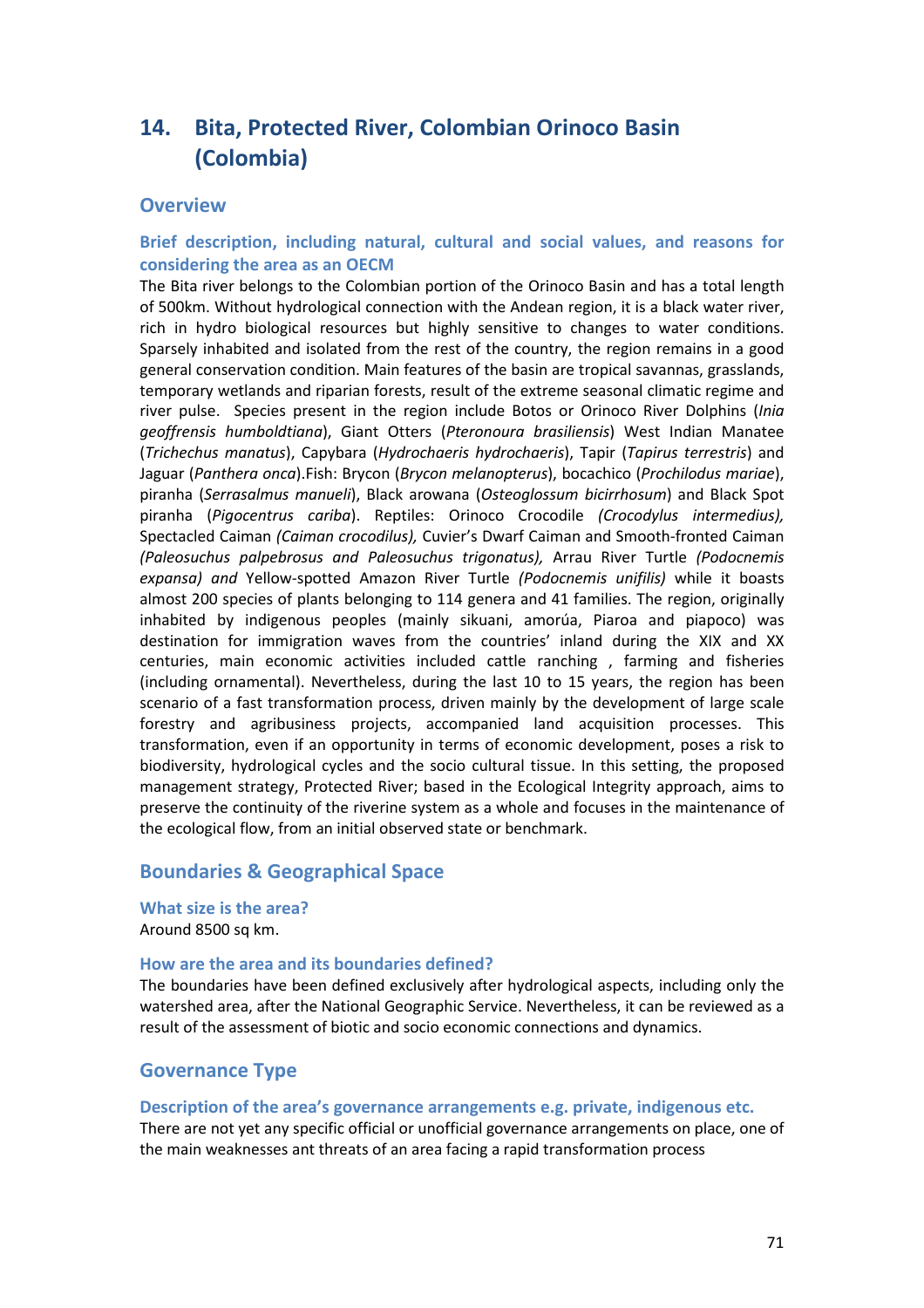**Do the groups with rights, responsibilities or authority for the area recognize and support its status as an area-based conservation measure?** 

There is not an agreement about this issue yet, perceptions are fragmented.

# **Permanence**

**Is there a legal or other instrument/decision that sets out the area's governance and conservation management arrangements, as well as other factors (below)** Need to be developed. One of the main outcomes of the current stage is to promote the development of the necessary institutional framework.

### **How easily can the instrument/decision be overturned?**

As there is not yet a formal instrument, but it is process in construction, there is not yet any decision to overturn. As a management strategy largely based on voluntary agreements, those are as strong as the will of each member. We are still in a vulnerable stage as the social tissue has not been fully developed, but this strengthening is also one of the main goals of the proposal.

**Over what time-frame is the measure in place: long-/medium-/short-term** Long term

**Is the measure in place year round or only part of the year? If the latter, which management practices are applied when the measure is not in effect?** Year round

# **Management Objectives**

### **What are the area's management objectives?**

The Protected River initiative seeks to establish bases for a process of integrated management of the basin based on socioeconomic knowledge of the landscape, information management, and the creation of scenarios for participation, learning, communication and governance.

**Is biodiversity conservation an explicit or implicit management objective?**  Biodiversity conservation is an explicit management objective

**If there is an explicit/implicit biodiversity conservation objective, does it take primacy over other objectives in case of conflict?** 

No. It aims to allow a prudent and agreed-on transformation process within boundaries identified as "safe".

# **Does the measure cover all or most elements of biodiversity in the area or only certain species?**

A set of Ecological Integrity indicators has been identified, including biodiversity and landscape metrics, as a proxy to measure and monitor Ecological Integrity

### **Is management effectiveness measured? If so, how and what are the results?**

The process is still in an initial phase (baseline, indicator setting, development of the first conservation agreements, and communication strategy) and there is not yet enough data available to measure effectiveness.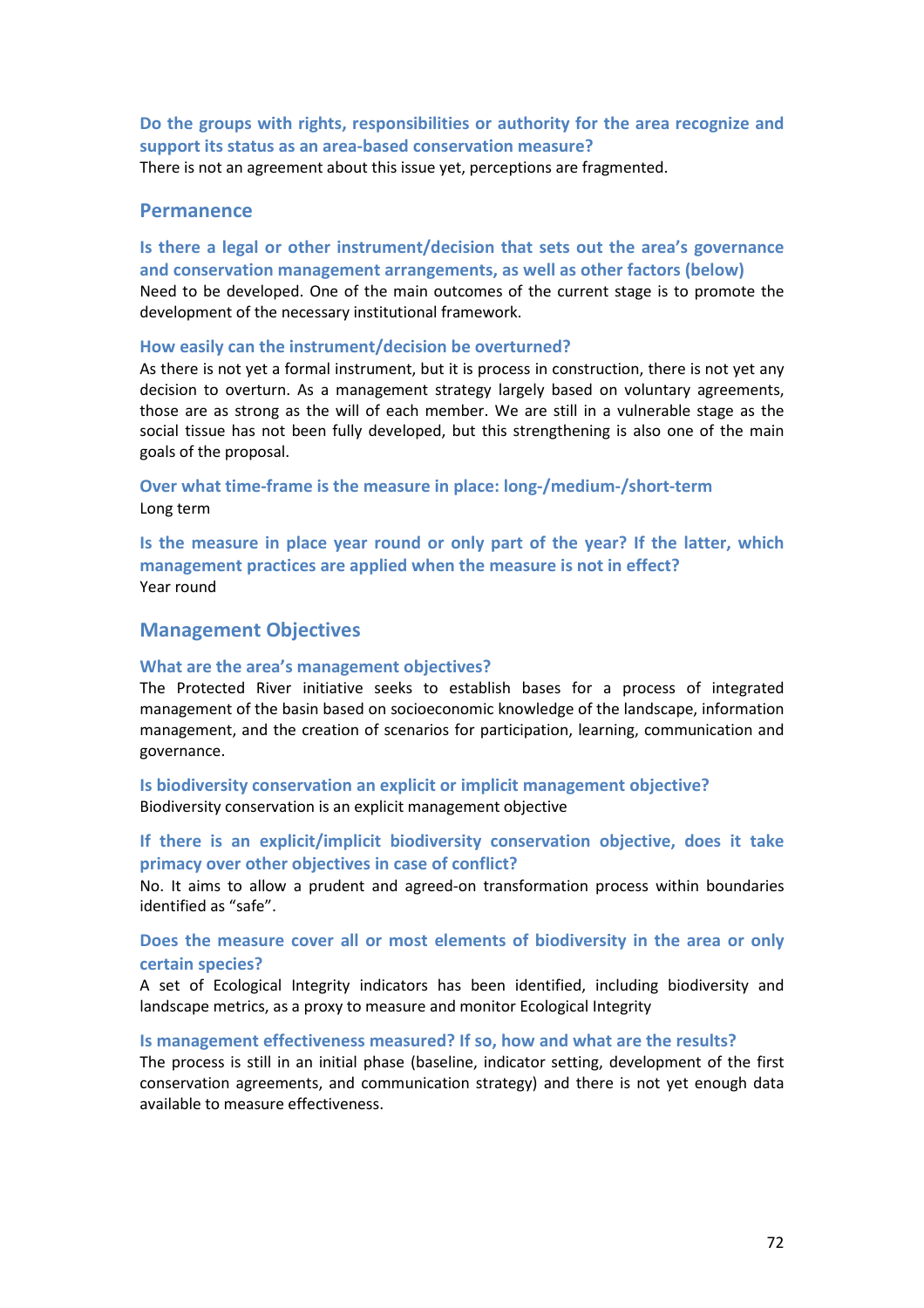# **Conservation Effectiveness**

# **Is the area effectively conserving biodiversity and how is conservation effectiveness measured?**

Biodiversity is less still in good condition in the area, mainly as a result of a stating transformation process; less than 10 % of the basin, but the goal is to avoid degradation before it reaches an irreversible threshold. Currently it is measured through the number of stakeholders (organizations or individuals) willing to join the initiative

**How encompassing this measure is, and is the current effectiveness due to the measure, or just the fact that damaging activities haven't been targeted there yet**  It is a straightforward measure easily collected, but it does not yet include all the actors, and damaging activities have not been completely targeted.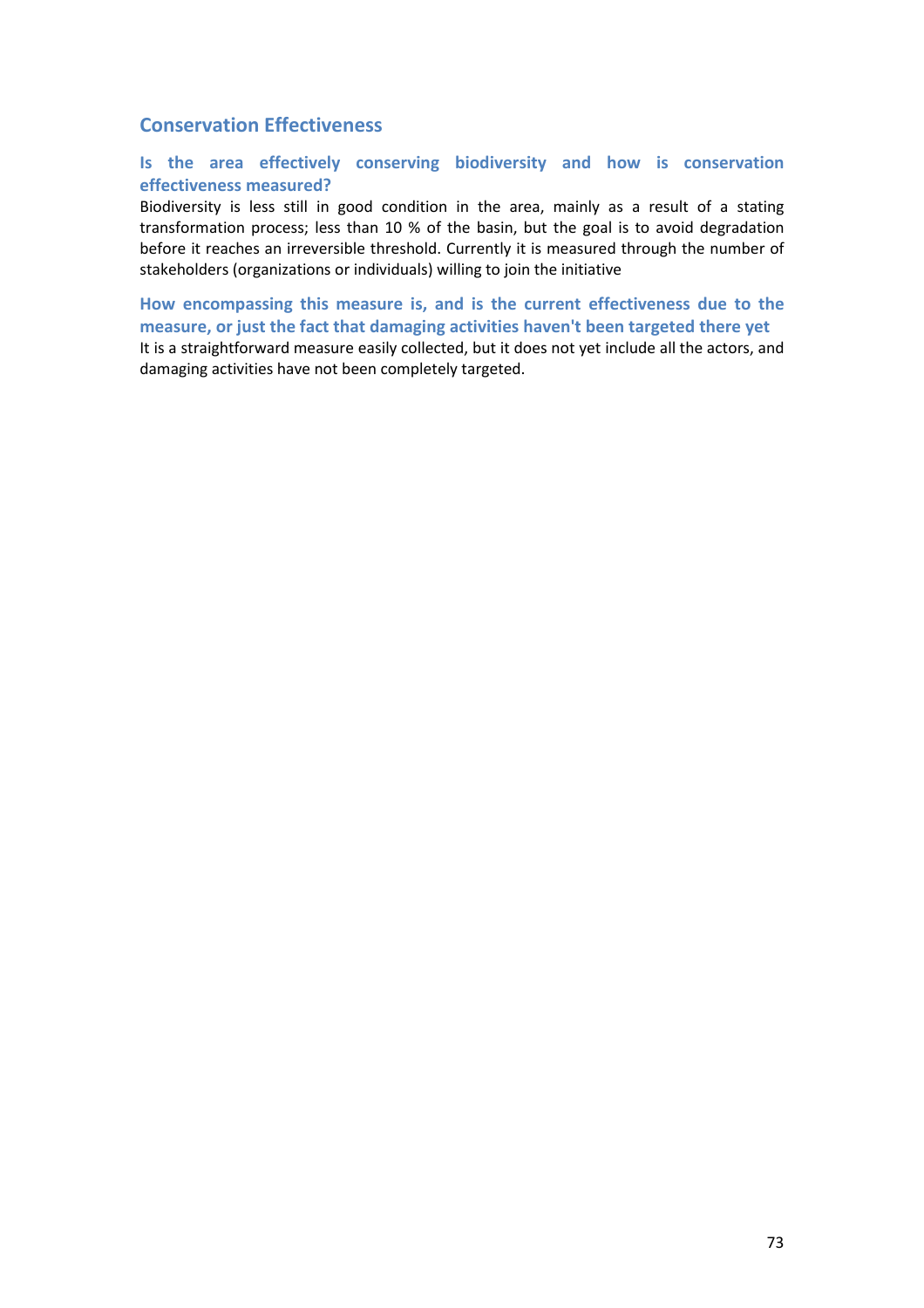# **15. Special Management Area of Afro Colombian Communities of the upstream of the Amurrupa River, Risaralda (Colombia)**

# **Overview**

# **Brief description, including natural, cultural and social values, and reasons for considering the area as an OECM**

This is a special management area located on a collective territory of afro Colombian communities, at the north west of the Risaralda department, which is part of the Choco Biogeographic Region. Approximately 80% of the area is cover by native tropical rainforest, 10% is cover with secondary forest and the remaining area is used for crops. The territory is inhabited mainly by indigenous people from the Embera Chami ethnic group and afro Colombians.

The Choco Biogeographic region is recognized as one of the most biologically and culturally diverse, in part because is in between the Andean and the Amazon regions. It has more than 11.000 vascular plants and 900 species of birds. In the area of the Amurrupa River, there are 80 species of bryophytes, 1.900 species of vascular plants, from which 330 species are orchids. The communities recognize at least 43 plants with medical uses. Regarding the fauna some studies suggest that in the area could inhabit about 500 species of birds and 83 mammals. For other groups information is still missing.

The area is manly use to establish agroforestal systems and timber extraction that is the main economic activity of the communities. At least 19 tree species are used for timber.

The area could be consider as an OECM, because it has a legal background, a community that supports it maintenance, it has clear conservation objectives, has a clearly defined limits and a management plan. The area is not consider a protected area, but is recognized as a special managed area.

# **Boundaries & Geographical Space**

# **What size is the area?**

10.823 hectares

### **How are the area and its boundaries defined?**

The area include the upstream of the Amurrupá River, its limit are established in a map contained in an agreement of the regional environmental authority.

# **Governance Type**

### **Description of the area's governance arrangements e.g. private, indigenous etc.**

The area is managed by a community council supported by the regional environmental authority.

# **Do the groups with rights, responsibilities or authority for the area recognize and support its status as an area-based conservation measure?**

The community proposed the creation of the area to the environmental authority, so they recognized the protected status, and agree with the conservation objectives.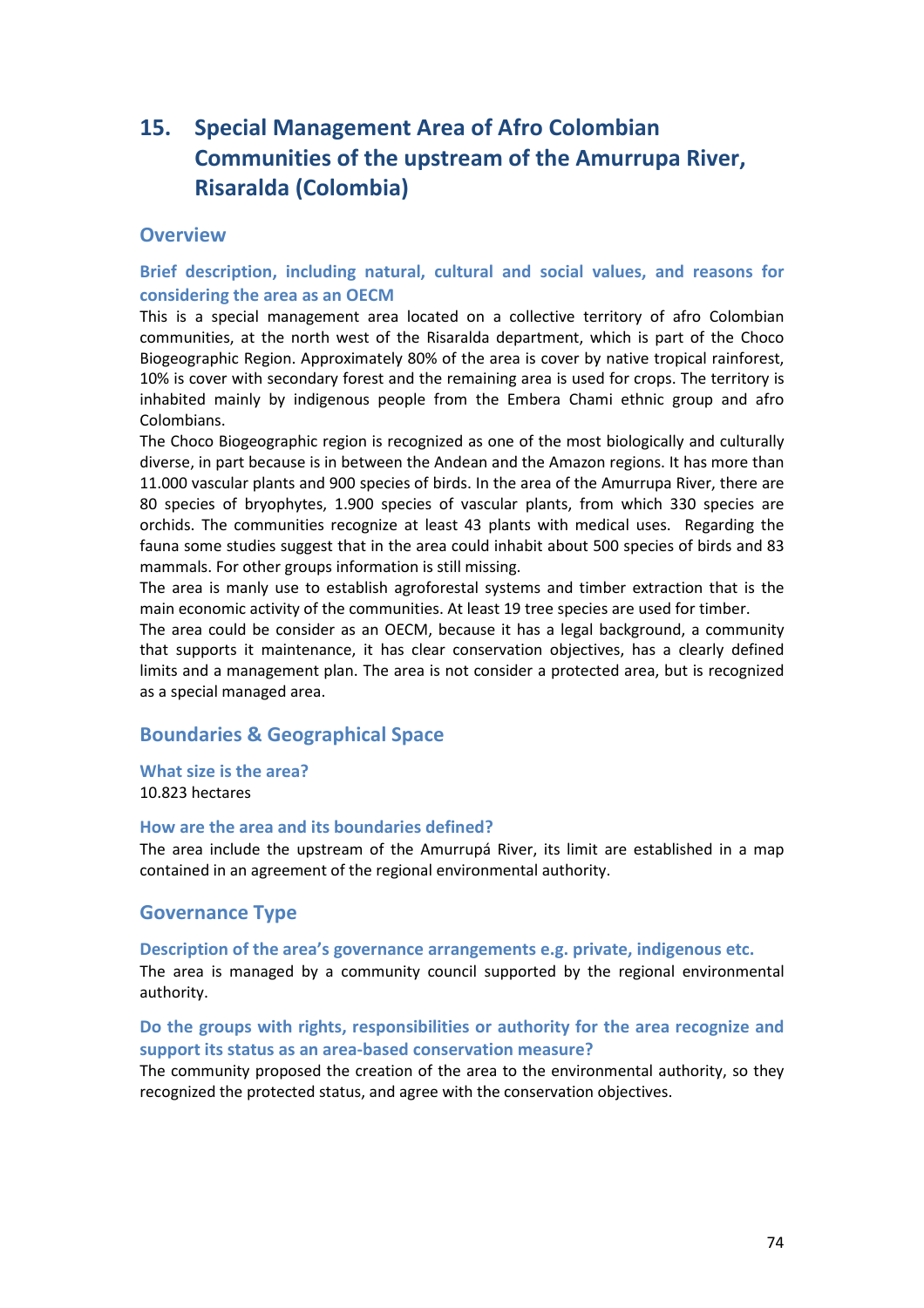# **Permanence**

# **Is there a legal or other instrument/decision that sets out the area's governance and conservation management arrangements, as well as other factors (below)**

There is an agreement of the regional environmental authority that creates the area. How easily can the instrument/decision be overturned?

The decision cannot easily be overturned. There will be necessary to sign a new agreement with the communities and other stakeholders of the region.

#### **Over what time-frame is the measure in place: long-/medium-/short-term**

The agreement that creates this area was signed in 1999, so the expected time frame is for a long term.

**Is the measure in place year round or only part of the year? If the latter, which management practices are applied when the measure is not in effect?** The measure is in place year round.

# **Management Objectives**

### **What are the area's management objectives?**

- Conserve and recover the biological diversity, habitats and ecosystems present in the area.
- Promote the participation of the afro Colombian community on the management of the area.
- Preserve the traditional knowledge of the community that inhabit the area.
- Support a sustainable economic growth of the community.

# **Is biodiversity conservation an explicit or implicit management objective?**  Biodiversity is an explicit objective.

# **If there is an explicit/implicit biodiversity conservation objective, does it take primacy over other objectives in case of conflict?**

The agreement does not give more importance to any of the objectives.

Does the measure cover all or most elements of biodiversity in the area or only certain species?

It cover all the biodiversity, but with an emphasis on species used for timber.

### **Is management effectiveness measured? If so, how and what are the results?**

The area has a management plan, which progress is measure sporadically, in particular the regional authority has identified the principal difficulties to it implementation. The main problems are how to really work in cooperation with the community and taking into account all their necessities.

# **Conservation Effectiveness**

# **Is the area effectively conserving biodiversity and how is conservation effectiveness measured?**

The tropical rain forest of the area is well conserved, but there are not periodical measures of the state of the forest and the management plan does not set effectiveness indicators.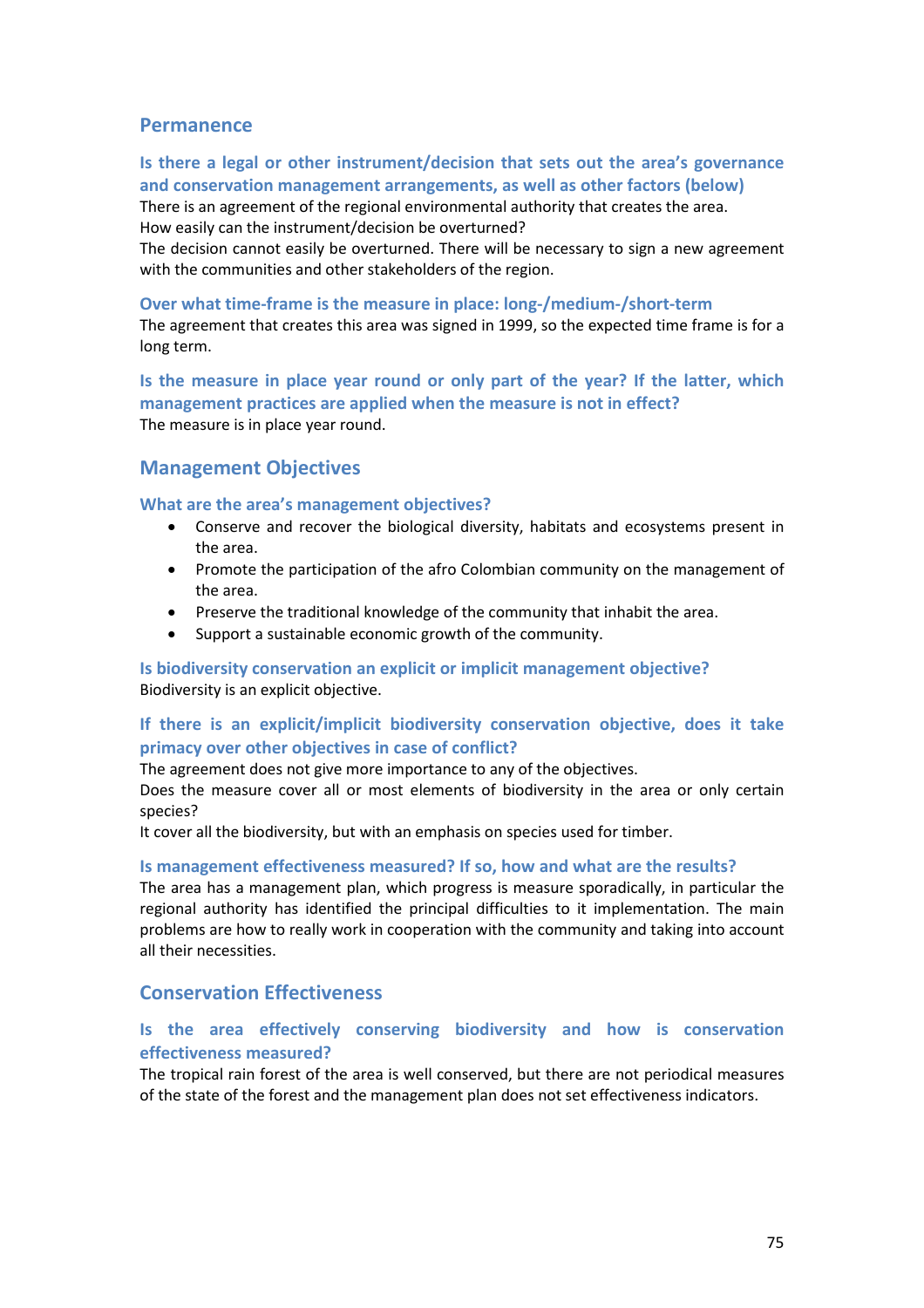# **How encompassing is measure is, and is the current effectiveness due to the measure, or just the fact that damaging activities haven't been targeted there yet**

To answer this question more research has to be done, the regional authority and the community council believes that the area is effective, but there are other aspects that may influence the state of, such as the difficulty for access and presence of armed groups. Nowadays the whole Choco biogeographic region phases threats caused by illegal deforestation and mining.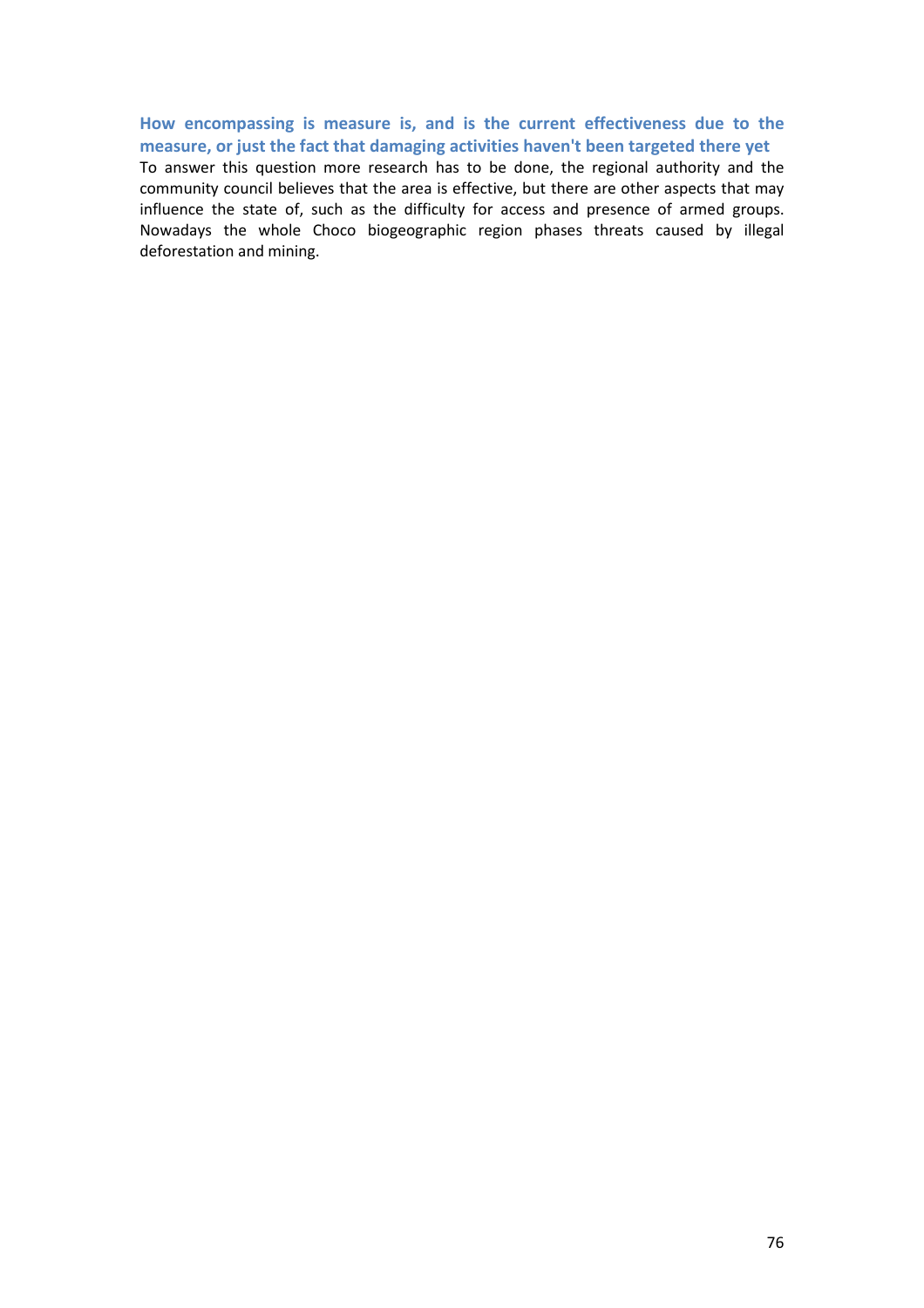# **16. Yélisoubé, Loos Islands, Conakry (Guinea)**

# **Overview**

# **Brief description, including natural, cultural and social values, and reasons for considering the area as an OECM**

Located Nearly 2km from Tamara Island Yélisoubvé (Île Corail) belongs to a group of 3 inhabited Islands (with Île Blanche (8.75ha), Îlot Cabri (0.65ha)) and many others Islets (Îlot de la Bouteille, Île Poulet, Île Fousset), in a Fauna Sanctuaries of Loos Islands (Marine Turtles conservation and bird nesting), at least 1 hour from Conakry.

The site is chosen for its cultural value. Ritual ceremonies are organized by indigenous peoples of Yélisoubé (coral island) .is made of granite rocks in its peripheral area. There is a cave in the middle part, while its central area is occupied by a dense shrubland whose undergrowth consists mainly of intertwined vines and thorny

The island Yélisoubé has a rich and varied flora

- An upper stratum is a settlement dominated by *Ficus ovata* with fewer structures as *Terminalia superba*, *Albizia zygia, Anisophillia laurina, Bombax costatum, Cola nitida, Dialium guineessis, Ficus exasperatas, Parkia biglobosa, Avicennia africana, Elaeis guineensis* There is also a underground consisting of *Vitex, Tricalcia, Pavetta, Ficus capensis* and grasses mainly composed of *Ficus vogeli* and some halophytes grasslands (salt flats).

On the island, we find three types of wildlife for the three environments offered by the area .It there's first aquatic fauna composed of demersal fish, pelagic fish, sharks, cephalopods, crustaceans, reptiles (turtles). *Sousa dolphin* and whales are also seen in the area.

The Wildlife consists of reptiles and avifauna. The most present reptile is *Varanus niloticus* and some unidentified snakes

The traditional practices of local management of natural resources include local rules for better heritage conservation (prohibit use and consumption of certain species of plants and animals, limiting access to certain areas of sacred forests, ponds and caves, use of certain plants and animal species for traditional medicine needs

# **Boundaries & Geographical Space**

**What size is the area?** Yélisoubé or Corail Islands = 3.75 ha

### **How are the area and its boundaries defined?**

Only Yélisoubé or Corail Islands is considered as sacred site by the indigenous Baga and Mandényi and they have established boundaries by themselves

# **Governance Type**

#### **Description of the area's governance arrangements e.g. private, indigenous etc.**

Despite of the weak presence of a representatives of the Ministry of Environment (3 persons staff), Yélisoubé is managed by an Elder Council, a college of insider headed by the Older Ousmane Kobélé YATTARA

# **Do the groups with rights, responsibilities or authority for the area recognize and support its status as an area-based conservation measure?**

Access to this site is regulated. Visitors must first have the authorization of the island of managers and a guide is always available for visits and offerings.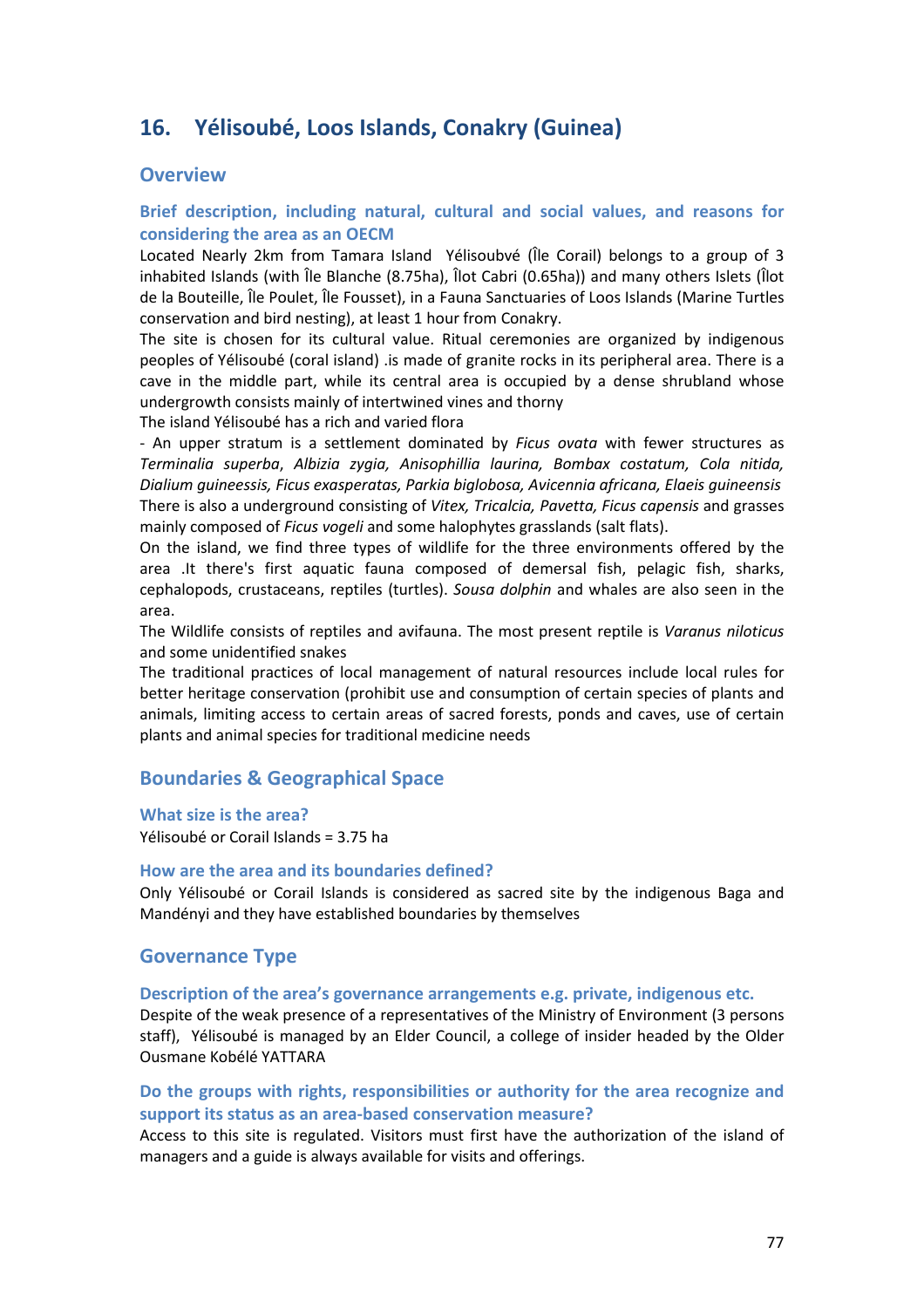For the offerings, the site manager before departure made incantations imploring for the success of the trip, once the gift items (chicken, white bread, colas, goat, ram and oxen sometimes ....) are handed to the priest before the central cavern imploring the grace of the Gods of the island to grant the wishes of the donor. Slaughtered animals are consumed locally on the site and those released are living on the island under the protection of Gods of the site.

### **Permanence**

**Is there a legal or other instrument/decision that sets out the area's governance and conservation management arrangements, as well as other factors (below)** Until now, there is no formal instrument for governance and conservation management. But the site is since long undefined time under the

#### **How easily can the instrument/decision be overturned?**

On the Fauna Sanctuary of Loos Islands, the process has started to implement an MPA with management plan. But the sacred Yélisoubé Site is maintaining its indigenous based management methods and regulated access.

# **Over what time-frame is the measure in place: long-/medium-/short-term** Long time

**Is the measure in place year round or only part of the year? If the latter, which management practices are applied when the measure is not in effect?** The measures are in place year round in Yélisoubé

# **Management Objectives**

### **What are the area's management objectives?**

- Share understanding of natural phenomena and limit access to resources (sacred, forbidden, reserved spaces)
- Propose and enforce usage rules (limits, relationships, forms, total prohibitions in respect of certain species, etc.) by earlier local sanctions.
- Preserving the site of any degradation or any cultivation
- Mutual all forces and volunteers within and among communities
- rely on the community for collective solutions to decisions
- build on solidarity and reciprocity within the group
- encouraged to specialize in different domains
- perpetuate local religious and spiritual beliefs and values

### **Is biodiversity conservation an explicit or implicit management objective?**  Biodiversity conservation is an implicit management objective

### **If there is an explicit/implicit biodiversity conservation objective, does it take primacy over other objectives in case of conflict?**

The biodiversity conservation objective does not take primacy over other objectives. It is the cultural values of these animists communities which are most important.

# **Does the measure cover all or most elements of biodiversity in the area or only certain species?**

Yélisoubé considered as a sacred site, all biodiversity elements were also covered. It is forbidden to take any species there, if not only the offerings accepted by the indigenous site manager.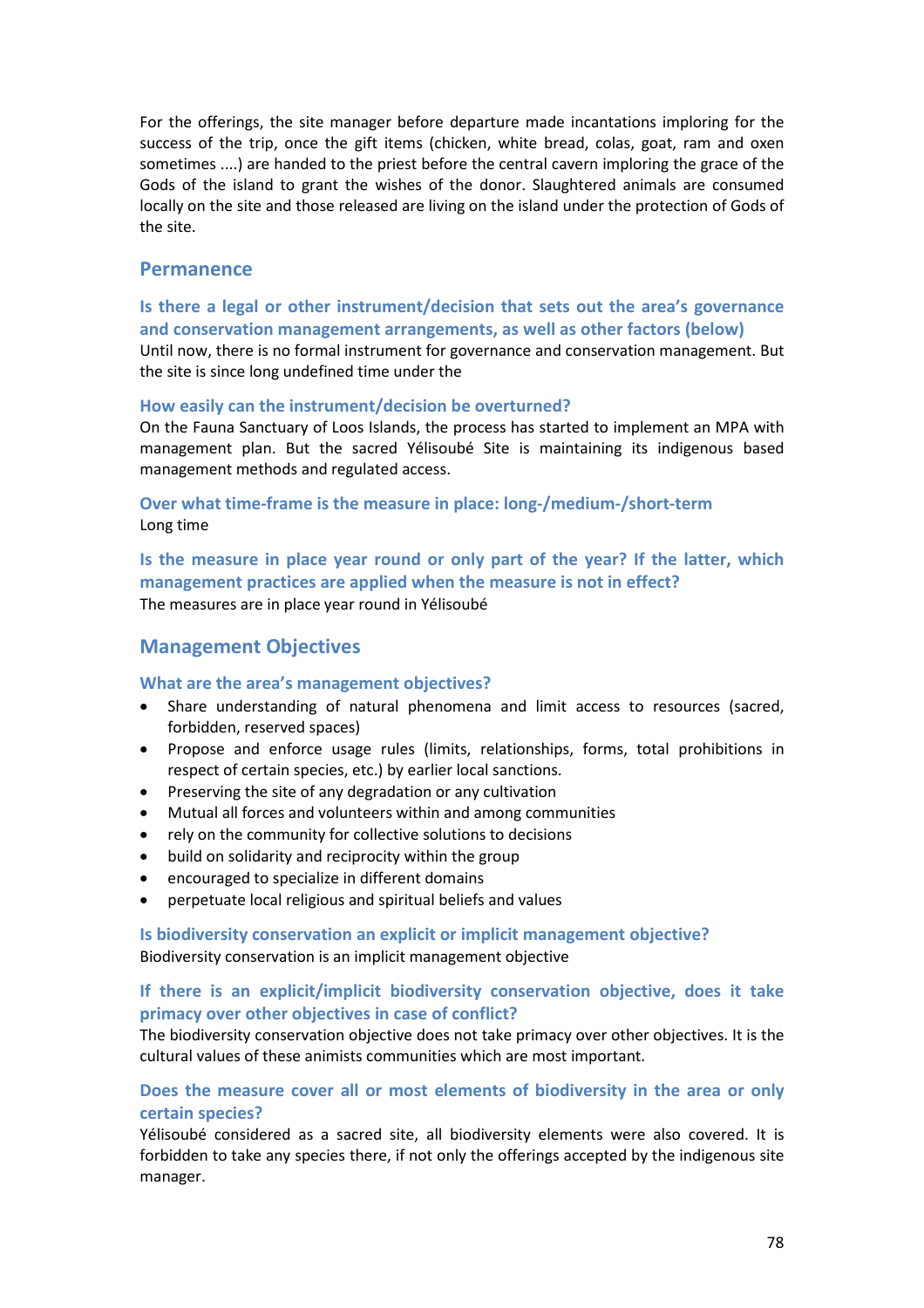### **Is management effectiveness measured? If so, how and what are the results?**

There is no evaluation of the management effectiveness, which is known only by formal created Protected Areas.

# **Conservation Effectiveness**

# **Is the area effectively conserving biodiversity and how is conservation effectiveness measured?**

Through the sacred ceremonies on Yélisoubé site, biodiversity is well conserve there. The site is really preserved as pictures can show.

**How encompassing is measure is, and is the current effectiveness due to the measure, or just the fact that damaging activities haven't been targeted there yet**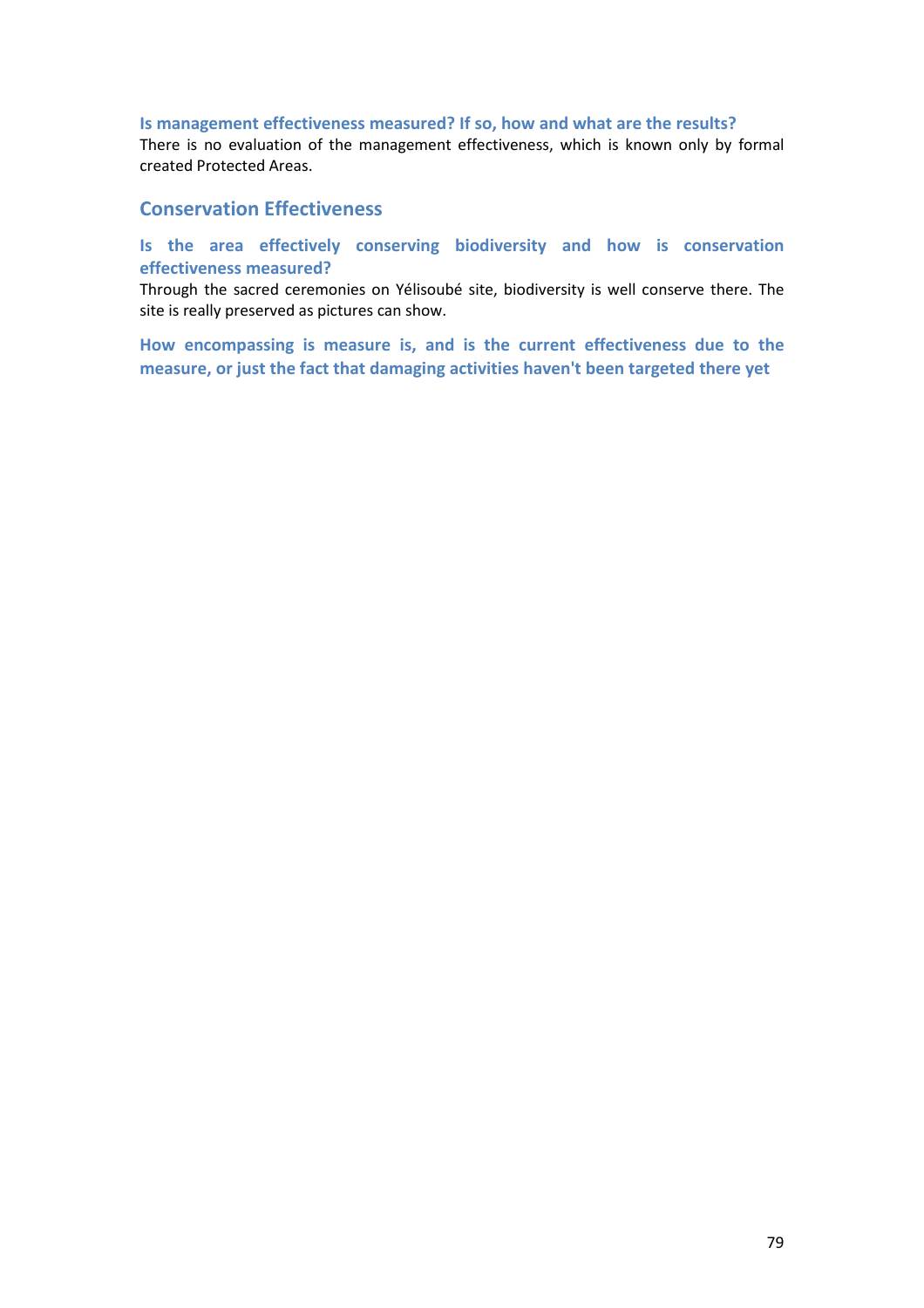# **17. Part of Hope Quarry, Peak District National Park, Derbyshire (UK)**

# **Overview**

# **Brief description, including natural, cultural and social values, and reasons for considering the area as an OECM**

The limestone quarry and cement works exist within the Peak District National park and was established before the PA was set up. Around half the area is a quarry and works, and clearly not of conservation value (although peregrines nest happily very close to where stone is still being blasted). Around half the quarry is no longer worked and is managed as a nature reserve, with high cliffs, important calcicole plant species and returning woodland. Extensive restoration has taken place.

# **Boundaries & Geographical Space**

#### **What size is the area?**

The reserve covers a few hectares

### **How are the area and its boundaries defined?**

The whole site is owned by Lafarge Company, now merged with Holcim, purchased from the original UK owner.

# **Governance Type**

**Description of the area's governance arrangements e.g. private, indigenous etc.** Privately managed within the national park

# **Do the groups with rights, responsibilities or authority for the area recognize and support its status as an area-based conservation measure?**

The cement works occupies an ambiguous position – an important employer but also a source of noise, dust and heavy lorries. The national park authorities almost certainly wish it was not within the PA borders. The nature conservation aspect is known and respected.

### **Permanence**

# **Is there a legal or other instrument/decision that sets out the area's governance and conservation management arrangements, as well as other factors (below)**

The area is managed by the company. Lafarge has expressed formal commitment to restoration and conservation within its sites, has a monitoring system and has invested time and money into conservation. The manager is, in private life, an active raptor conservation volunteer.

#### **How easily can the instrument/decision be overturned?**

The company can change its policies whenever it likes, although would suffer negative publicity. The area set aside as a reserve is not in any particular danger; it is worked out and effectively waste land, unlikely to be used for other purposes but with significant conservation value.

**Over what time-frame is the measure in place: long-/medium-/short-term** Medium term; the reserve has been managed for conservation already for many years.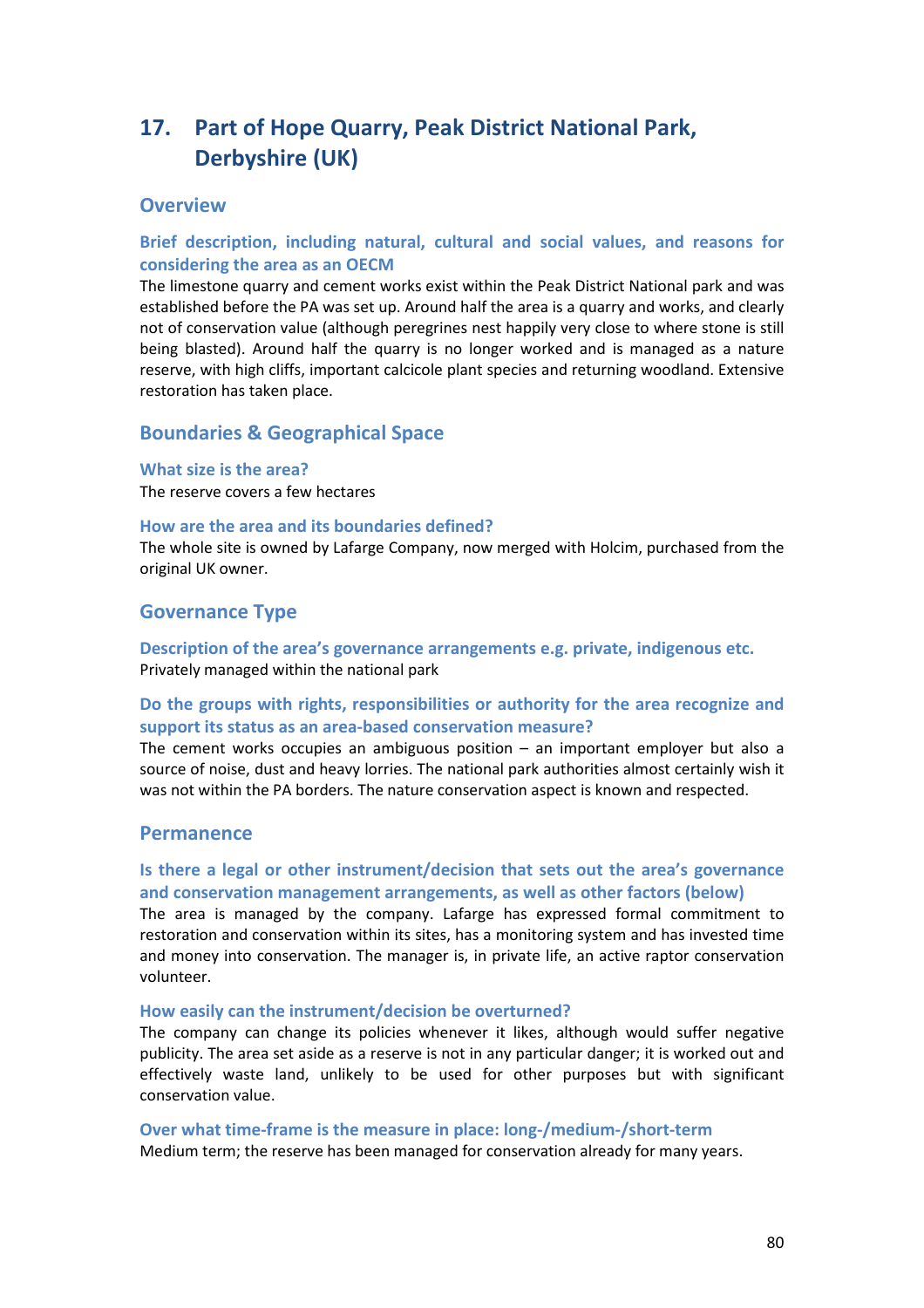**Is the measure in place year round or only part of the year? If the latter, which management practices are applied when the measure is not in effect?** Year round

# **Management Objectives**

### **What are the area's management objectives?**

To maintain cliff habitat and calcicole plant communities Is biodiversity conservation an explicit or implicit management objective? Explicit

**If there is an explicit/implicit biodiversity conservation objective, does it take primacy over other objectives in case of conflict?**  Yes

**Does the measure cover all or most elements of biodiversity in the area or only certain species?**

It is a small area, important for birds, plants and some insect species.

**Is management effectiveness measured? If so, how and what are the results?**  Not formally; it is probably subject to bird monitoring by volunteer groups

# **Conservation Effectiveness**

**Is the area effectively conserving biodiversity and how is conservation effectiveness measured?**

It is effectively conserving biodiversity within the limits outlined above

**How encompassing is measure is, and is the current effectiveness due to the measure, or just the fact that damaging activities haven't been targeted there yet**  The current effectiveness is due to the company's decision to restore the area and manage as a nature reserve. Several other former quarry sites within the national park are owned and managed by The Derbyshire Wildlife Trust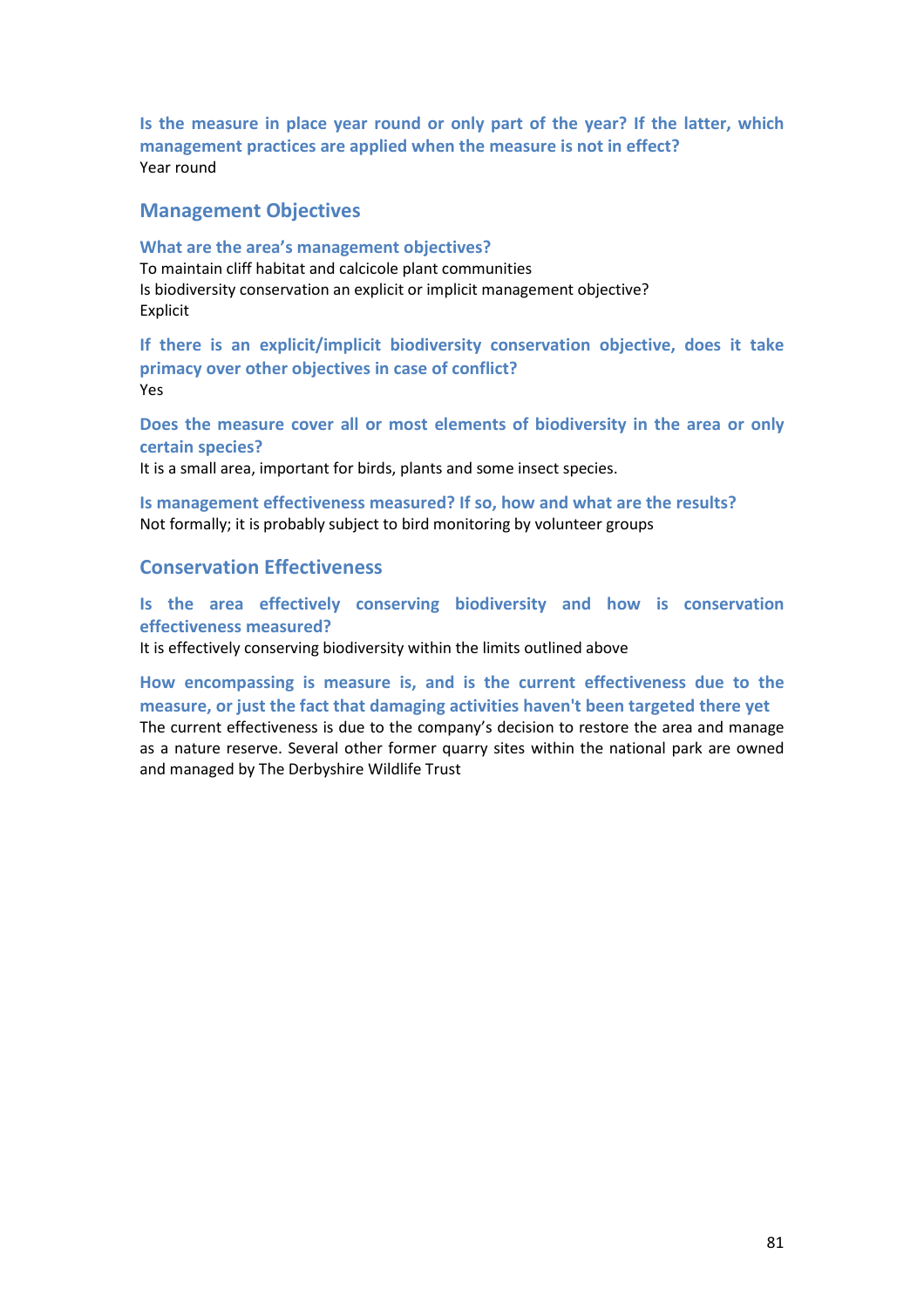# **18. Mount Candalaga Dumut ICCA (Philippines)**

# **Overview**

# **Brief description, including natural, cultural and social values, and reasons for considering the area as an OECM**

The ICCA was designated by the Mansaka people within their Ancestral Domain. No natural resource use is permitted. It is within a Key Biodiversity Area, which is home to threatened and restricted-range species, including the Philippine Eagle. The community has multiple objectives, including biodiversity conservation, but cultural/traditional preservation; supporting traditional livelihoods; and maintaining and enhancing natural resources are primary.

# **Boundaries & Geographical Space**

**What size is the area?** 168km2

#### **How is the area and its boundaries defined?**

Area is defined by the community as a "Strict Protection Forest" within their Ancestral Domain. It is described in their Ancestral Domain Sustainable Development and Protection Plan (ADSDPP).

# **Governance Type**

**Description of the area's governance arrangements e.g. private, indigenous etc.** Indigenous peoples

**Do the groups with rights, responsibilities or authority for the area recognize and support its status as an area-based conservation measure?**  Yes

# **Permanence**

**Is there a legal or other instrument/decision that sets out the area's governance and conservation management arrangements, as well as other factors (below)** The Ancestral Domain Sustainable Development and Protection Plan have the support of the government, but the area is not recognized in law as a protected area. The area is governed through written and oral communication. Leaders of the governance council are chosen by the community through consensus.

# **How easily can the instrument/decision be overturned?**

Unknown. An ADSDPP is a "long term comprehensive spatial and development plan".

**Over what time-frame is the measure in place: long-/medium-/short-term** Long-term

**Is the measure in place year round or only part of the year? If the latter, which management practices are applied when the measure is not in effect?** Year round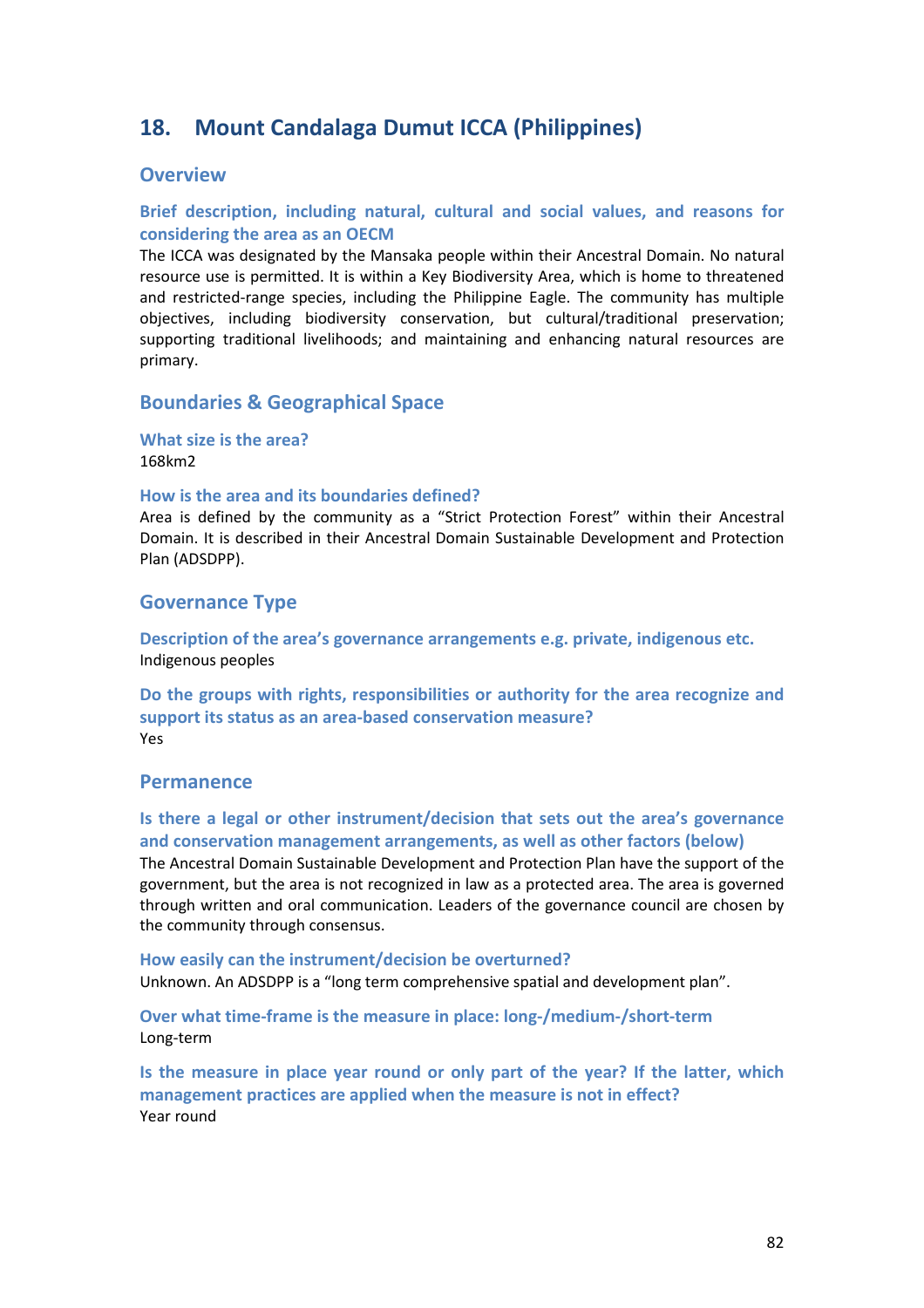# **Management Objectives**

### **What are the area's management objectives?**

Cultural/traditional preservation; Spiritual/sacred sites protection; Supporting traditional livelihoods; Maintaining and enhancing natural resources; Biodiversity/species conservation; Territorial security (control of access to land and resources); Increasing rights for self-rule and empowerment; Land ownership security

**Is biodiversity conservation an explicit or implicit management objective?**  Explicit

**If there is an explicit/implicit biodiversity conservation objective, does it take primacy over other objectives in case of conflict?**  No

**Does the measure cover all or most elements of biodiversity in the area or only certain species?**

All

**Is management effectiveness measured? If so, how and what are the results?**  Unknown

# **Conservation Effectiveness**

**Is the area effectively conserving biodiversity and how is conservation effectiveness measured?**

Unknown. The area had been sustainably managed by the community for generations, however with population changes it became increasingly threatened by overexploitation. As a result, the community designated it as an area where no natural resource use is permitted.

**How encompassing is measure is, and is the current effectiveness due to the measure, or just the fact that damaging activities haven't been targeted there yet**  Unknown. Previous damaging activities have been eliminated.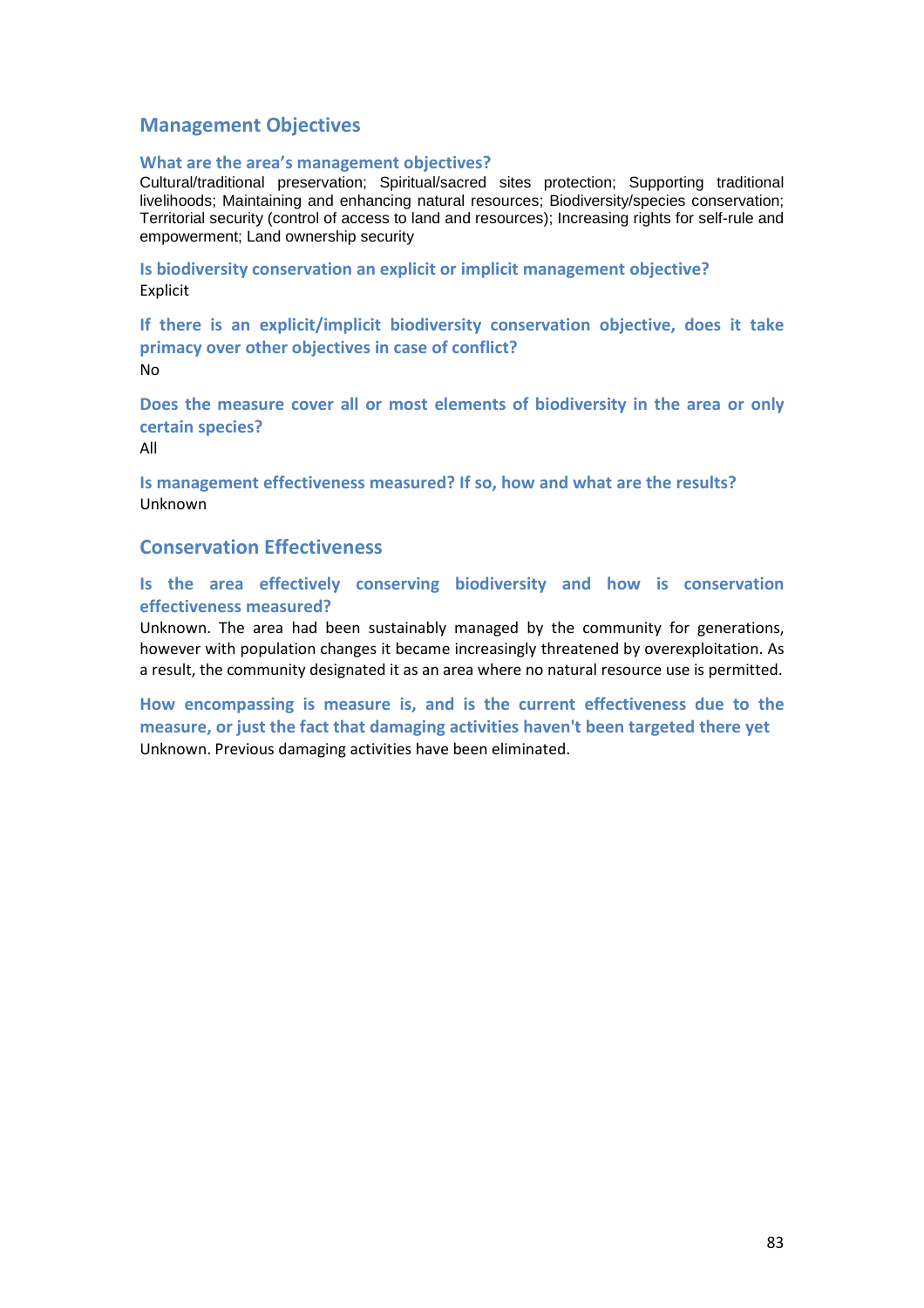# **19. Community-based MPA: Ay and Rhun Island, Maluku (Indonesia)**

# **Overview**

# **Brief description, including natural, cultural and social values, and reasons for considering the area as an OECM**

Ay and Rhun Island are two islands located in Eastern Indonesia. In the past, Rhun or Run Island according to the Treaty of Westminster should be returned to England (1652-1654) but it failed. After the second Anglo-Dutch War of 1665-1667 with the Treaty of Breda England and the United Provinces of Netherland agreed on the status quo to formally let the Dutch to take Rhun as source of the value of the nutmeg (*Mystica fragrant*) and England to take Manhattan Island.

Marine Rapid Assessment conducted in 2012 showed that Ay, Rhun, and Hatta Islands have high marine biodiversity and home to Napoleon wrasse. There were 238 coral species identified and 683 fish species found in Banda Sea.

Sasi, traditional wisdom for seasonal closure, is common in the area to harvest sea cucumber and *Trochus* - coneshell. Currently there is an effort to revitalize Sasi to sustain fisheries.

The establishment of community-based MPA in Ay and Rhun Island if succeed in the process will be the first to make use national (government) law and Adat law post issuance of Law No. 23/2014 on Local Government.

The zoning system of the MPA integrated SASI area as local wisdom.

# **Boundaries & Geographical Space**

**What size is the area?** 47968.74 ha

### **How is the area and its boundaries defined?**

Declared by community with village regulation and traditional law through participatory process.

# **Governance Type**

# **Description of the area's governance arrangements e.g. private, indigenous etc.**

Current: traditional law (adat) and village regulation

The village is managed under national government authority but in Ay and Rhun Island community has traditional rights based on Adat law to manage marine areas.

### **Do the groups with rights, responsibilities or authority for the area recognize and support its status as an area-based conservation measure?**

Yes, but clear legal aspect for establishment is not solely based on traditional. It still need to combine between traditional law and existing district/city/provincial government decree

# **Permanence**

# **Is there a legal or other instrument/decision that sets out the area's governance and conservation management arrangements, as well as other factors (below)**

Yes. Ay and Rhun Island community-based MPA are established under Adat rules that is written in the form of village regulation (Peraturan Negeri).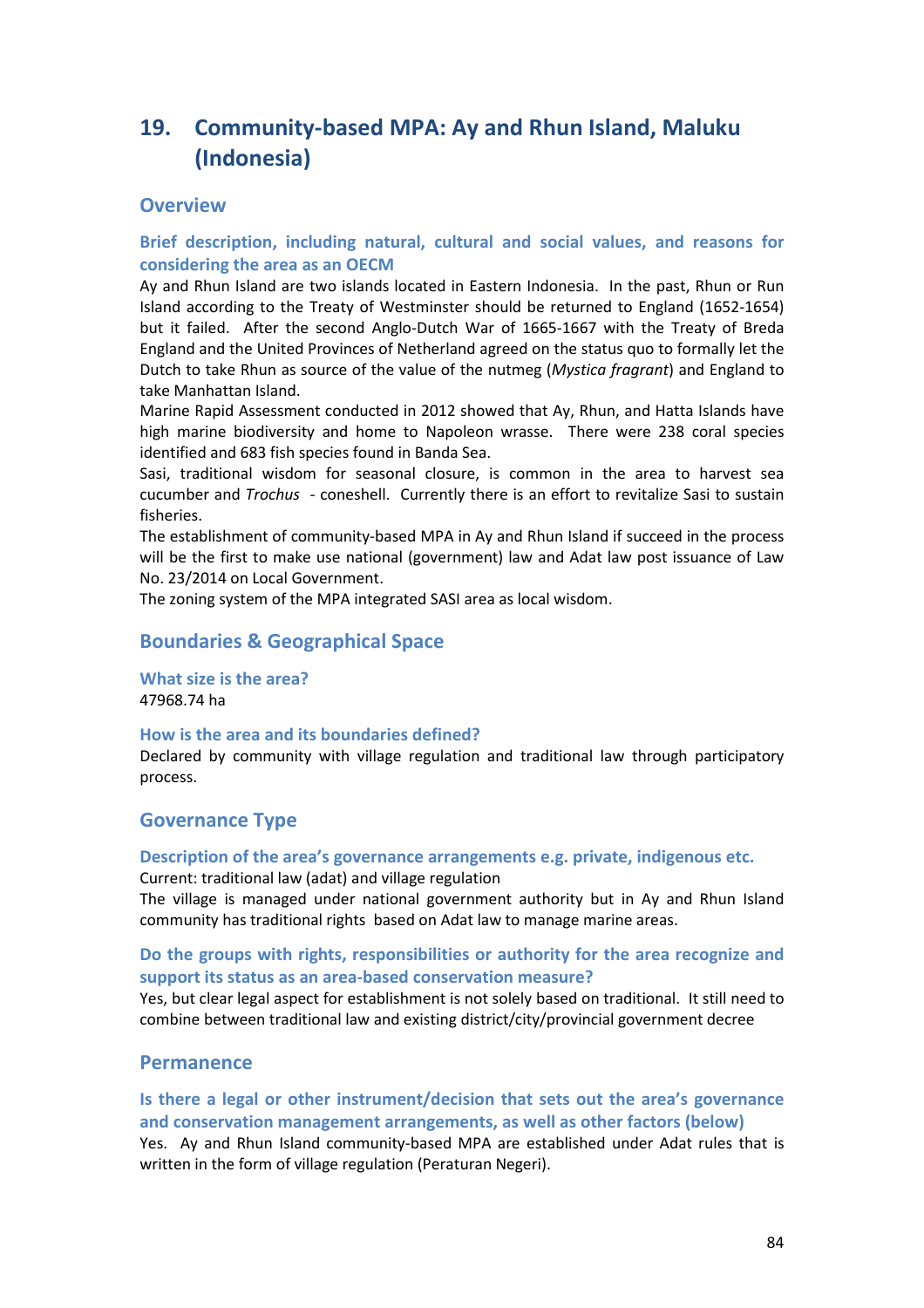### **How easily can the instrument/decision be overturned?**

Adat Law is not a written rules; it needs government rules/regulation to officiate. Adat law is strong to set every part of the community to follow, Adat law is not easy to be overturned in Ay and Rhun Island that any change will require approval from all members of ORANG LIMA (sea protector, forest protector, religious leader, women leader, youth leader). Orang Lima is structure of Adat in Ay Island. In making such decision related to Adat rules, the Orang Lima will need to discuss internally within them, then they have to discuss with village government (pemerintah negeri), then socialize to community. If community is not supportive then Orang Lima should try to resolute.

### **Over what time-frame is the measure in place: long-/medium-/short-term**

Medium term; any change in the decision will require long process of communications and consensus with community.

# **Is the measure in place year round or only part of the year? If the latter, which management practices are applied when the measure is not in effect?** In absence of Adat law, national regulation takes place.

# **Management Objectives**

### **What are the area's management objectives?**

- 1. To sustain fisheries
- 2. To develop the area as marine tourism destination
- 3. To sustain traditional wisdom

### **Is biodiversity conservation an explicit or implicit management objective?**

Yes. The area will protect coral reefs, Napoleon wrasse, hammerhead shark. Bomb fishing, cyanide-poison fishing are prohibited in the area. Sand, stone, woods for government development activities are prohibited to exploit resources from the island. Those resources are only to fulfill the need of internal community (building house).

# **If there is an explicit/implicit biodiversity conservation objective, does it take primacy over other objectives in case of conflict?**

It is explicitly stated all endangered-protected-threatened species

- Turtle
- Hammerhead shark
- Napoleon wrasse
- Giant glam (Tridacna)
- Cetacean

Adat law is stronger in the case of conflict

# **Does the measure cover all or most elements of biodiversity in the area or only certain species?**

Most elements of biodiversity covered in the regulation such as coral reefs protection, turtle and hammerhead shark conservation.

### **Is management effectiveness measured? If so, how and what are the results?**

It is not yet measured using Indonesia MPA Management Effectiveness Evaluation tool (EKKP3K) but it will soon use this tool. The plan is to evaluate management effectiveness once in two year.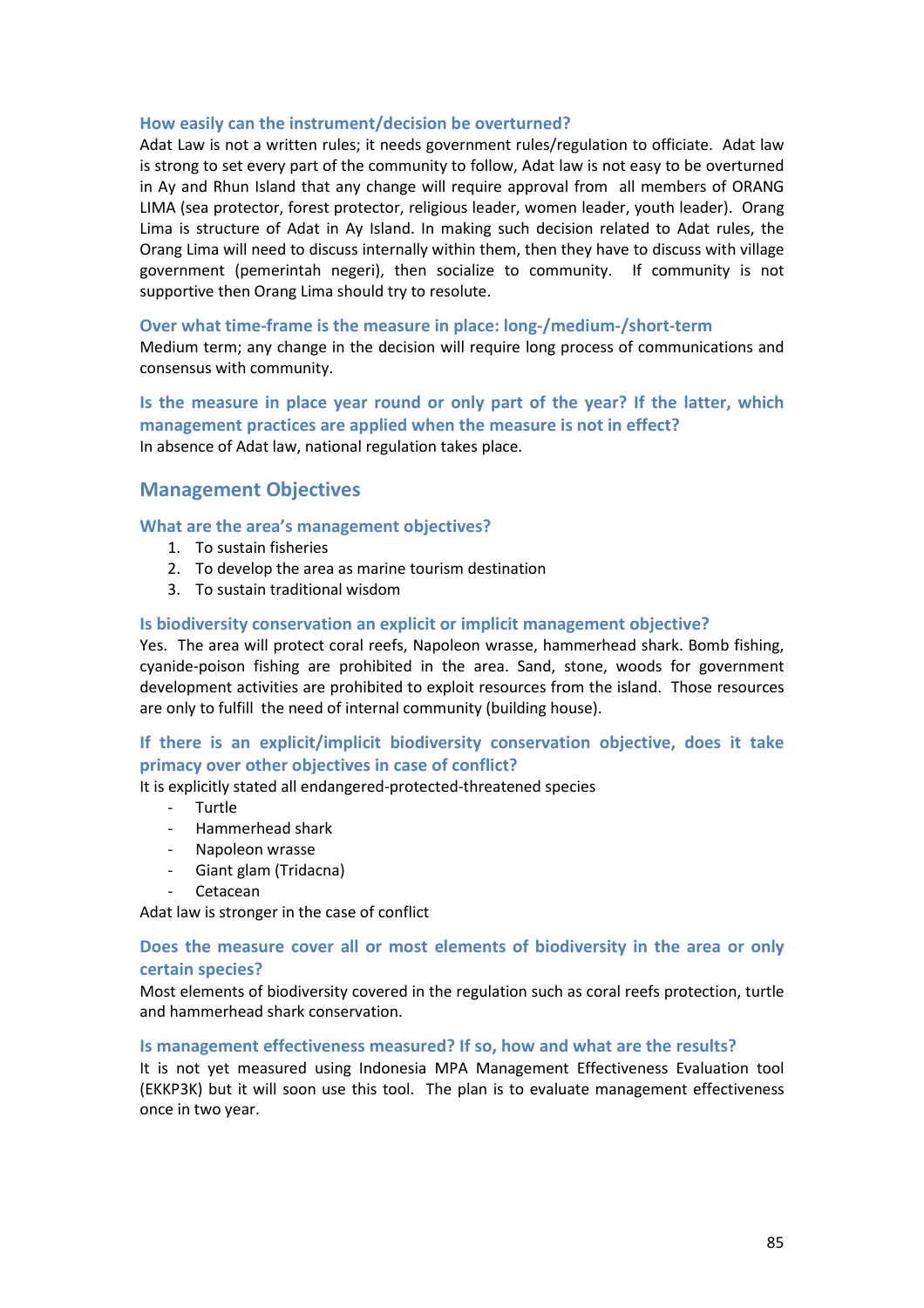# **Conservation Effectiveness**

# **Is the area effectively conserving biodiversity and how is conservation effectiveness measured?**

The area is just recently declared in December 2015 as community-based MPA with Adat rules applied. As it still needs to get formal acknowledgement under Indonesia formal law, there is an effort to ensure the initiative and conservation effort and legalize under Provincial government decree; as part of Provincial Zoning Plan and Marine Spatial Management. To measure effectiveness in term of biodiversity aspect, there is initial effort to train local communities to conduct participatory reef monitoring.

**How encompassing is measure is, and is the current effectiveness due to the measure, or just the fact that damaging activities haven't been targeted there yet**  If Indonesia MPA Management Effectiveness Evaluation tool come to use, evaluation is more on filling in score cards on data collections and activities implemented to target biophysics, socioeconomic, and governance aspects of the area.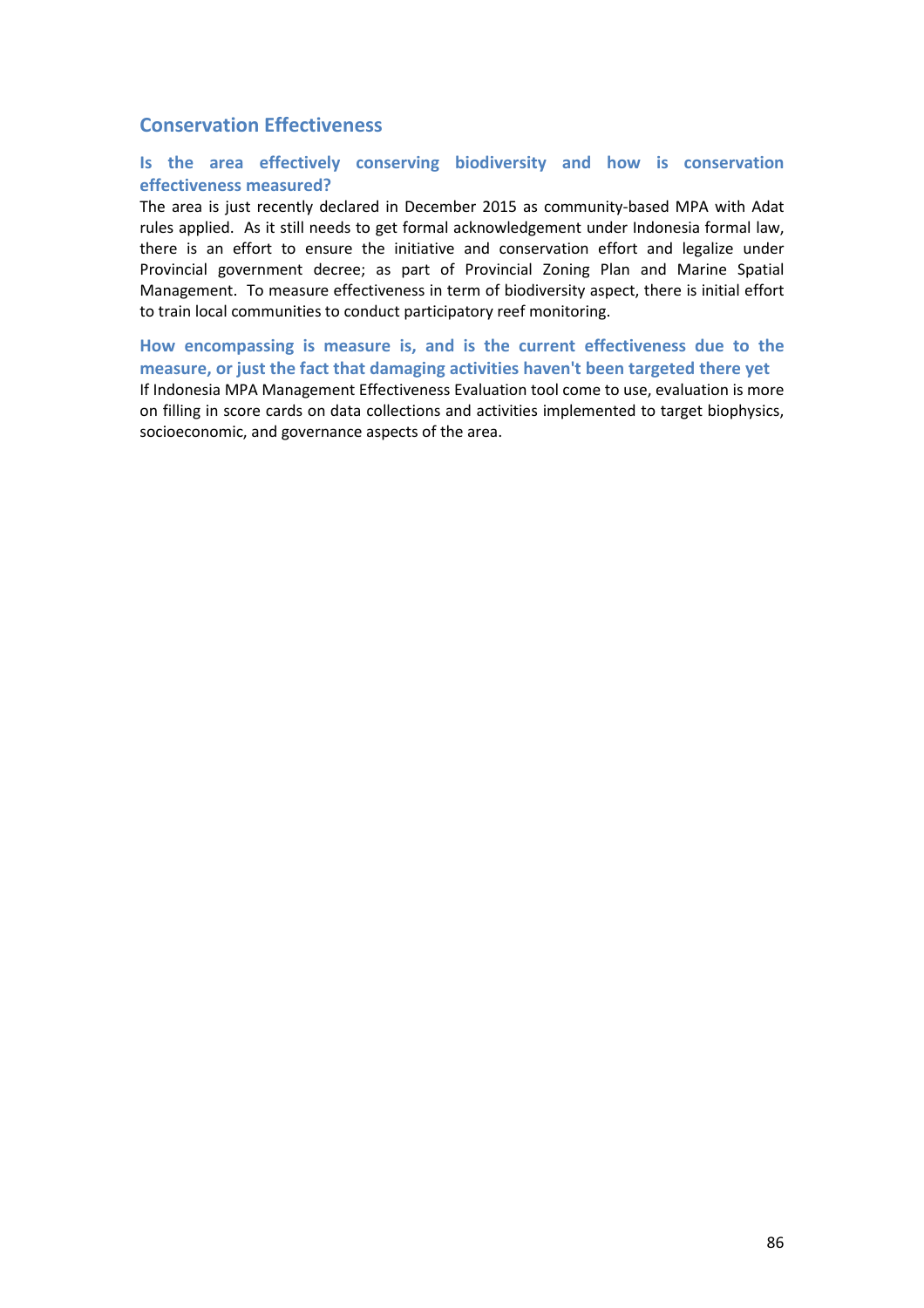# **20. Mabaso Community Stewardship Project, KZN Province (South Africa)**

# **Overview**

# **Brief description, including natural, cultural and social values, and reasons for considering the area as an OECM**

The Mgundeni Community property, owned by the Mgundeni Community Trust, was identified in 2006 as a pilot site within the KZN Biodiversity Stewardship Programme. Following a detailed biodiversity assessment on the property an area was identified as qualifying for a Nature Reserve. However, due to the landowners' desire to continue with commercial livestock grazing, it was agreed to pursue a Biodiversity Agreement for a portion of the property.

Wakkerstroom Montane Grassland covers most of the property (this grassland type is classified as "Near Threatened"). These grasslands are generally in good condition, and support a high diversity of birds for this habitat type. The grassland provides habitat for five Red Data Book bird species, being potential breeding habitat for Wattled Crane (Critically Endangered), and Rudd's Lark (Critically Endangered) as well as potential forage habitat for Yellow-breasted Pipit (Vulnerable), Grey Crowned Crane (Vulnerable), the Southern Bald Ibis (Vulnerable) and the Secretarybird (Near threatened). Also, the land has significant cultural and heritage value to the Mgundeni community.

The site is essential for achieving the KwaZulu-Natal provincial biodiversity targets and qualified as a Biodiversity Agreement Area. Ownership and use of this land by the Mgundeni community was made possible through the Land Reform programme of the South African government. This community is one many in South Africa that were dispossessed and forcefully removed from their land by the previous colonial/apartheid governments. Conservation agencies have to take this situation into consideration when engaging communities in biodiversity stewardship and protected areas expansion. The focus is mostly on ensuring sustainable land management through providing technical and financial support, with voluntary agreements between the community and conservation agencies. The stewardship status recognizes the conservation value of an area, without placing restrictions such as those in formally declared protected areas.

# **Boundaries & Geographical Space**

**What size is the area?** 1472 ha (3637 acres)

### **How is the area and its boundaries defined?**

Area surveyed by professional Land Surveyor, and a Survey diagram produced. Size of the area also recorded in title deed.

# **Governance Type**

**Description of the area's governance arrangements e.g. private, indigenous etc.**

Mgundeni community got their land back in 1994 and the community is currently under the leadership of iNkosi Z.G Mabaso. When they got their land they formed the Mgundeni Trust, as a formal structure to govern the land.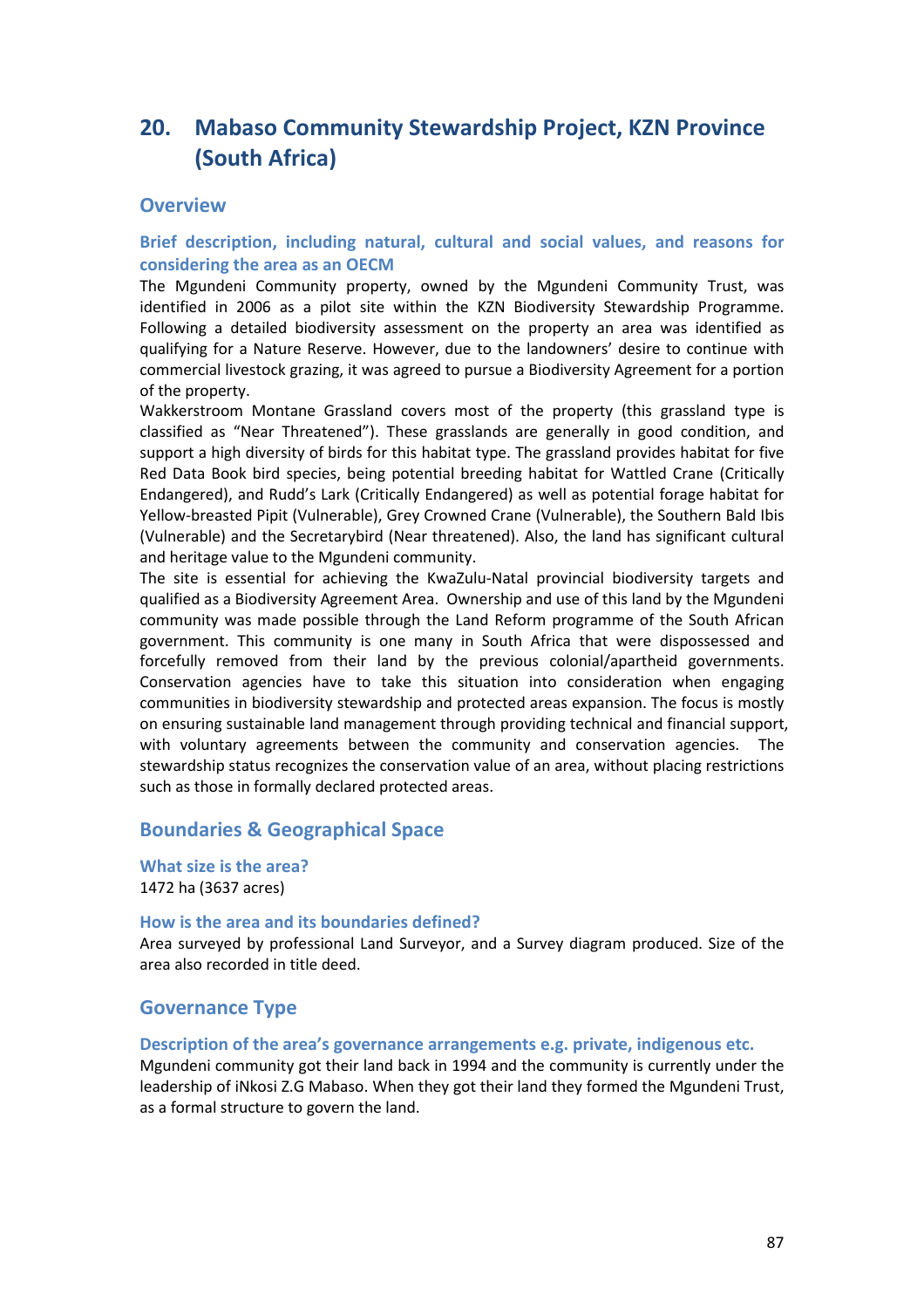# **Do the groups with rights, responsibilities or authority for the area recognize and support its status as an area-based conservation measure?**

Yes, There was a lengthy community engagement and negotiation process to explain the concept of biodiversity stewardship and options suitable for this land. The Biodiversity Agreement option provides access to incentives and technical support, and does not restrict community land use.

### **Permanence**

**Is there a legal or other instrument/decision that sets out the area's governance and conservation management arrangements, as well as other factors (below)**

Memorandum of Agreement signed between the community, KZN Ezemvelo Wildlife (conservation agency) and WWF-SA. A management plan was developed and a Community Advisory Forum was also established.

#### **How easily can the instrument/decision be overturned?**  The community can opt out when contract lapses

**Over what time-frame is the measure in place: long-/medium-/short-term** Minimum duration of 5 years for BA option

# **Is the measure in place year round or only part of the year? If the latter, which management practices are applied when the measure is not in effect?**

Yes, there is an Annual Plan of Operation developed to guide day-to-day management activities

### **Management Objectives**

#### **What are the area's management objectives?**

The Mabaso Community Biodiversity Agreement has the following purposes:

- to conserve the indigenous biodiversity on the property, maintaining the ecological integrity and natural character of the area;
- to promote the sustainable utilization of the grazing resources, based on best management practice principles;
- to promote management activities to improve the biodiversity value on the property; and
- to develop a strategy that will support the existence of appropriate business opportunities on the land.

#### **Is biodiversity conservation an explicit or implicit management objective?**

Explicit objective. The mission of the BA agreement: To conserve the indigenous biodiversity of the property, and demonstrate an example of a viable conservation land-use in an agricultural landscape in Northern KZN.

### **If there is an explicit/implicit biodiversity conservation objective, does it take primacy over other objectives in case of conflict?**

The future development plans are discussed at the initial phases of the negotiation. Portions of the Land can be used for other developments. However, developments can not infringe on the terms set in the contract.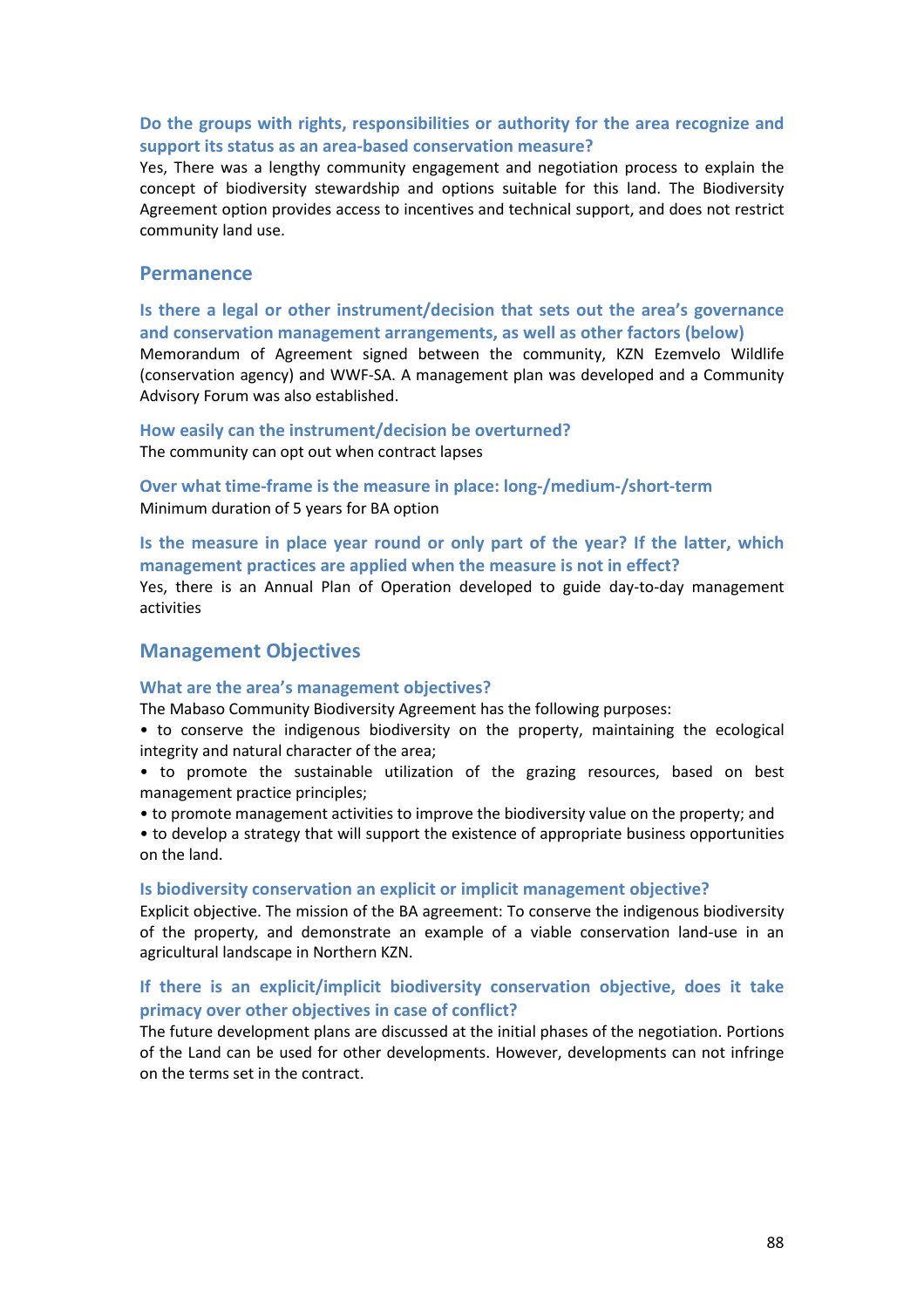# **Does the measure cover all or most elements of biodiversity in the area or only certain species?**

It covers most elements of biodiversity. The biodiversity assessment conducted prior to assigning the stewardship status is used to inform the development and operationalization of the management plan.

**Is management effectiveness measured? If so, how and what are the results?**  Yes. Performance is measured against the objectives set in the management plan.

# **Conservation Effectiveness**

### **Is the area effectively conserving biodiversity and how is conservation effectiveness measured?**

Yes. The conservation agencies conduct annual assessments/audits to ensure compliance and to provide advice on management operations.

# **How encompassing is measure is, and is the current effectiveness due to the measure, or just the fact that damaging activities haven't been targeted there yet**

Overall, the land was in a good state prior to the stewardship agreement. However, the agreement adds a layer of security by raising awareness of the biodiversity on the land, establishing an advisory forum, assessing the biodiversity and developing a management plan. This plan includes the clearing of alien plants and rehabilitation of degraded land. The goal is to maintain and sustain biodiversity on the land.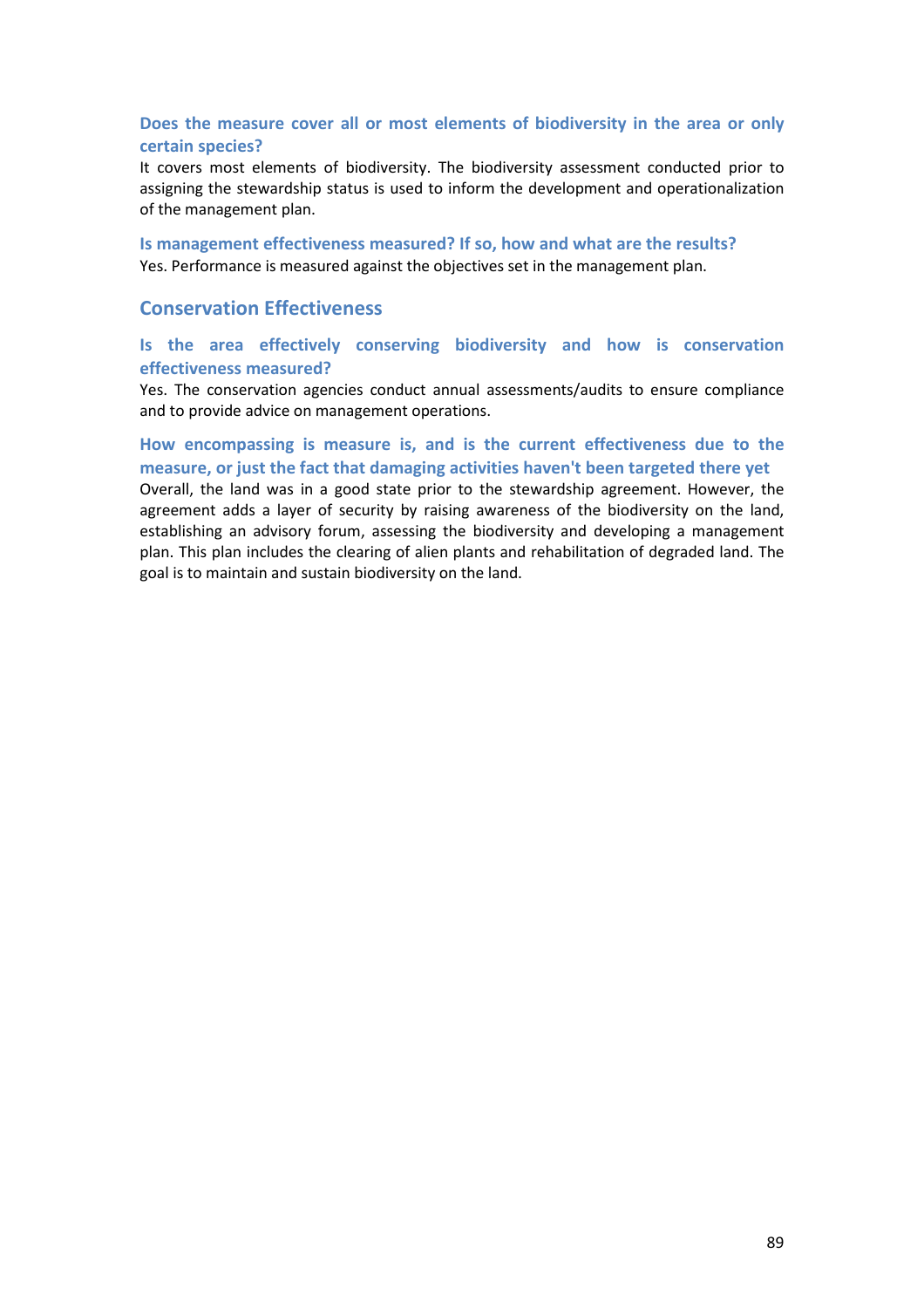# **21. Locally managed marine areas in Antongil Bay (Madagascar)**

# **Overview**

# **Brief description, including natural, cultural and social values, and reasons for considering the area as an OECM**

Covering an area of 3,660km<sup>2</sup>, Antongil Bay in northeastern Madagascar is the largest semi-closed bay in Madagascar. As one of the most productive bays in the Indian Ocean, Antongil Bay serves as a mating and nursery ground for many marine species and supports spectacular coral reefs, 13 marine mammal species, three marine turtle species, and over 140 fish species, including 19 shark species. Approximately 150,000 subsistence farmers and fishers live in 95 villages along the Bay, with very high dependence on its aquatic resources for their health and livelihoods.



However, overexploitation due to increasing human population, reduction of productive agricultural land, destructive fishing practices and lack of compliance with restrictions of destructive and unsustainable fishing gears are driving degradation of coastal habitat and the Bay's fisheries, in particular loss of coral reefs and declines in fish and invertebrate populations. Traditional fishery management approaches have proved ineffective in the Bay, mainly due to the open access nature of fisheries in Madagascar. The Wildlife Conservation Society (WCS) has been working in the area since 1993 and have developed a strategy around the creation of OECMs that involve the bay's coastal communities marine resource management by developing a concerted Fishery Management Plan for the Bay including establishment of a number of "Locally Managed Marine Areas (LMMAs).

# **Boundaries & Geographical Space**

### **What is the size of the area?**

To date 25 LMMAs have been established in Antongil Bay, ranging in size from 80 to 700 ha. Each LMMA includes at least one no-take area (NTA), encompassing up to 65% of the LMMA. NTAs carry specific gear and fishing restrictions. Beyond the NTA management regulations, broader LMMA regulations

### **How are the area and its boundaries defined?**

Each LMMA has been identified and zoned by neighbouring fishing communities. The LMMAs are officially "recognised" by surrounding communities and approved by local and national government authorities through the official adoption of the "Fisheries Management Plan" which includes the geographical limitation for each LMMA. All LMMAs have passed through a formal legalisation (gazettment) process in the form of a 'Dina' (a traditional local social convention that sets out the rules and regulations for each LMMA). The physical boundaries of each LMMA are progressively being marked with buoys.

# **Governance Type**

### **Description of the area's governance arrangements e.g. private, indigenous, etc.**

Governance type: shared governance between the Ministry of Fisheries and fishing communities with technical and material support from WCS.

Legal framework: a "Fishery Management Plan" for Antongil Bay is in place and was developed through participation of all stakeholders in the fishing sector of the Bay with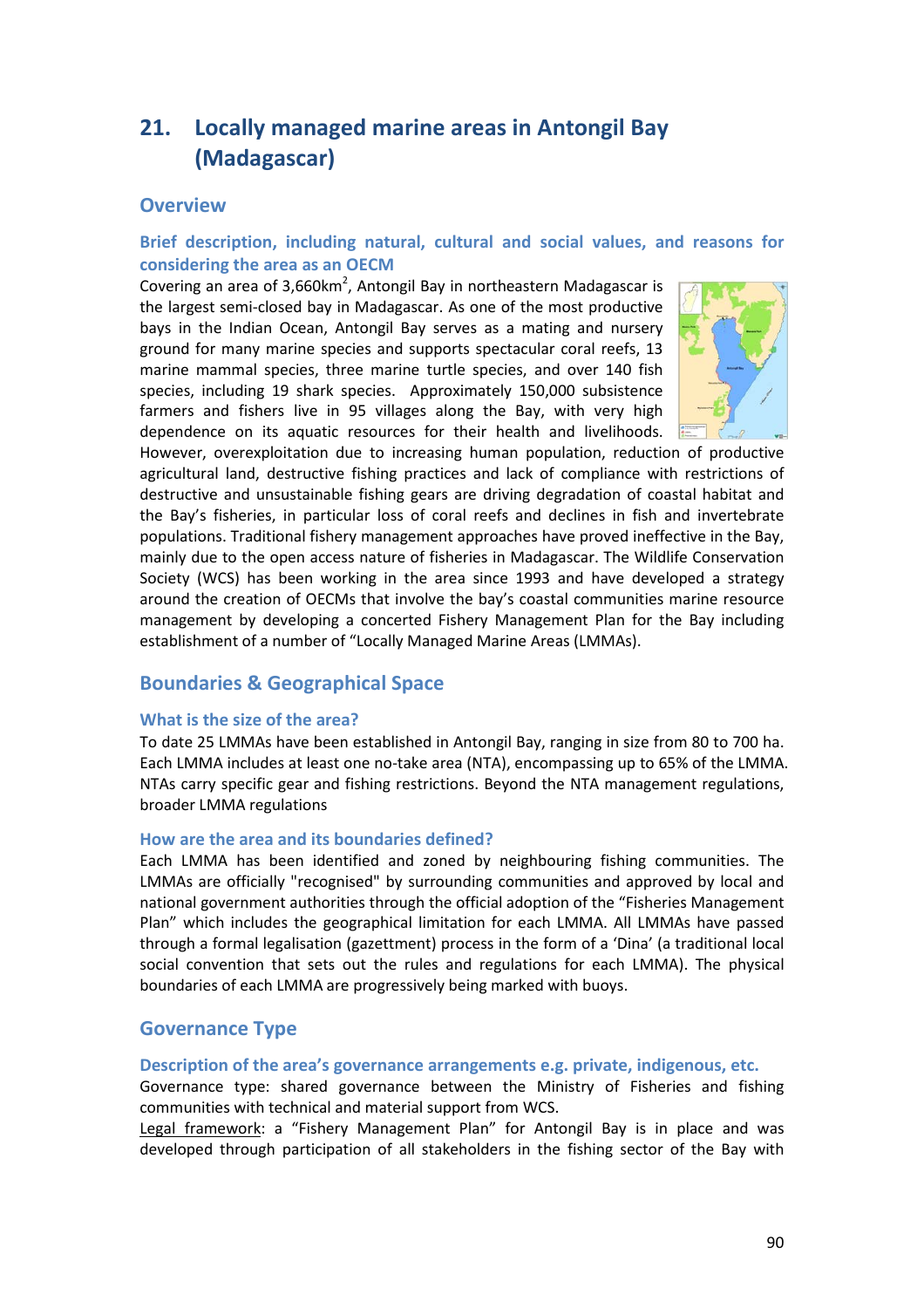guidance from the Ministry of Fisheries. This is a new model of shared governance for fishery resources in Madagascar.

Institutional framework:

- •Successful institutionalisation of fishermen's associations as a recognised co-managers of fisheries' resources and as key actors in control and surveillance activities to enforce regulations
- •Successful institutionalisation of the "Dina" (local law) developed by communities to regulate local co-management
- •Successful implementation of a shared responsibility concept of the different fishing resource users' categories working in the Bay: Traditional / artisanal / Industrial Fishers)

# **Do the groups with rights, responsibilities or authority for the area recognize and support its status as an area-based conservation measure?**

Development of the "Fishery Management Plan" was based on ecosystem-based management approaches and was developed according to the precautionary principle, which implicitly recognises the conservation of ecosystems and iconic species (the bay is also recognised administratively as a 'shark sanctuary' in Madagascar). The "Fishery Management Plan" officially recognises the sharing of responsibilities of all involved stakeholders in the Antongil Bay.

### **Permanence**

# **Is there a legal or other instrument/decision that sets out the area's governance and conservation management arrangements, as well as other factors (below)**

A traditional legal instrument, the "Dina" has been developed and officially adopted. The Dina defines the conservation measures that are required to ensure the sustainability of local communities' livelihoods. In this context, all associations managing the LMMAs have been recognised and approved by the administrative body of the "Dina".

#### **How easily can the instrument/decision be overturned?**

The instrument is based on a solid framework that has been adopted by all stakeholders and governmental bodies. Thus, it would be extremely difficult to overturn the instrument. Over what time-frame is the measure in place: long-/medium-/short-term Long term. However, the "Fishery Management Plan" needs to be revised every 5 years. Implicitly the Dina should be updated accordingly.

# **Is the measure in place year round or only part of the year? If the latter, which management practices are applied when the measure is not in effect?** The measure in place is year-round.

### **Management Objectives**

#### **What are the area's management objectives?**

Obj.1- to ensure the sustainability of ecosystem services and to promote the recovery of fisheries resources

Obj.2- to enable sustainable exploitation of fisheries resources in order to improve livelihood of the coastal population

Obj.3: to distribute the wealth created by the fishery equitably

#### **Is biodiversity conservation an explicit or implicit management objective?**

Biodiversity conservation is an implicit objective of the Fishery Management Plan of the Antongil Bay and the LMMAs. The focus on community empowerment and co-management is primarily for sustainable livelihoods (Obj. 1 above)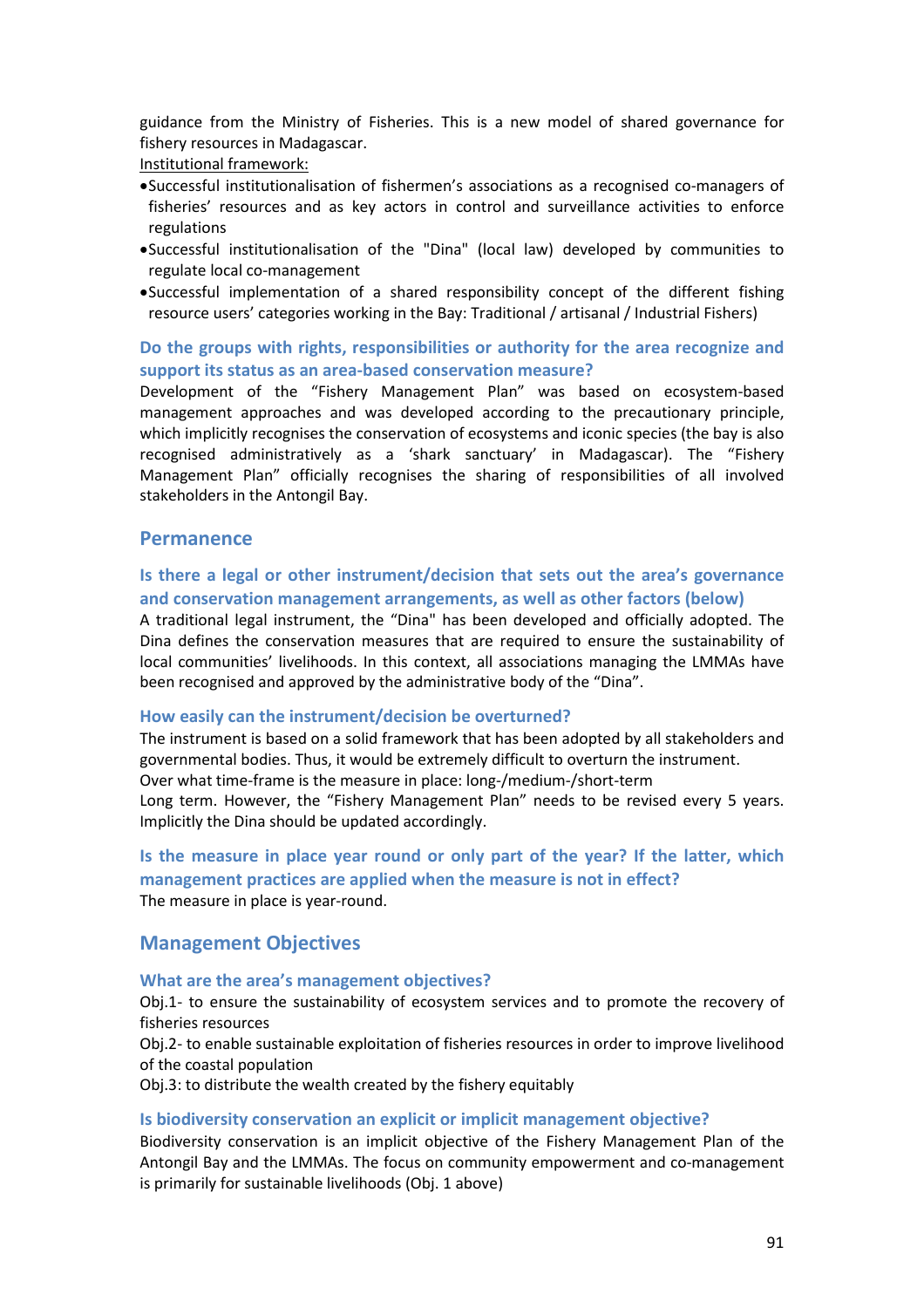# **If there is an explicit/implicit biodiversity conservation objective, does it take primacy over other objectives in case of conflict?**

There is no conflict between biodiversity conservation objectives and the existing fisheries management.

# **Does the measure cover all or most elements of biodiversity in the area or only certain species?**

Yes, the measures cover all aspects of biodiversity conservation: from the protection of fragile ecosystems (reef, seagrass) over flagship species (sharks, whales ...) to the sustainable utilisation of aquatic resources (monitoring of fishing gears, fisheries closure period ...)

#### **Is management effectiveness measured? If so, how and what are the results?**

Measurement of management effectiveness refers to measuring the efficiency and achievements of both co-management bodies: the State (Ministry of Fisheries) and local fishing communities.

To date, the "Fishery Management Plan" is in its first year of implementation and recent activities are mainly focusing on sustainable fishery management measures (access control, control and surveillance of fishing). In addition Governmental agencies as well as communities have taken first management responsibilities by conducting joint patrols. Fishery associations have been legalised and traditional fishing licenses have been issued in cooperation with the Ministry of Fisheries. However, insufficient mobilisation of funds by the State hampers a sound functioning of required fisheries co-management activities, such as the application of rules and regulations.

# **Conservation Effectiveness**

# **Is the area effectively conserving biodiversity and how is conservation effectiveness measured?**

Biodiversity conservation measurement tools have been developed and are under implementation, such as conducting reef survey and measuring CPUEs on a regular basis.

How encompassing is measure is, and is the current effectiveness due to the measure, or just the fact that damaging activities haven't been targeted there yet

A decrease in destructive and unsustainable fishing practices clearly would result in improved productivity of the fishery leading to a healthier and stronger marine ecosystem. Gradually, and with the gathering of scientific data, co-management measures are supposed to be adapted to further maximize conservation impact, such as additional bans on targeting certain species.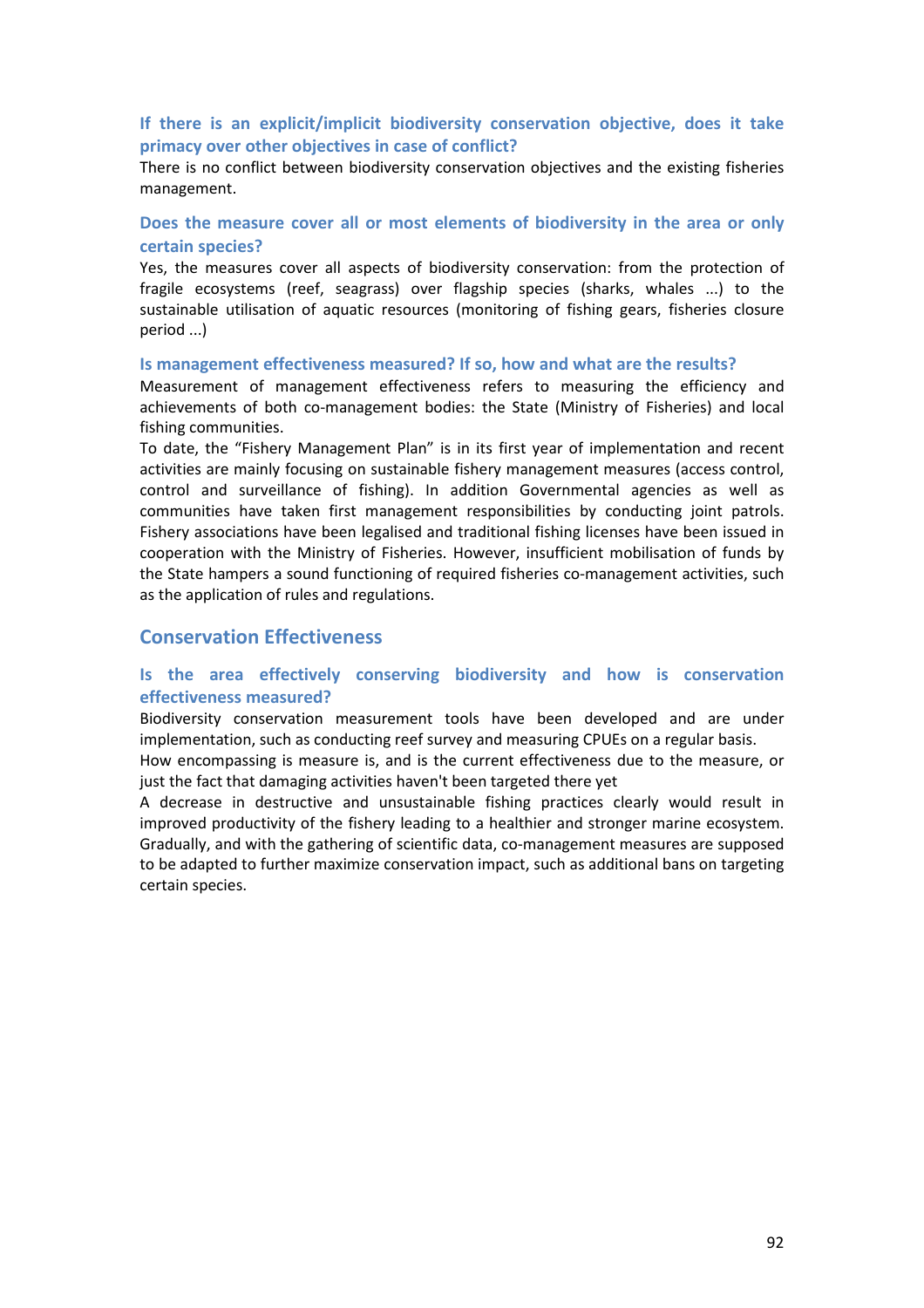# ANNEX VI: AICHI TARGETS RELEVANT TO THE OECM DEBATE

The following is a non-exclusive list of targets relevant to area-based conservation, including but not limited to Target 11.

### **Target 2**

By 2020, at the latest, biodiversity values have been integrated into national and local development and poverty reduction strategies and planning processes and are being incorporated into national accounting, as appropriate, and reporting systems.

### **Target 5**

By 2020, the rate of loss of all natural habitats, including forests, is at least halved and where feasible brought close to zero, and degradation and fragmentation is significantly reduced.

### **Target 6**

By 2020 all fish and invertebrate stocks and aquatic plants are managed and harvested sustainably, legally and applying ecosystem based approaches, so that overfishing is avoided, recovery plans and measures are in place for all depleted species, fisheries have no significant adverse impacts on threatened species and vulnerable ecosystems and the impacts of fisheries on stocks, species and ecosystems are within safe ecological limits.

### **Target 7**

By 2020 areas under agriculture, aquaculture and forestry are managed sustainably, ensuring conservation of biodiversity.

### **Target 11**

By 2020, at least 17 per cent of terrestrial and inland water, and 10 per cent of coastal and marine areas, especially areas of particular importance for biodiversity and ecosystem services, are conserved through effectively and equitably managed, ecologically representative and well connected systems of protected areas and other effective areabased conservation measures, and integrated into the wider landscapes and seascapes.

### **Target 12**

By 2020 the extinction of known threatened species has been prevented and their conservation status, particularly of those most in decline, has been improved and sustained.

### **Target 13**

By 2020, the genetic diversity of cultivated plants and farmed and domesticated animals and of wild relatives, including other socio-economically as well as culturally valuable species, is maintained, and strategies have been developed and implemented for minimizing genetic erosion and safeguarding their genetic diversity.

### **Target 14**